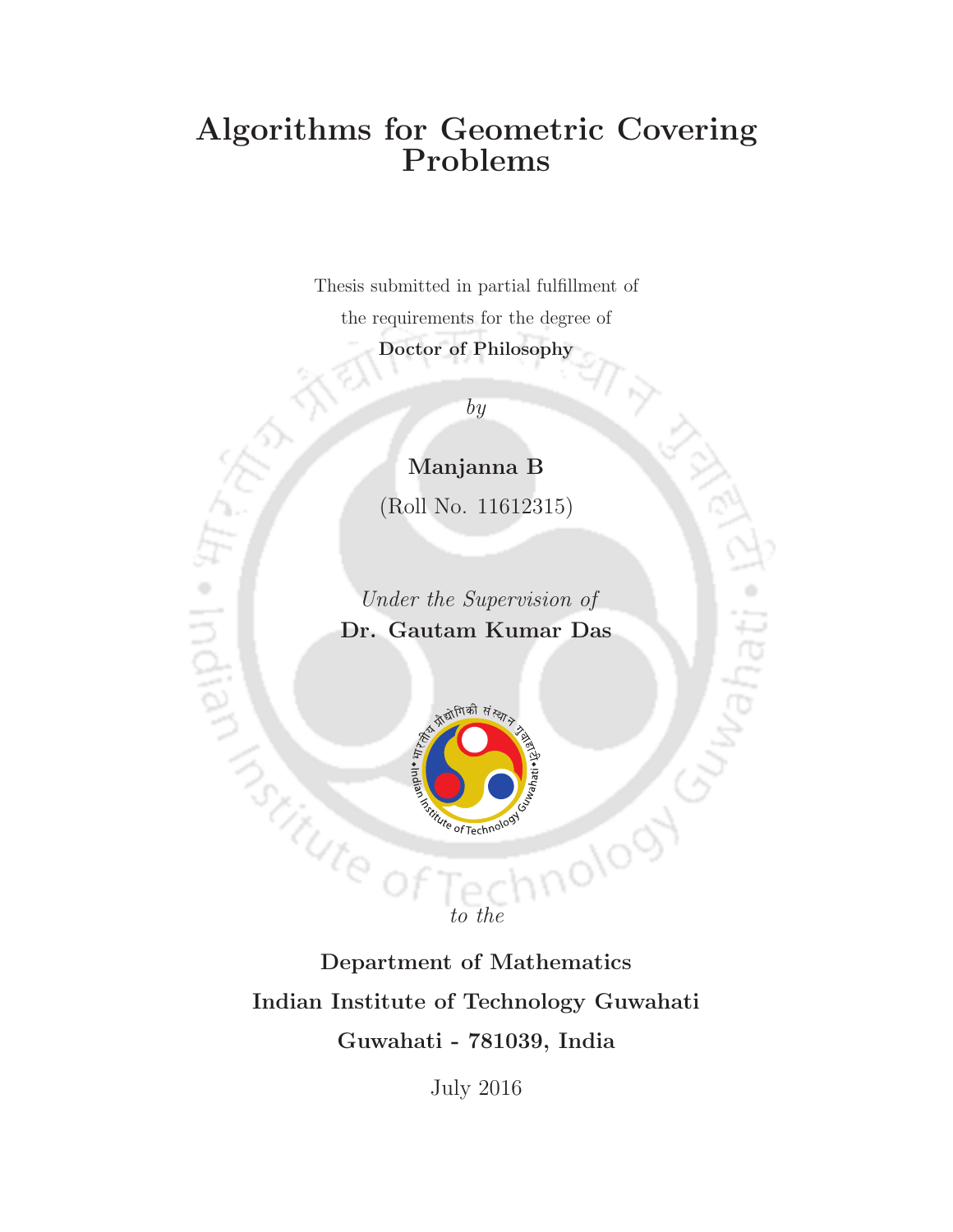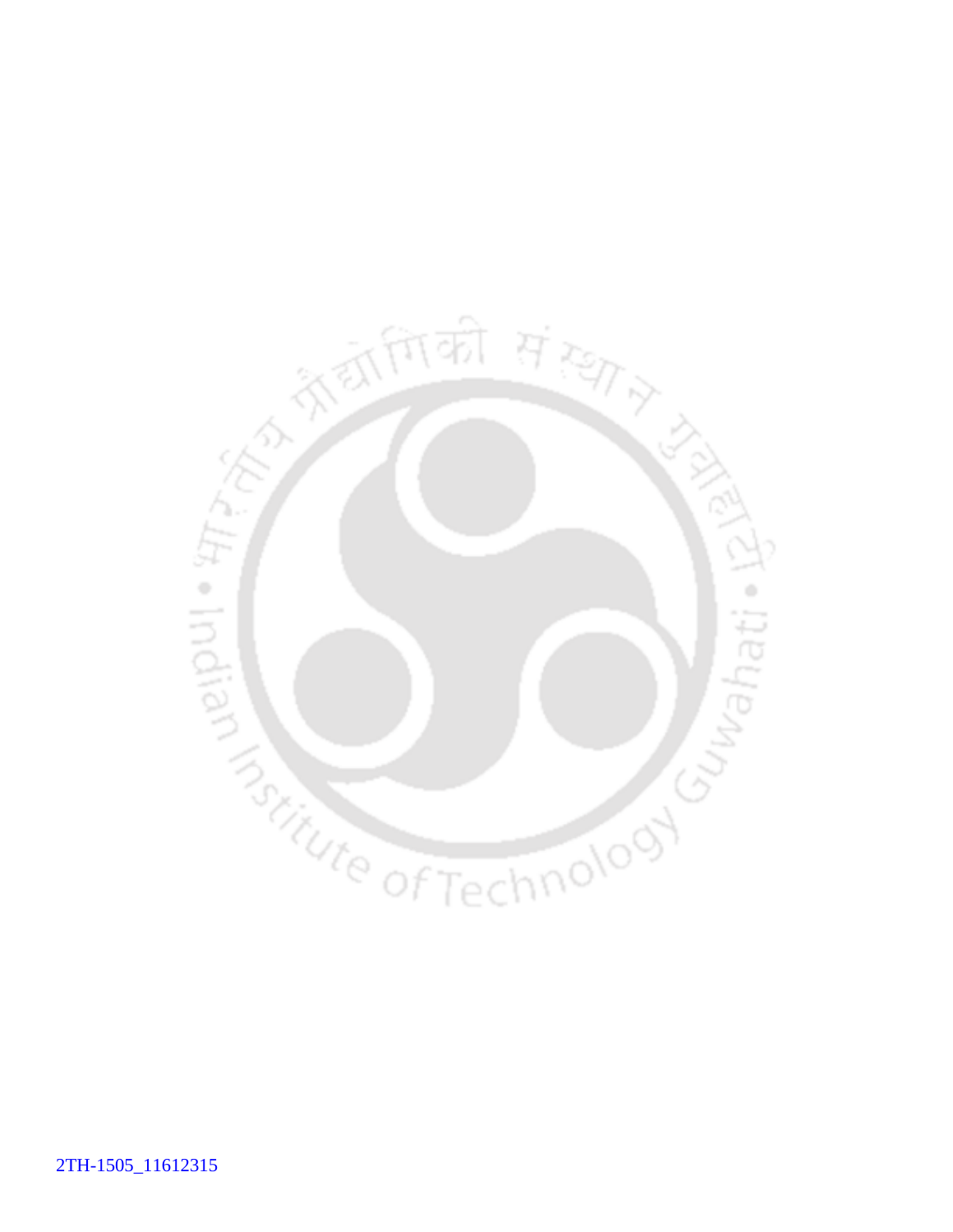### CERTIFICATE

This is to certify that this thesis entitled "Algorithms for Geometric Covering Problems" being submitted by Mr. Manjanna B to the Department of Mathematics, Indian Institute of Technology Guwahati, India, is a record of bona fide research work under my supervision and is worthy of consideration for the award of the degree of Doctor of Philosophy of the Institute.

The results contained in this thesis have not been submitted in part or full to any other university or institute for the award of any degree or diploma.

Place: IIT Guwahati Dr. Gautam Kumar Das Date: July 23, 2016 Department of Mathematics Indian Institute of Technology Guwahati<br>Guwahati-781039, Assam, India<br>Contract of Technology Guwahati Guwahati-781039, Assam, India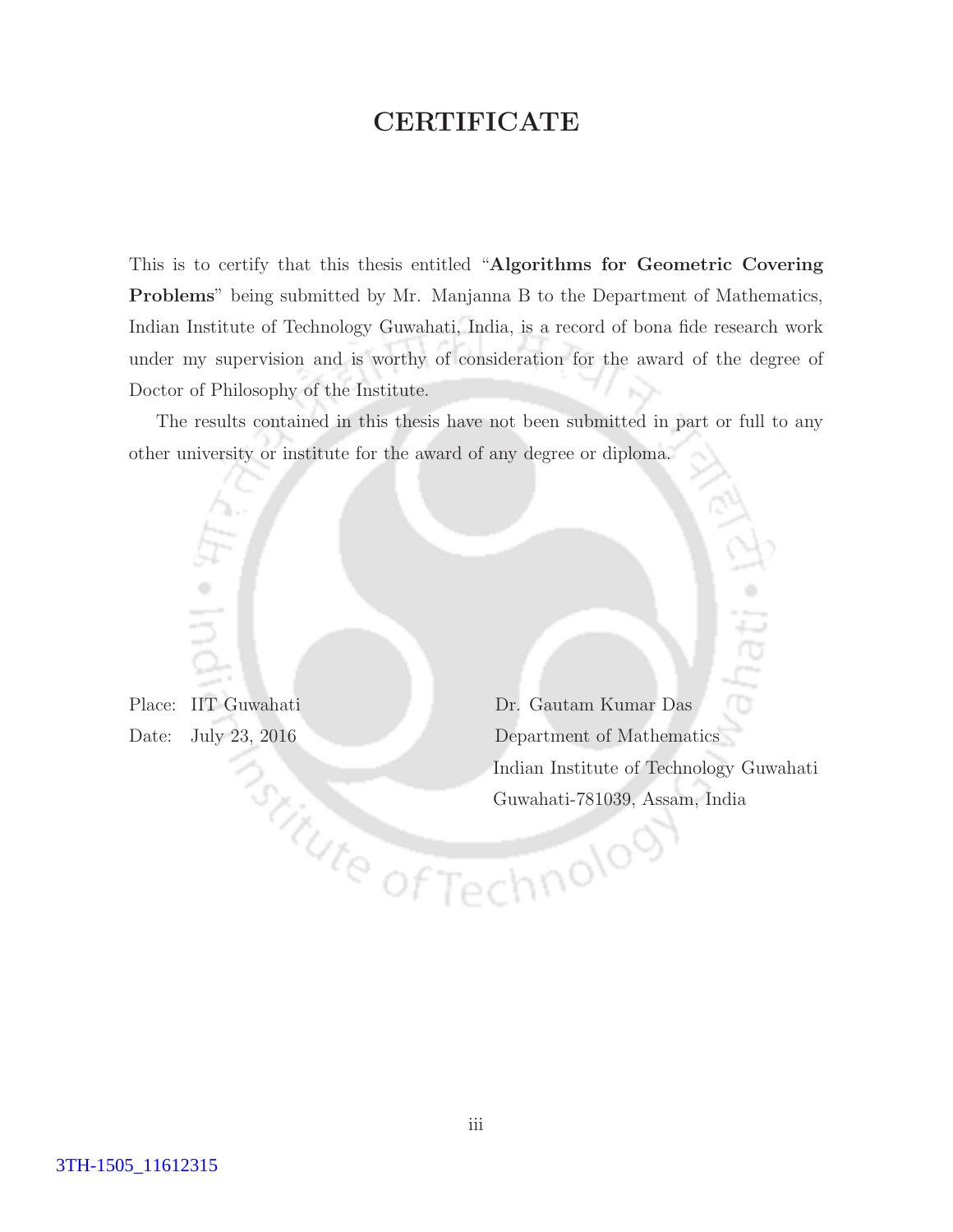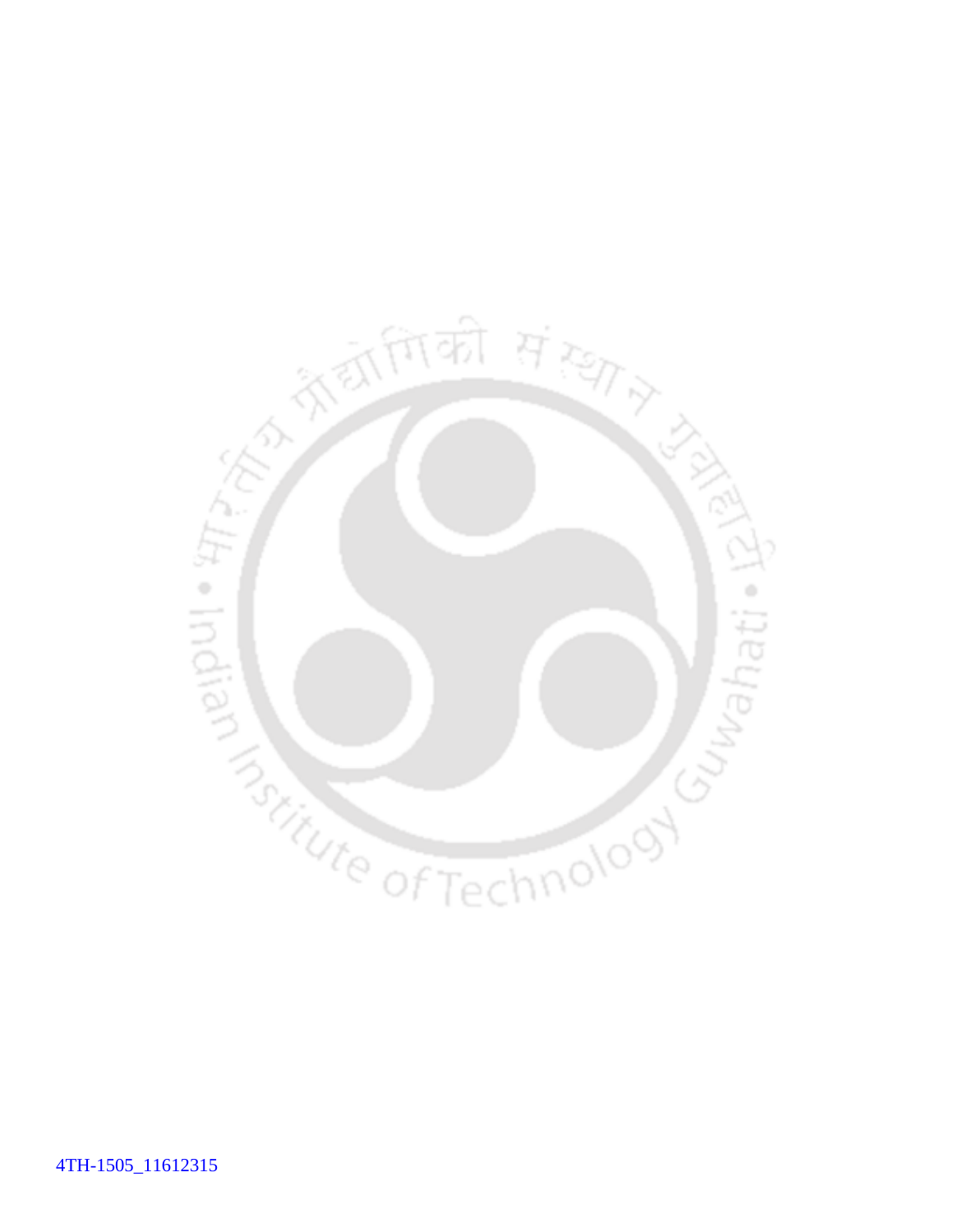### ACKNOWLEDGEMENTS

Undertaking this PhD at Indian Institute of Technology Guwahati, has been an unforgettable learning and knowledge gaining experience for me. It would not have been possible to do without the support and guidance that I received from many people. It has been a great privilege to spend these four years in the Department of Mathematics at Indian Institute of Technology Guwahati, and its members will always remain dear to me.

First and foremost, I want to express my deepest appreciation and thanks to my supervisor Dr. Gautam Kumar Das, who agreed to take me as his student and introduced me to the field of geometric covering and approximation algorithms. He patiently provided the vision, encouragement and advise necessary for me to proceed through the doctoral program and complete my thesis work. I have immensely benefited from his careful reading of my works, constructive feedbacks, ongoing encouragement and stimulating conversation with him. Besides all these, whenever I faced difficulties, he oriented me to go ahead with his patient guidance, utmost care and concern for the whole of my doctoral journey. I am grateful, and thank him for all the guidance he provided me, both in academic and personal contexts. I also want to thank my doctoral committee chairman, Prof. S. V. Rao, and doctoral committee members, Dr. Partha Sarathi Mondal and Dr. Sushanta Karmakar, for their valuable comments and suggestions during this thesis work. I acknowledge the Ministry of Human Resource Development, Government of India, for providing me financial support for pursuing PhD at IIT Guwahati. I also thank the Head of Department of Mathematics, IIT Guwahati, for providing me all the necessary facility for carrying out my research at IITG. I thank all the staff members of the Department of Mathematics, IIT Guwahati for their assistance in official and technical matters.

Many details of this thesis are improved upon or corrected based on the review, comments and suggestions by anonymous reviewers. I am also thankful to them. I would also like to thank Prof. Subhas C. Nandy for his collaborative work with us and being the co-author of a publication from this thesis. I enjoyed discussing problems and algorithms, and writing Matlab code with Ramesh. I am thankful to him for all his help. I thank Rashmisnata Acharyya for being the co-author of our paper. My sincere thanks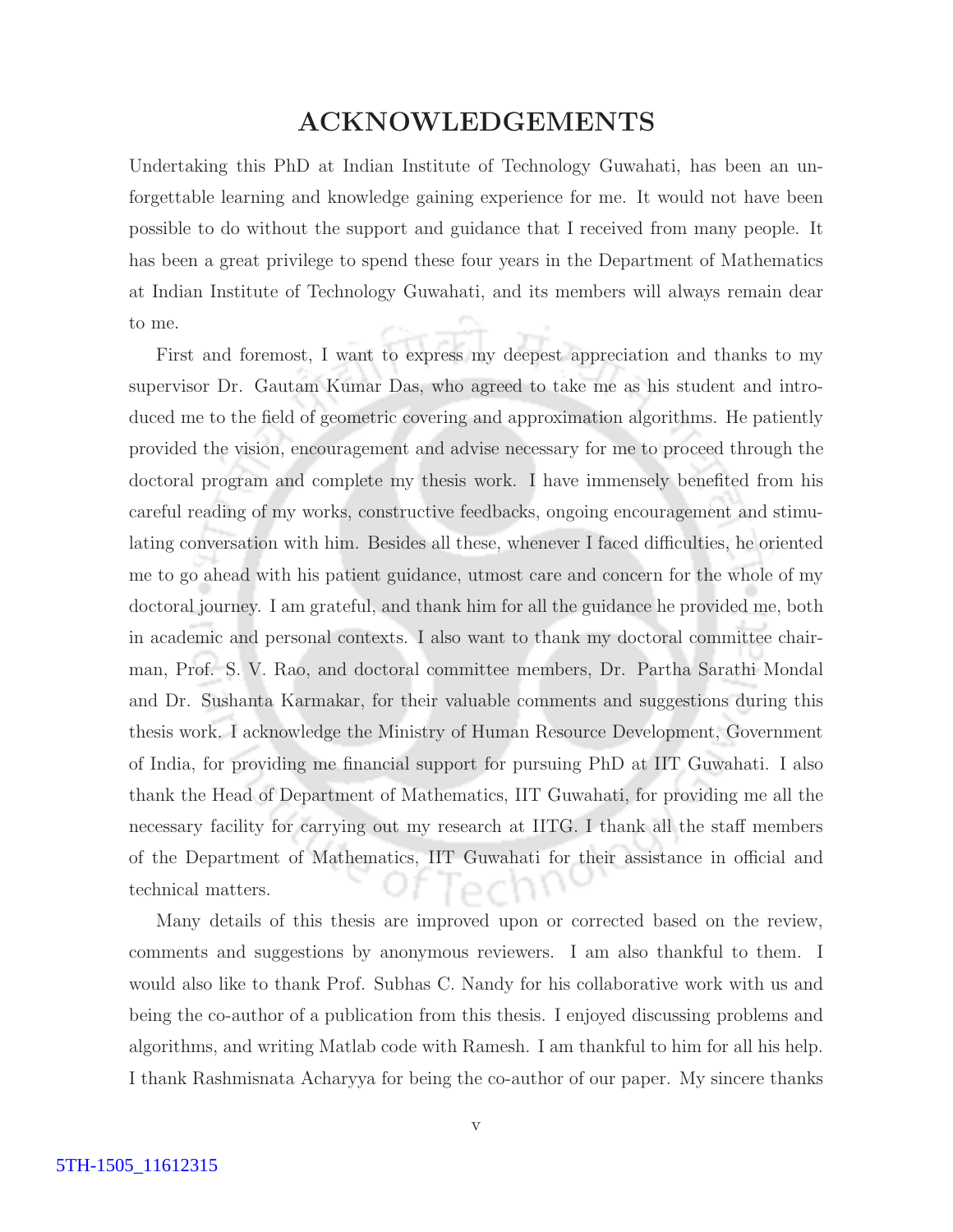also goes to Dr. Ramanathan M., for offering me the summer internship opportunity in their group at IIT Madras.

I wish to thank all my friends, fellow research scholars, lab mates, cubical mates etc. at IIT Guwahati for their company during my stay in the IIT campus. I thank Barun, Shibsankar, Ramesh, Anand, Debasish, Subramanyam, Tamal, Manish, Swarup, Dinesh, Punit, Jayant, Mrityunjay, Amit, Ashok sir, Ramesh sir, to name a few, for their support and useful advices during my days in IIT Guwahati. I am grateful to all others who have helped me in various ways directly or indirectly while doing this thesis work at IIT Guwahati.

I would also like to acknowledge all my friends from my school days, with whom I spent best of my student life. I wish to thank my friends Ankit and Malay, who always encouraged me to pursue an advanced degree, and helped me and gave me useful advices in various ways since the days before my MTech.

I must thank my parents for all their effort they devoted to getting me an education. Without them, I may never have gotten to where I am today. I also want to thank to my in-laws for their unconditional support. At the end I would like to express appreciation to my beloved wife Nalina who has taken care of me and my little son Vipin all the time, shared in my stress and joy, and given me support every day. I thank her for being understanding and cooperative during times when I was not able to spend quality time with the family.

Place: IIT Guwahati Date: 23-7-2016 Manjanna B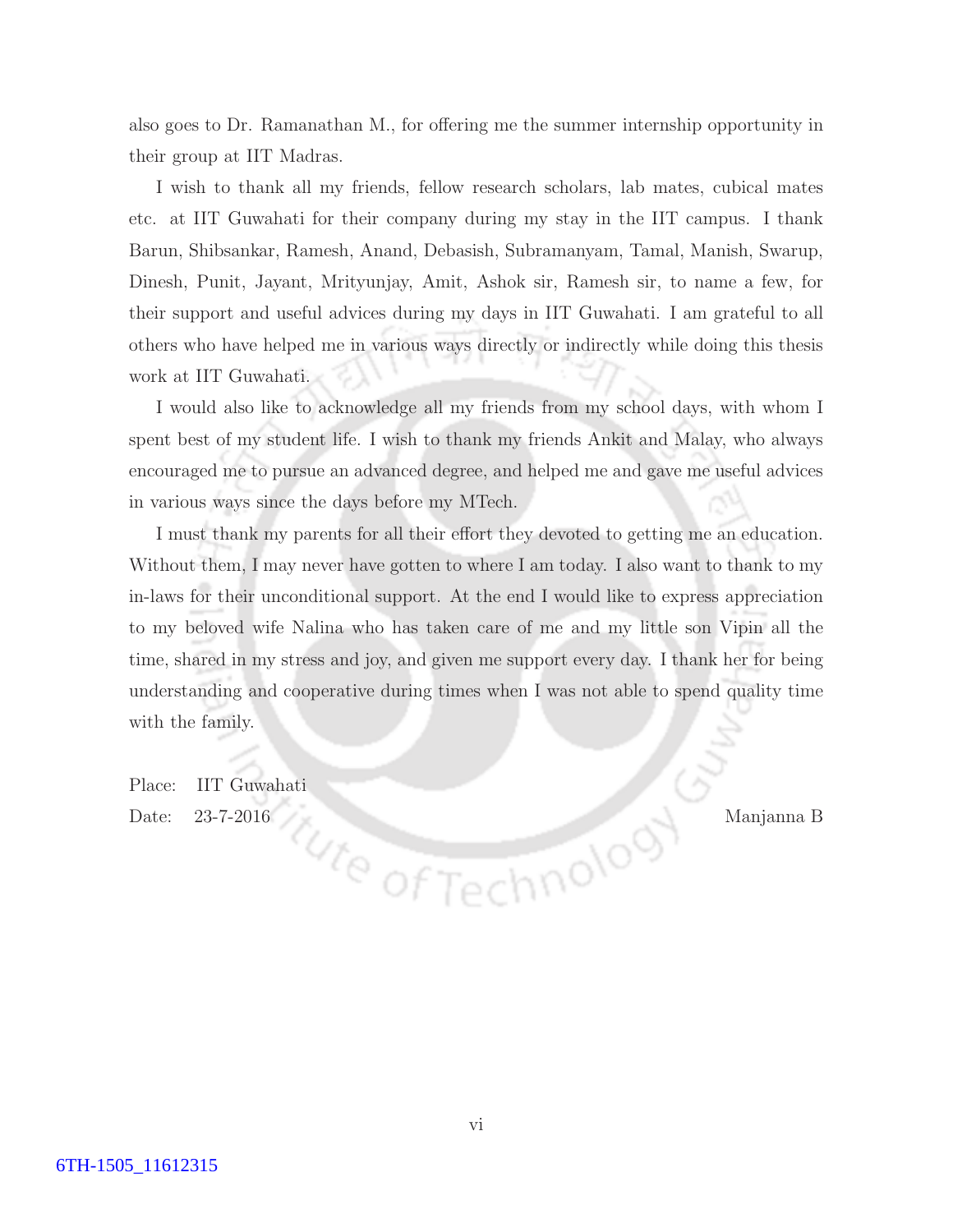### ABSTRACT

Motivated by the applications in facility location, VLSI design, image processing and motion planning, geometric covering problems have been studied extensively in the literature. In this thesis various geometric covering problems such as covering points with disks, and squares, covering rectangular regions and convex polygonal regions with disks are considered. The problems are investigated by proposing approximation, parameterized and heuristic algorithms.

The Discrete Unit Disk Cover (DUDC) problem is one of the well known geometric covering problems. In the DUDC problem, the input consists of a set  $P$  of n points and a set  $D$  of m unit disks in  $\mathbb{R}^2$ . The objective is to (i) check whether the union of all the disks in  $D$  cover all the points in  $P$ , and (ii) if yes, then find a minimum size subset  $\mathcal{D}^* \subseteq \mathcal{D}$ , whose union covers all points in  $\mathcal{P}$ . The DUDC problem is a NPcomplete problem, so there does not exist any polynomial time algorithm that solves the problem optimally unless  $P = NP$ . In order to approximate the DUDC problem, several restricted variants of the DUDC problem have been examined by different researchers. We improve the approximation factor of one such restricted DUDC problem, which helps to improve the approximation factor of the DUDC problem.

We consider the Line-Separable Discrete Unit Disk Cover (LSDUDC) problem as a restricted version of the DUDC problem. In the LSDUDC problem, the plane is divided into two half planes  $\ell^+$  and  $\ell^-$  defined by a line  $\ell$ , all the points in  $\mathcal P$  are in  $\ell^-$  and the centers of the disks in  $\mathcal D$  are in  $\ell^+ \cup \ell^-$  such that each point in  $\mathcal P$  is covered by at least one disk centered in  $\ell^+$ . We provide a Polynomial Time Approximation Scheme (PTAS) for the LSDUDC problem. Another restricted DUDC problem is called the Within-Strip Discrete Unit Disk Cover (WSDUDC) problem. In the WSDUDC problem, all points in P and the centers of all disks in D are inside a horizontal strip of height  $\frac{1}{\sqrt{2}}$  $\frac{1}{2}$ . The current best known algorithm for the WSDUDC problem is a 3-approximation algorithm [\[33\]](#page-103-0). We propose a  $(9 + \epsilon)$ -approximation algorithm for the DUDC problem  $(0 < \epsilon \leq 6)$  using the proposed PTAS result for the LSDUDC problem, and a 3-approximation algorithm for the WSDUDC problem. The running time of the proposed algorithm for the DUDC problem is  $O(m^{3(1+\frac{6}{\epsilon})}n \log n)$ .

We also consider another unit disk cover problem, namely the Rectangular Region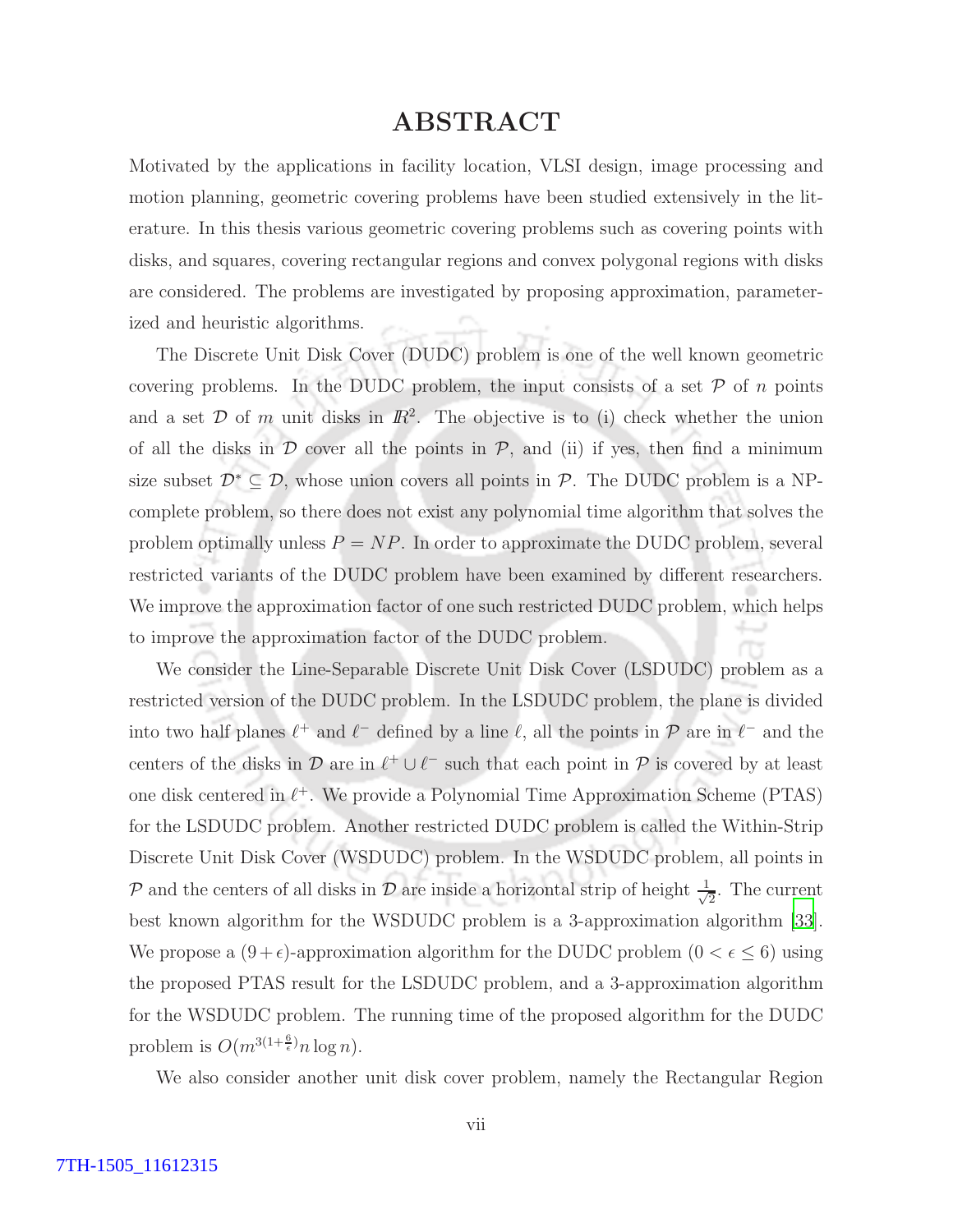Cover (RRC) problem. In the RRC problem, given rectangular region  $\mathcal R$  and a set  $\mathcal D$ of m unit disks in  $\mathbb{R}^2$ , the objective is (i) to check whether the union of all the disks in  $D$  covers the entire region  $R$ , and (ii) if  $D$  covers  $R$ , then determine the minimum cardinality set  $\mathcal{D}^* \subseteq \mathcal{D}$  such that the region  $\mathcal R$  is contained in the union of all disks in  $\mathcal{D}^*$ . By mapping every instance of the RRC problem to an instance of the DUDC problem, we provide a  $(9 + \epsilon)$ -approximation algorithm for the RRC problem using our algorithm for the DUDC problem, where  $n = O(m^2)$ . We also consider the RRC problem in a reduced radius setup. The RRC problem in reduce radius setup has important application in wireless sensor networks, where coverage remains stable under small perturbations of sensing ranges and positions of sensors. We obtain a PTAS for the RRC problem in reduce radius setup using the shifting strategy of Hochbaum and Maass [\[50\]](#page-105-0).

Discrete Unit Square Cover (DUSC) problem is an  $L_{\infty}$  metric variant (or an  $L_1$ metric variant) of the DUDC problem. In the DUSC problem, given a set  $P$  of n points and a set S of m axis-aligned unit squares (unit side length) in  $\mathbb{R}^2$ , the objective is (i) to check whether the union of all the squares in  $S$  covers all the points in  $\mathcal{P}$ , and (ii) if S covers P, then determine the minimum cardinality set  $S^* \subseteq S$  such that each point in  $\mathcal P$  is covered by at least one square in  $\mathcal S^*$ . We consider a restricted version of the DUSC problem, namely Strip Square Cover (SSC) problem. In the SSC problem, all n points of  $P$  lie within a horizontal strip of unit height. We first propose an  $(1+\frac{2}{k-2})$ -approximation algorithm for the SSC problem in  $O(km^kn)$  time, then using the result for SSC problem, we propose a  $(2 + \frac{4}{k-2})$ -approximation algorithm for the DUSC problem, where  $k(> 2)$  is an integer parameter that defines a trade-off between the running time and the approximation factor of the algorithm. The running time of the proposed algorithm for the DUSC problem is  $O(km^kn)$ . We also outline a 2approximation algorithm for the DUSC problem, which runs in  $O(m^4n + n \log n)$  time.

Unlike in the above unit disk cover or unit square cover problems, in some of the geometric covering problems the number of disks is fixed and the radius of disks is not fixed. One such geometric covering problem is called the k-center problem. In the (geometric) k-center problem, given a set  $P$  of n points (clients), the objective is to place  $k$  congruent disks of smallest radius (facilities) such that the union of the k congruent disks covers  $P$ . The centers of the k congruent disks can be arbitrary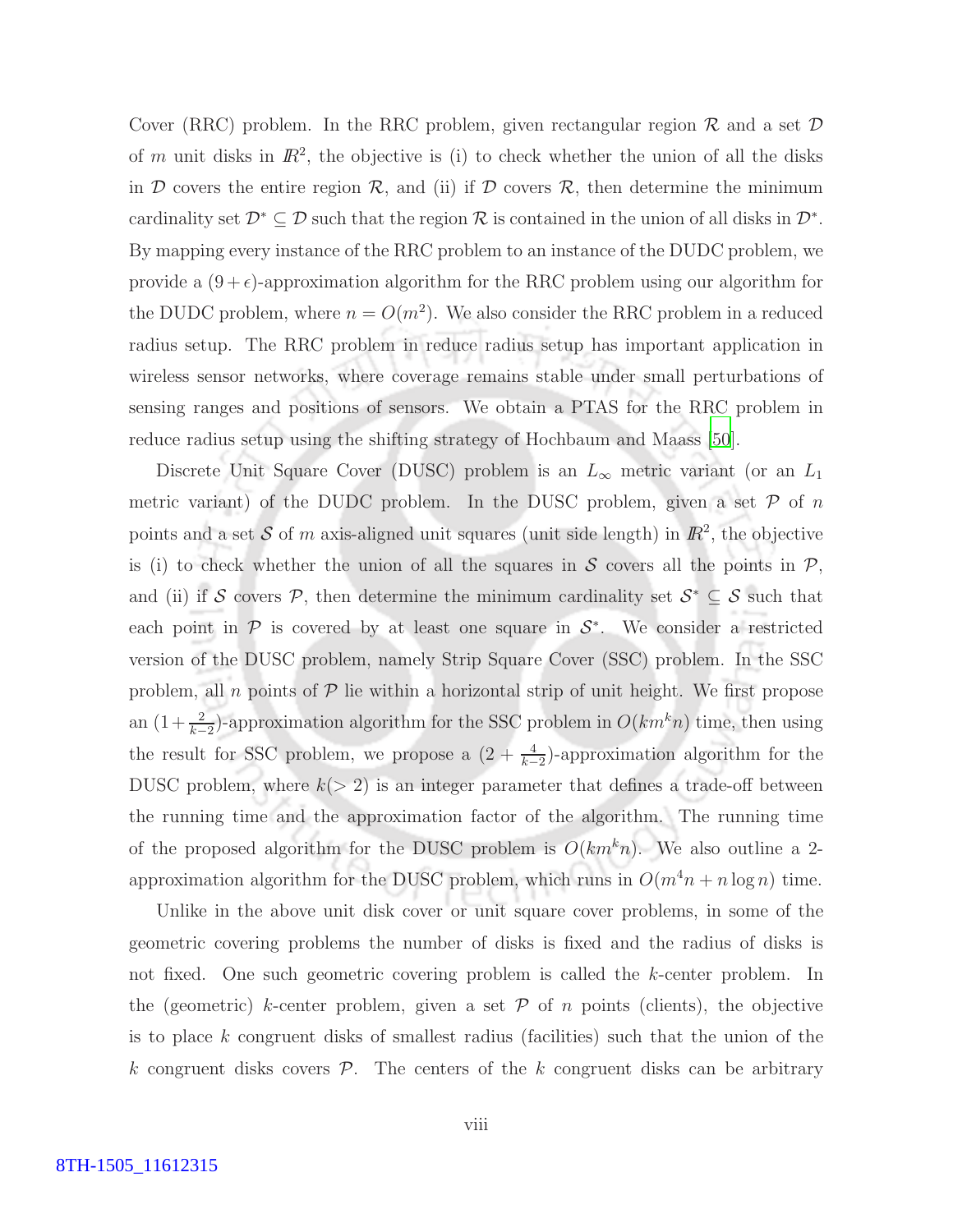points in the plane or must be chosen from a given discrete set  $\mathcal{Q} (\subseteq \mathcal{P})$  of  $m \leq$ n) points, representing candidate locations to establish facilities. In the latter case, if  $P = Q$ , then the k-center problem is called the discrete k-center problem and if  $P \neq Q$ , then it is a generalized discrete k-center problem or k-supplier problem. In the former case, sometimes the centers of the  $k$  disks are constrained to lie on the boundary of a convex polygon P. This variation of the k-center problem is called Constrained Convex Polygon Cover (CCPC) problem. For the CCPC problem, we propose  $(1 + \frac{7}{k} + \frac{7\epsilon}{k} + \epsilon)$ -approximation algorithm for an  $\epsilon > 0$  and an integer  $k \ge 7$  such that the union of the  $k$  congruent disks covers  $P$ . The running time of the proposed algorithm for CCPC problem is  $O(n(n+k)(|\log r_{opt}| + \log|\frac{1}{\epsilon})$  $(\frac{1}{\epsilon})$ ), where *n* is the number of vertices of the convex polygon  $P$ ,  $r_{opt}$  is the minimum radius of k congruent disks. For the k-supplier problem in  $\mathbb{R}^2$ , we propose a fixed parameter tractable (FPT) 2approximation algorithm, where  $k$  is the parameter. The running time of the proposed FPT 2-approximation algorithm is  $O(6^k(n+m)(\log n + \log m))$ . We can generalize the technique used for developing FPT 2-approximation algorithm to develop a FPT  $(1 + \epsilon)$ -approximation algorithm for the k-supplier problem in  $\mathbb{R}^d$ , where d is a positive integer and  $\epsilon > 0$  is an arbitrary number. The running time of the proposed  $(1 +$  $\epsilon$ )-approximation algorithm is  $O(\epsilon^{-dk}(m+n)\log(m))$ . We also present a heuristic algorithm based on nearest point Voronoi diagram for the Euclidean k-supplier problem in  $\mathbb{R}^2$  and experimentally show that it performs very well.

**Bottute of Tech**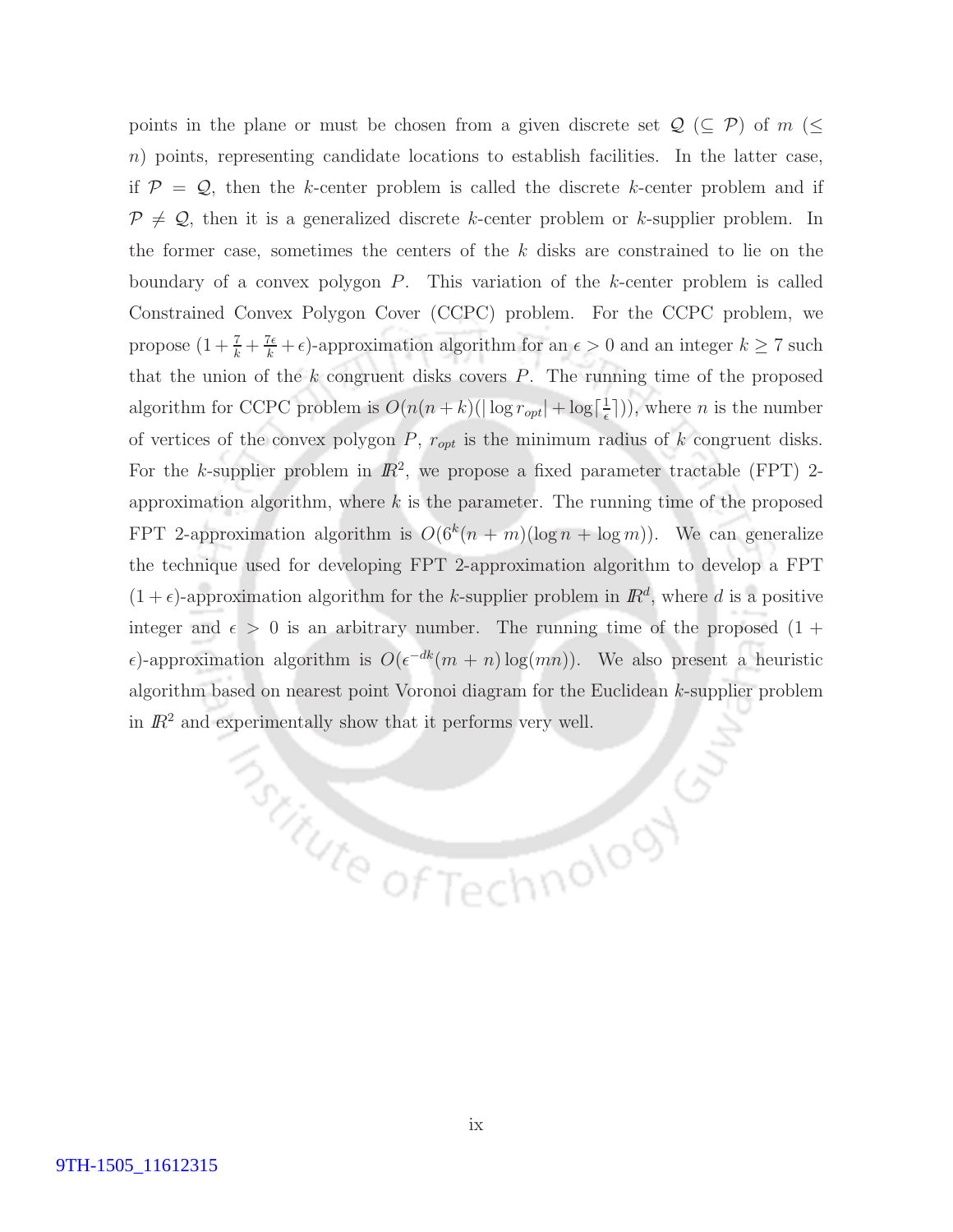# **Contents**

| $\mathbf{1}$   |                                   | Introduction |                                                                                             | $\mathbf 1$ |
|----------------|-----------------------------------|--------------|---------------------------------------------------------------------------------------------|-------------|
|                | 1.1                               |              |                                                                                             | 4           |
|                | 1.2                               |              | Organization of the Thesis                                                                  | 4           |
| $\overline{2}$ |                                   |              | <b>Literature Review</b>                                                                    | 7           |
| 3              |                                   |              | Discrete Unit Disk Cover Problem                                                            | 19          |
|                | 3.1                               |              | Previous Approximation Algorithms for DUDC Problem                                          | 21          |
|                | 3.2                               |              | PTAS for the LSDUDC Problem<br>.                                                            | 23          |
|                |                                   | 3.2.1        | $(9 + \epsilon)$ -Approximation Algorithm for DUDC Problem                                  | 32          |
|                | 3.3                               |              | Approximation Algorithms for the RRC Problem                                                | 33          |
|                |                                   | 3.3.1        | RRC Problem in Reduce Radius Setup $\hfill\ldots\ldots\ldots\ldots\ldots\ldots\ldots\ldots$ | 34          |
|                | 3.4                               |              | Conclusion                                                                                  | 37          |
| 4              |                                   |              | Discrete Unit Square Cover Problem                                                          | 39          |
|                | 4.1                               |              | Testing Feasibility of the Discrete Unit Square Cover Problem                               | 40          |
|                | Strip Square Cover Problem<br>4.2 |              |                                                                                             | 41          |
|                |                                   | 4.2.1        | Terminology.<br>Techn <sup>ov</sup>                                                         | 42          |
|                |                                   | 4.2.2        | Preliminaries<br>.                                                                          | 42          |
|                |                                   | 4.2.3        | Approximation Algorithm for Strip Square Cover Problem                                      | 44          |
|                | 4.3                               |              | Approximation Algorithm for the Discrete Unit Square Cover Problem.                         | 46          |
|                | 4.4                               |              | 2-Approximation Algorithm for the DUSC Problem                                              | 48          |
|                |                                   | 4.4.1        | Algorithm for the Strip Square Cover (SSC) Problem $\dots \dots$                            | 48          |
|                | 4.5                               |              | Conclusion $\cdots$<br>and a state of the                                                   | 53          |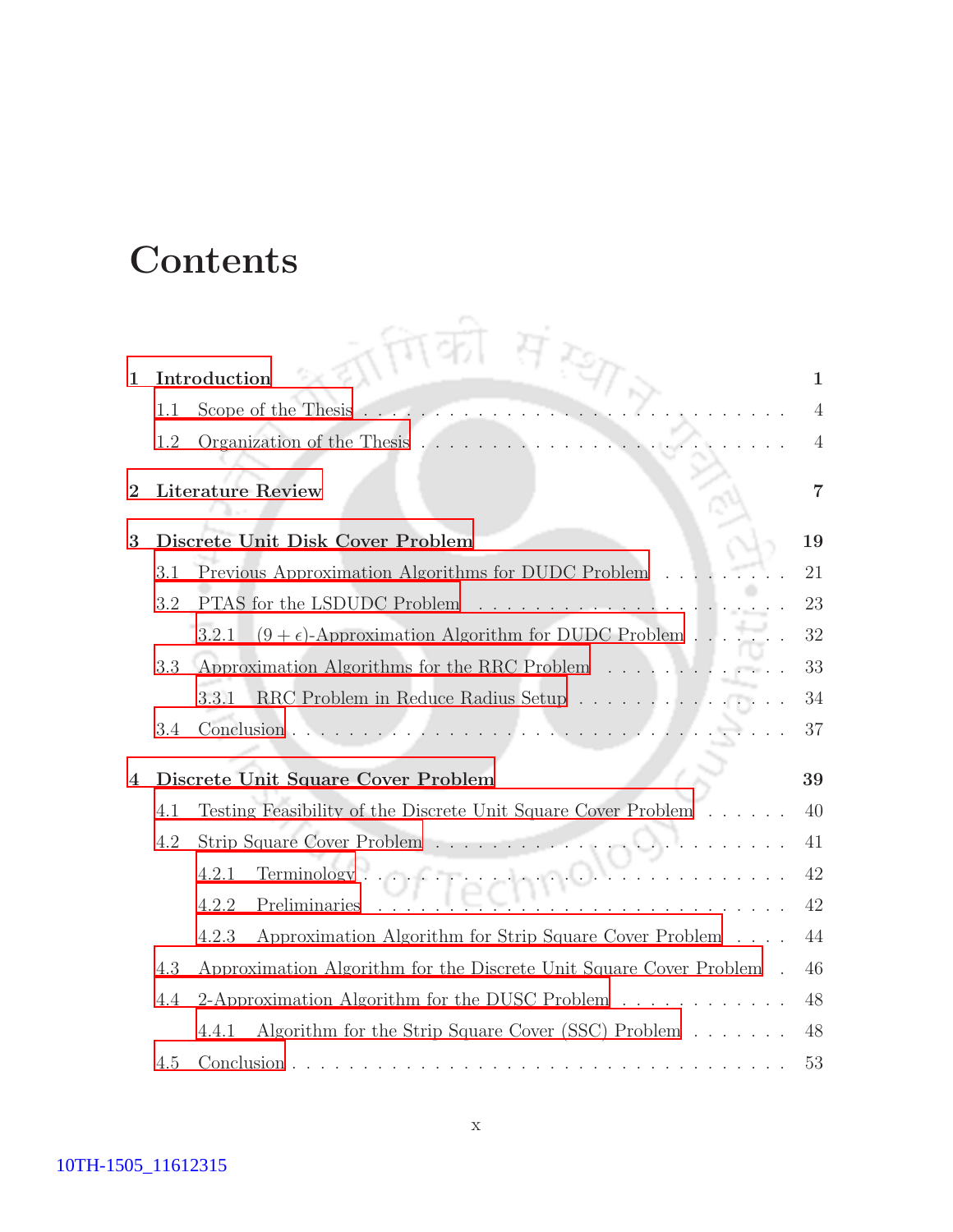| 5                                     | Constrained k-Center Problem on a Convex Polygon |                                                                                                 |    |
|---------------------------------------|--------------------------------------------------|-------------------------------------------------------------------------------------------------|----|
| 5.1                                   |                                                  | 55                                                                                              |    |
|                                       |                                                  | 5.1.1                                                                                           | 55 |
|                                       |                                                  | Approximation Algorithm for the Decision Version of the Problem<br>5.1.2                        | 56 |
|                                       | 5.2                                              | Constrained Convex Polygon Cover Problem                                                        | 67 |
|                                       | 5.3                                              |                                                                                                 | 70 |
| The Euclidean k-Supplier Problem<br>6 |                                                  |                                                                                                 | 71 |
|                                       | 6.1                                              | $\mathcal{L}_{\mathcal{D}}$<br>FPT 2-Approximation Algorithm $\phantom{1} \ldots \phantom{1}$ . | 72 |
|                                       |                                                  | .<br>6.1.1                                                                                      | 72 |
|                                       |                                                  | 6.1.2                                                                                           | 73 |
|                                       | 6.2                                              | Heuristic Algorithm for the $k$ -Supplier Problem $\ldots \ldots \ldots$                        | 78 |
|                                       |                                                  |                                                                                                 | 83 |
|                                       | 6.3                                              |                                                                                                 | 83 |
| 7                                     |                                                  | <b>Conclusions and Future Works</b>                                                             | 84 |
|                                       |                                                  |                                                                                                 |    |
|                                       |                                                  |                                                                                                 |    |
|                                       |                                                  |                                                                                                 |    |
|                                       |                                                  |                                                                                                 |    |
|                                       |                                                  |                                                                                                 |    |
|                                       |                                                  |                                                                                                 |    |
|                                       |                                                  |                                                                                                 |    |
|                                       |                                                  |                                                                                                 |    |
|                                       |                                                  | Hay Minister                                                                                    |    |
|                                       |                                                  |                                                                                                 |    |
|                                       |                                                  |                                                                                                 |    |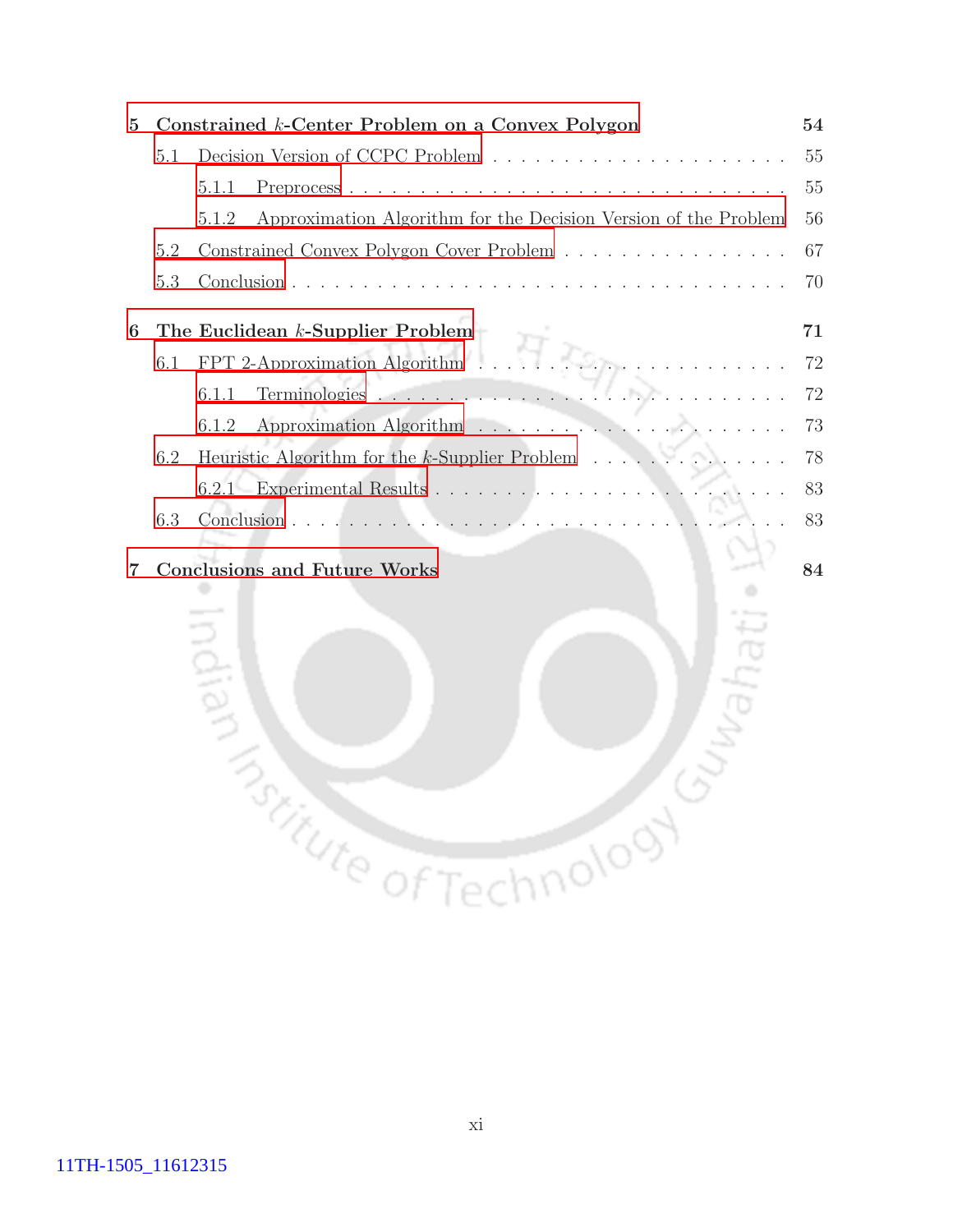# List of Figures

| 3.1     | Lower region, left intersection and lower boundary disks                                                             | 24 |
|---------|----------------------------------------------------------------------------------------------------------------------|----|
| 3.2     |                                                                                                                      | 25 |
| 3.3     |                                                                                                                      | 25 |
| 3.4     |                                                                                                                      | 26 |
| 3.5     |                                                                                                                      | 28 |
| 3.6     |                                                                                                                      | 29 |
| 3.7     | Proof of Lemma 3.2.6 (mirror cases)                                                                                  | 30 |
| 3.8     | Definition of different regions $\ldots \ldots \ldots \ldots \ldots \ldots \ldots \ldots$                            | 35 |
| 4.1     | An instance of the SSC problem $\ldots \ldots \ldots \ldots \ldots \ldots \ldots \ldots$                             | 42 |
| 4.2     | Illustration of two squares in $\mathcal{S}^{\ell_1}$ intersecting line L and strip $\mathcal{H} = [\ell_1, \ell_2]$ | 43 |
| 4.3     | Illustration of two squares in $\mathcal{S}^{\ell_2}$ intersecting line L and strip $\mathcal{H} = [\ell_1, \ell_2]$ | 44 |
| 4.4     |                                                                                                                      | 46 |
| 4.5     | (a) Lower envelope, and (b) Upper envelope $\dots \dots \dots \dots \dots$                                           | 50 |
| 4.6     | Successor $T' = (u', v', x')$ of Triplet $T = (u, v, x) \dots \dots \dots \dots$                                     | 51 |
| 5.1     |                                                                                                                      | 56 |
| 5.2     |                                                                                                                      | 61 |
| 5.3     | Blue colored disk centered by non-constrained placement                                                              | 62 |
| 5.4     |                                                                                                                      | 63 |
| $5.5\,$ |                                                                                                                      | 64 |
| 5.6     |                                                                                                                      | 68 |
| 6.1     | Partition of the disk $\Delta(p,r)$ into six equal sectors $\Delta^1, \Delta^2, \ldots, \Delta^6 \ldots$ .           | 74 |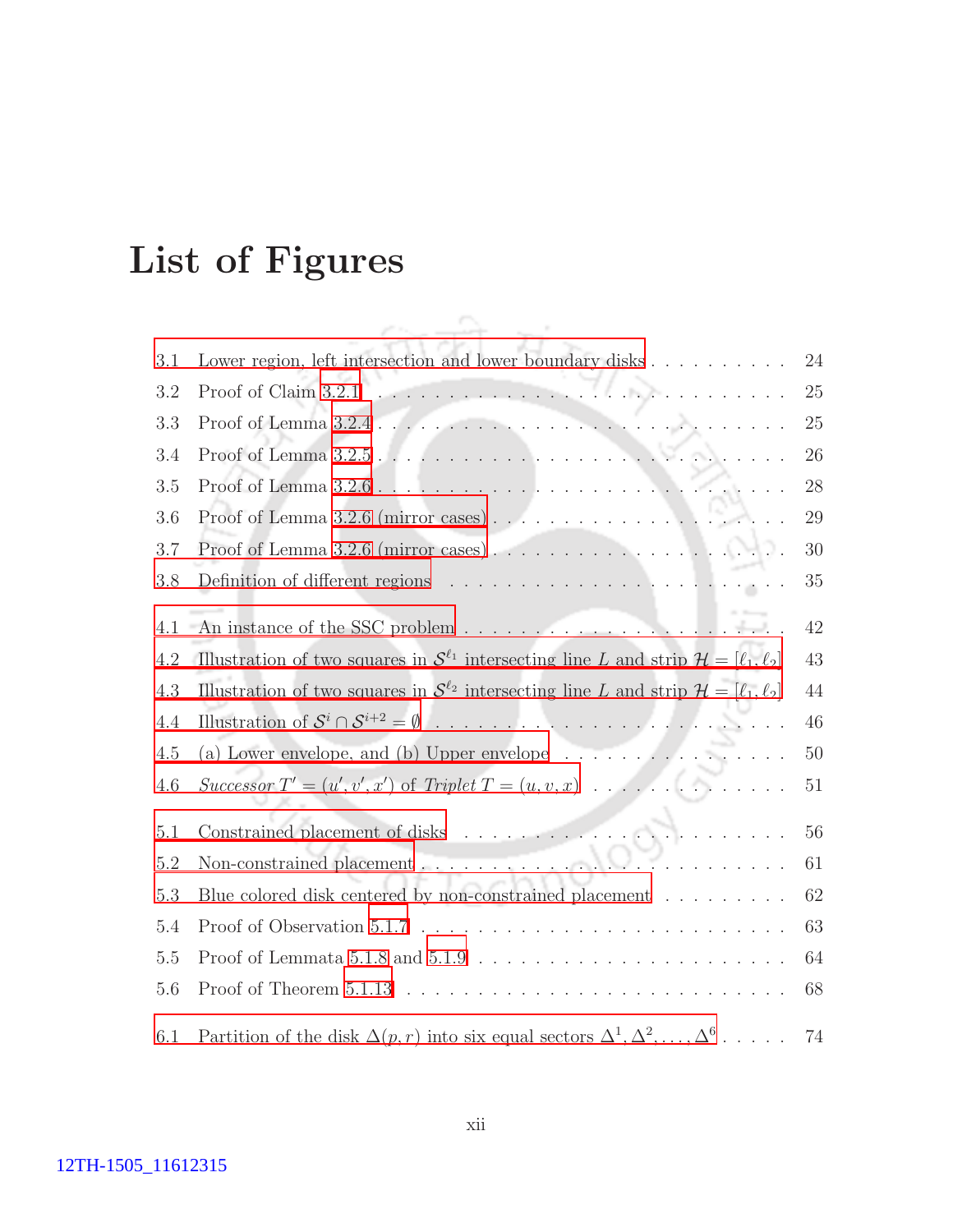# List of Tables

| 2.1 Approximation algorithms for the DUDC problem $\dots \dots \dots \dots$ |  |
|-----------------------------------------------------------------------------|--|
| 2.2 Approximation algorithms for the CUDC problem 11                        |  |

ਂ ਦਿਤ

[6.1 Radii of disks centered by different algorithms and their execution time](#page-95-0) . 82

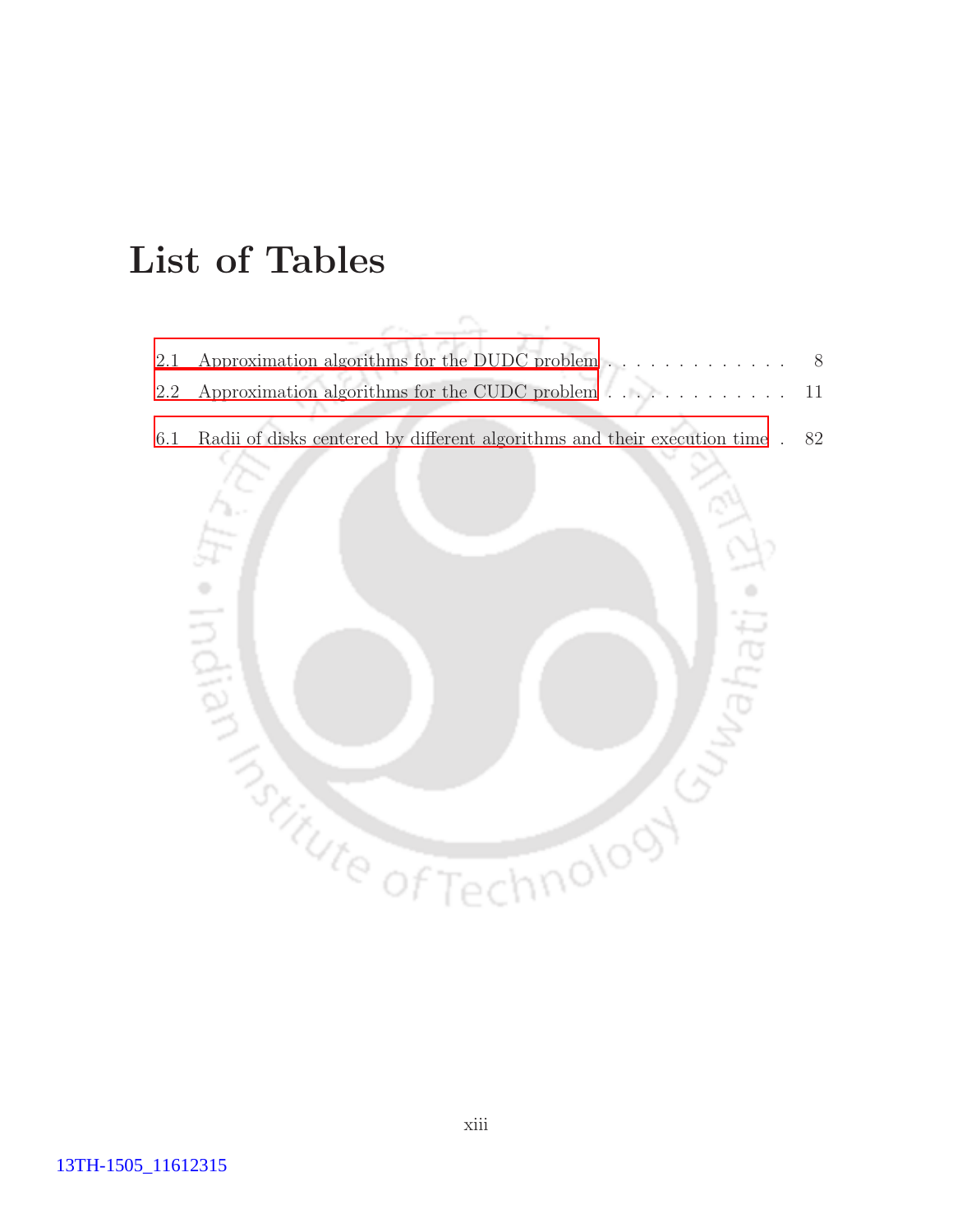### Abbreviations and Acronyms

- $\ell^+$  and  $\ell^-$  half-planes above and below horizontal line  $\ell$  respectively.
- $L^-$  and  $L^+$  half-planes to the left and right of the vertical line  $L$  respectively.
- $\theta(d)$  and  $\alpha(d)$  the boundary arc and center of the disk d respectively.
- $\overline{a,b}$  line segment joining the points a and b.
- $(x(s), y(s))$  coordinates of the center of square s.
- $(x(p), y(p))$  coordinates of the point p.
- $a \leftarrow b$  variable a gets the value of b.
- $dist(p', p'')$ ,  $\delta(p', p'')$  the Euclidean distance between the points p' and p''.
- $(x'_i, y'_i)$  coordinates of the center of disk  $d'_i$ .
- $\bullet$  P convex polygon unless otherwise specified.
- $\partial P$  boundary line of the polygon  $P$ .

**Trade of** 

- $\partial d_i$  boundary arc of the disk  $d_i$ .
- $U_c$  and  $L_c$  upper chain and lower chain of the polygon P respectively.
- $\alpha(i)$  disk  $d'_{s}$  such that  $x_{i+2} \leq x'_{s} \leq x_{i}$  and centered on the same chain as disks  $d_i$  and  $d_{i+2}$  or  $x_{i+3} \leq x'_{s} \leq x_{i+1}$  and centered on the same chain as disks  $d_{i+1}$  and  $d_{i+3}$ , where  $1 \leq s \leq k$ .
- $\Delta(a,r)$  region covered by the disk of radius r centered at point a.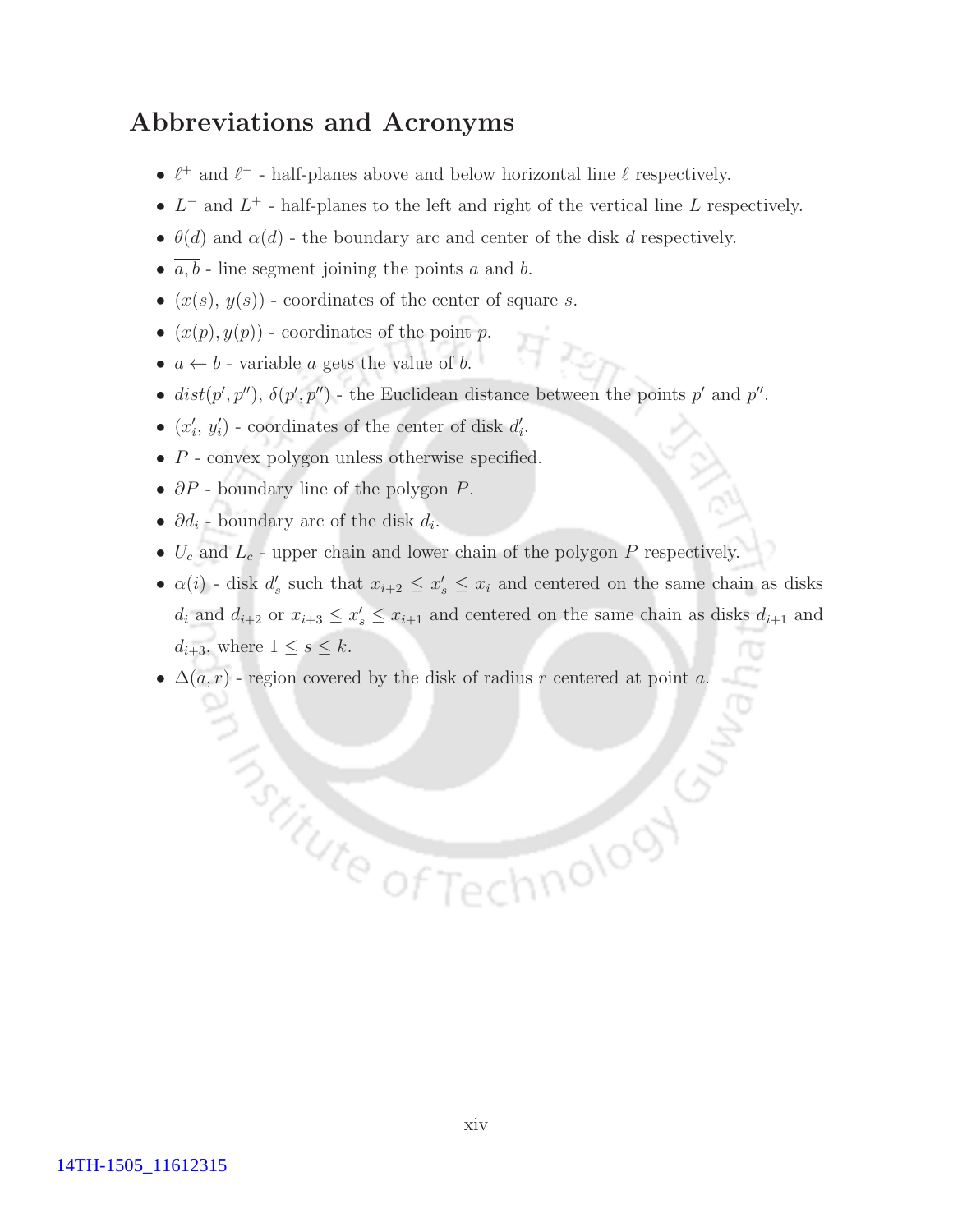# <span id="page-14-0"></span>Chapter 1

# Introduction

Geometric covering is a well studied topic in computational geometry. Various types of covering problems include covering one type of geometric object with a minimum number of some other type of geometric object. The wide range of geometric objects includes points, lines, disks, squares and rectangles. In the geometric disk cover problems, the objective is to cover all points in a given set  $P$  of points in the Euclidean plane or all points within a given continuous region such as rectangular region  $\mathcal R$  and convex polygon P, using the minimum number of disks. If the disks covering points or continuous region are centered at points in a set of points, then we call this type of geometric disk cover problems as the discrete disk cover problem. If the disks covering points or continuous region are centered at arbitrary points, then we call this type of geometric disk cover problem a continuous disk cover problem. A version of the discrete disk cover problem in which all the covering disks have unit radius is called the discrete unit disk cover (DUDC) problem. In the unit disk cover (UDC) problem, we consider two variations of the problem, namely the *discrete unit disk cover* (DUDC) problem and the *rectangular* region cover (RRC) problem. In the DUDC problem, given a set  $P$  of n points and a set  $\mathcal D$  of m unit disks in the plane, we wish (i) to check whether the union of the disks in  $\mathcal D$  covers all the points in  $\mathcal P$ , and (ii) if yes, then determine the minimum cardinality set  $\mathcal{D}^* \subseteq \mathcal{D}$  such that  $\mathcal{P} \subseteq \bigcup_{d \in \mathcal{D}^*}$ d. In the rectangular region cover (RRC) problem, given a rectangular region  $\mathcal R$  and a set  $\mathcal D$  of m unit disks in the plane, the objective is (i) to check whether the union of the disks in  $\mathcal D$  covers the entire region  $\mathcal R$ ,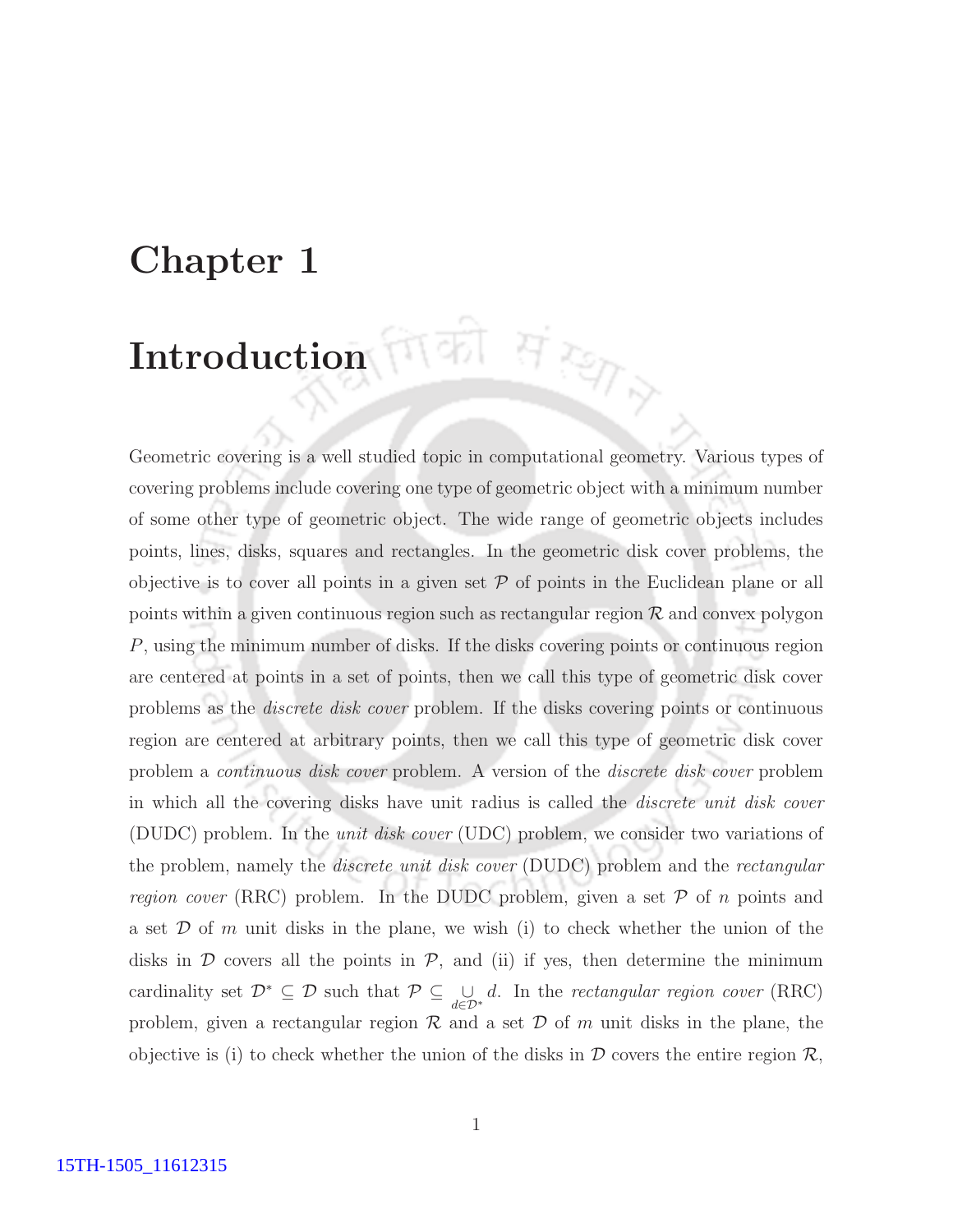and (ii) if D covers R, then determine the minimum cardinality set  $\mathcal{D}^{**} \subseteq \mathcal{D}$  such that  $\mathcal{R} \subseteq \bigcup_{d \in \mathcal{D}^{**}}$ d. The DUDC and the RRC problems are geometric versions of the general set cover problem, which is known to be NP-complete [\[38](#page-104-0)]. The general set cover problem is not approximable within a factor of  $c \log n$ , for some constant c, where n is the size of the input [\[72](#page-108-0)]. However, the DUDC, and the RRC problems admit constant factor approximation results. These two problems have been studied extensively due to their wide applications in wireless networks [\[15](#page-101-0), [32,](#page-103-1) [80\]](#page-108-1).

Consider the facility location problems for which the Euclidean distance between clients and facilities cannot exceed a fixed distance r, and clients and candidate facility locations are represented by discrete sets of points, for example, positioning emergency service centers (i.e. fire stations) from a set of candidate sites so that all points of interest (houses, etc.) are within a predefined maximum distance of the service centers. Other applications are selecting locations for wireless servers from a set of candidate locations to cover a set of wireless clients, selecting a set of weather radar antennae to cover a set of cities, positioning a fleet of water bombers at airports such that every active forest fire is within a given maximum distance of a water bomber, selecting locations for antiballistic defenses from a set of candidate locations to cover strategic sites. These facility location problems can be treated as a discrete disk cover problem where the centers of disks of fixed radius  $r$  represent the facilities and points represent the clients. The discrete disk cover problem with the disks of fixed radius  $r$  can be mapped to a discrete unit disk cover problem by scaling down the original problem with a factor of distance  $r$ . We can obtain the solution for the original problem by scaling up the solution computed for the DUDC problem. Thus, the model of *unit disk cover* problems applies naturally to several facility location problems for which the Euclidean distance between clients and facilities cannot exceed a given radius, and clients and candidate facility locations are represented by discrete sets of points.

In the DUSC problem, given a set  $P$  of n points and a set  $S$  of m axis-aligned unit squares (unit side length) in  $\mathbb{R}^2$ , we wish (i) to check whether the union of the squares in  $S$  covers all the points in  $P$ , and (ii) if so, then determine the minimum cardinality set  $S^* \subseteq S$  such that  $\mathcal{P} \subseteq \bigcup_{s \in S^*}$ s. The DUSC problem has several applications in image processing [\[79\]](#page-108-2). Note that the DUSC problem is an  $L_{\infty}$  variant (or an  $L_1$  variant) of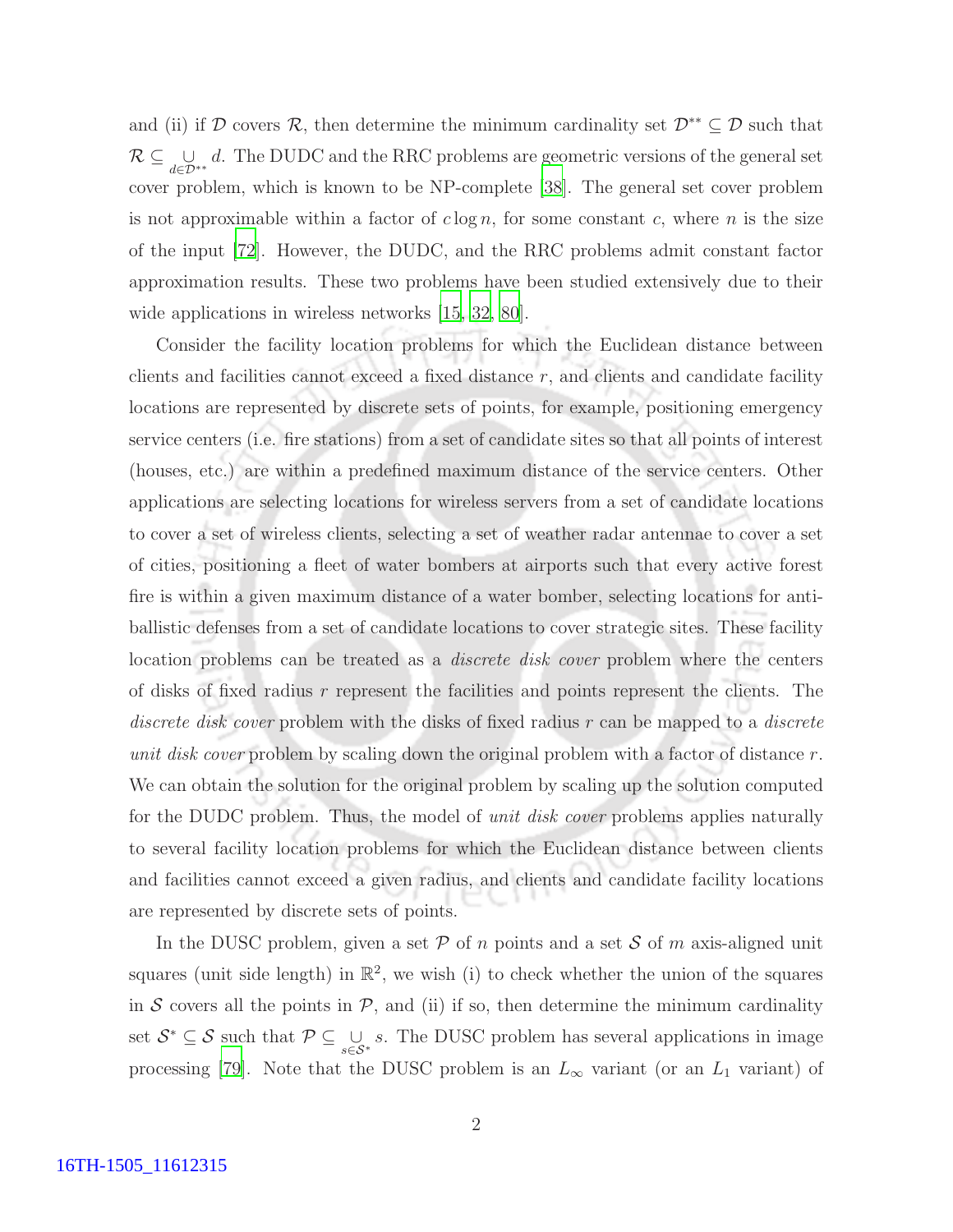the *discrete unit disk cover* (DUDC) problem as follows: for a point  $p$ , we define the area  $A_p$  such that the distance between any point q in  $A_p$  from the point p is less than or equal to one unit in the  $L_1$  $L_1$  metric<sup>1</sup>. Note that the shape of  $A_p$  is a square with side length  $\sqrt{2}$  and tilted with angle  $\frac{\pi}{4}$  with x-axis. Therefore, the DUDC problem in  $L_1$ metric is equivalent to the *discrete square cover* problem after rotating axes by an angle π  $\frac{\pi}{4}$ . Also the DUDC problem in  $L_{\infty}$  metric is equivalent to the *discrete square cover* problem. Like the DUDC problem, the DUSC problem can also be formulated as a set cover problem. The DUSC problem can be treated as a geometric version of the set cover problem. Thus, any algorithm for the set cover problem can be used to solve the DUSC problem. The DUSC problem is also a NP-complete problem [\[35](#page-104-1)]. The DUSC problem, however, admits constant factor approximation results.

In this thesis we consider another interesting covering problem known as the (geometric) k-center problem. In the k-center problem, a set of clients (e.g. mobile users, houses) are distributed in  $\mathbb{R}^2$ . The objective is to choose k locations for facilities (e.g. base stations for mobile networks, post office, warning sirens) so that each client can get service from at least one facility within a minimum distance. From the geometric point of view, the k-center problem is to cover all n points (clients) with the union of  $k$ congruent disks (facilities) of radius as small as possible. In the  $k$ -center problem, if the centers of k facilities are chosen from a given set of points, then the  $k$ -center problem is called the discrete k-center problem. In this thesis we consider a generalization of the discrete k-center problem, which is known as the k-supplier problem in the literature [\[69\]](#page-107-0). Here, a set  $P$  of n clients (customer sites) and a set  $Q$  of m facilities (supplier sites) are given. The objective is to open a set  $Q_{opt} \subseteq Q$  of k facilities such that the maximum distance of a client to its nearest facility from  $Q_{opt}$  is minimized. The k-supplier problem has numerous applications including facility location (e.g. placing k hospitals at some specified locations such that the maximum distance from any house to its nearest hospital is minimized), information retrieval and data mining.

Sometimes, we may need to restrict these facilities to be located only on the boundary of the given region (containing all clients), for example base station placement in a forbidden region (such as a big lake) [\[24,](#page-102-0) [71\]](#page-107-1). In the context of the application of  $k$ -

<span id="page-16-0"></span><sup>&</sup>lt;sup>1</sup>unless otherwise specified, we assume that all the problems considered in this thesis are in  $L_2$  metric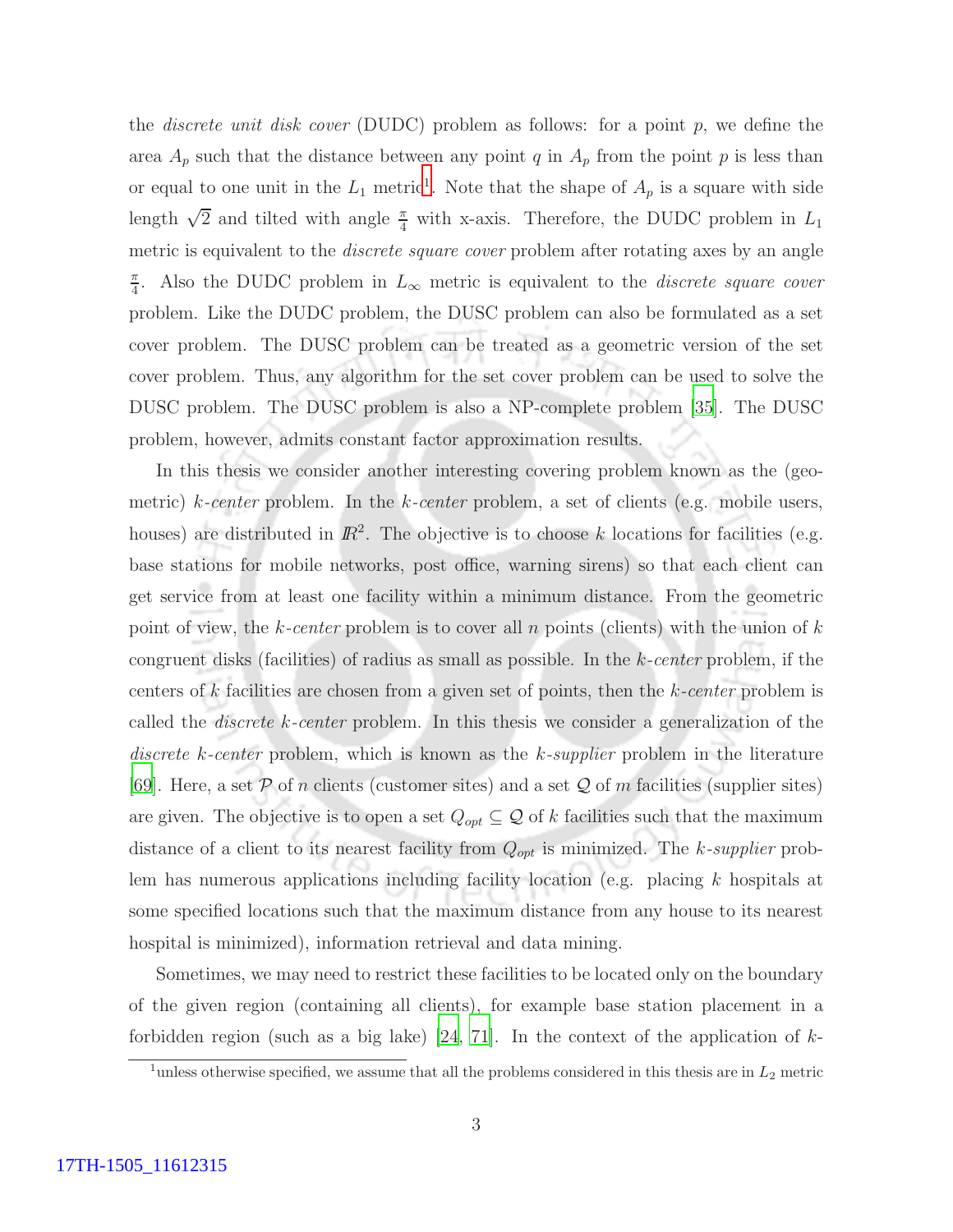center problems, the next problem considered in this thesis is called the *restricted* or constrained k-center problem. The formal definition of the constrained k-center problem is as follows: given a convex polygon  $P$  and an integer  $k$ , the objective is to cover the entire region of  $P$  with  $k$  congruent disks of minimum radius and centered on the boundary of P.

### <span id="page-17-0"></span>1.1 Scope of the Thesis

In this thesis we consider different geometric covering problems involving various geometric objects. Most of the problems that we consider in this thesis are NP hard and the hardness of the remaining problems are unknown. Hence, our focus is to design efficient approximation algorithms for different covering problems. In this thesis we consider the following geometric covering problems: *line separable discrete unit disk cover* (LSDUDC) problem, discrete unit disk cover (DUDC) problem, discrete unit square cover (DUSC) problem, rectangular region cover (RRC) problem, RRC problem in reduced radius setup, *constrained k-center* problem on a convex polygon and *Euclidean* k-supplier problem in the plane. For both the LSDUDC problem, and the RRC problem in reduced radius setup, we have developed a polynomial time approximation scheme (PTAS). For the DUDC problem, RRC problem, and *constrained k-center* problem on a convex polygon, we have proposed constant factor approximation algorithms. For the Euclidean k-supplier problem, we have presented fixed parameter tractable (FPT) constant factor approximation algorithms. For the Euclidean k-supplier problem in  $\mathbb{R}^2$ , we have also developed a heuristic algorithm and studied its behavior theoretically as well 4t<sub>0</sub> as experimentally. of Technolo

### <span id="page-17-1"></span>1.2 Organization of the Thesis

Chapter [2:](#page-20-0) Literature Review. In this chapter we discuss previous work on the problems related to this thesis and compare our work with existing research.

Chapter [3:](#page-32-0) Discrete Unit Disk Cover Problem. In this chapter we begin with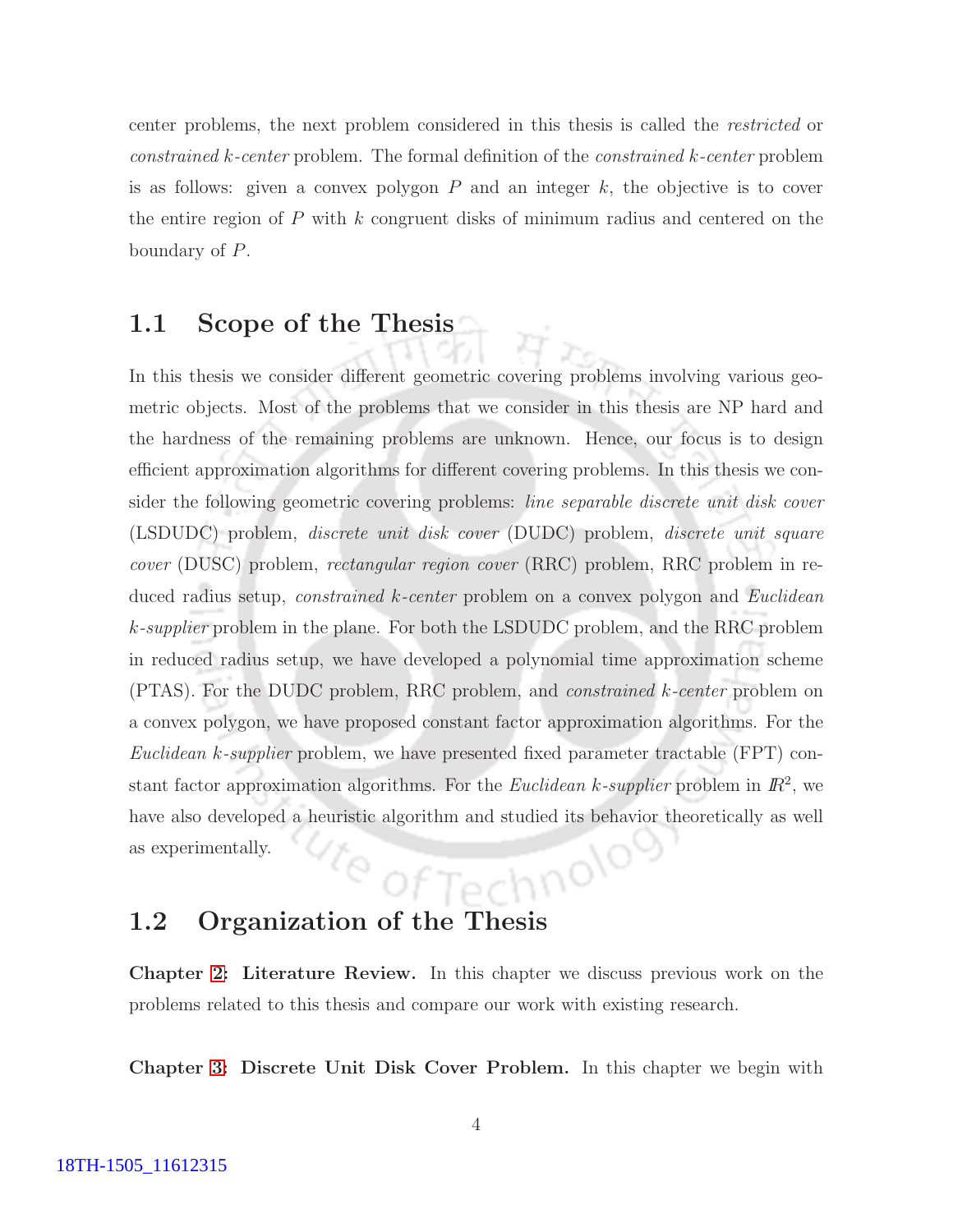an outline of existing algorithms for DUDC and related problems. We then discuss our proposed PTAS  $((1 + \mu)$ -approximation algorithm and  $\mu > 0$ ) for a restricted DUDC problem, namely the line separable discrete unit disk cover (LSDUDC) problem. In the LSDUDC problem, the plane being divided into two half planes  $\ell^+$  and  $\ell^-$  defined by a line  $\ell$ , all the points in  $\mathcal P$  are in  $\ell^-$  and the centers of the disks in  $\mathcal D$  are in  $\ell^+ \cup \ell^$ such that each point in  $P$  is covered by the union of the disks centered in  $\ell^+$ . Using our proposed PTAS for the LSDUDC problem, we present a  $(9 + \epsilon)$ -approximation algorithm for the DUDC problem, where  $\epsilon > 0$ . The running time of the algorithm is  $O(m^{3(1+\frac{6}{\epsilon})}n \log n)$ , where m is the number of unit disks and n is the number of points. We then propose a  $(9 + \epsilon)$ -approximation algorithm for the RRC problem. The running time of the algorithm for the RRC problem is  $O(m^{5+\frac{18}{\epsilon}} \log m)$ . We also consider the RRC problem in a different setup called reduce radius setup, which has important application in wireless sensor networks. For the RRC problem in reduced radius setup, we propose an  $(1+1/l)^2$ -approximation algorithm (PTAS), where l is a positive integer. The running time of the PTAS is  $O(q^{2} 2^{\lceil \frac{4l^{2}}{\nu^{2}} + \frac{8l+4}{\nu} \rceil})$ , where q is the minimum number of squares of size  $2l \times 2l$  covering rectangular region  $\mathcal{R}$ .

Chapter [4:](#page-52-0) Discrete Unit Square Cover Problem. In this chapter we first describe a procedure to check the feasibility of a given instance of DUSC problem. We then define a subproblem of the DUSC problem in which all the points are lying within a horizontal strip of unit height. We call this restricted DUSC as *strip square cover* (SSC) problem. We propose an  $(1+\frac{2}{k-2})$ -approximation algorithm for the SSC problem, where  $k(> 2)$  is an integer parameter that defines a trade-off between the running time and the approximation factor of the algorithm. The running time of the algorithm is  $O(km^k n)$ . Using this algorithm for the SSC problem, we propose a  $(2 + \frac{4}{k-2})$ -approximation algorithm for the DUSC problem. The running time of our proposed algorithm for the DUSC problem is  $O(km^k n)$ . For the DUSC problem, we also propose a 2-approximation algorithm, which runs in  $O(m^4n + n \log n)$  time.

Chapter [5:](#page-67-0) Constrained k-Center Problem on a Convex Polygon. In this chapter we first define a decision version of the constrained convex polygon cover (CCPC)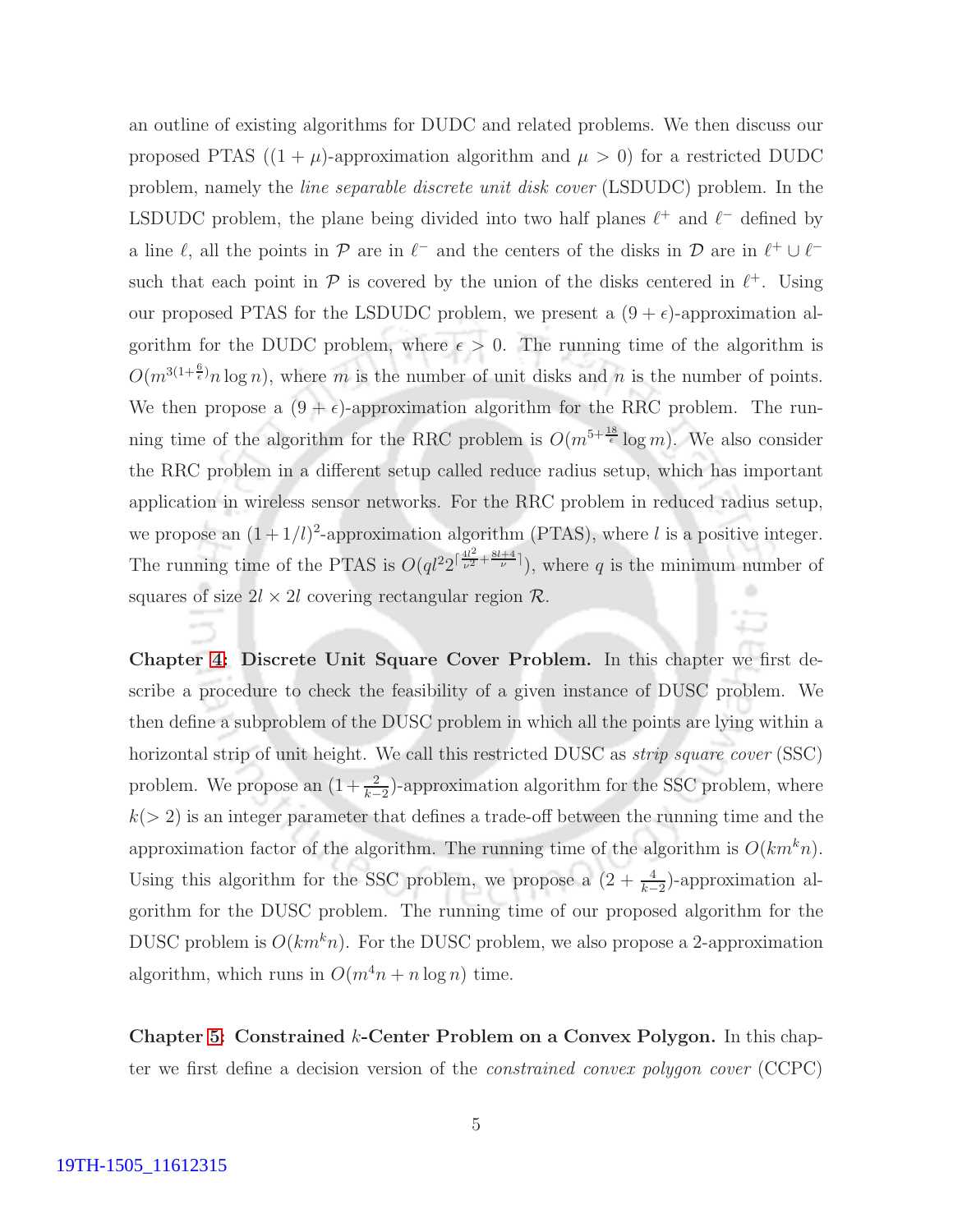problem. We then propose an  $(1 + \frac{7}{k})$ -factor approximation algorithm for the decision version of the CCPC problem  $(k \ge 7)$ , which runs in  $O(n^2 + nk)$  time. Using this algorithm for the decision version, we propose an  $(1 + \frac{7}{k} + \frac{7\epsilon}{k} + \epsilon)$ -approximation algorithm for the CCPC problem for  $\epsilon > 0$ . The running time of the proposed CCPC algorithm is  $O(n(n+k)(\log r_{opt}) + \log \lceil \frac{1}{\epsilon} \rceil)$  $\frac{1}{\epsilon}$ ]), where *n* is the number of vertices in the convex polygon  $P, r_{opt}$  is the optimum radius of k congruent disks such that the union of the k congruent disks covers P. तिको सं:

Chapter [6:](#page-84-0) The Euclidean  $k$ -Supplier Problem. In this chapter we initially consider the Euclidean k-supplier problem in  $\mathbb{R}^2$ . We then propose a fixed-parameter tractable (FPT) algorithm for this problem that produces a 2-approximation result. The worst case running time of this FPT approximation algorithm is  $O(6^k(n+m) \log(mn))$ , where  $k$  is the FPT parameter. We can generalize the FPT 2-approximation algorithm to develop a FPT  $(1+\epsilon)$ -approximation algorithm for k-supplier problem in  $\mathbb{R}^d$ , where d is a positive integer and  $\epsilon > 0$  is an arbitrary number. The running time of the proposed  $(1+\epsilon)$ -approximation algorithm is  $O(\epsilon^{-dk}(m+n)\log(mn))$ . We also propose a heuristic algorithm for the Euclidean k-supplier problem in  $\mathbb{R}^2$  and experimentally show that the proposed heuristic performs very well for randomly generated instances.

Chapter [7:](#page-97-0) Conclusion and Future Works. In this chapter we make the concluding remarks and identify some open problems which can be considered in future **STRUTE OF Technology** research.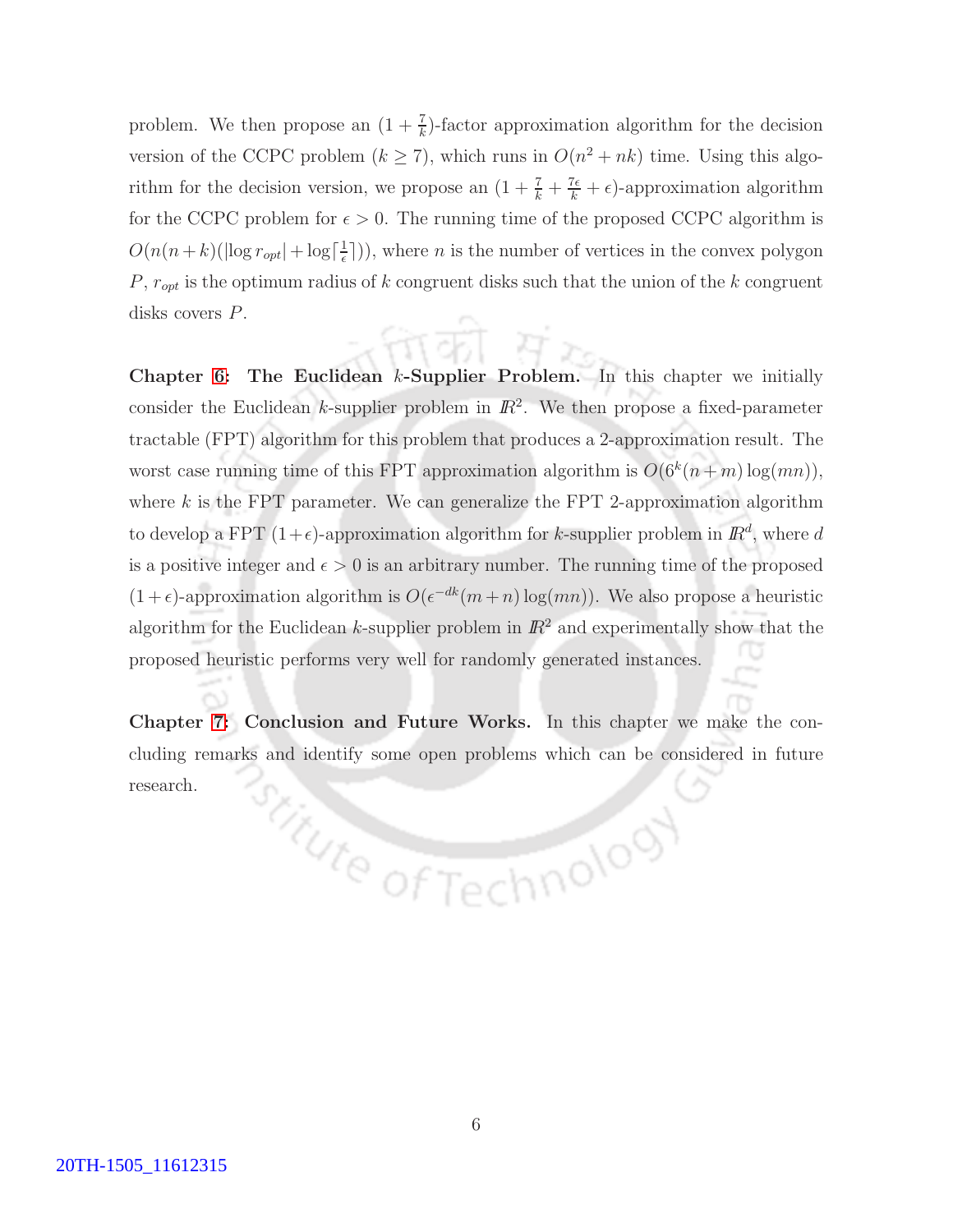## <span id="page-20-0"></span>Chapter 2

## Literature Review

Geometric covering is a well-studied problem in the literature. First we consider the discrete unit disk cover (DUDC) problem. In the DUDC problem, a set  $P$  of n points and a set  $D$  of m unit disks centered at the m points in  $Q$  are given, the objective is (i) to check whether the union of all the disks in  $D$  cover all the points in  $P$ , and (ii) if yes, then choose the minimum cardinality set  $\mathcal{D}^* \subseteq \mathcal{D}$  such that each point of  $\mathcal P$  is covered by the union of the disks in  $\mathcal{D}^*$ . The DUDC problem has a long history in the literature. It is a NP-complete problem [\[38\]](#page-104-0). The first constant factor approximation algorithm was proposed by Brönnimann and Goodrich  $[8]$  using the concept of epsilon net. After that many authors proposed constant factor approximation algorithms for the DUDC problem [\[6](#page-100-0), [15](#page-101-0), [19,](#page-102-1) [20,](#page-102-2) [66,](#page-107-2) [70](#page-107-3)]. Using local search, Mustafa and Ray [\[66\]](#page-107-2) proposed a PTAS for the DUDC problem. The time complexity of their PTAS is  $O(m^{2(\frac{8\sqrt{2}}{\epsilon})^2+1}n)$ for  $0 < \epsilon \leq 2$ . Thus for  $\epsilon = 2$ , we have a 3-approximation result in  $O(m^{65}n)$  time, which is not practical. This led to further research on the DUDC problem for finding constant factor approximation algorithm with reasonable running time. Das et al. [\[23](#page-102-3)] proposed an 18-approximation algorithm. The running time of their algorithm is  $O(mn+n \log n +$  $m \log m$ ). Recently, Fraser and López-Ortiz [\[33\]](#page-103-0) proposed a 15-approximation algorithm for the DUDC problem, which runs in  $O(m^6n)$  time. In this thesis, we propose a  $(9 + \epsilon)$ approximation algorithm, which runs in  $O(m^{3(1+\frac{6}{\epsilon})}n \log n)$  time for  $0 < \epsilon \leq 6$ . The detailed summary of results on the DUDC problem is given in Table [2.1.](#page-21-0)

HRAT Y

In solving the DUDC problem, some authors consider a restricted version of the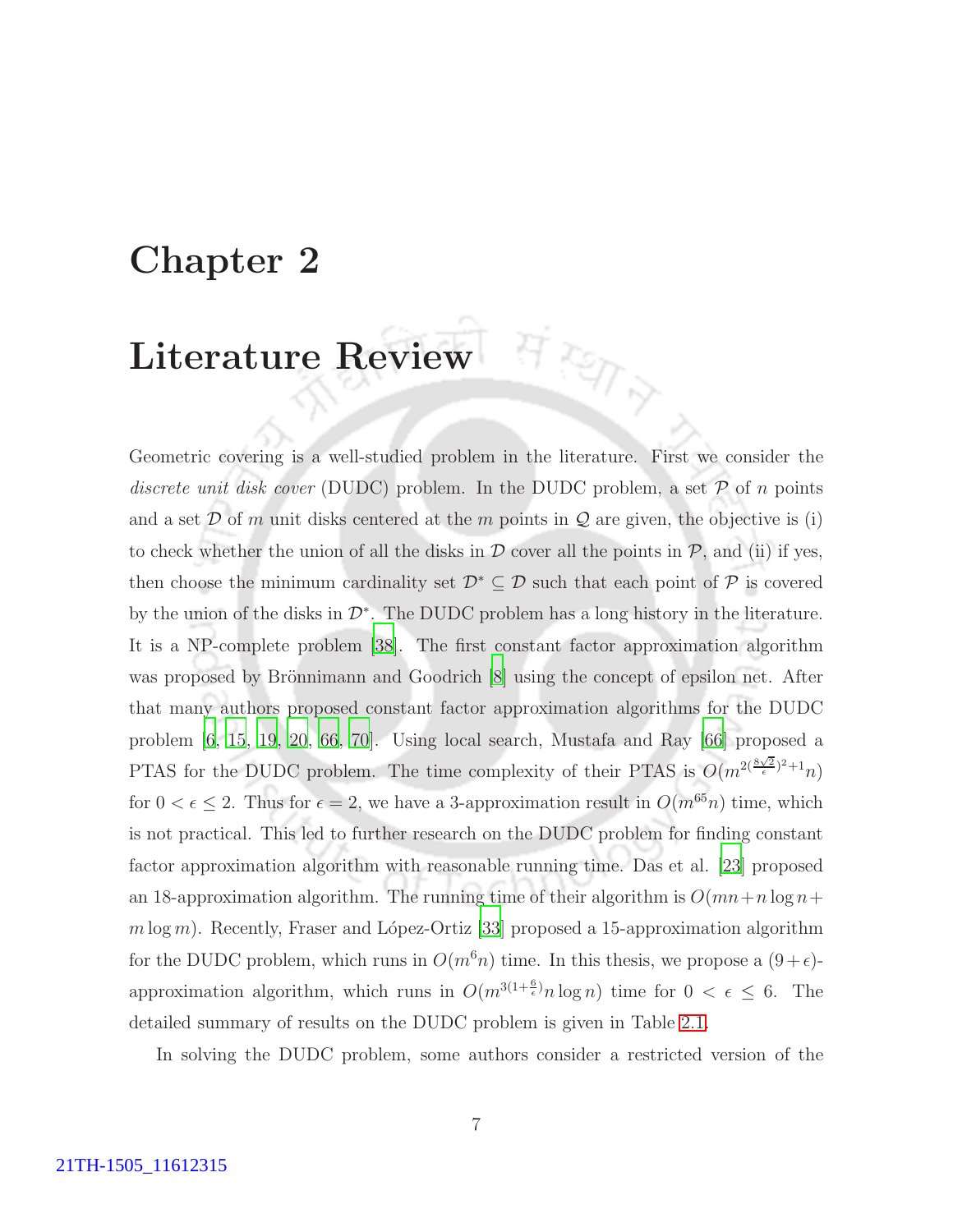<span id="page-21-0"></span>

| Approximation factor                       | Running time                                       | Reference                   |
|--------------------------------------------|----------------------------------------------------|-----------------------------|
| 108                                        | polynomial time                                    | Călinescu et al., 2004      |
| 72                                         | polynomial time                                    | Narayanappa & Voytechovsky, |
|                                            |                                                    | 2006                        |
| 38                                         | $O(m^2n^4)$                                        | Carmi et al., $2007$        |
| 22                                         | $O(m^2n^4)$                                        | Claude et al., 2010         |
| 18                                         | $O(mn + n \log n + m \log m)$                      | Das et al., 2012            |
| 15                                         | $O(m^6n)$                                          | Fraser & López-Ortiz, 2012  |
| $(9 + \epsilon)$ for $0 < \epsilon \leq 6$ | $\overline{O(m^{3(1+\frac{6}{\epsilon})}n\log n)}$ | This thesis                 |
| $(1+\epsilon)$ for $0 < \epsilon \leq 2$   | $O(m^{2(\frac{8\sqrt{2}}{\epsilon})^2+1}n)$        | Mustafa and Ray, 2009       |

Table 2.1: Approximation algorithms for the DUDC problem

DUDC problem, which is known as line-separable discrete unit disk cover (LSDUDC) problem in the literature [\[23\]](#page-102-3). In this problem, the plane being divided into two halfplanes  $\ell^+$  and  $\ell^-$  defined by a line  $\ell$ , all the points in  $\mathcal P$  are in  $\ell^-$  and the centers of disks in  $\mathcal D$  are in  $\ell^+ \cup \ell^-$  such that each point in  $\mathcal P$  is covered by at least one disk centered in  $\ell^+$ . If the centers of all the disks in  $\mathcal D$  are in  $\ell^+$ , then this setting of DUDC problem is known as restricted line-separable discrete unit disk cover (RLSDUDC) problem. Carmi et al. [\[20\]](#page-102-2) described a 4-approximation algorithm for the LSDUDC problem. Later, Claude et al. [\[15\]](#page-101-0) proposed a 2-approximation algorithm for the LSDUDC problem and polynomial time algorithm for the RLSDUDC problem. In this thesis we have proposed a  $(1 + \epsilon)$ -approximation algorithm for the LSDUDC problem for  $0 < \epsilon \leq 1$ . Another restricted version of the DUDC problem is the within strip discrete unit disk *cover* (WSDUDC) problem, where all the points in  $P$  and the centers of all the disks in D lie inside a strip of height  $\delta$ . Das et al. [\[23\]](#page-102-3) proposed a 6-approximation algorithm for  $\delta = 1/\sqrt{2}$ . Later, Fraser and López-Ortiz [\[33\]](#page-103-0) proposed a  $3\lceil 1/\sqrt{1-\delta^2} \rceil$ -approximation result for  $0 \le \delta < 1$  and proved that WSDUDC is NP-complete. They also proposed a 3-approximation (resp. 4-approximation) algorithm for  $\delta \leq 4/5$  (resp.  $\delta \leq 2\sqrt{2}/3$ ).

Das et al. [\[22\]](#page-102-4) studied another restricted version of the DUDC problem. In this version of the DUDC problem, the centers of all the disks in  $D$  are within a unit disk and all the points in  $P$  are outside of that unit disk. They proposed a 2-approximation algorithm for this restricted version of the DUDC problem, which runs in  $O((m+n)^2)$ time. Another well-studied restricted version of the DUDC problem  $(\mathcal{P} = \mathcal{Q})$  is called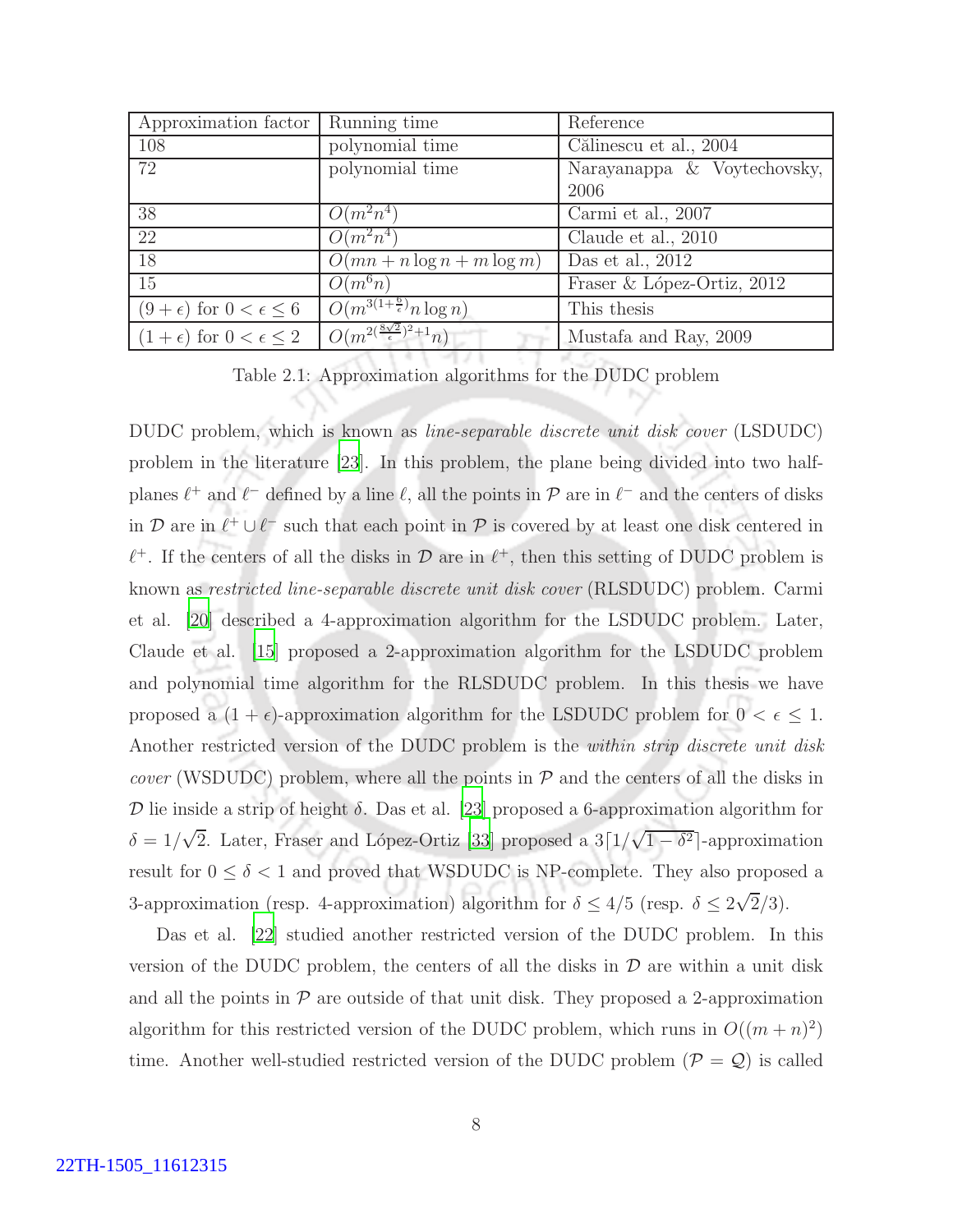the geometric minimum dominating set (GMDS) problem. The GMDS is defined as follows: given a set  $P$  of n points in the plane, find a minimum cardinality set  $P' \subseteq P$ such that every point  $p \in \mathcal{P}$  lies in a unit disk centered at some point of  $\mathcal{P}'$ . In other words, given a set P of points, let  $G = (V, E)$  be a unit disk graph defined as follows: the vertex set V corresponds to the point set  $P$  and each edge  $e = (v_i, v_j) \in E$  if and only if the unit disks centered at  $v_i$  and  $v_j$  intersect. Now, the objective is to find a minimum cardinality dominating set in the graph G. Since the GMDS problem is a restricted version of the DUDC problem, all the above algorithms given for the DUDC problem are also applicable for the GMDS problem. It is known that the GMDS problem is NP-hard [\[14](#page-101-2)]. An  $(1+\mu)$ -approximation algorithm (PTAS) for  $0 < \mu \le 1$  is given by Nieberg and Hurink [\[67](#page-107-4)]. The PTAS of Nieberg and Hurink [\[67\]](#page-107-4) accepts any undirected graph as input and returns a dominating set of desired bound (i.e. depending on value of  $\mu$ ) if the input graph satisfies the characterizatin of unit disk graph, otherwise a certificate showing that the input graph is not a unit disk graph. For  $\mu = 1$  their algorithm becomes a 2-approximation algorithm, which runs in  $O(n^{81})$  time [\[21](#page-102-5)]. Gibson and Pirwani [\[41](#page-104-2)] also proposed a  $(1 + \epsilon)$ -approximation algorithm (PTAS) for an even more generalized version of the GMDS problem, namely the minmum dominating set problem of arbitrary size disk graph. The running time of their PTAS is  $n^{O(\frac{1}{\epsilon^2})}$ . Marathe et al. [\[64\]](#page-107-5) presented a 5-approximation algorithm, which runs in  $O(n^2)$  time. In the minimum weight dominating set (MWDS) problem, each node of the graph has a positive weight and the objective is to find a minimum weight dominating set in the graph. Ambühl et al. [\[6\]](#page-100-0) proposed 72-approximation algorithm for the MWDS problem. Later, the approximation factor was improved to  $6+\epsilon$ ,  $5+\epsilon$  and  $4+\epsilon$  by Huang et al. [\[48](#page-105-1)], Dai and Yu [\[27\]](#page-103-2), and Zou et al. [\[81\]](#page-109-0), respectively. Initially, they developed a  $\delta$ -approximation algorithm ( $\delta = 6, 5, 4$ ) for a subproblem of the MWDS problem, and using this result they proposed  $(\delta + \epsilon)$ -approximation algorithm for the original MWDS problem. Their algorithms run in  $O(\alpha(n)\beta(n))$  time, where  $O(\alpha(n))$  is the running time of the algorithm for the subproblem and  $O(\beta(n)) = O(n^{4(\lceil \frac{84}{\epsilon} \rceil)^2})$  is the number of times the subproblem needs to be invoked to solve the original MWDS problem. For  $\epsilon = 1$  their algorithm produces  $(\delta + 1)$ -approximation result, but the time complexity becomes very huge as  $\alpha(n)\beta(n)$  is a very high degree polynomial function in n. Carmi et al. [\[18](#page-102-6)] considered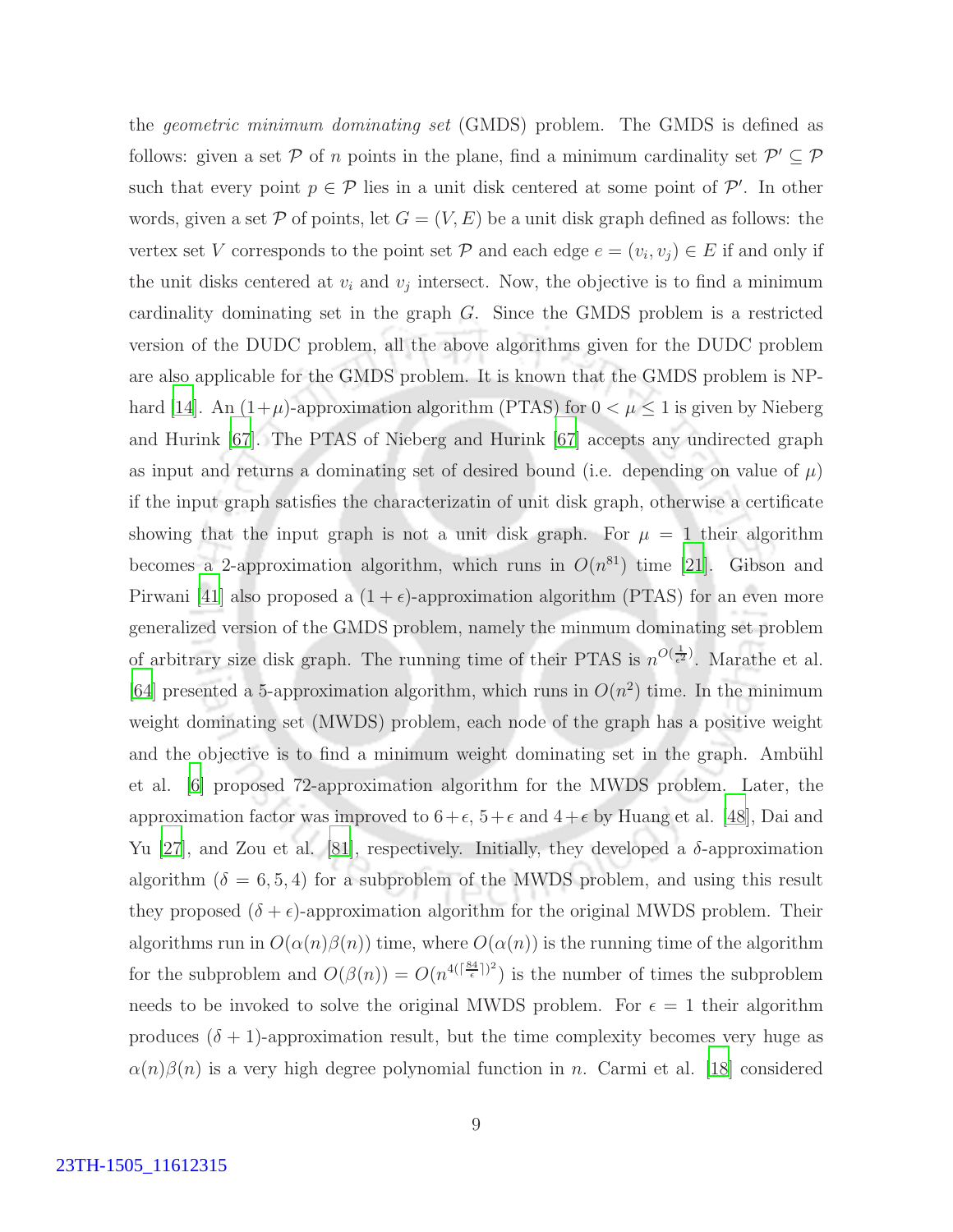the GMDS problem on an arbitrary size disk graph and proposed a 5-approximation algorithm. Using the local improvement technique, Fonseca et al. [\[31\]](#page-103-3) proposed  $\frac{44}{9}$ approximation algorithm for the GMDS problem. The running time of this algorithm is  $O(n \log n)$ . In the same paper they proposed a  $\frac{43}{9}$ -approximation algorithm for the variation of the GMDS problem in which instead of the coordinates of disk centers the adjacency list representation of the graph is given. The running time of this algorithm is  $O(n^2m)$ . De et al. [\[21](#page-102-5)] presented a  $\delta$ -approximation algorithms for  $\delta = 12, 4$  and 3 with time complexites  $O(n \log n)$ ,  $O(n^8 \log n)$  and  $O(n^{15} \log n)$  respectively for the GMDS problem. Recently, Carmi et al. [\[16\]](#page-101-3) proposed a series of approximation algorithms for the GMDS problem. They first proposed a very simple 5-approximation algorithm. The running time of the algorithm in  $O(n \log k)$  time, where k is the output size. They then improved the time complexity of De et al. [\[21\]](#page-102-5)'s 4-approximation algorithm for the GMDS problem to  $O(n^6 \log n)$ . They showed that a minor modification of this algorithm produces a  $\frac{14}{3}$ -approximation algorithm, which runs in  $O(n^5 \log n)$  time. They proposed a 3-approximation algorithm, which runs in  $O(n^{11} \log n)$  time for the GMDS problem. They also proposed a  $\frac{45}{13}$ -approximation algorithm, which runs in  $O(n^{10} \log n)$  time, for the GMDS problem. Finally, they developed a novel shifting strategy and using that strategy they presented  $\frac{5}{2}$ -approximation algorithm and PTAS for the GMDS problem [\[16\]](#page-101-3).

In the *continuous unit disk cover* (CUDC) problem, a set  $P$  of n points is given in the Euclidean plane, and the objective is to compute a minimum cardinality set  $OPT$  of unit disks such that each point in  $P$  is covered by at least one disk in  $OPT$ . Fowler et al. [\[34\]](#page-104-3) proved that the CUDC problem is NP-hard. For points in  $\mathbb{R}^d$  and any positive integer  $l \geq 1$ , Hochbaum and Maass [\[50](#page-105-0)] proposed a  $(1 + \frac{1}{l})^d$ -approximation algorithm (PTAS) with running time  $O(l^d(l\sqrt{d})^d(2n)^{d(l\sqrt{d})^d+1})$  for the CUDC problem, where d is a positive integer. Gonzalez [\[40\]](#page-104-4) proposed a  $2(1+\frac{1}{l})^{d-1}$ -approximation algorithm with running time  $O(l^{d-1}d\lceil 2\sqrt{d}\rceil \lceil l\sqrt{d}\rceil^{d-1}n^{d\lceil 2\sqrt{d}\rceil^{d-1}+1})$ . However, the running time of these algorithms is impractical for large input. Gonzalez [\[40](#page-104-4)] also presented an 8-approximation algorithm for the CUDC problem. The running time of this algorithm is  $O(n \log |OPT|)$ , where  $|OPT| \le n$  is the number of disks in an optimal solution. For the CUDC problem in  $L_1$ and  $L_{\infty}$  metric, Gonzalez [\[40\]](#page-104-4) proposed a 2-approximation algorithm in  $O(n \log |OPT|)$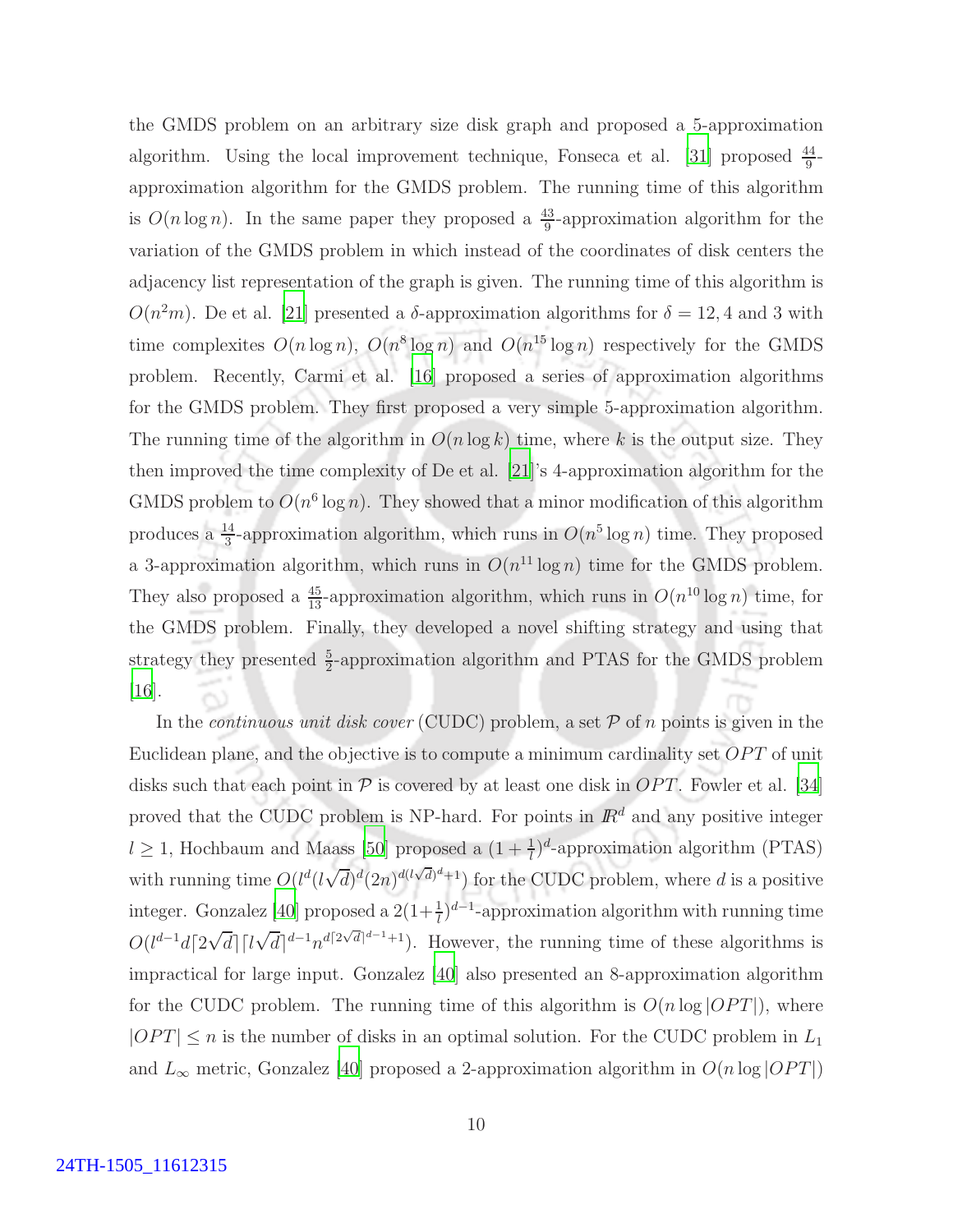time. Using the concept of  $\epsilon$ -net, an  $O(1)$ -approximation algorithm with running time  $O(n^3 \log n)$  is presented in [\[8](#page-101-1)]. However, the exact value of the approximation factor is not attempted to be determined. Fu et al. [\[29\]](#page-103-4) presented a 2.8334-approximation algorithm with running time  $O(n(\log n \log \log n)^2)$  for the CUDC problem. Using a different approach of dividing the plane into vertical strips of height  $\sqrt{3}$ , Liu and Lu [\[63\]](#page-107-6) developed a  $\frac{25}{6}$ -approximation algorithm with running time  $O(n \log n)$  for the CUDC problem. Recently, Biniaz et al. [\[9\]](#page-101-4) presented a 4-approximation algorithm for the CUDC problem, which runs in  $O(n \log n)$  time. A slight variation of the CUDC problem is studied by Franceschetti et al. [\[30\]](#page-103-5). By constraining the centers of the disks to the vertices of a grid and using the shifting lemma [\[50](#page-105-0)], Franceschetti et al. [\[30](#page-103-5)] developed a  $3(1 + \frac{1}{l})^2$ -approximation algorithm, where  $l \geq 1$ . The running time of this algorithm is  $O(Kn)$ , where K is a function of l and the grid size. A listing of all the algorithms together with their approximation factors and running times for the CUDC problem in plane is given in Table [2.2.](#page-24-0)

<span id="page-24-0"></span>

| Approximation factor | Running time                  | Reference                   |
|----------------------|-------------------------------|-----------------------------|
|                      | $O(l^4n^{4l^2+1})$            | Hochbaum & Maass, 1985      |
| $2(1+\frac{1}{7})$   | $O(l^2n^7)$                   | Gonzalez, 1991              |
|                      | $O(n \log  OPT )$             | Gonzalez, 1991              |
|                      | $O(n^3 \log n)$               | Brönnimann & Goodrich, 1995 |
| 2.8334               | $O(n(\log n \log \log n)^2))$ | Fu et al., 2007             |
| 25                   | $O(n \log n)$                 | Liu & Lu, 2014              |
|                      | $O(n \log n)$                 | Biniaz et al., 2015         |

Table 2.2: Approximation algorithms for the CUDC problem

A sector is a maximal region formed by the intersection of a set of disks i.e., all the points within the sector are covered by the same set of disks. Funke et al. [\[32\]](#page-103-1) proposed the greedy sector cover algorithm for the rectangular region cover (RRC) problem. The approximation factor of their algorithm is  $O(\log w)$ , where w is the maximum number of sectors covered by a single disk. They proved that the greedy sector cover algorithm has an approximation factor no better than  $\Omega(\log w)$ . In the same paper, they proposed the grid placement algorithm (based on the algorithm proposed by Bose et al. [\[10](#page-101-5)]) and proved that their algorithm produces an  $18\pi$ -approximation result. Though the algorithm is not guaranteeing full coverage of the region of interest, the area that remains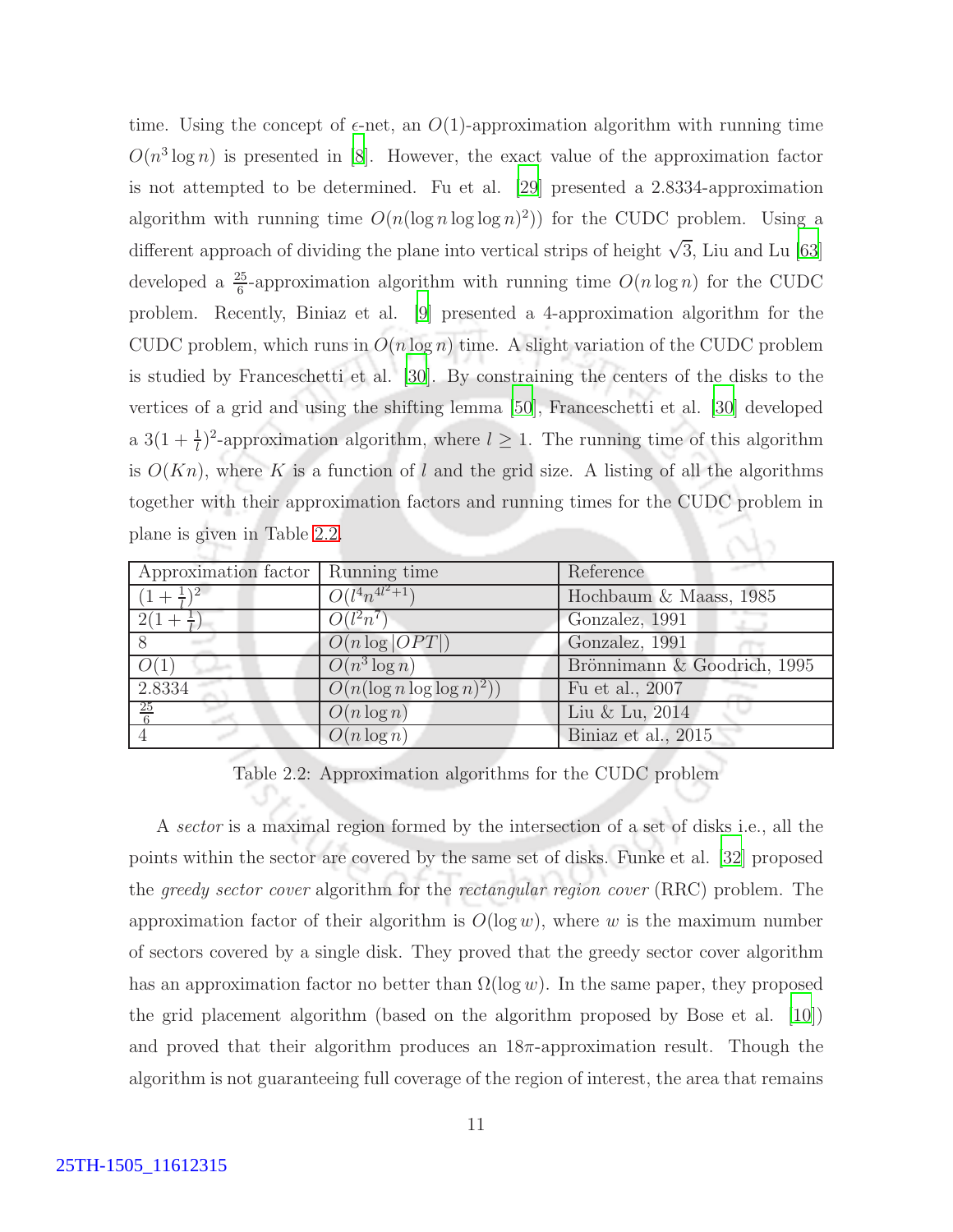uncovered can be bounded by a chosen number of grids. In the same paper, they have also considered the RRC problem in a different setup. We denote this setup as reduced radius setup. Here, we assume that the region of interest  $\mathcal R$  is also covered by the disks in D after reducing their radius to  $(1 - \gamma)$ .  $\gamma$  is said to be the *reduce radius parameter*. Reduce radius setup has many applications in wireless sensor networks, where coverage remains stable under small perturbations of sensing ranges/positions. In this setup an algorithm A is said to be a  $\beta$ -approximation if  $\frac{A_{out}}{|opt|} \leq \beta$ , where  $A_{out}$  is the output of algorithm  $A$  and *opt* is the optimum set of disks with reduced radius such that the union of the disks in opt with reduced radius covers the region of interest. In reduce radius setup, Funke et al. [\[32\]](#page-103-1) proposed a 4-approximation algorithm for the RRC problem. In this thesis, we have proposed a PTAS for the RRC problem in reduce radius setup.

Gandhi et al. [\[37](#page-104-5)] studied another variation of the covering problem called partial covering. In partial covering, unlike in the standard covering problems, it is desired to cover only a certain number of elements rather than covering all elements. For example, in  $k$ -set cover, we have to find the minimum number of sets to cover at least  $k$  elements. For set-cover, where each set has cardinality at most 3, they have given  $a \frac{4}{3}$  $\frac{4}{3}$ -approximation algorithm for the partial coverage. In the geometric covering problem for the partial coverage case, we are given  $n$  points in a  $d$ -dimensional space, we have to find the smallest number of identical disks of diameter  $\Lambda$  that cover at least k points. Using a shifting strategy [\[50](#page-105-0)], a PTAS (i.e.  $(1 + \epsilon)$ -factor approximation result) in  $O(\frac{1}{\epsilon^2})$  $\frac{1}{\epsilon^2}k^2n^{\frac{4}{\epsilon^2}+2}$  time is available in the literature [\[37\]](#page-104-5). In [\[39](#page-104-6)], the dual of this problem called the most points covering problem has been discussed. In this problem, there are n points in  $\mathbb{R}^2$ , and we have to cover a maximum number of points using m disks with radius  $r (m > 0$  and  $r > 0$ ). Both the partial covering problem and the most points covering problem are NP-hard [\[39\]](#page-104-6). Given *n* points in  $\mathbb{R}^2$ , a parameter  $0 < \epsilon < 1$ , and an integer  $0 \leq k \leq n$ , which is the number of points to be covered, there is an  $(1 + \epsilon)$ approximation algorithm with running time  $O(\frac{1}{\epsilon})$  $\frac{1}{\epsilon}kn^{\frac{4}{\epsilon}+1}$  for the partial covering problem [\[39\]](#page-104-6), which improves the running time of  $O(\frac{1}{\epsilon^2})$  $\frac{1}{\epsilon^2}k^2n^{\frac{4}{\epsilon^2}+2}$  [\[37](#page-104-5)]. For the most points covering problem, using the algorithm for the partial covering problem, a  $(1 - \frac{2\epsilon}{1 + \epsilon})$  $\frac{2\epsilon}{1+\epsilon}$  -approximation algorithm in  $O((1+\epsilon)mn+\frac{1}{\epsilon})$  $\frac{1}{\epsilon}n^{\frac{4\sqrt{2}}{\epsilon}+2}$  time is available [\[39\]](#page-104-6).

The class cover problem is defined as follows: let  $\beta$  be the set of blue points in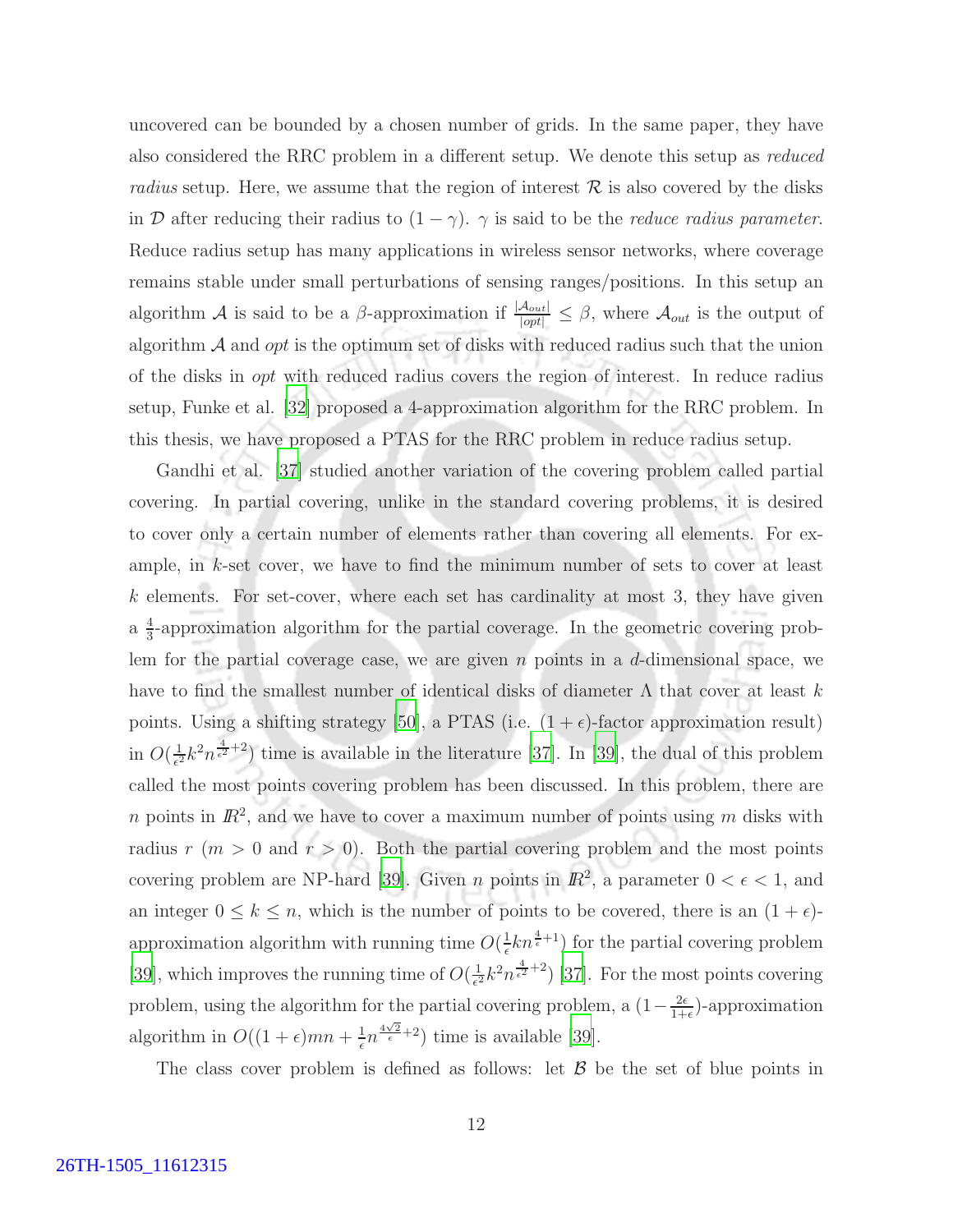class one and  $\mathcal R$  be the set of red points in class two in a d-dimensional space. The goal is to cover the blue points with a minimum cardinality set of blue-centered balls of equal radius such that no red points lie in these balls. Therefore, 0-radius disks centered at all blue points gives a trivial solution. Cannon and Cowen [\[13](#page-101-6)] showed that this problem is NP-complete and provided a  $(\ln n + 1)$ -approximation algorithm which runs in  $O(n^3 + dn^2)$  time, where  $|\mathcal{R} \cup \mathcal{B}| = n$  and d is the dimension.

Kartz and Morgestern [\[58\]](#page-106-0) studied a related geometric cover problem. In their problem, a set of m points  $Q$  is contained in a simple polygon P with n vertices. The objective is to compute a minimum cover of  $\mathcal Q$  by disks contained in P. They gave a  $O(nm^2)$  time algorithm for this problem. Later, Kaplan et al. [\[57\]](#page-106-1) presented an almost linear time algorithm for this problem. The running time of their algorithm is  $O(n + m(\log n + \log^2 m)).$ 

Sun and Lai [\[75\]](#page-108-3) introduced another variation of the disk cover problem as follows: let  $\Delta = \{d_0, d_1, \ldots, d_n\}$  be a set of disks of radius r with all their centers located inside  $d_0$ . Given  $\Delta$ , the minimum disk cover problem seeks to identify a minimum subset of  $\Delta$ , say  $\Delta'$ , such that the union of the disks in  $\Delta'$  is equal to the union of the disks in  $\Delta$ . They proposed an algorithm to solve the problem optimally in  $O(n^{4/3})$  time [\[75\]](#page-108-3). Later, Sun et al. [\[77](#page-108-4)] proposed an optimal algorithm in  $O(n \log n)$  time for the same problem using a divide-and-conquer strategy.

Given a set of r red points, a set of n blue points and a set of m objects, Chan and Hu [\[17\]](#page-102-7) considered the problem of computing the smallest number of objects covering all blue points, while minimizing the number of red points covered by these objects. They proved that the problem is NP-hard even when the objects are unit squares. They proposed an  $(1 + \epsilon)$ -approximation algorithm (PTAS) for the problem, where the objects are unit squares ( $0 < \epsilon \leq 1$ ). The problem is a *discrete unit square cover* (DUSC) problem if the red point set is empty. In the DUSC problem, a set  $P$  of n points and a set  $S$ of m axis-parallel unit squares (side length is unit) are given, and the objective is to choose a minimum cardinality subset  $S^* \subseteq S$  such that the union of the squares in  $S^*$ covers all the points in P. The fastest algorithm is obtained by putting  $\epsilon = 1$  in their PTAS to get 2-approximation algorithm in  $O(m^{324}n)$  time, which is not practical [\[17\]](#page-102-7). As mentioned earlier, Mustafa and Ray proposed an  $(1 + \epsilon)$ -approximation algorithm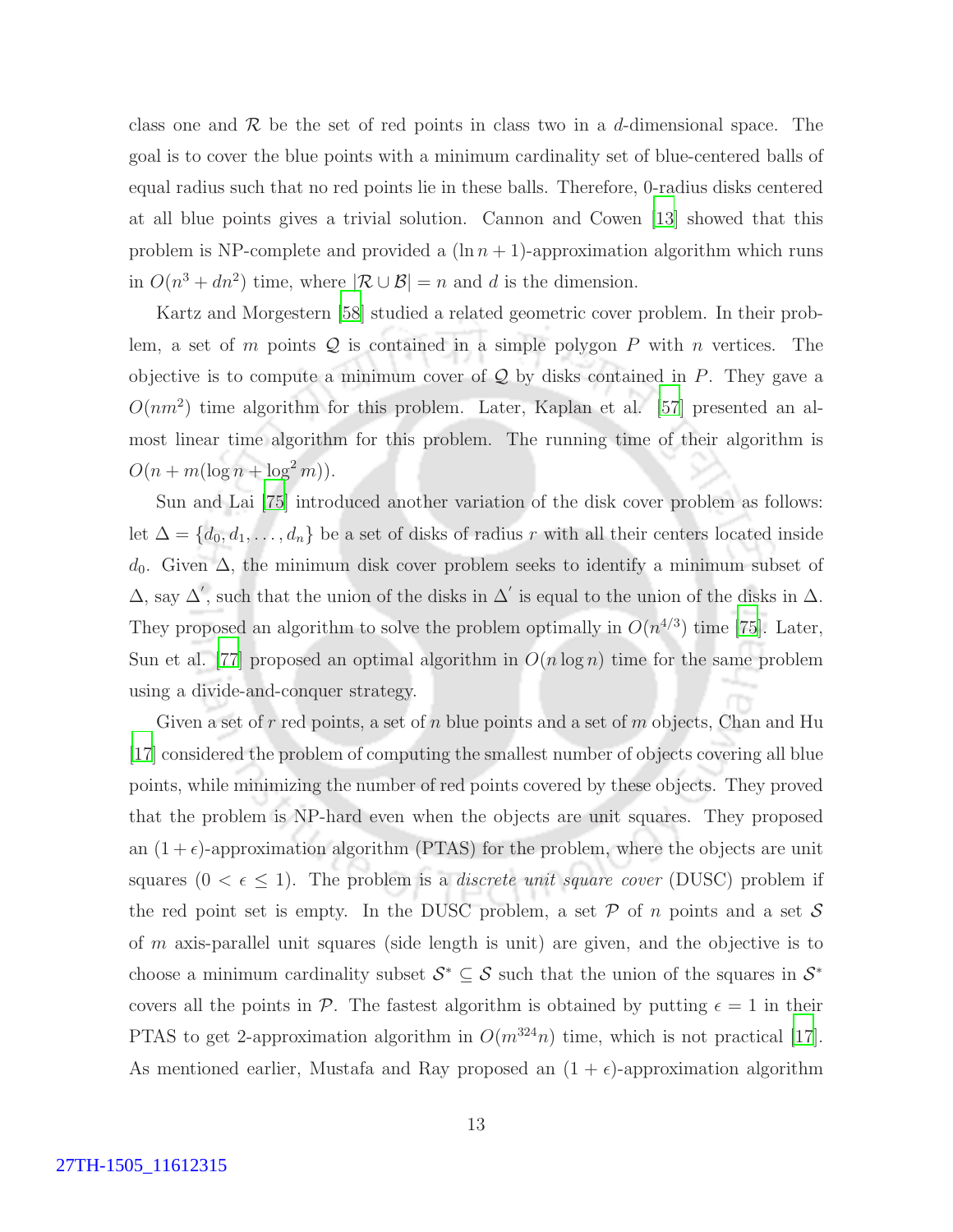$(0 < \epsilon \leq 2)$  for the DUDC problem [\[66\]](#page-107-2). This PTAS is applicable for the DUSC problem also. Here, the fastest algorithm is obtained by putting  $\epsilon = 2$  in their PTAS to get a 3-approximation algorithm in  $O(m^{65}n)$  time, which is also not practical. Erlebach and van Leeuwen also have given an  $(1 + \epsilon)$ -approximation algorithm (PTAS) for the DUSC problem, where  $0 < \epsilon \leq 1$  [\[78](#page-108-5)]. Their algorithm is based on a very complicated dynamic programming paradigm. For  $\epsilon = 1$ , their PTAS provides the fastest algorithm, which is a 2-approximation algorithm with running time  $O(m^8n^2)$  [\[62\]](#page-106-2). In this thesis we have proposed a  $(2 + \frac{4}{k-2})$ -approximation algorithm, which runs in  $O(km^k n)$  time and a 2approximation algorithm, which runs in  $O(m^4n + n \log n)$  time for the DUSC problem, where  $k(> 2)$  is an integer parameter that defines a trade-off between the running time and the approximation factor of the algorithm. Ito et al. [\[53\]](#page-105-2) employed a similar dynamic programming approach based on the plane sweep technique of [\[78\]](#page-108-5) to solve the unique unit square coverage problem. In the unique unit square coverage problem, given a set  $P$ of points and a set S of axis-aligned unit squares in  $\mathbb{R}^2$ , the objective is to find a subset  $S^* \subseteq S$  of squares that maximizes the number of points of  $P$  contained in exactly one square in  $S^*$ . For the *unique unit square coverage* problem, Ito et. al [\[53](#page-105-2)] proposed a 1  $\frac{1}{1+\epsilon}$ -approximation algorithm for any fixed constant  $\epsilon > 0$ , which improved the previous 1  $\frac{1}{2}$ -approximation algorithm by van Leeuwen [\[62](#page-106-2)].

Given a set  $P$  of n points in  $\mathbb{R}^2$ , Mahapatra et al. [\[65\]](#page-107-7) considered the problem of computing two isothetic unit squares such that they cover the maximum number of points. They gave an algorithm that runs in  $O(n^2)$  time using  $O(n^2)$  space. They also considered the problem of computing k disjoint unit squares which maximizes the sum of points covered by them. For this problem, they gave an algorithm that runs in  $O(k^2n^5)$ time using  $O(kn^4)$  space. They also gave an  $O(n \log n)$  time and  $O(n)$  space algorithm which computes  $O(n)$  isothetic unit squares covering the maximum number of points with each having one side aligned with a given point. Saha et al. [\[74](#page-108-6)] considered the problem of finding two parallel rectangles with arbitrary orientation to cover a given set of n points in  $\mathbb{R}^2$  such that the area of the larger rectangle is minimized. For this problem, they proposed an algorithm that runs in  $O(n^3)$  time using  $O(n^2)$  space.

Given a set  $P$  of *n* points in  $\mathbb{R}^2$ , the classical *k*-center problem is to cover  $P$  with k congruent disks of radius as small as possible. The above problem is called the dis-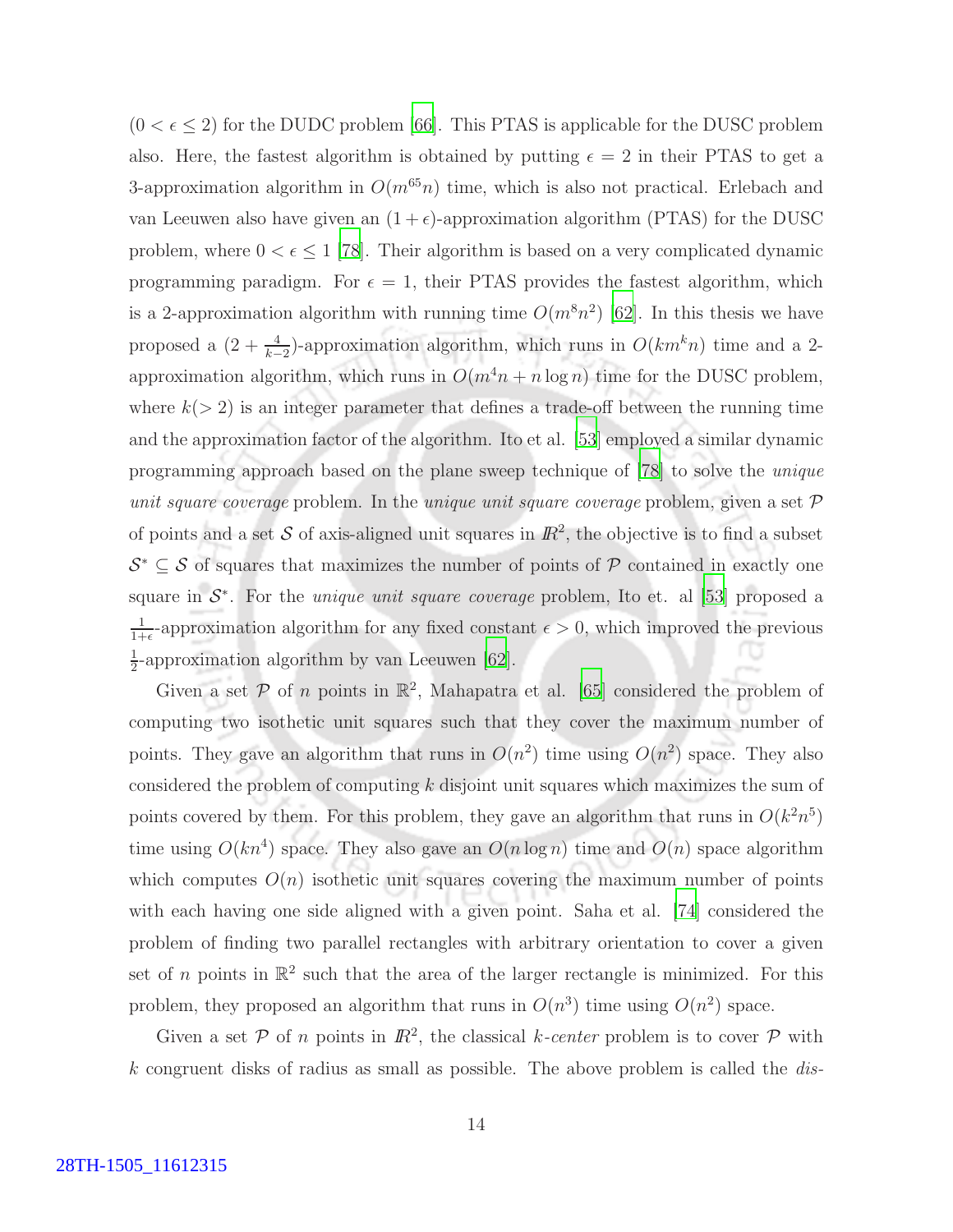crete k-center problem when the centers of the k disks are restricted to be chosen from a set of points, otherwise it is called the continuous k-center problem or simply the k-center problem. Both versions of the k-center problem are NP-complete for  $k \geq 2$ if k is part of the input  $[5]$ . The various constrained versions of the k-center problem have been studied extensively in the literature. Hurtado et al. [\[47](#page-105-3)] considered the Euclidean 1-center problem where the center is constrained to satisfy m linear constraints, and proposed an  $O(n + m)$  time algorithm for it. Bose and Toussaint [\[12\]](#page-101-7) provided an  $O((n + m) \log(n + m))$  time algorithm for the 1-center problem, where the disk is centered on the boundary of a convex polygon with  $m$  vertices, and the objective is to cover  $n$  demand points that may lie inside or outside of the polygon. Brass et al. [\[11](#page-101-8)] studied a similar version of the k-center problem, where the centers are constrained to lie on a given straight line. It uses parametric search, and runs in  $O(n \log^2 n)$  time. Karmakar et al. [\[59](#page-106-3)] proposed three algorithms for this problem with time complexities  $O(nk \log n)$ ,  $O(nk + k^2 \log^3 n)$  and  $O(n \log n + k \log^4 n)$ , respectively. Using parametric search, Kim and Shin [\[61\]](#page-106-4) solved the 2-center problem for a given polygon in  $O(n \log^2 n)$  time, where the two centers are restricted to be at some vertices of the polygon. Halperin et al. [\[51\]](#page-105-4) also considered a version of 2-center problem where the two centers are restricted to lie outside the boundaries of disjoint simple polygons with a total of m edges. For this version of the 2-center problem, Halperin et al. [\[51\]](#page-105-4) gave an algorithm with expected time  $O(m \log^2(mn) + mn \log^2 n \log(mn))$  and a  $(1 + \epsilon)$ -approximation algorithm in time  $O(\frac{1}{\epsilon})$  $\frac{1}{\epsilon} \log(\frac{1}{\epsilon})(m \log^2 m + n \log^2 n))$  or in randomized expected time  $O(\frac{1}{\epsilon})$  $\frac{1}{\epsilon} \log(\frac{1}{\epsilon})((m+n\log n)\log(mn)))$ , where  $\epsilon > 0$  and n is the number of points to be covered. Suzuki and Drezner [\[73](#page-108-7)] investigated the p-center problem for demand originating in an area and proposed heuristic procedures for the problem. Das et al. [\[24\]](#page-102-0) provided a  $(1 + \epsilon)$ -approximation algorithm for the k-center problem on a convex polygon, where the centers are restricted to lie on a specified edge of the polygon. If the centers are restricted to be on the boundary of a convex polygon, Das et al. [\[24\]](#page-102-0) presented an  $O(n^2)$  time algorithm respectively for  $k = 1, 2$ . In the same paper, they presented a heuristic algorithm for the same problem for  $k \geq 3$ . Later, Roy et al. [\[71\]](#page-107-1) improved the time complexities of the same problem for  $k = 1, 2$  to  $O(n)$ . Du and Xu [\[25\]](#page-103-6) studied the k-center problem for a convex polygon where the centers are restricted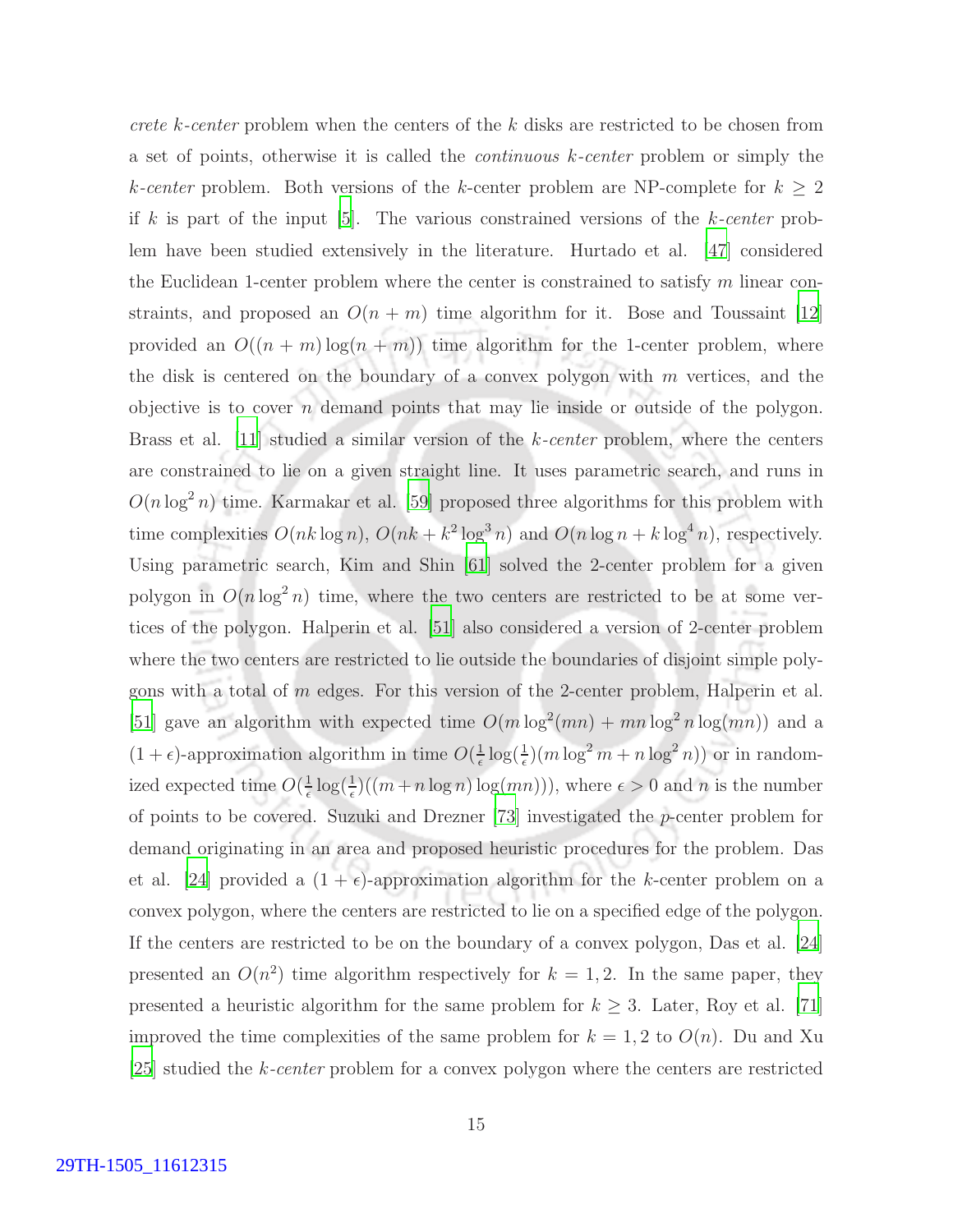to lie on the boundary of the polygon only, and presented a 1.8841-approximation algorithm, which runs in  $O(nk)$  time, where n is the number of vertices of the polygon. In this thesis we have given a  $(1 + \frac{7}{k} + \frac{7\epsilon}{k} + \epsilon)$ -approximation algorithm with running time  $O(n(n+k)(\vert \log r_{opt}\vert + \log \lceil \frac{1}{\epsilon}\rceil))$  $(\frac{1}{\epsilon})$ ) for the same problem, where  $r_{opt}$  is the radius of disks in the optimal solution<sup>[1](#page-29-0)</sup>,  $k \ge 7$ , and  $\epsilon > 0$  is any given constant.

Hochbaum and Shmoys [\[44\]](#page-105-5), and Gonzalez [\[42](#page-104-7)] provided 2-approximation algorithms for the k-center problem under general metrics. The running time of their algorithms are  $O(n^2 \log n)$  and  $O(nk)$  respectively. This is the best possible approximation bound as it is NP-hard to approximate beyond a factor of 2 for the k-center problem under general metrics [\[46\]](#page-105-6). However, Feder and Greene [\[36](#page-104-8)] gave a 2-factor approximation algorithm in  $O(n \log k)$  time for the *Euclidean k-center* problem and showed that on Euclidean metrics, this problem cannot be approximated within a factor of  $\sqrt{3} \approx 1.73$ unless  $P = NP$ .

A generalization of the k-center problem, namely the k-supplier problem is available in the literature. In the  $k$ -supplier problem, the set of given points is partitioned into two subsets  $Q$  (*facilities*) and  $P$  (*clients*), and the objective is to choose k facilities such that the maximum distance of any client to its nearest chosen facility is minimum. In a general metric, Hochbaum and Shmoys [\[45\]](#page-105-7) gave a 3-approximation algorithm running in  $O((n^2 + mn) \log(mn))$  time, where m is the number of facilities and n is the number of clients. They also proved that a  $(3 - \epsilon)$ -approximation algorithm in polynomial time is not possible unless  $P = NP$ . However, in the Euclidean metric, Feder and Greene [\[36\]](#page-104-8) gave a 3-approximation algorithm for the Euclidean k-supplier problem with running time  $O((n + m) \log k)$ . They also showed that it is NP-hard to approximate the Euclidean k-supplier problem less than a factor of  $\sqrt{7} \approx 2.64$ . Furthermore, for fixed k, Hwang et al. [\[49\]](#page-105-8) presented a  $m^{O(\sqrt{k})}$ -time algorithm for the *Euclidean k-supplier* prob-lem. Later, Agarwal and Procopiuc [\[4\]](#page-100-2) gave  $m^{O(k^{1-1/d})}$ -time algorithm for d-dimensional points. Recently, Nagarajan et al. [\[69\]](#page-107-0) gave a 2.74-approximation algorithm for the Eu*clidean k-supplier* problem in any constant dimension with running time  $O(mn \log(mn))$ . In this thesis, we have proposed a FPT 2-approximation algorithm for the *Euclidean k*supplier problem in plane. The running time of this FPT 2-approximation algorithm is

<span id="page-29-0"></span><sup>&</sup>lt;sup>1</sup>we have taken  $|\log r_{opt}|$  in the time complexity since  $r_{opt}$  may be less than 1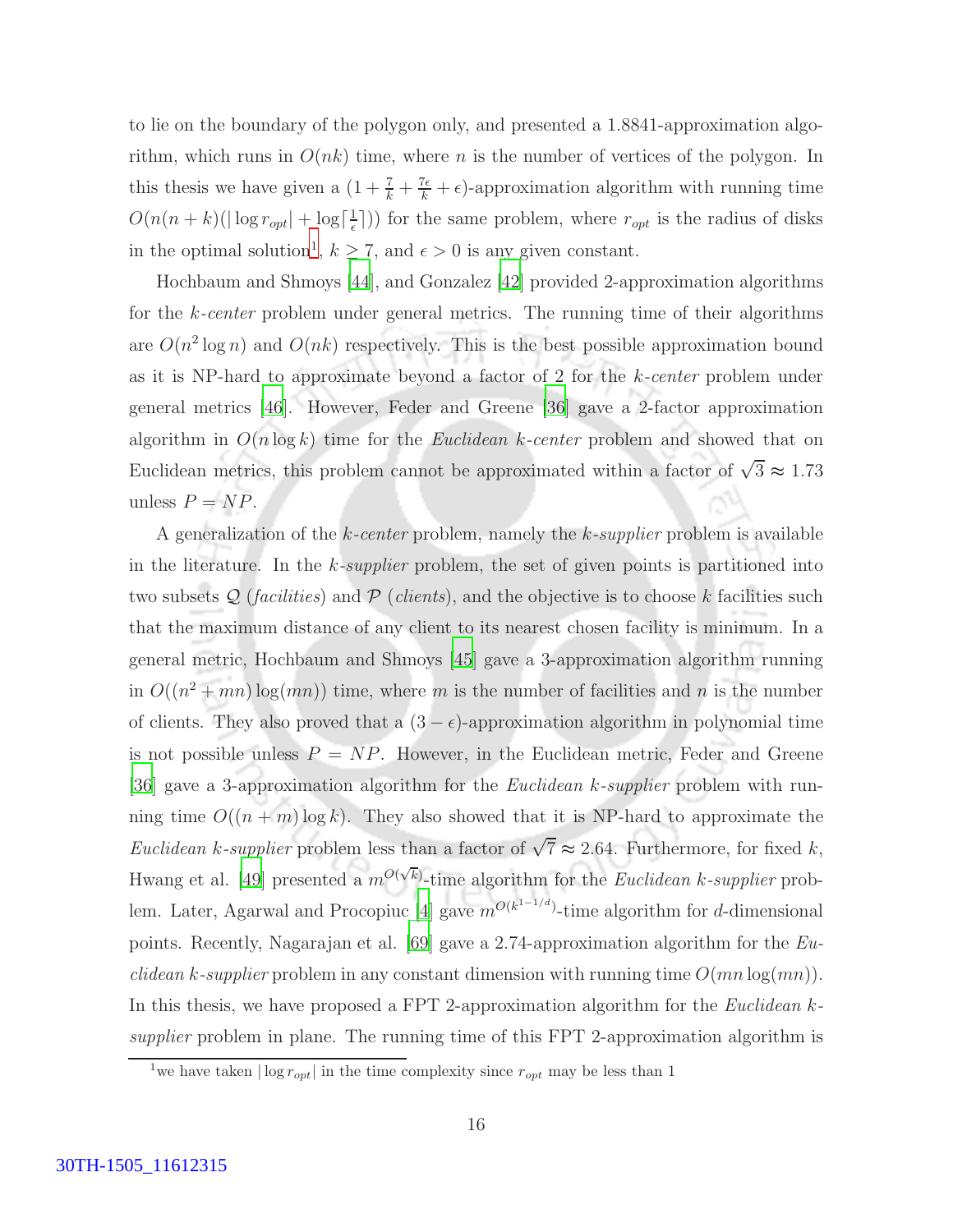$O(6^k(n+m) \log(mn))$ . We generalize our FPT 2-approximation algorithm to develop a FPT  $(1 + \epsilon)$ -approximation algorithm for the k-supplier problem in  $\mathbb{R}^d$ , where d is a positive integer and  $\epsilon > 0$  is an arbitrary number. The running time of the proposed  $(1+\epsilon)$ -approximation algorithm is  $O(\epsilon^{-dk}(m+n)\log(mn))$ . We also propose a heuristic algorithm for the Euclidean k-supplier problem in  $\mathbb{R}^2$  and experimentally show that the proposed heuristic performs very well for randomly generated instances.

Recently, Dumitrescu and Jiang [\[26](#page-103-7)] studied the following variation of the constrained k-center problem: given a set  $\mathcal{P} = \{p_1, p_2, \ldots, p_n\}$  of n black points and a set  $\mathcal{Q} =$  $\{q_1, q_2, \ldots, q_k\}$  of k red points in  $\mathbb{R}^2$ , the goal is to find a set  $\mathcal{D} = \{D_1, D_2, \ldots, D_k\}$  of k disks such that (i) the disk  $D_j$  must contain the red point  $q_j \in \mathcal{Q}$  for  $1 \leq j \leq k$ , (ii) all points in  $P$  are covered by the union of the disks in  $D$  and (iii) the maximum radius of the disks in  $\mathcal D$  is minimized. Dumitrescu and Jiang [\[26](#page-103-7)] showed that their *constrained* k-center problem is NP-hard and can not be approximated within a 1.8279 factor. They proposed FPT-algorithms with 1.87, 1.71, and 1.61-approximation results in  $O(3^k kn)$ ,  $O(4^k kn)$ , and  $O(5^k kn)$  time, respectively. Based on the generalization of the idea used for developing the above FPT-algorithms, they proposed an  $(1+\epsilon)$ -approximation algorithm in  $O(\epsilon^{-2k}n)$  time, where  $\epsilon > 0$ .

There are several works slightly related to the domain of geometric covering, where the objective is to cover certain geometric objects with a set of other geometric objects which are pairwise interior disjoint [\[1](#page-100-3), [2,](#page-100-4) [3\]](#page-100-5). In this setting one of the recently studied interesting problems is that of constructing a cover contact graph (CCG). In the CCG problem the objective is to cover certain geometric objects called seeds (e.g. points) by a set of other geometric objects called cover (e.g. a set of disks, set of triangles, etc.). The interiors of seeds and cover elements are pairwise disjoint, respectively but they can touch. The contact graph of cover is denoted as cover contact graph (CCG). Atienza et al. [\[3](#page-100-5)] gave algorithms to decide whether a given set of points can be covered with disks or triangles such that the resulting cover contact graph is a 1- or 2- connected graph. Recently, Hossain et al. [\[52](#page-105-9)] gave an algorithm to construct a 4-connected triangle cover contact graph (TCCG) for a set of point seeds, where the cover is a set of triangles. There is enormous work in the general area of geometric covering. Let  $\mathbb U$  be any universal set and let  $M \subset U$  be any subset of it. Then, given a collection S of subsets of U, the set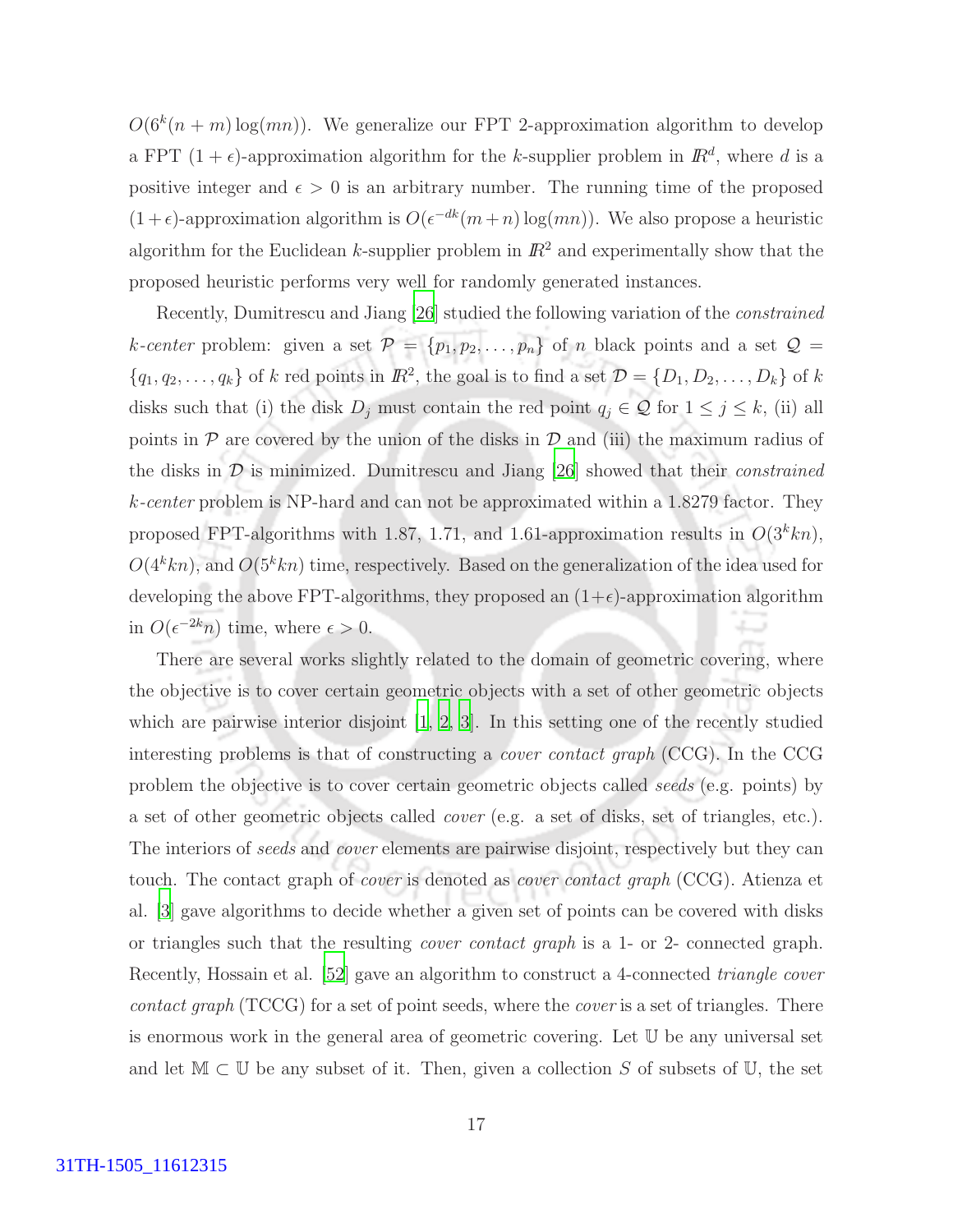cover problem is to find a minimum size subcollection  $C \subseteq S$  that covers M. Clarkson and Varadarajan [\[60](#page-106-5)] considered various geometric special cases of this problem, where  $\mathbb{U} = \mathbb{R}^d$ , and proved that several polynomial-time approximation algorithms exist for these geometric set cover problems. Somemore work on geometric set cover and related references can be found in [\[55](#page-106-6), [28](#page-103-8), [54](#page-106-7), [56,](#page-106-8) [68\]](#page-107-8).

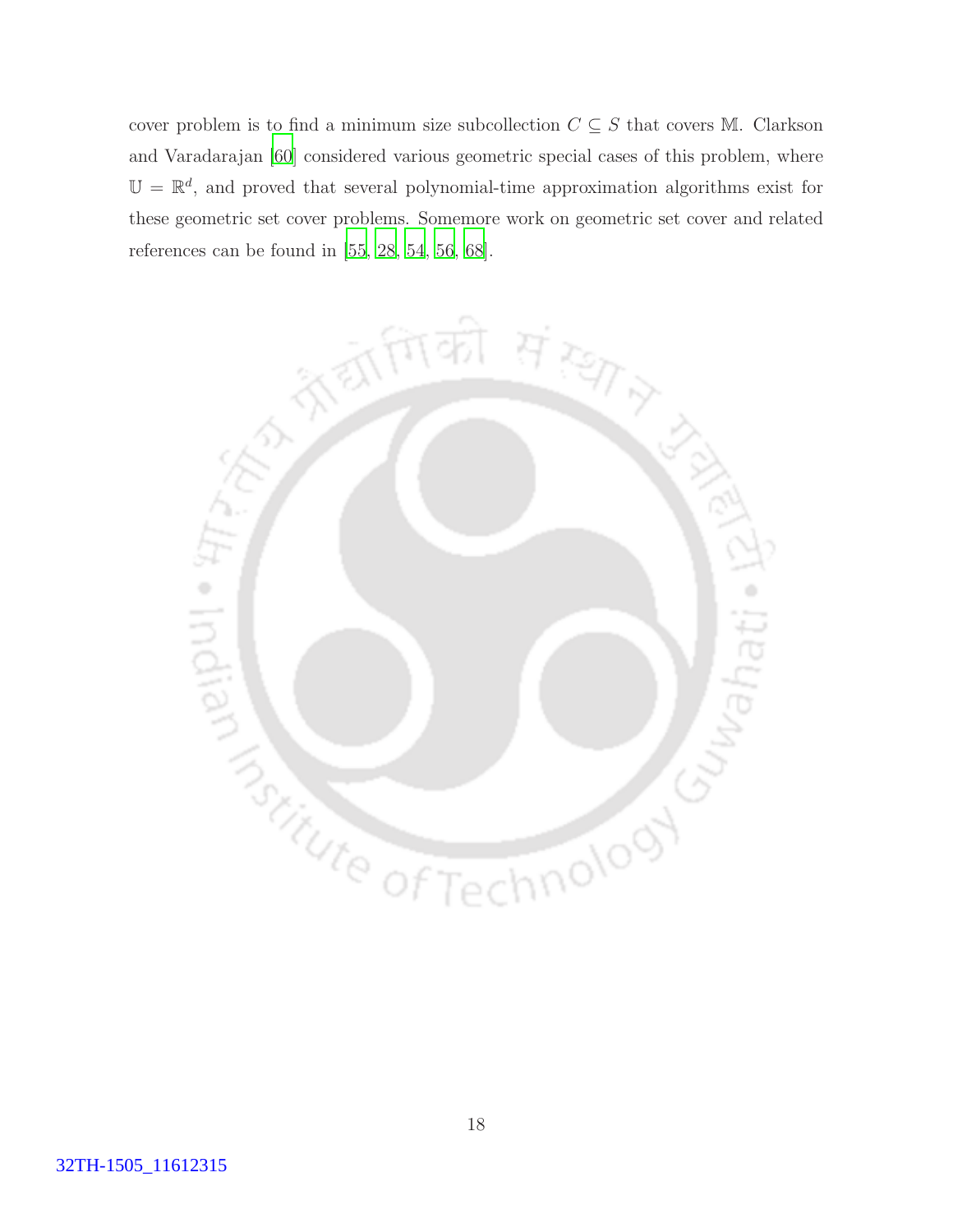## <span id="page-32-0"></span>Chapter 3

## Discrete Unit Disk Cover Problem

In this chapter we consider the following two problems:

- 1. Discrete unit disk cover (DUDC) problem: Given a set  $P$  of n points and a set  $D$ of m unit disks in  $\mathbb{R}^2$ , the objective is (i) to check whether the union of all the disks in  $\mathcal D$  covers all the points in  $\mathcal P$ , and (ii) if yes, then select a minimum cardinality subset  $\mathcal{D}^* \subseteq \mathcal{D}$  such that each point in  $\mathcal{P}$  is covered by at least one disk in  $\mathcal{D}^*$ .
- 2. Rectangular region cover (RRC) problem: Given a rectangular region  $\mathcal{R}$  and a set  $D$  of m unit disks in  $\mathbb{R}^2$ , the objective is (i) to check whether the union of all the disks in  $D$  covers  $R$ , and (ii) if so, then select a minimum cardinality subset  $\mathcal{D}^{**} \subseteq \mathcal{D}$  such that each point of a given rectangular region  $\mathcal{R}$  is covered by the union of the disks in  $\mathcal{D}^{**}$ .

The DUDC problem is a well-studied problem in the domain of geometric covering. In the literature, there are many approximation algorithms based on various techniques for the DUDC problem. The PTAS of Mustafa and Ray [\[66\]](#page-107-2), which uses the concept of  $\epsilon$ -net and local search technique, is useful only for  $1 < \epsilon \leq 2$ . For each value of  $\epsilon$ , their PTAS takes a huge amount of time. The other approximation algorithms [\[6](#page-100-0), [15](#page-101-0), [19,](#page-102-1) [20,](#page-102-2) [70,](#page-107-3) [23,](#page-102-3) [33](#page-103-0)] are all mostly based on the technique of dividing the plane into smaller chucks such as triangles, squares and horizontal strips of fixed height, then finding the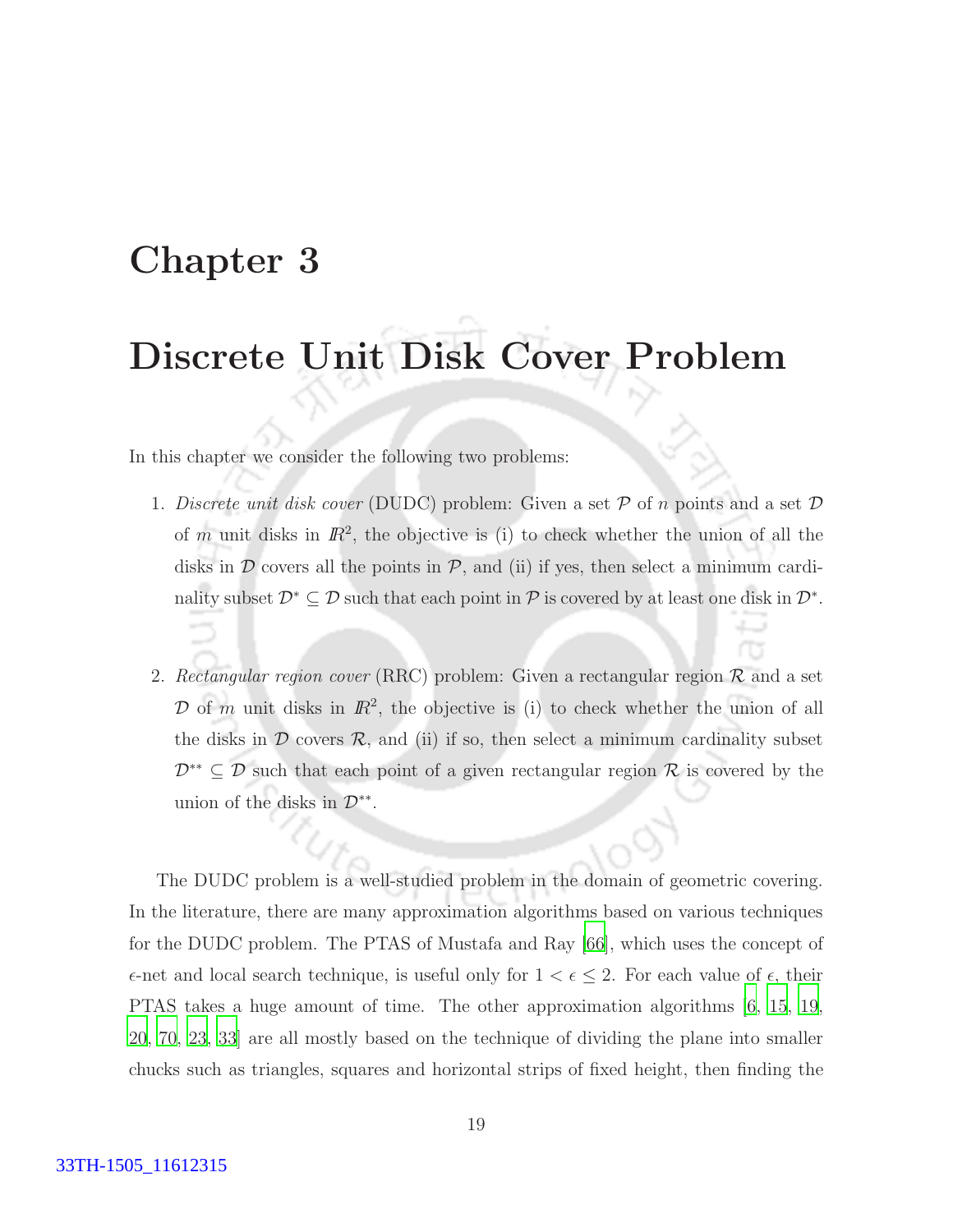cover for points lying in these chunks. In this chapter, we improve upon the previous results for the DUDC problem by computing a better cover for points lying in one such kind of chunks (LSDUDC). Unlike the PTAS of Mustafa and Ray [\[66\]](#page-107-2), our algorithm runs in a reasonable running time for the approximation range  $9 + \epsilon$ , where  $0 < \epsilon \leq 6$ .

The objective of this chapter is aimed at developing constant factor approximation algorithms with reasonable running time for the DUDC and RRC problems. In order to solve the DUDC problem, we consider two subproblems of the DUDC problem, namely (i) the *line separable discrete unit disk cover* (LSDUDC) problem, and (ii) the *within strip* discrete unit disk cover (WSDUDC) problem. In this chapter we propose an  $(1 + \mu)$ approximation algorithm (PTAS) for the LSDUDC problem, where  $0 < \mu \leq 1$ . The running time of the  $(1+\mu)$ -approximation algorithm is  $O(m^{3(1+\frac{1}{\mu})}n \log n)$ . Based on the PTAS for the LSDUDC problem, and a 3-approximation algorithm for the WSDUDC problem proposed by Fraser and López [\[33](#page-103-0)], we propose a  $(9+\epsilon)$ -approximation algorithm for the DUDC problem, where  $0 < \epsilon \leq 6$ . The running time of the proposed algorithm for the DUDC problem is  $O(m^{3(1+\frac{6}{\epsilon})}n \log n)$ . Using this  $(9+\epsilon)$ -approximation algorithm for the DUDC problem, we propose a  $(9 + \epsilon)$ -approximation algorithm for the RRC problem. The running time of the algorithm is  $O(m^{5+\frac{18}{\epsilon}} \log m)$ . We also consider the RRC problem in reduce radius setup. For the RRC problem in reduce radius setup, we develop an  $(1 + 1/l)^2$ -approximation algorithm (PTAS) using the shifting strategy developed by Hochbaum and Maass  $[50]$ , where  $l$  is a positive integer. The running time of the algorithm is  $O(ql^2 2^{\lceil \frac{4l^2}{\nu^2} + \frac{8l+4}{\nu} \rceil})$ , where q is the minimum number of squares of size  $2l \times 2l$ , whose union covers the region R, and  $\nu = \sqrt{2}\gamma$ , where  $\gamma$  is called the *radius* ruduction parameter.

In Section [3.1,](#page-34-0) we sketch the outline of previous algorithms for the DUDC problem. In Section [3.2,](#page-36-0) we propose a PTAS for the LSDUDC problem. We present an approximation algorithm for the DUDC problem using the proposed PTAS for the LSDUDC problem in Subsection [3.2.1.](#page-45-0) Approximation algorithms for RRC problems are presented in Section [3.3.](#page-46-0) Finally, we conclude the chapter in Section [3.4.](#page-50-0)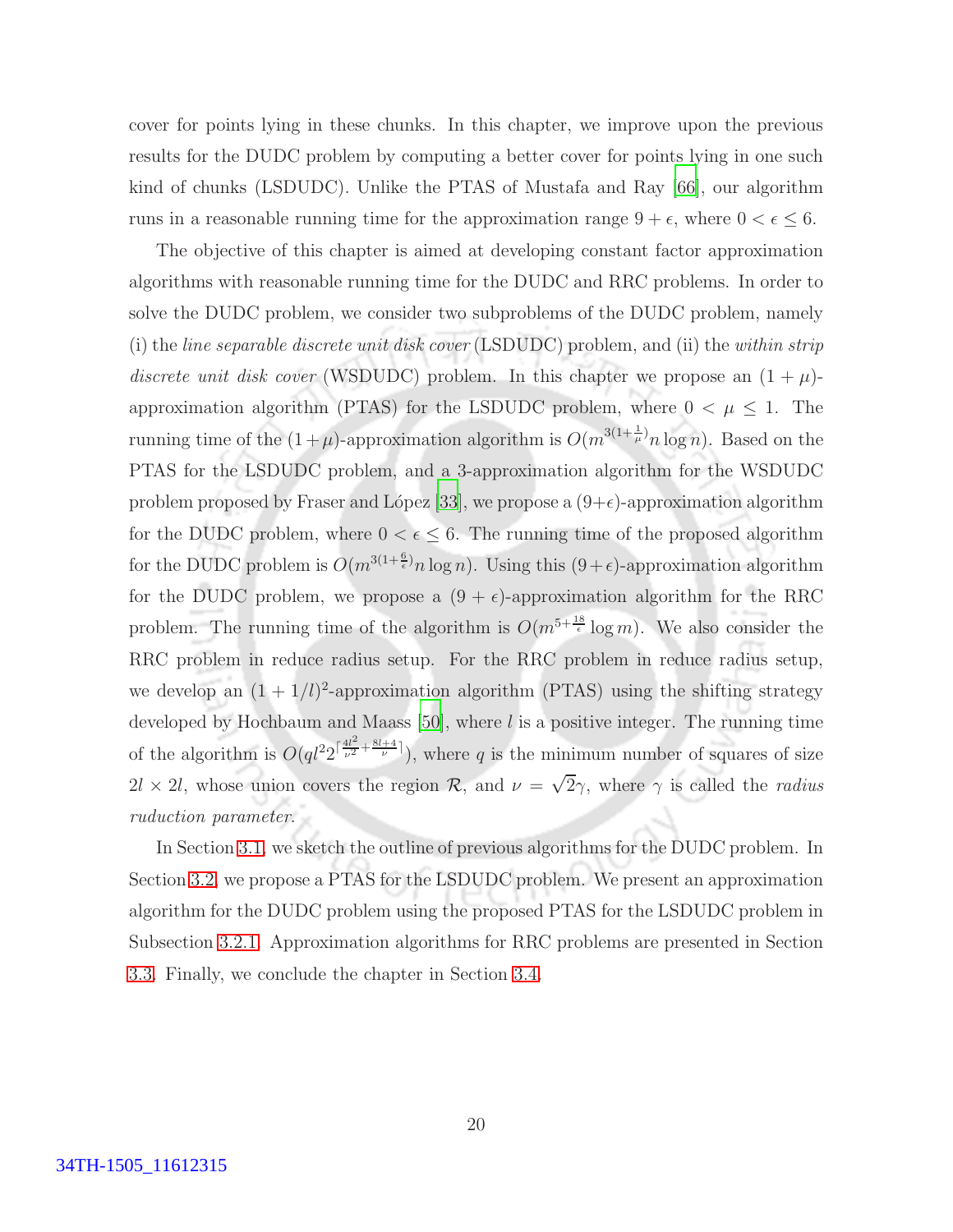## <span id="page-34-0"></span>3.1 Previous Approximation Algorithms for DUDC Problem

Das et al. [\[23\]](#page-102-3) first described a procedure for testing the feasibility of the DUDC problem using the nearest point Voronoi diagram and a planar point location algorithm. Given a set  $P$  of n points and a set  $D$  of m unit disks, the feasibility of the DUDC problem can be checked in  $O(m \log m + n \log m)$  time using the procedure described below.

Let  $Q$  be the set of centers of unit disks in  $D$  and  $dist(a, b)$  denote the Euclidean distance between two points a and b.

- 1) Compute the nearest point Voronoi diagram  $VOR(\mathcal{Q})$  of the points in  $\mathcal{Q}$  [\[7\]](#page-101-9).
- 2) Invoke a planar point location algorithm in the planar subdivision  $VOR(\mathcal{Q})$  for each point  $p \in \mathcal{P}$ , and find its nearest point  $q_p \in \mathcal{Q}$ .
- 3) If  $dist(p, q_p) \leq 1$  for all  $p \in \mathcal{P}$ , then all the points in  $\mathcal P$  are covered by the union of unit disks in  $D$ , hence the given instance of DUDC problem has a feasible solution, otherwise the instance has no feasible solution.

Now, we define three subproblems which are very useful to describe the DUDC problem, namely (i) line-separable DUDC (LSDUDC) problem, (ii) within-strip DUDC (WSDUDC) problem and (iii) outside-strip DUDC (OSDUDC) problem as follows:

- (i) In the LSDUDC problem, the plane being divided into two half planes  $\ell^+$  and  $\ell^$ defined by a line  $\ell$ , all the points in  $\mathcal P$  are in  $\ell^-$  and the centers of the disks in  $\mathcal D$ are in  $\ell^+ \cup \ell^-$  such that each point in  $\mathcal P$  is covered by at least one disk centered in  $\ell^+$ . The objective is to select a minimum cardinality subset  $\mathcal{D}^* \subseteq \mathcal{D}$  such that each point in  $P$  is covered by at least one disk in  $\mathcal{D}^*$ .
- (ii) In the WSDUDC problem, all points in  $P$  and centers of all disks in  $D$  are inside a horizontal strip of height  $\frac{1}{\sqrt{2}}$  $\frac{1}{2}$ . The objective is to select a minimum cardinality subset  $\mathcal{D}^* \subseteq \mathcal{D}$  such that each point in  $\mathcal{P}$  is covered by at least one disk in  $\mathcal{D}^*$ .
- (iii) In the OSDUDC problem, a set  $P$  of points are lying inside horizontal strips  $H$  of height  $\frac{1}{\sqrt{2}}$  $\frac{1}{2}$  and all points in  $P$  are covered by the disks in  $D$  such that the centers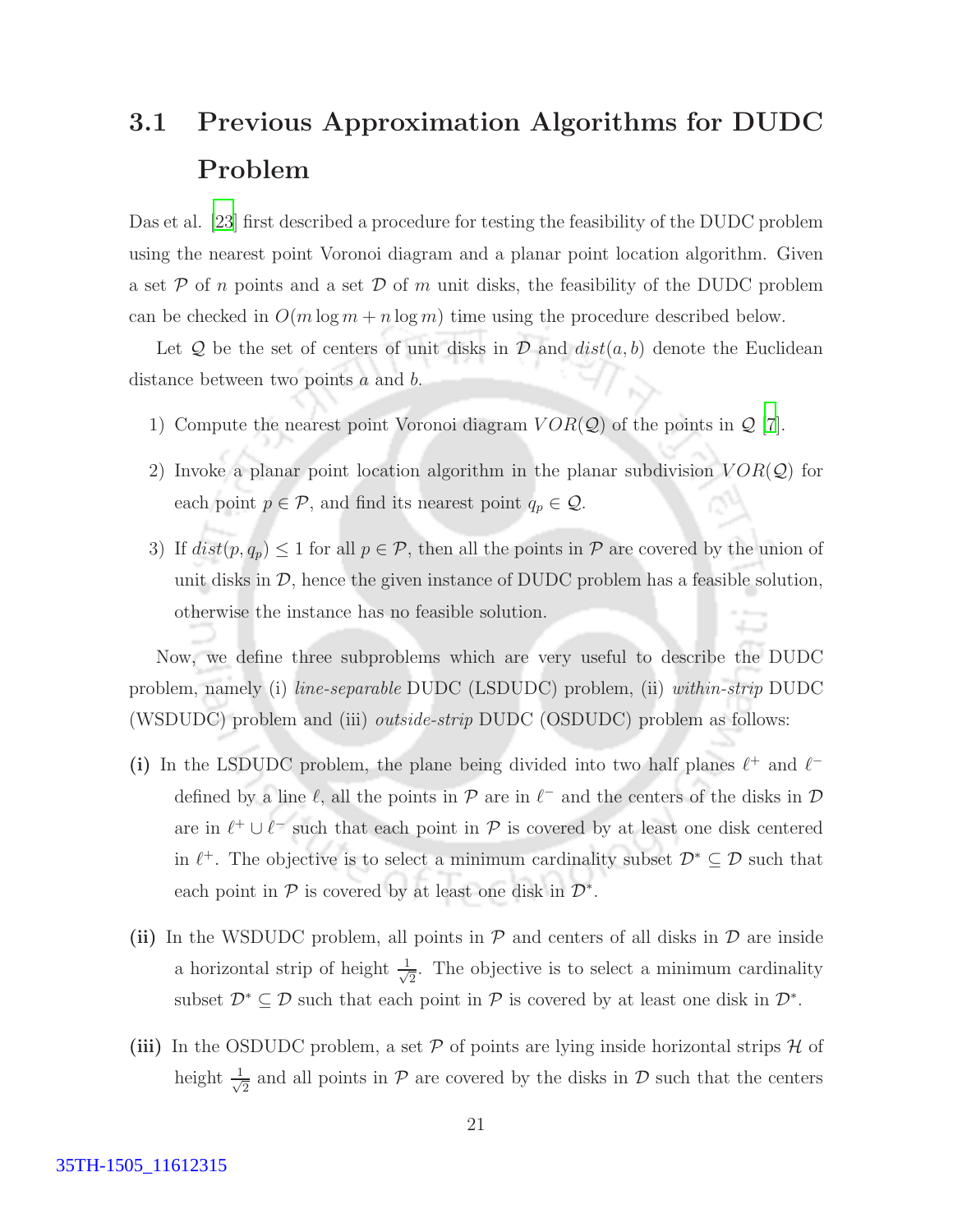of the disks in  $\mathcal D$  are outside the horizontal strips  $\mathcal H$ , the objective is to select a minimum cardinality subset  $\mathcal{D}^* \subseteq \mathcal{D}$  such that each point in  $\mathcal P$  is covered by at least one disk in  $\mathcal{D}^*$ .

Let  $\mathcal R$  be the minimum-sized axis-aligned rectangle containing all points in  $\mathcal P$  and centers of all disks in  $\mathcal{D}$ . The rectangle  $\mathcal R$  is divided into horizontal strips bounded by the line segments  $\ell_0, \ell_1, \ldots, \ell_t$  indexed from top to bottom such that  $dist(\ell_i, \ell_{i+1}) = \frac{1}{\sqrt{2\pi}}$  $\frac{1}{2}$  for  $i = 0, 1, \ldots, t-1$  where the top and bottom boundaries of the rectangle R are denoted by the line segments  $\ell_0$  and  $\ell_t$  respectively and  $dist(a, b)$  is used to denote the Euclidean distance between two horizontal line segments a and b. Let  $[\ell_i, \ell_{i+1}]$  denote the horizontal strip defined by the lines  $\ell_i$  and  $\ell_{i+1}$ .

Based on the t horizontal strips, Das et al. [\[23](#page-102-3)] partitioned the point set  $P$  into 7 disjoint sets and solved them independently, which involves both the OSDUDC problem and the WSDUDC problem.

**Lemma 3.1.1.** [\[23](#page-102-3)] The approximation factor of the OSDUDC algorithm is  $6 \times$  (approximation factor of the LSDUDC algorithm), and the running time of the OSDUDC algorithm is  $O(n \log n + mn)$ .

Lemma 3.1.2. [\[23\]](#page-102-3) The approximation factor of the WSDUDC algorithm is 6, and the running time of the algorithm is  $O(n \log n + mn)$ .

**Theorem 3.1.3.** [\[23](#page-102-3)] The approximation factor of the DUDC algorithm is the sum of the approximation factor of the OSDUDC algorithm and the approximation factor of the WSDUDC (defined on strip of height  $\frac{1}{\sqrt{2}}$  $\frac{1}{2}$ ) algorithm, and the running time of the DUDC algorithm is O(max(running time of LSDUDC algorithm, running time of WSDUDC algorithm)).

Corollary 3.1.4. The approximation factor of the algorithm for the DUDC problem is  $6 \times 2 + 6 = 18$  and the running time of the algorithm is  $O(m \log m + n \log n + mn)$ .

The approximation factor of the DUDC algorithm can be improved using the following improved results for the WSDUDC problem.

**Lemma 3.1.5.** [\[33](#page-103-0)] The WSDUDC problem admits a  $3\lceil\frac{1}{\sqrt{1-1}}\rceil$  $\frac{1}{1-\delta^2}$  -approximation algorithm in  $O(m^4n + n \log n)$  time for a strip of height  $\delta < 1$ .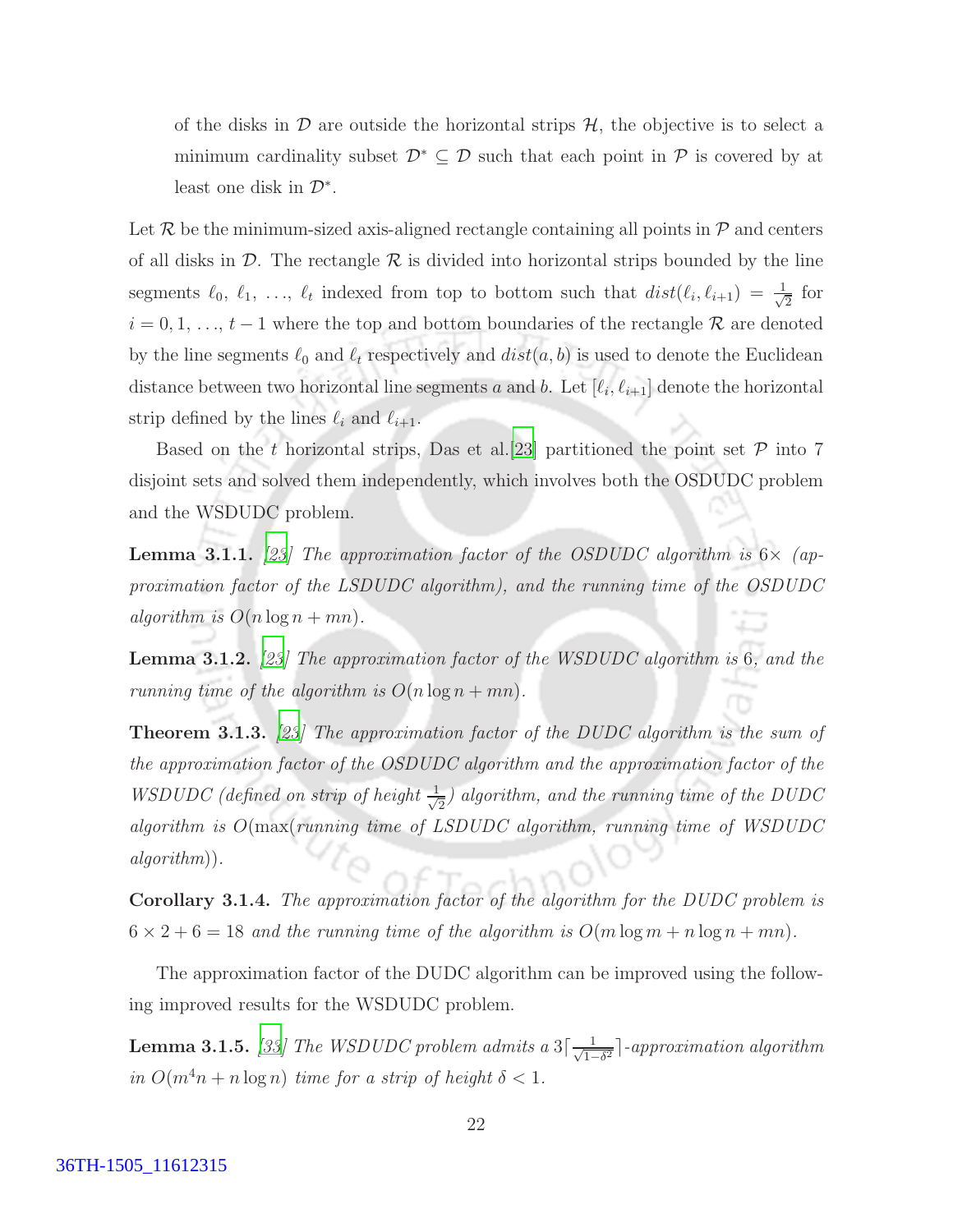Lemma 3.1.6. [\[33](#page-103-0)] The WSDUDC problem admits a 4-approximation algorithm in  $O(m^4n + n \log n)$  time for a strip of height  $\delta \leq 2\frac{\sqrt{2}}{3}$  $rac{2}{3}$ .

<span id="page-36-0"></span>Lemma 3.1.7. [\[33](#page-103-0)] The WSDUDC problem admits a 3-approximation algorithm in  $O(m^6n + n \log n)$  time for a strip of height  $\delta \leq \frac{4}{5}$  $\frac{4}{5}$ .

**Theorem 3.1.8.** [\[33](#page-103-0)] The DUDC problem admits a 15-approximation algorithm in  $O(m^6n + n \log n)$  time.

*Proof.* Follows from Theorem [3.1.3,](#page-35-0) Lemmata [3.1.1](#page-35-1) and [3.1.7,](#page-36-0) and since  $\frac{1}{\sqrt{2}}$  $\frac{1}{2} < \frac{4}{5}$  $\frac{4}{5}$ .  $\Box$ 

### 3.2 PTAS for the LSDUDC Problem

In this section we first define some terminology as follows:

Let  $\ell$  be a horizontal line. We use  $\ell^+$  and  $\ell^-$  to denote the half-planes above and below  $\ell$  respectively. The definition of the LSDUDC problem is as follows:

A set  $P$  of points and a set  $D$  of unit disks exist such that (i) each point in  $P$  is in  $\ell^-$ , (ii) the center of each disk in  $\mathcal D$  is in  $\ell^+ \cup \ell^-$ , and (iii) the union of the disks centered in  $\ell^+$  covers all points in  $\mathcal{P}$ . The objective is to find a minimum cardinality set  $\mathcal{D}^* \subseteq \mathcal{D}$  such that the union of the disks in  $\mathcal{D}^*$  covers  $\mathcal{P}$  i.e.,  $\mathcal{P} \subseteq \bigcup_{d \in \mathcal{D}^*}$ d.

We use U and L to denote the set of disks in D with centers in  $\ell^+$  and  $\ell^-$  respectively. For a disk  $d \in \mathcal{D}$ , its boundary arc and center are denoted by  $\theta(d)$  and  $\alpha(d)$  respectively. A disk  $d \in \mathcal{U}$  is said to be a *lower boundary disk* if there does not exist  $X = \mathcal{U} \setminus \{d\}$ such that  $d \cap \ell^- \subset \bigcup_{d' \in X}$  $d'$ )  $\cap \ell^-$ . For a lower boundary disk  $d \in \mathcal{U}$ , we use the term lower region to denote the region  $d \cap \ell^-$  and lower arc to denote the arc  $\theta(d) \cap \ell^-$  (see Figure [3.1\)](#page-37-0). We use  $\mathcal{D}_{\ell} = \{d_1, d_2, \ldots, d_s\} \subseteq \mathcal{U}$  to denote the set of all lower boundary disks. We use  $B_{region}$  to denote the union of lower regions covered by the disks in  $\mathcal{D}_{\ell}$ i.e.,  $B_{region} = (\bigcup_{d' \in \mathcal{D}_{\ell}}$  $d'$ )  $\cap \ell^-$ .

Let L be an arbitrary vertical line. We use  $L^-$  (resp.  $L^+$ ) to denote the region in the left (resp. right) side of the vertical line L. Let  $\mathcal{P}_{L}$ - (resp.  $\mathcal{P}_{L+}$ ) be the set of points in P to the left (resp. right) of L i.e.,  $\mathcal{P}_{L^-} = \mathcal{P} \cap L^-$  and  $\mathcal{P}_{L^+} = \mathcal{P} \cap L^+$ . Let  $\mathcal{D}^{L-}(\subseteq \mathcal{D})$ and  $\mathcal{D}^{L+}(\subseteq \mathcal{D})$  be the optimum cover of the points in  $\mathcal{P}_{L-}$  and  $\mathcal{P}_{L+}$  respectively.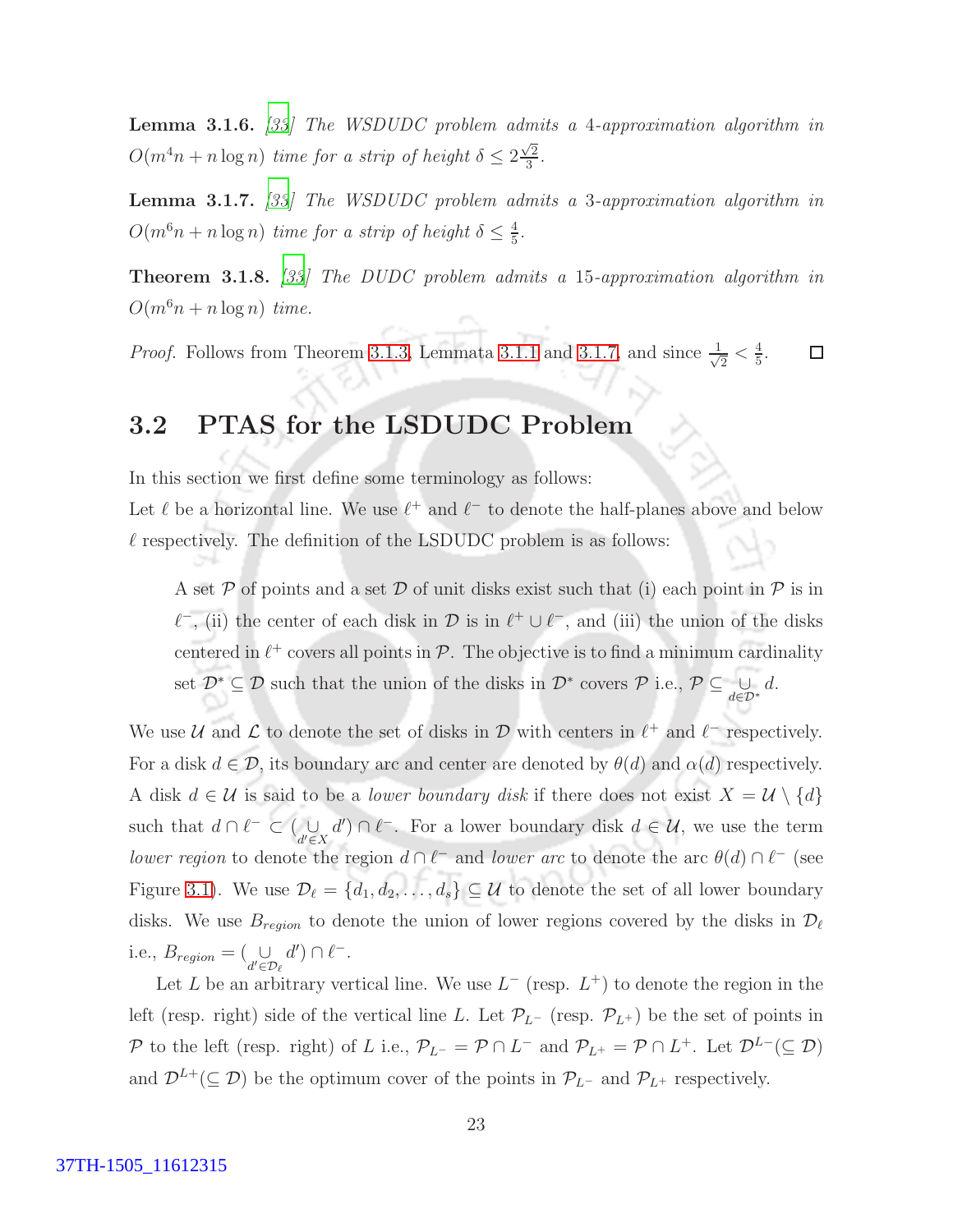<span id="page-37-0"></span>

Figure 3.1: Lower region, left intersection and lower boundary disks

<span id="page-37-1"></span>*Claim* 3.2.1. For two disks  $d', d'' \in \mathcal{L}$ , if  $d', d'' \in \mathcal{D}^{L-}$  and  $d', d'' \in \mathcal{D}^{L+}$ , and  $d'$  and  $d''$ intersect with each other, then both  $d'$  and  $d''$  intersect  $L$  and both the intersections between  $\theta(d')$  and  $\theta(d'')$  lie in  $B_{region}$ .

*Proof.* Both the disks d' and d'' intersect L because  $d', d'' \in \mathcal{D}^{L-}$  and  $d', d'' \in \mathcal{D}^{L+}$ .

Since  $d', d'' \in \mathcal{D}^{L-}$  and  $d', d'' \in \mathcal{D}^{L+}$ , there exist points  $p'_0, p''_0 \in \mathcal{P}_{L-}$  and  $p'_1, p''_1 \in \mathcal{P}_{L+}$ such that  $p'_0, p'_1 \in d'$  and  $p''_0, p''_1 \in d''$  but  $p'_0, p'_1 \notin d''$  and  $p''_0, p''_1 \notin d'$  (see Figure [3.2\)](#page-38-0). Now, if at least one intersection of d' and d'' lies below  $B_{region}$ , then either (i) one of  $p'_0$  or  $p'_1$  lies outside  $B_{region}$  or (ii) one of  $p''_0$  or  $p''_1$  lies outside  $B_{region}$ , which leads to a contradiction because there must be a point either in  $L^-$  or in  $L^+$  which is covered by one of d' or d'' but not by the other or vice versa for both  $d', d''$  to be in  $\mathcal{D}^{L-}$  and  $\mathcal{D}^{L+}$ simultaneously and at least one of the intersection points between  $\theta(d')$  and  $\theta(d'')$  lie below  $B_{region}$ , but each point in  $\mathcal P$  is covered by at least one disk centered above  $\ell$ .

Now, if  $\theta(d')$  and  $\theta(d'')$  intersect above  $\ell$ , then either (i)  $\mathcal{P}_{L}$ -  $\cap d' \subset \mathcal{P}_{L}$ -  $\cap d''$  or  $\mathcal{P}_{L^{-}} \cap d'' \subset \mathcal{P}_{L^{-}} \cap d'$  or (ii)  $\mathcal{P}_{L^{+}} \cap d' \subset \mathcal{P}_{L^{+}} \cap d''$  or  $\mathcal{P}_{L^{+}} \cap d'' \subset \mathcal{P}_{L^{+}} \cap d'$  (Note: the centers of the disks d' and d'' lie below the line  $\ell$  as  $d', d'' \in \mathcal{L}$ ). Therefore, both d' and  $d''$  cannot appear in the solutions  $\mathcal{D}^{L-}$  and  $\mathcal{D}^{L+}$ , which leads to a contradiction. Thus,  $\Box$  $\theta(d')$  and  $\theta(d'')$  intersect in  $B_{region}$ .

**Definition 3.2.2.** A pair  $(d', d'') (\in \mathcal{L} \times \mathcal{L})$  of disks is said to be a weak (resp. strong) cover pair if  $\theta(d')$  and  $\theta(d'')$  intersect once (resp. twice) in  $B_{region}$ .

**Definition 3.2.3.** A pair  $(d', d'') (\in \mathcal{L} \times \mathcal{L})$  of disks is said to be a non-intersecting cover pair if  $\theta(d')$  and  $\theta(d'')$  do not intersect with each other.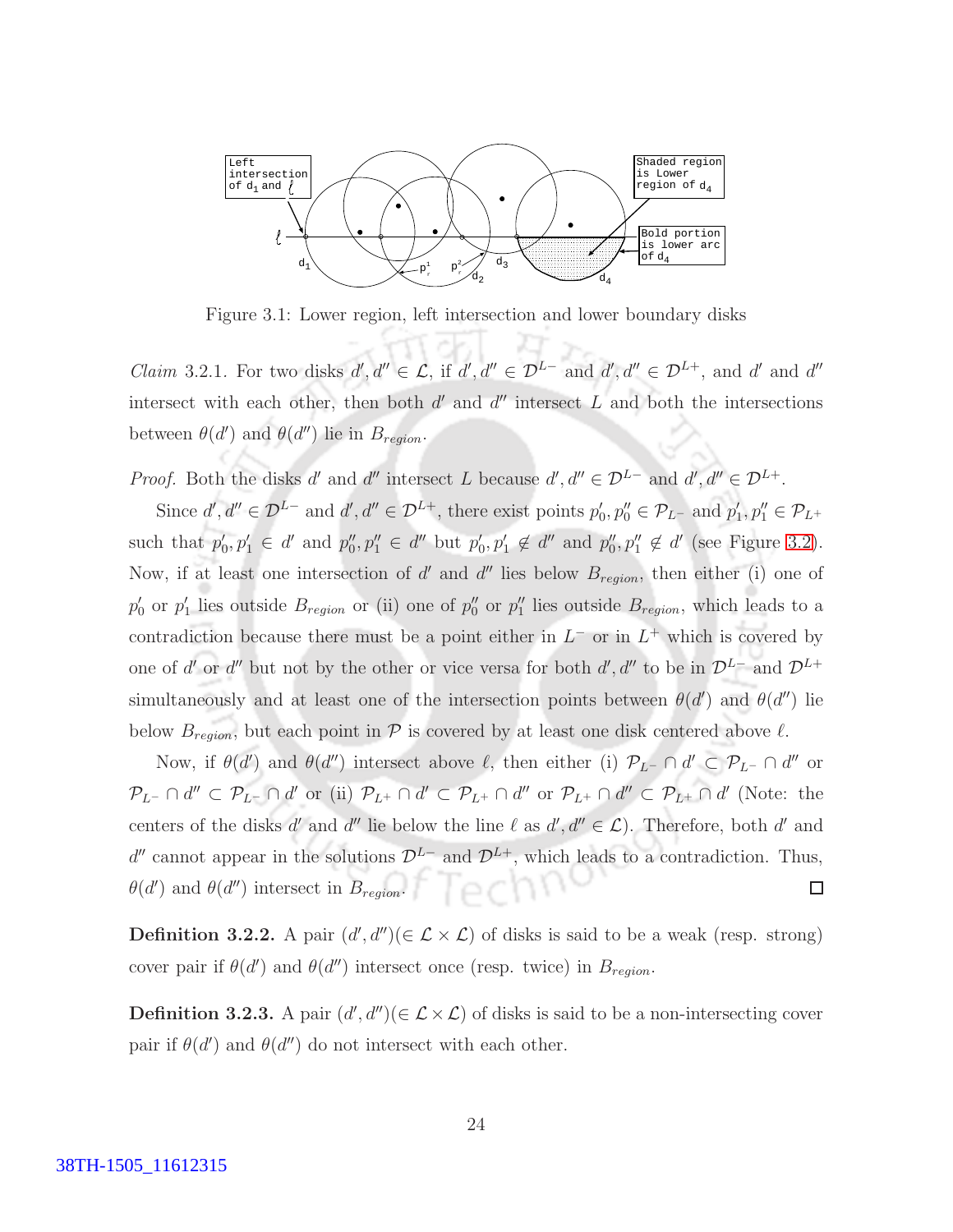<span id="page-38-0"></span>

Figure 3.2: Proof of Claim [3.2.1](#page-37-1)

<span id="page-38-2"></span>**Lemma 3.2.4.** For a weak cover pair  $(d', d'') (\in \mathcal{L} \times \mathcal{L})$ ;  $d', d'' \in \mathcal{D}^{L-}$  and  $d', d'' \in \mathcal{D}^{L+}$ cannot happen simultaneously.

*Proof.* On contrary, assume  $d', d'' \in \mathcal{D}^{L-}$  and  $d', d'' \in \mathcal{D}^{L+}$ . By the definition of weak cover pair, one of the intersections of  $\theta(d')$  and  $\theta(d'')$  lies in  $B_{region}$ , whereas the other intersection lies either above  $\ell$  or below  $B_{region}$ . But, by Claim [3.2.1](#page-37-1) the intersection point cannot lie below  $B_{region}$ . Therefore, either (i)  $\mathcal{P}_L$ - ∩d'  $\subset \mathcal{P}_L$ - ∩d'' or  $\mathcal{P}_L$ - ∩d''  $\subset \mathcal{P}_L$ - ∩d' or (ii)  $\mathcal{P}_{L^+} \cap d' \subset \mathcal{P}_{L^+} \cap d''$  or  $\mathcal{P}_{L^+} \cap d'' \subset \mathcal{P}_{L^+} \cap d'$  (see Figure [3.3\)](#page-38-1). Thus, both the disks  $d', d''$  cannot be in  $\mathcal{D}^{L-}$  and  $\mathcal{D}^{L+}$  simultaneously.  $\Box$ 

<span id="page-38-1"></span>

Figure 3.3: Proof of Lemma [3.2.4](#page-38-2)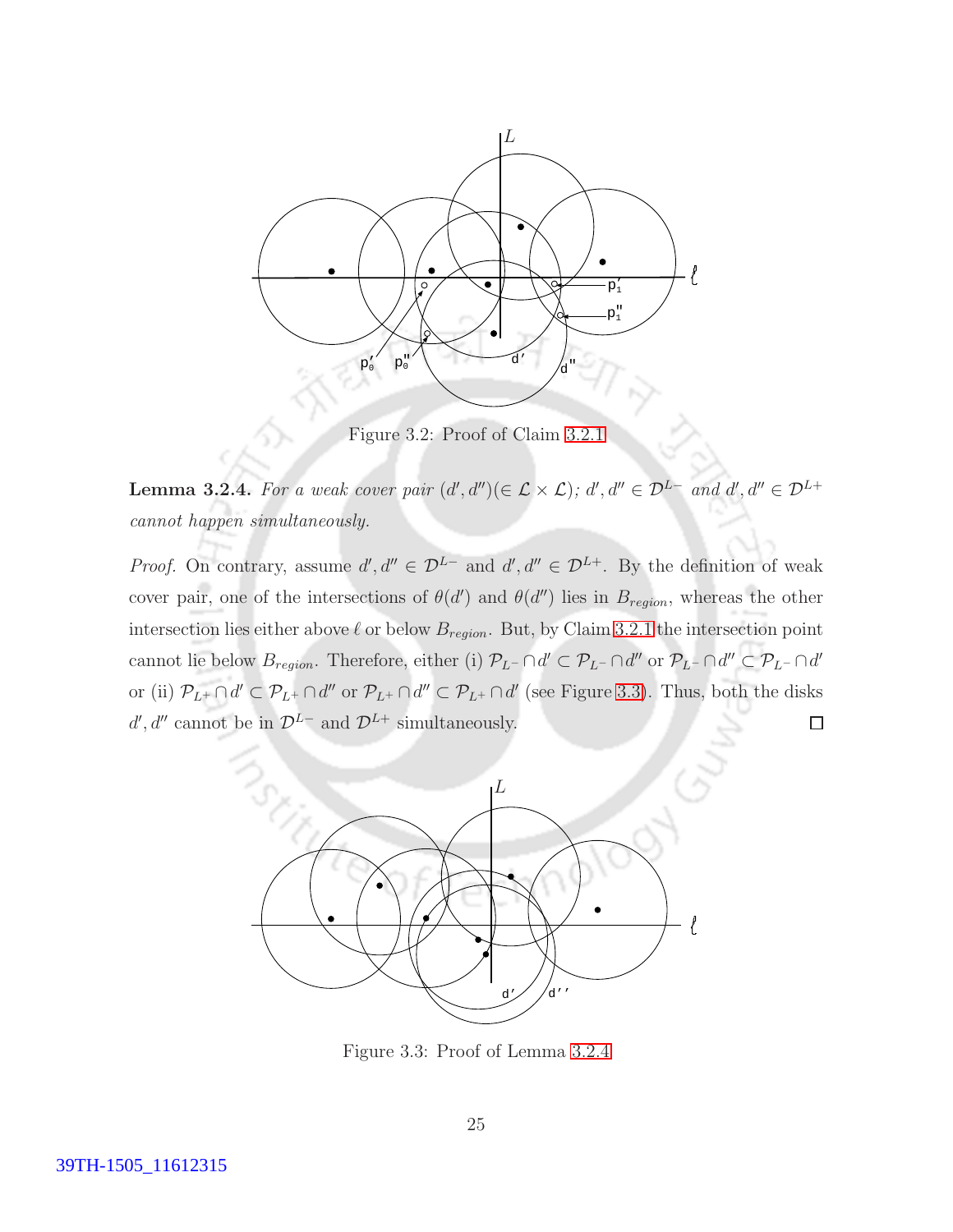<span id="page-39-1"></span>**Lemma 3.2.5.** For a strong cover pair  $(d', d'') (\in \mathcal{L} \times \mathcal{L})$  with  $\alpha(d')$  above  $\alpha(d'')$ , if the intersections of  $\theta(d')$  and  $\theta(d'')$  lie within lower boundary disks  $d_x$  and  $d_y$ , then either one intersection occurs between  $\theta(d_x)$  and  $\theta(d')$ , or one intersection occurs between  $\theta(d_y)$ and  $\theta(d')$  above the horizontal line  $\ell$ .

*Proof.* Without loss of generality assume that  $\alpha(d')$  is above the intersection point of d' and d'' inside  $d_x$ . Let a and b be the two intersection points of  $\theta(d_x)$  and  $\theta(d')$ . Therefore,  $\alpha(d')$  should lie above at least one point among a and b. Assume  $\alpha(d')$  lies above a. By symmetry,  $\alpha(d)$ , a and  $\alpha(d_x)$ , b are parallel (see Figure [3.4\)](#page-39-0). Thus, b must be above  $\alpha(d_x)$  i.e., b must be above  $\ell$ .  $\Box$ 

<span id="page-39-0"></span>

### <span id="page-39-2"></span>Lemma 3.2.6.  $|\mathcal{D}^{L-} \cap \mathcal{D}^{L+} \cap \mathcal{L}| \leq 2$ .

*Proof.* On the contrary, assume that  $d_x, d_y, d_z \in \mathcal{D}^{L-} \cap \mathcal{D}^{L+} \cap \mathcal{L}$ . Since  $d_x, d_y, d_z \in \mathcal{D}^{L-}$ as well as  $d_x, d_y, d_z \in \mathcal{D}^{L+}$ , all the disks  $d_x, d_y, d_z$  intersect the vertical line L in the  $B_{region}$ . Let  $\Gamma = \{(d_x, d_y), (d_x, d_z), (d_y, d_z)\}\$ . From Lemma [3.2.4,](#page-38-2) no pair in  $\Gamma$  forms a weak cover pair because  $d_x, d_y, d_z \in \mathcal{D}^{L-}$  as well as  $d_x, d_y, d_z \in \mathcal{D}^{L+}$ . Then, the following cases are possible:

(i) Every pair  $(d_1, d_2) \in \Gamma = \{(d_x, d_y), (d_x, d_z), (d_y, d_z)\}\)$  forms a strong cover pair. Without loss of generality assume that  $\alpha(d_x)$  is below  $\alpha(d_y)$  and  $\alpha(d_y)$  is below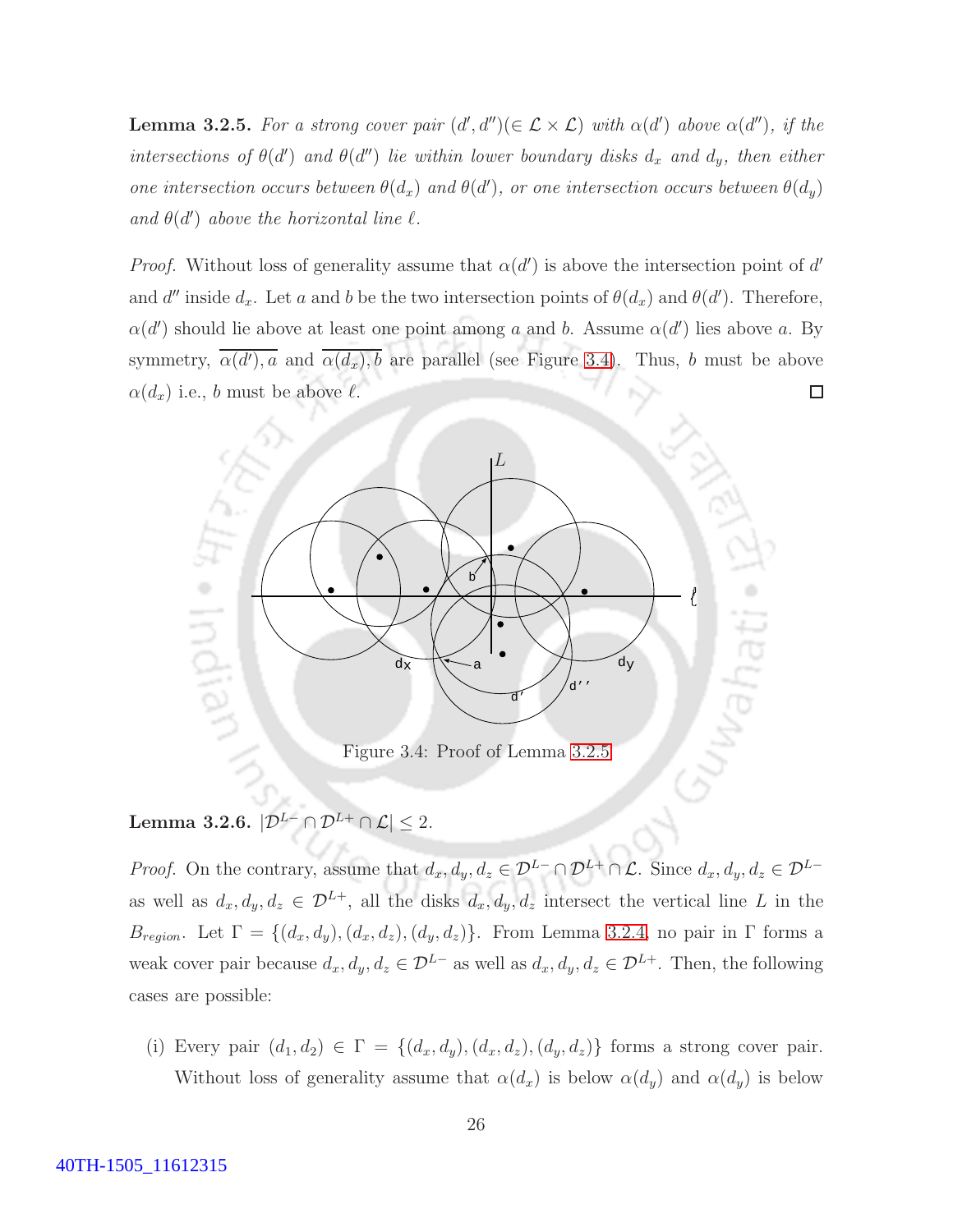$\alpha(d_z)$  (see Figure [3.5\(](#page-41-0)a)). If a is the intersection between  $\theta(d_x)$  and  $\theta(d_y)$  inside the lower boundary disk d (say) and below the horizontal line  $\ell$ , then from Lemma [3.2.5](#page-39-1) one intersection between  $\theta(d_u)$  and  $\theta(d_z)$  lies inside of d (see Figure [3.5\(](#page-41-0)a)). Therefore,  $(d_x \cup d_y \cup d_z) \cap \mathcal{P}_{L^-} \subseteq (d_x \cup d) \cap \mathcal{P}_{L^-}$ , which implies that  $\mathcal{D}^{L-}$  is not optimum, leading to a contradiction, because the set  $(\mathcal{D}^{L-}\setminus\{d_x, d_y, d_z\})\cup\{d_x, d\}$ , whose cardinality is smaller than  $|\mathcal{D}^{L-}|$ , covers  $\mathcal{P}_{L^-}$ .

- (ii) If one pair  $(d_x, d_z)$ (say) in  $\Gamma$  forms a non-intersecting cover pair and the other two pairs  $(d_x, d_y)$  and  $(d_y, d_z)$  form strong cover pairs (see Figure [3.5\(](#page-41-0)b)), let d be the lower boundary disk centered to the left of  $L$  (see Figure [3.5\(](#page-41-0)b)). Then, one intersection between  $\theta(d_x)$  and  $\theta(d_y)$  lies inside of d as  $d_x$  does not intersect with  $d_z$ , and from Lemma [3.2.5](#page-39-1) one intersection between  $\theta(d_y)$  and  $\theta(d_z)$  lies inside of d. Therefore,  $(d_x \cup d_y \cup d_z) \cap \mathcal{P}_{L}$   $\subseteq$   $(d_z \cup d) \cap \mathcal{P}_{L}$ , which implies that  $\mathcal{D}^{L-}$  is not optimum, leading to a contradiction, because the set  $(\mathcal{D}^{L-}\setminus\{d_x, d_y, d_z\})\cup\{d_z, d\},$ whose cardinality is smaller than  $|\mathcal{D}^{L-}|$ , covers  $\mathcal{P}_{L^-}$ .
- (iii) In this case, let's say only one pair  $(d_y, d_z) \in \Gamma$  forms a strong cover pair and the other two pairs  $(d_x, d_y)$  and  $(d_x, d_z)$  form non-intersecting cover pairs (see Figure [3.5\(](#page-41-0)c)). Let d be the lower boundary disk centered to the left of  $L$  (see Figure [3.5\(](#page-41-0)c)). Then,  $(d_x \cup d_y \cup d_z) \cap \mathcal{P}_{L}$ - ⊆  $(d_x \cup d) \cap \mathcal{P}_{L}$ -, which implies that  $\mathcal{D}^{L-}$  is not optimum, leading to a contradiction.
- (iv) The case when every pair in  $\Gamma$  forms a non-intersecting cover pair leads to contradiction by the same argument as in cases (ii) and (iii) (see Figure  $3.5(d)$ ).

The remaining cases are just the mirror cases (mirror case of (i) is depicted in Figure  $3.6(a)$  $3.6(a)$ , mirror cases of (ii) are depicted in Figure  $3.6(b)$ , (c) and (d), mirror cases of (iii) are depicted in Figure [3.7\(](#page-43-0)a), (b) and (c), and mirror case of (iv) is depicted in Figure [3.7\(](#page-43-0)d)) that can be handled in the same way as above. Thus, the lemma follows.

Each disk in  $\mathcal{D}_{\ell}$  intersects the horizontal line  $\ell$  and  $B_{region}$  contains all points in  $\mathcal{P}$ . Without loss of generality assume that  $d_1, d_2, \ldots, d_s$  is the sorted order from left to right based on their left intersection points with the line  $\ell$  (see Figure [3.1\)](#page-37-0). Since the centers

 $\Box$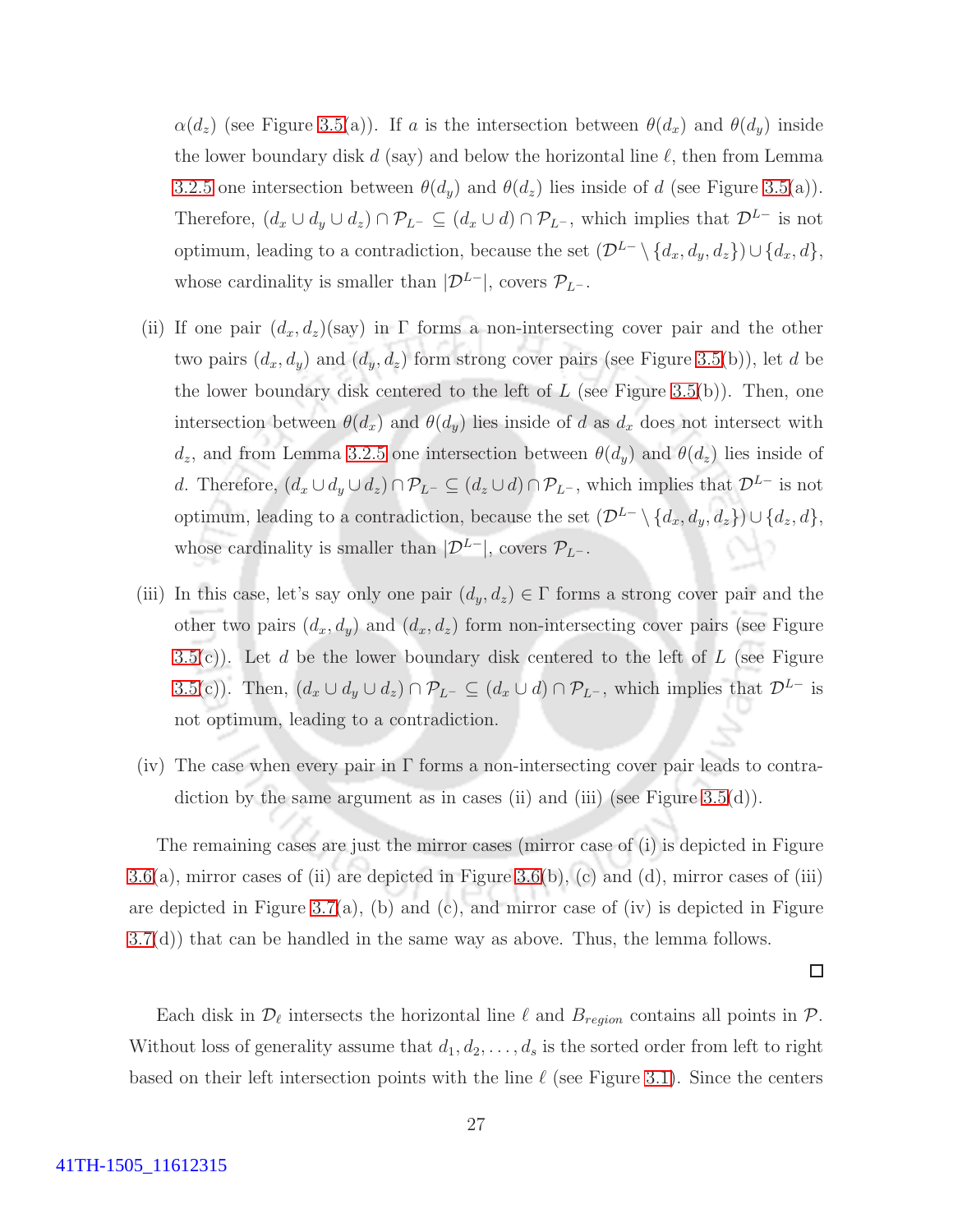<span id="page-41-0"></span>

Figure 3.5: Proof of Lemma [3.2.6](#page-39-2)

of the disks in  $\mathcal{D}_{\ell}$  are in  $\ell^{+}$ , the number of intersection points (if any) between two disk arcs of  $\mathcal{D}_{\ell}$  in  $\ell^-$  is one. For each disk  $d_i \in \mathcal{D}_{\ell}$  we define a point, namely  $p_r^i$  as follows:

 $p_r^i$ : If the disk  $d_i$  has intersection with  $d_{i+1}$  in  $\ell^-$ , then  $p_r^i$  is the intersection point between  $\theta(d_{i+1})$  and  $\theta(d_i)$  in  $\ell^-$ , otherwise  $p_r^i$  is the right intersection point between  $\ell$  and  $\theta(d_i)$ .

Here  $d_0$  and  $d_{s+1}$  are the two dummy disks having no intersection with  $d_1$  and  $d_s$ respectively. For each  $i = 1, 2, ..., s$ , let  $\mathcal{P}_i(\subseteq \mathcal{P})$  be the set of points lying between two vertical lines through  $p_r^{i-1}$  and  $p_r^i$ . Let  $e^i$  be the vertical line through the point  $p_r^i$  for

### 42TH-1505\_11612315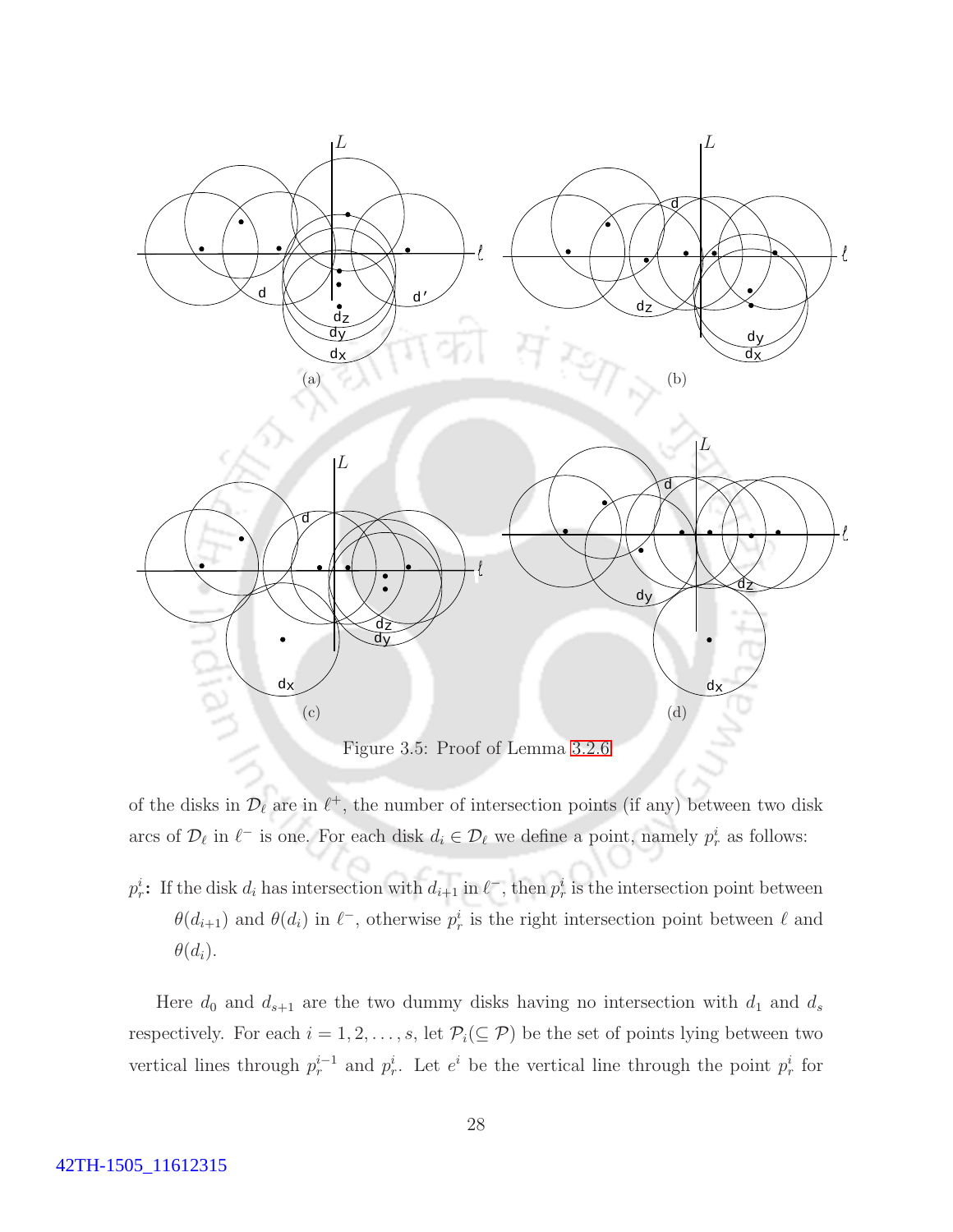<span id="page-42-0"></span>

 $i = 1, 2, \ldots, s$ . We use  $e^{i-}$  (resp.  $e^{i+}$ ) to denote the region in the left (resp. right) side

of the vertical line  $e^i$ . Let  $\mathcal{P}_{e^{i-}}$  (resp.  $\mathcal{P}_{e^{i+}}$ ) be the set of points in  $\mathcal{P}$  to the left (resp. right) of  $e^i$  i.e.,  $\mathcal{P}_{e^{i-}} = \mathcal{P} \cap e^{i-}$  and  $\mathcal{P}_{e^{i+}} = \mathcal{P} \cap e^{i+}$ . Let  $\mathcal{D}^{i-}(\subseteq \mathcal{D})$  and  $\mathcal{D}^{i+}(\subseteq \mathcal{D})$  be the optimum cover of the points in  $\mathcal{P}_{e^{i-}}$  and  $\mathcal{P}_{e^{i+}}$  respectively. /o<sub>o</sub>

<span id="page-42-1"></span>Corollary 3.2.7.  $|\mathcal{D}^{i-} \cap \mathcal{D}^{i+} \cap \mathcal{L}| \leq 2$ .

Proof. Proof of the Corollary follows from Lemma [3.2.6.](#page-39-2)

<span id="page-42-2"></span>Lemma 3.2.8.  $|\mathcal{D}^{i-} \cap \mathcal{D}^{i+} \cap \mathcal{U}| \leq 1$ .

*Proof.* Since the centers of all the disks in  $\mathcal U$  are in  $\ell^+$  and the points in  $\mathcal P$  are in  $\ell^-$ , two disks  $d_x, d_y$  in U cannot intersect twice in  $\ell^-$ . Therefore,  $|\mathcal{D}^{i-} \cap \mathcal{D}^{i+} \cap \mathcal{U}|$  is at most 1. Thus, the lemma follows.  $\Box$ 

 $\Box$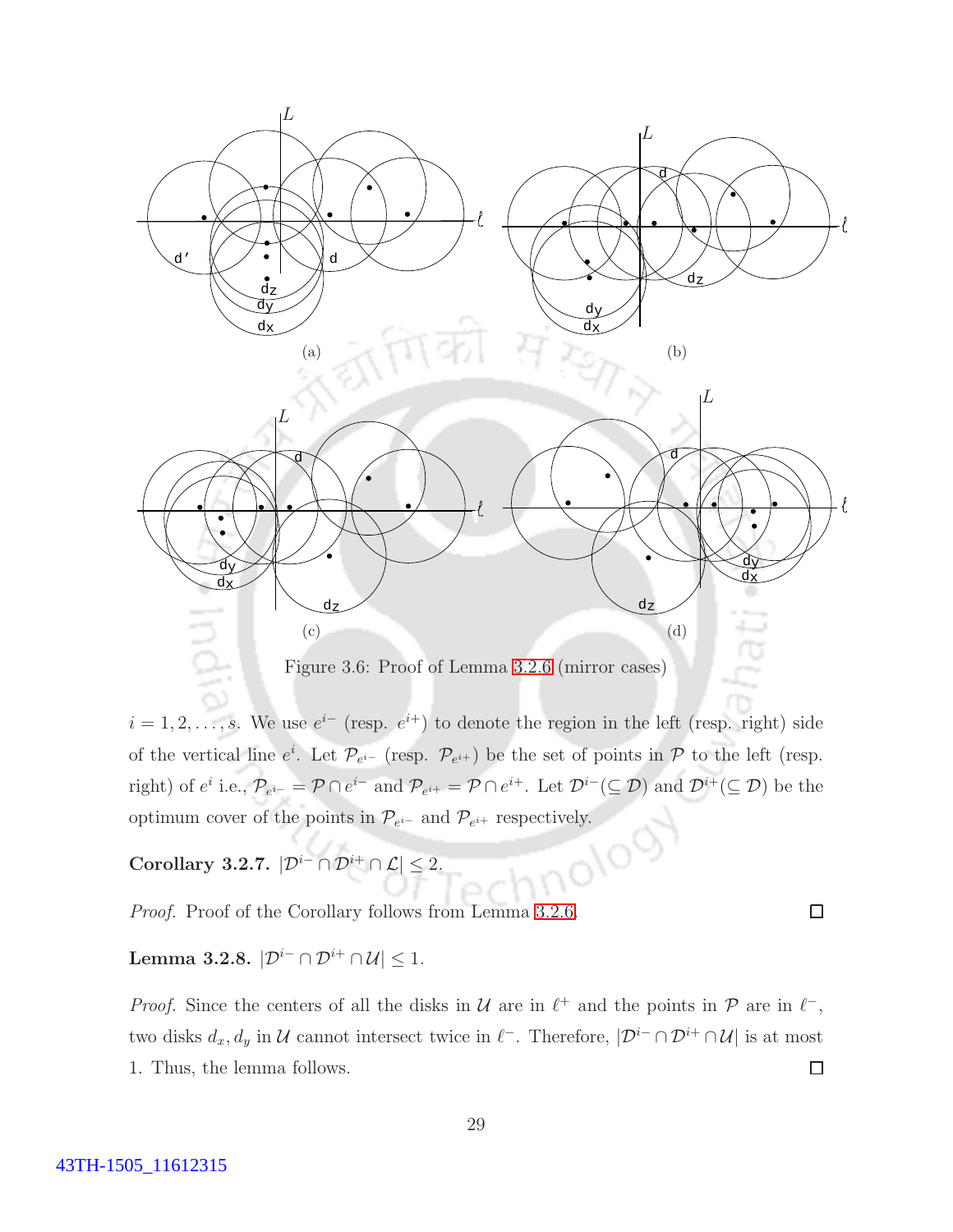<span id="page-43-0"></span>

<span id="page-43-1"></span>Lemma 3.2.9.  $|\mathcal{D}^{i-} \cap \mathcal{D}^{i+}|$  ≤ 3.

*Proof.* Follows from (i)  $\mathcal{D} = \mathcal{U} \cup \mathcal{L}$ , (ii) Corollary [3.2.7,](#page-42-1) and (iii) Lemma [3.2.8.](#page-42-2)  $\Box$ 

The following theorem says that the LSDUDC problem admits a PTAS.

<span id="page-43-2"></span>**Theorem 3.2.10.** Algorithm [3.1](#page-44-0) produces  $(1 + \frac{3}{k-3})$ -factor approximation results in  $O(m^k n \log n)$  time.

*Proof.* For some integer t, let  $j_1, j_2, \ldots, j_t$  be the values of j in the while loop (line number 9) of the Algorithm [3.1.](#page-44-0) Let  $\mathcal{Q}_v = \bigcup_{i=j_{v-1}+1,j_{v-1}+2,\dots,j_v} \mathcal{P}_i$  for  $v=1,2,\dots,t$ , where  $j_0 = 0$ . Algorithm [3.1](#page-44-0) finds a covering for the sets  $\{Q_1, Q_2, \ldots, Q_t\}$  independently with each of size  $k$  (optimum size because in each iteration of the while loop in line number 9,

#### 44TH-1505\_11612315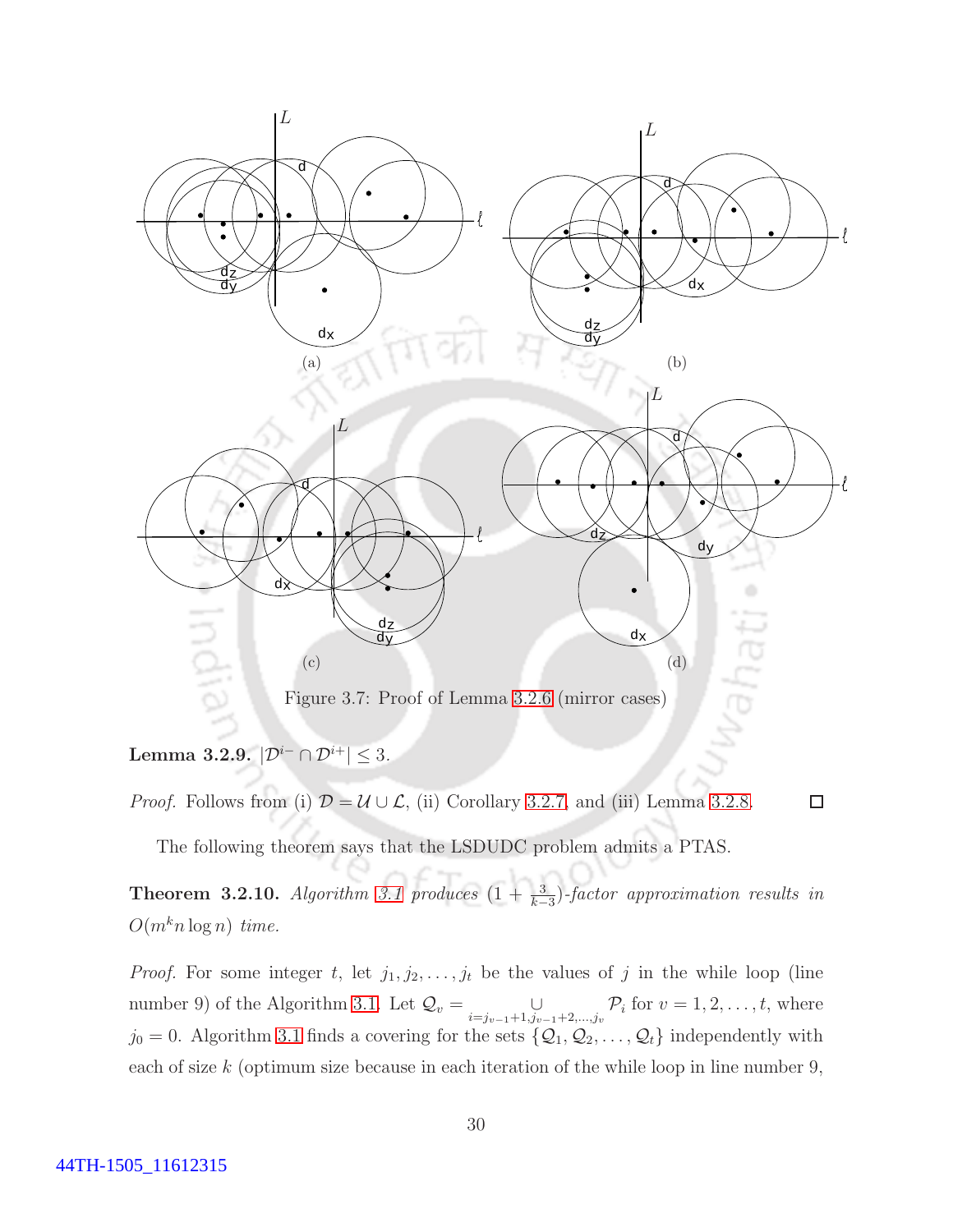#### Algorithm 3.1 LSDUDC( $\mathcal{P}, \mathcal{D}, k, \ell$ )

- 1: Input: Set  $P$  of points, set  $D$  of unit disks, a positive integer k and a horizontal line  $\ell$  such that  $\mathcal{P} \cap \ell^- = \mathcal{P}$  and the union of the disks centered in  $\ell^+$  covers all the points in P.
- 2: **Output:** Set  $\mathcal{D}^* \subseteq \mathcal{D}$  of disks covering all the points in  $\mathcal{P}$ .
- 3: Set  $\mathcal{D}^* \leftarrow \emptyset$
- 4: Find lower boundary disks set  $\mathcal{D}_{\ell}$  and arrange them from left to right as defined above (see Figure [3.1\)](#page-37-0). Let  $\mathcal{D}_{\ell} = \{d_1, d_2, \ldots, d_s\}$  be the lower boundary disks from left to right. तकी *संस्था<sub>ने</sub>*
- 5: for  $(i = 1, 2, \ldots s)$  do
- 6: Compute the set  $\mathcal{P}_i(\subseteq \mathcal{P})$
- 7: end for
- 8:  $i \leftarrow 1$
- 9: while  $(i \leq s)$  do
- 10: Find the maximum index j such that  $\bigcup_{t=i,i+1,...j} \mathcal{P}_t$  is covered by a set  $\mathcal{D}_1(\subseteq \mathcal{D})$  of disks with  $k = |\mathcal{D}_1|$ .

```
11: \mathcal{D}^* = \mathcal{D}^* \cup \mathcal{D}_1, i \leftarrow j + 1
```
- <span id="page-44-0"></span>12: end while
- 13: Return D<sup>∗</sup>

Algorithm [3.1](#page-44-0) finds maximum value of j's) except the covering of  $\mathcal{Q}_t$ . Let  $\mathcal{D}^1, \mathcal{D}^2, \ldots, \mathcal{D}^t$ be the covering for  $Q_1, Q_2, \ldots, Q_t$  respectively.

Consider any vertical line  $e^i$ . Let  $\mathcal{D} = \mathcal{D}' \cup \mathcal{D}''$  be the optimal cover for the point set  $P$ , where  $\mathcal{D}'$  is a minimum cardinality subset of  $D$  covering all points in  $\mathcal{P}_{e^{i-}}$  and  $\mathcal{D}''$  is a minimum cardinality subset of  $\mathcal D$  covering all points in  $\mathcal P_{e^{i+}}$ . Let  $|\mathcal{D}' \cap \mathcal{D}''| = r$ ( $\geq$  0). By Lemma [3.2.6](#page-39-2) and Lemma [3.2.8,](#page-42-2) we can replace r disks of  $\mathcal{D}' \cap \mathcal{D}''$  in  $\mathcal{D}'$  with at most three disks and we can still cover  $\mathcal{P}_{e^{i-}}$ . Therefore,  $|\mathcal{D}^{i-}| \leq |\mathcal{D}'| - r + 3$ . By the minimum cardinality of  $\mathcal{D}^{i+}$ ,  $|\mathcal{D}^{i+}| \leq |\mathcal{D}''|$ . Then,

<span id="page-44-1"></span>
$$
|\mathcal{D}^{i-}| + |\mathcal{D}^{i+}| \leq |\mathcal{D}'| + |\mathcal{D}''| - r + 3
$$
  
\n
$$
\implies |\mathcal{D}^{i-}| + |\mathcal{D}^{i+}| - 3 \leq |\mathcal{D}'| + |\mathcal{D}''| - r
$$
  
\n
$$
\implies |\mathcal{D}^{i-}| + |\mathcal{D}^{i+}| - 3 \leq |\widehat{\mathcal{D}}|
$$
  
\n
$$
\implies |\mathcal{D}^{i-} \cup \mathcal{D}^{i+}| - 3 \leq |\widehat{\mathcal{D}}|
$$
\n(3.2.1)

Algorithm [3.1](#page-44-0) computed optimal covers  $\mathcal{D}^i$  (of size k) for  $\mathcal{Q}_i$  independently for every

### 45TH-1505\_11612315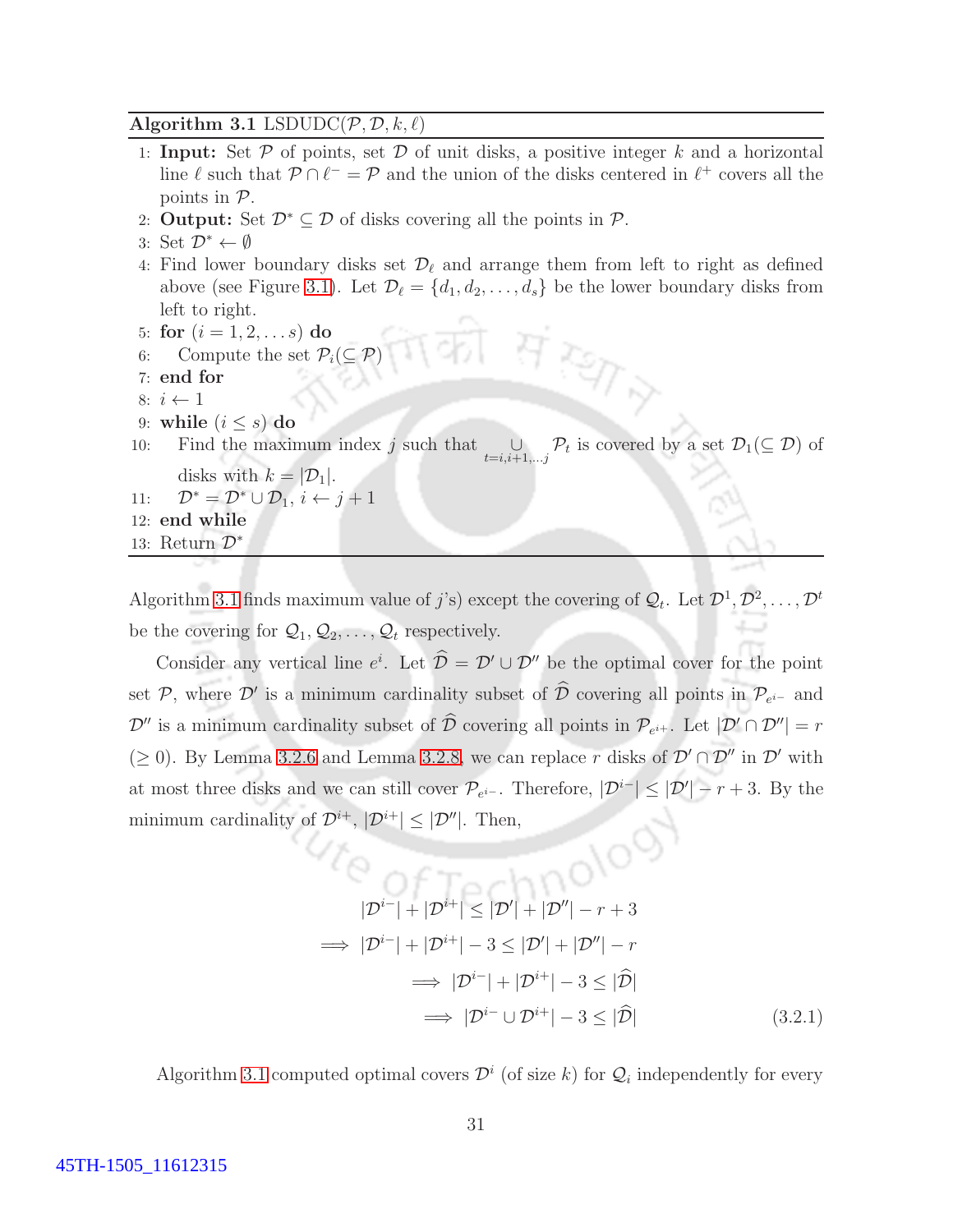$i = 1, 2, ..., t-1$ . Hence, for every  $i = 1, 2, ..., t-1$ , let  $\mathcal{D}^i \cap \mathcal{D}^{i+1} = \emptyset$  in the worst case, whereas  $|\mathcal{D}^{i-} \cap \mathcal{D}^{i+}| \leq 3$  by Lemma [3.2.9.](#page-43-1) Then, from inequality [\(3.2.1\)](#page-44-1) the lower bound on the size of optimal solution for the point set  $\mathcal{P}$  is  $|\bigcup_{i=1,2,\dots,t-1} \mathcal{D}^i| + |\mathcal{D}^t| - 3(t-1) =$  $k(t-1) + |\mathcal{D}^t| - 3(t-1) = (k-3)(t-1) + |\mathcal{D}^t|$ . Therefore, the total number of disks required to cover all the points by Algorithm [3.1](#page-44-0) is  $k(t-1) + |\mathcal{D}^t|$  whereas at least  $(k-3)(t-1) + |\mathcal{D}^t|$  disks required in the optimum solution. Thus, the approximation factor of the Algorithm [3.1](#page-44-0) is  $(1 + \frac{3}{k-3})$ .

The execution time to find lower boundary disks and to arrange them from left to right (line number 4) is  $O(m \log m)$ , where  $m = |\mathcal{D}|$ . To compute  $\mathcal{P}_i$  for  $i = 1, 2, \dots s$ (for loop at line number 5)  $O(n \log n)$  time is required, where  $n = |\mathcal{P}|$ . To implement the while loop (line number 9), we first create set  $\mathcal{P}^u(\subseteq \mathcal{P})$  of points such that  $\mathcal{P}^u$  =  $\bigcup_{i=1,2,...,u}$   $\mathcal{P}_i$  for each  $u = 1,2,...,s$ , then for maximum j, we choose j = 2<sup>i</sup> for i = 1, 2, ..., v such that  $\mathcal{P}^{2^v}$  is not covered by k disks but  $\mathcal{P}^{2^{v-1}}$  is covered by k disks. Now, we need to perform a binary search among  $[2^{v-1}+1, 2^{v-1}+2, \ldots, 2^v]$  for the maximum value of j. Therefore, the time complexity of the while loop (line number 9) is  $O(m^k n \log n)$ . Thus, the total time complexity of the Algorithm [3.1](#page-44-0) is  $O(m^k n \log n)$ .  $\Box$ 

### 3.2.1  $(9 + \epsilon)$ -Approximation Algorithm for DUDC Problem

In this section we wish to describe a  $(9 + \epsilon)$ -approximation algorithm for the DUDC problem. Here a set  $P$  of n points and a set  $D$  of m unit disks are distributed in the plane; the objective is to (i) check whether the union of all the disks in  $\mathcal D$  covers all the points in P, and (ii) if so, then choose a minimum cardinality set  $\mathcal{D}^*(\subseteq \mathcal{D})$  such that the union of the disks in  $\mathcal{D}^*$  covers  $\mathcal{P}$ . Since checking the feasibility of the DUDC problem is simple using the method described in Section [3.1,](#page-34-0) we always assume that the given instance of the DUDC problem is feasible. From Theorem [3.2.10,](#page-43-2) the LSDUDC problem has an  $(1 + \mu)$ -approximation algorithm  $(\mu = \frac{3}{k-1})$  $\frac{3}{k-3}$ ) and the running time of the algorithm is  $O(m^{3(1+\frac{1}{\mu})}n \log n)$ . Das et al. [\[23\]](#page-102-0) proposed an approximation algorithm for the DUDC problem using algorithms for the LSDUDC and the WSDUDC (with strip height  $1/\sqrt{2}$ ) problems (see Section [3.1\)](#page-34-0) and proved that the approximation factor of the algorithm for the DUDC problem is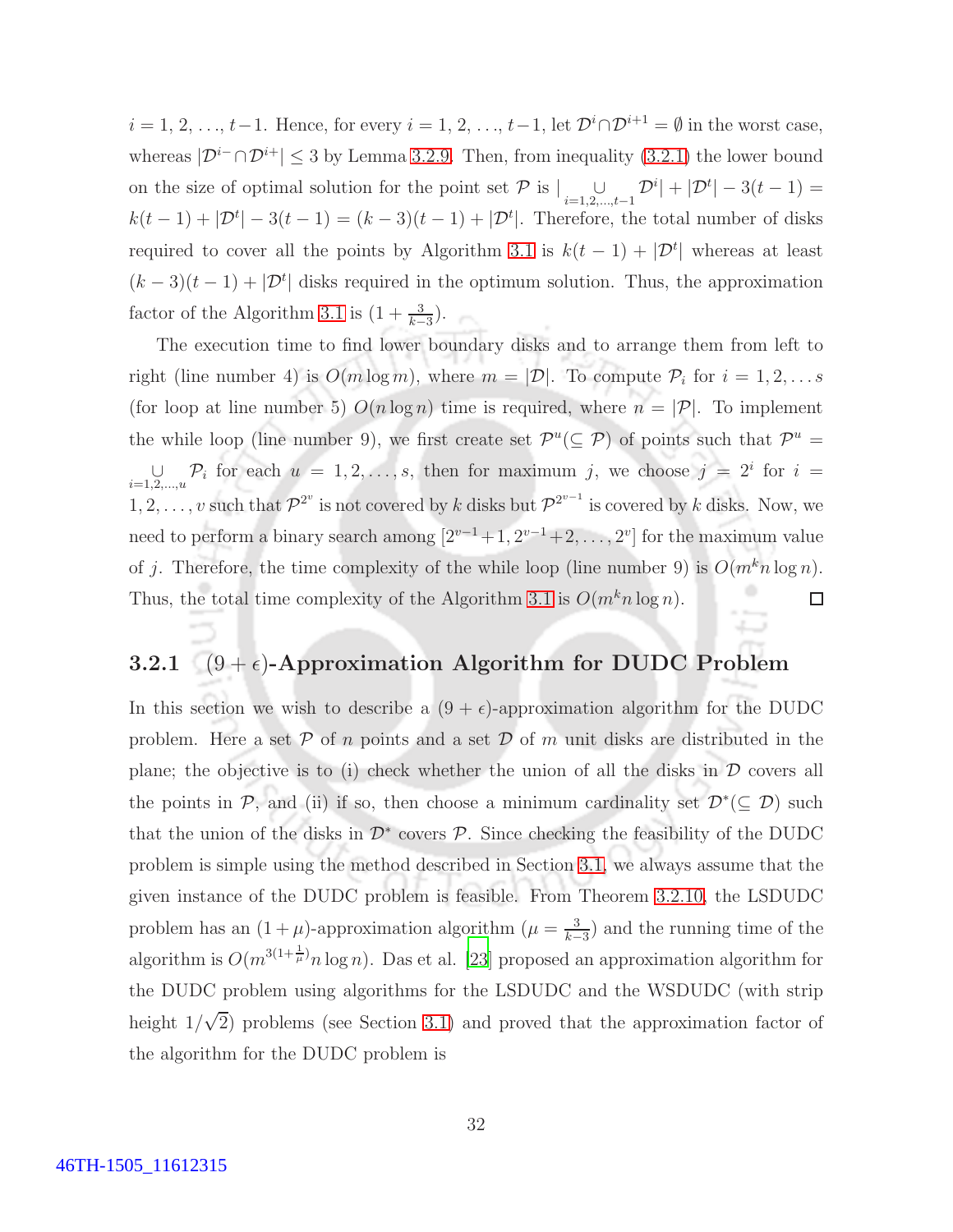$6\times$  (approximation factor of an algorithm for the LSDUDC problem) + approximation factor of an algorithm for the WSDUDC (height  $\delta = 1/\sqrt{2}$ ) problem.

Fraser and López-Ortiz [\[33\]](#page-103-0) proposed a 3-approximation algorithm for the WSDUDC (with height  $\delta \leq 4/5$ ) problem in  $O(m^6n)$  time. Therefore, we have the following theorem for the DUDC problem.

<span id="page-46-0"></span>**Theorem 3.2.11.** The DUDC problem has a  $(9+\epsilon)$ -approximation algorithm with running time  $O(m^{3(1+\frac{6}{\epsilon})}n \log n)$ .

Proof. From Lemma [3.1.1,](#page-35-1) [3.1.2](#page-35-2) and Theorem [3.1.3,](#page-35-0) the approximation factor of the algorithm for the DUDC problem is  $(6\times$  (approximation factor of an algorithm for the LSDUDC problem) + approximation factor of an algorithm for the WSDUDC (height  $= 1/\sqrt{2}$  problem) [\[23](#page-102-0)]. Therefore, the approximation factor of the algorithm for the DUDC problem is  $6 \times (1 + \mu) + 3 = 9 + \epsilon$ , where  $\epsilon = 6\mu$  (see Theorem [3.2.10](#page-43-2) and Section [3.1\)](#page-34-0). The time complexity follows from the time complexity of the WSDUDC [\[33\]](#page-103-0), and the complexity result stated in Theorem [3.2.10.](#page-43-2)  $\Box$ 

# 3.3 Approximation Algorithms for the RRC Problem

In the RRC problem, the inputs are a set  $\mathcal D$  of m unit disks and a rectangular region  $\mathcal R$ ; the objective is (i) to check whether the union of all the disks in  $D$  covers  $R$ , and (ii) if so, then choose a minimum cardinality set  $\mathcal{D}^{**} \subseteq \mathcal{D}$  such that  $\mathcal{R} \subseteq \bigcup_{d \in \mathcal{D}^{**}}$ d.

Given an instance  $(\mathcal{D}, \mathcal{R})$  of the RRC problem, the feasibility checking procedure for that instance is as follows:

- Let  $\mathcal Q$  be the set of centers of unit disks in  $\mathcal D$ . Draw the nearest-point Voronoi diagram  $VOR(\mathcal{Q})$  on the point set  $\mathcal Q$  within the rectangular region  $\mathcal R$ , where  $vor(q_i)$  denotes the Voronoi cell corresponding to the point  $q_i \in \mathcal{Q}$  for  $i = 1, 2, ...,$  $m$ .
- Let  $d_i$  be the unit disk centered at  $q_i$  for  $i = 1, 2, ..., m$ . For each Voronoi cell  $vor(q_i)$  if  $vor(q_i) \subseteq d_i$ , then the given instance  $(D, \mathcal{R})$  for the RRC problem has a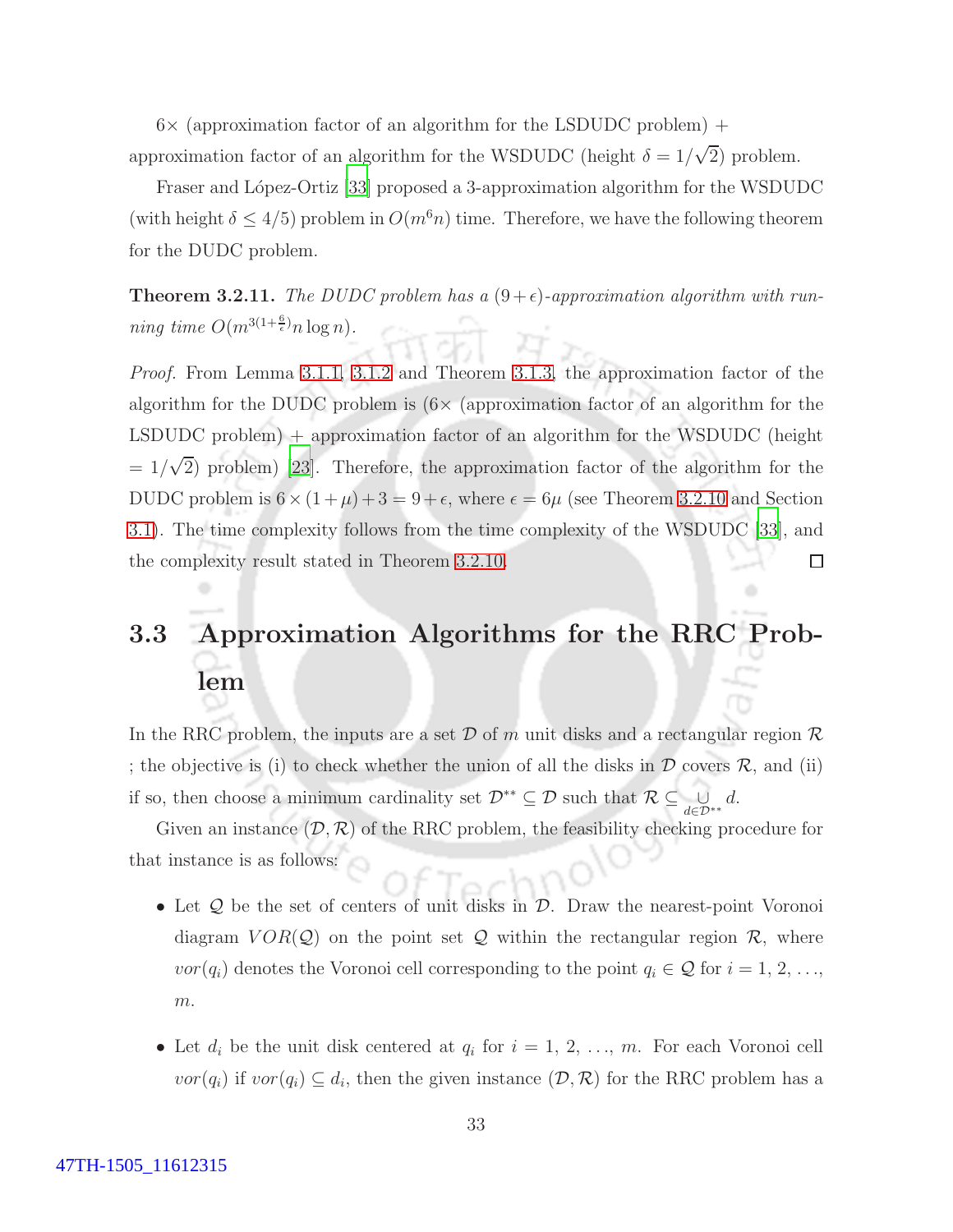feasible solution, otherwise the given instance has no feasible solution.

To check whether the Voronoi cell  $vor(q_i)$  is covered by the corresponding unit disk  $d_i$  $(i = 1, 2, ..., m)$ , it is sufficient to check whether every vertex on the boundary of  $vor(q_i)$ lies inside  $d_i$  or not. The number of vertices on the boundary of  $vor(q_i)$  is the same as the number of edges on the boundary of  $vor(q_i)$ . The number of edges in  $VOR(\mathcal{Q})$  is  $O(m)$ . Since each edge lies on the boundary of at most two Voronoi cells  $vor(q_i)$  and  $vor(q_j)$ for  $i \neq j$ , checking whether  $vor(q_i) \subseteq d_i$  or not takes  $O(m)$  time. Therefore the running time of the feasibility checking procedure is dominated by the time required to compute the Voronoi diagram. Hence, the feasibility checking procedure runs in  $O(m \log m)$  time. Since feasibility checking for the RRC problem is simple, from now on we assume that a given instance of the RRC problem has a feasible solution.

A sector f inside  $R$  is a maximal region inside  $R$  formed by the intersection of a set of disks. Thus each point within f is covered by the same set of disks. Let  $\mathcal F$  be the set of all sectors (inside R) formed by  $\mathcal{D}$ , and  $|\mathcal{F}| = O(m^2)$ . Now we construct a set of points T as follows: for each sector  $f \in \mathcal{F}$  we add one arbitrary point  $p \in f$  to T. Therefore, covering all the sectors in F by a minimum cardinality subset of D is equivalent to covering all the points in  $\mathcal T$  by the same subset of  $\mathcal D$ . Thus, we have the following theorem:

**Theorem 3.3.1.** The RRC problem has a  $(9+\epsilon)$ -approximation algorithm with running time  $O(m^{5+\frac{18}{\epsilon}} \log m)$ .

*Proof.* Consider an arbitrary point  $p \in \mathcal{T}$ . Let  $f \in \mathcal{F}$  be the sector in which the point p lies. From the definition of sector, if a disk  $d \in \mathcal{D}$  covers p, then the disk d also covers the whole sector f. Therefore, the instance  $(\mathcal{D}, \mathcal{R})$  of the RRC problem is exactly same as the instance  $(\mathcal{T}, \mathcal{D})$  of the DUDC problem. Note that  $|\mathcal{T}| = O(m^2)$ . Thus, the theorem follows from Theorem [3.2.11](#page-46-0) by putting  $n = m^2$ .  $\Box$ 

### 3.3.1 RRC Problem in Reduce Radius Setup

In this subsection we consider the RRC problem in reduce radius setup. In this setup, a set D of unit disks and a rectangular region R such that R is covered by the union of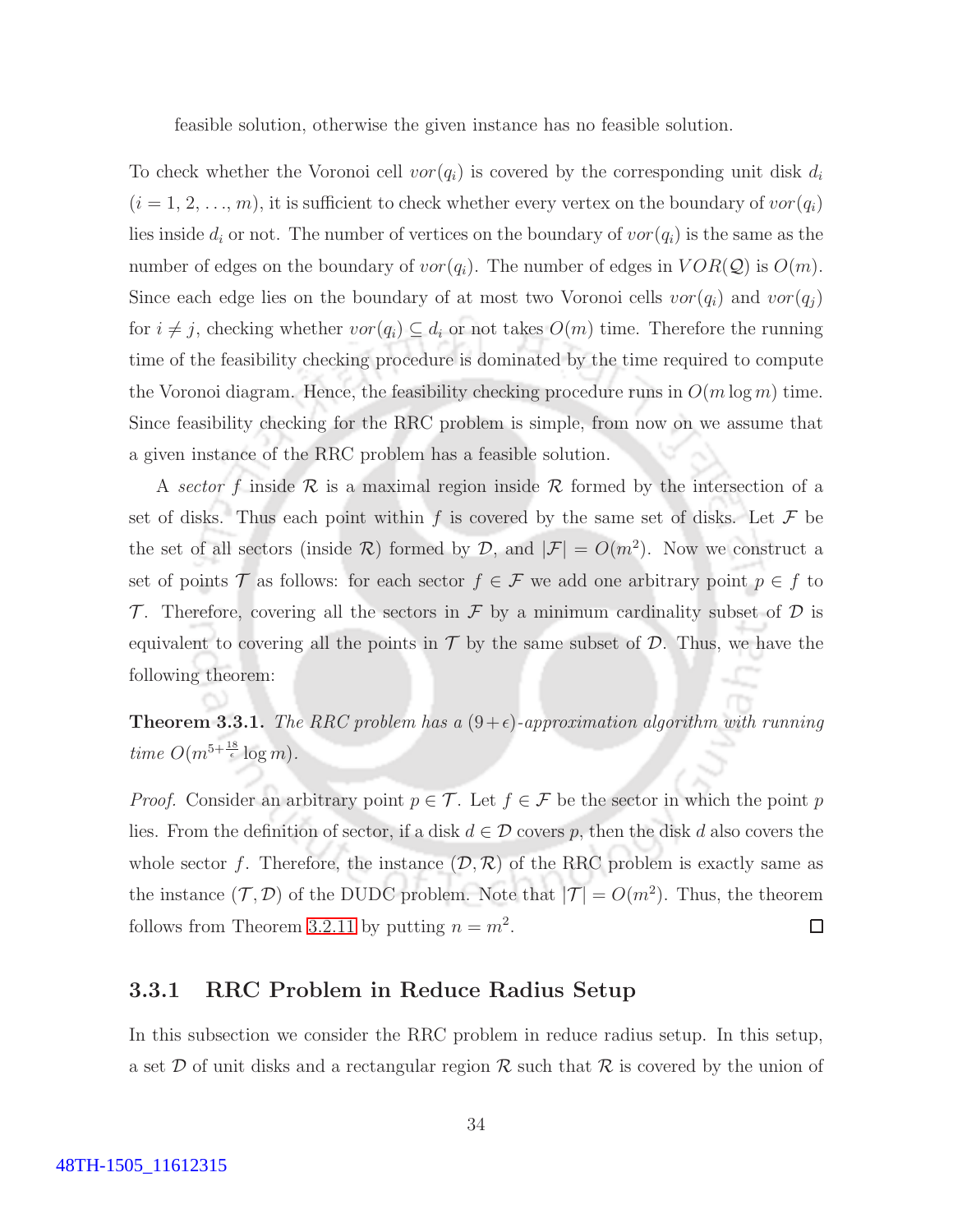the disks in D after reducing their radius to  $(1-\gamma)$  are given. The objective is to choose a minimum cardinality set  $\mathcal{D}^{**}(\subseteq \mathcal{D})$  whose union covers  $\mathcal{R}$ . In the reduce radius setup an algorithm A is said to be a  $\beta$ -approximation if  $\frac{|A_{out}|}{|opt|} \leq \beta$ , where  $A_{out}$  is the output of  $A$  and  $opt$  is the optimum set of disks with reduced radius covering the region of interest. Reduce radius setup has many applications in wireless sensor networks, where coverage remains stable under small perturbations of sensing ranges and their positions. Here, we propose a 2.25-approximation algorithm for this problem. The best known approximation factor for the same problem was 4 [\[32](#page-103-1)].

<span id="page-48-1"></span>*Claim* 3.3.2. Let  $\nu = \sqrt{2}\gamma$  and d be an unit disk centered at a point p. If d' is a disk of radius  $(1 - \gamma)$  centered within a square S of size  $\nu \times \nu$  centered at p, then  $d' \subseteq d$ .

*Proof.* Let c be the length of the diagonal of  $S$ . Then, the maximum distance of any point within the square S of size  $\nu \times \nu$  from the center point p is  $c/2 = \gamma$ . Thus, the Claim follows.  $\Box$ 

Consider a grid with cells of size  $\nu \times \nu$  over the region  $\mathcal{R}$ . Like Funke et al. [\[32\]](#page-103-1) we also snap the center of each  $d \in \mathcal{D}$  to the closest vertex of the grid and set its radius to  $(1 - \gamma)$ . Let  $\mathcal{D}'$  be the set of disks with radius  $(1 - \gamma)$  after snapping their centers. Let  $\mathcal{R}'$  be a square of size  $2l \times 2l$  on the plane contained in  $\mathcal{R}$ , where l is a positive integer. We define the regions UP, DOWN, LEFT, RIGHT, UP-LEFT, UP-RIGHT, DOWN-LEFT, DOWN-RIGHT around  $\mathcal{R}'$  as shown in Figure [3.8.](#page-48-0) We now construct a set  $\mathcal{D}_{RS}(\subseteq \mathcal{D}')$  such that any disk  $d \in \mathcal{D}'$  and  $d \notin \mathcal{D}_{RS}$  cannot participate in the optimum solution (minimum size) for covering the region  $\mathcal{R}'$  by the disks in  $\mathcal{D}'$ . Note that, if a disk  $d \in \mathcal{D}_{RS}$ , then the center of d is a grid vertex. The pseudo code for construction of  $\mathcal{D}_{RS}$  is given in Algorithm [3.2.](#page-49-0)

<span id="page-48-0"></span>

| <b>UP-LEFT</b> | UP          | <b>UP-RIGHT</b>   |
|----------------|-------------|-------------------|
| <i>LEFT</i>    | R'          | <b>RIGHT</b>      |
| DOWN-LEFT      | <b>DOWN</b> | <b>DOWN-RIGHT</b> |
|                |             |                   |

Figure 3.8: Definition of different regions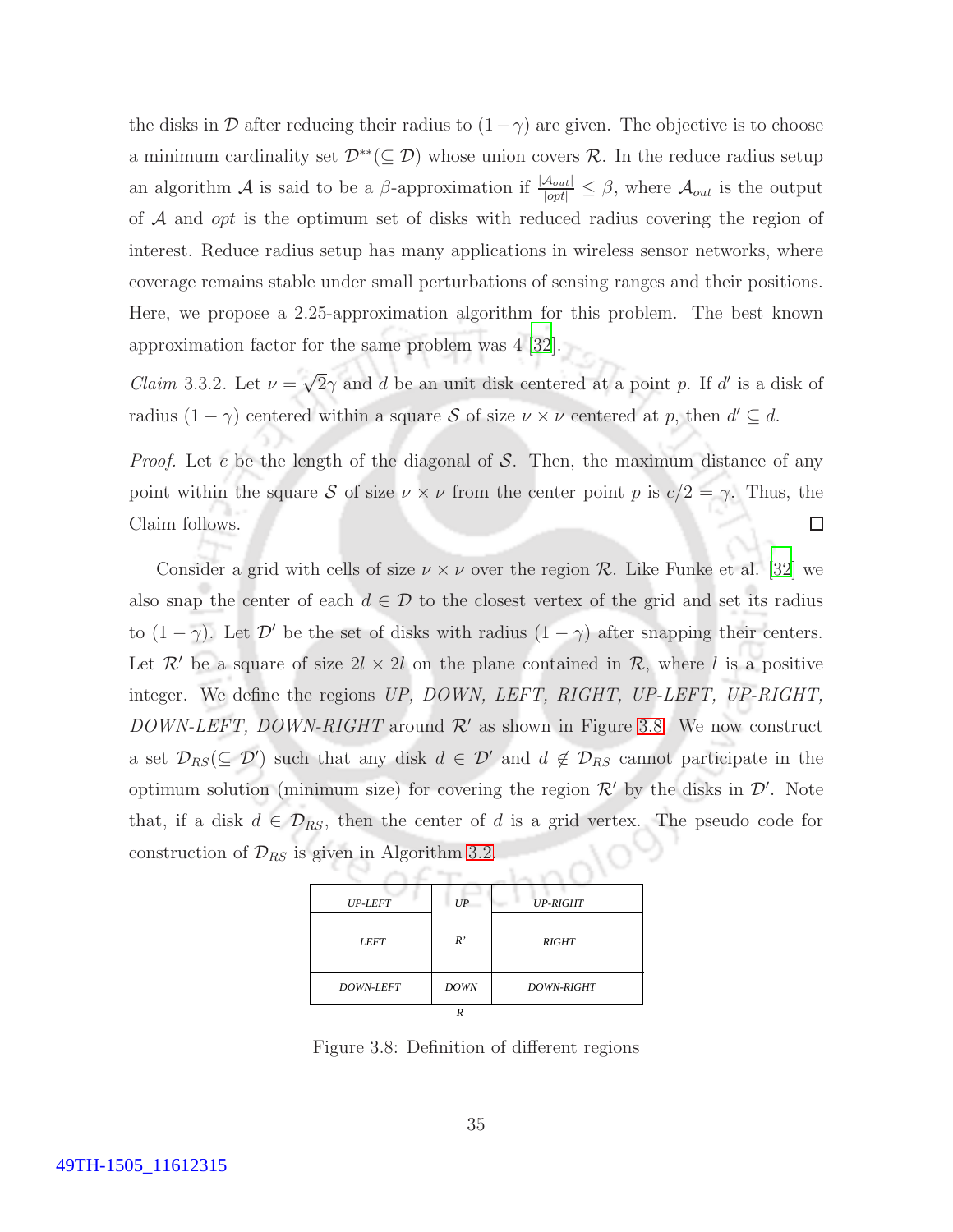**Definition 3.3.3.** A disk  $d \in \mathcal{D}'$  dominates another disk  $d' \in \mathcal{D}'$  with respect to the region  $\mathcal{R}'$  if  $d \cap \mathcal{R}' \supseteq d' \cap \mathcal{R}'$ .

### Algorithm 3.2  $Algorithm\_D_{RS}(\mathcal{D}', \mathcal{R}', \nu)$

- 1: Input: Set  $\mathcal{D}'$  of disks, a square region  $\mathcal{R}'$  of size  $2l \times 2l$  and grid size  $\nu$ .
- 2: **Output:**  $\mathcal{D}_{RS}(\subseteq \mathcal{D}')$  such that no disk  $d \notin \mathcal{D}_{RS}$  can participate in the optimum solution for covering the region  $\mathcal{R}'$  by  $\mathcal{D}'$ .
- 3: Set  $\mathcal{D}_{RS} \leftarrow \emptyset$
- 4: For each disk  $d \in \mathcal{D}'$  having center in  $\mathcal{R}', \mathcal{D}_{RS} = \mathcal{D}_{RS} \cup \{d\}$
- 5: For each horizontal grid line segment h in LEFT, add a disk  $d \in \mathcal{D}'$  to  $\mathcal{D}_{RS}$  if (i)  $d \cap \mathcal{R}' \neq \emptyset$ , (ii) the center of d lies on h and (iii) the center of d is closer to  $\mathcal{R}'$  than other disks having centers on h. Similarly add disks to  $\mathcal{D}_{RS}$  for the regions RIGHT, UP and DOWN.
- 6: for (each horizontal grid line segment h in  $UP\text{-}RIGHT$  from bottom to top) do
- 7: Add a disk  $d \in \mathcal{D}'$  to  $\mathcal{D}_{RS}$  if (i)  $d \cap \mathcal{R}' \neq \emptyset$ , (ii) the center of d lies on h and (iii) there does not exist any disk  $d' \in \mathcal{D}_{RS}$  dominating d.
- <span id="page-49-0"></span>8: end for
- 9: repeat steps 6-8 for UP-LEFT, DOWN-LEFT and DOWN-RIGHT.
- 10: Return  $\mathcal{D}_{RS}$

**Lemma 3.3.4.** If  $d \in \mathcal{D}'$  and  $d \notin \mathcal{D}_{RS}$ , then d cannot participate in the optimum solution for covering  $\mathcal{R}'$  by minimum number of disks in  $\mathcal{D}'$ .

*Proof.* The center of d is outside of  $\mathcal{R}'$  as  $d \notin \mathcal{D}_{RS}$  (see line number 4 of Algorithm [3.2\)](#page-49-0). Without loss of generality assume that the center of  $d$  is in LEFT and on the horizontal grid line segment h. By our construction of the set  $\mathcal{D}_{RS}$ , there exists a disk  $d' \in \mathcal{D}_{RS}$  centered on h such that (a)  $d' \cap \mathcal{R}' \neq \emptyset$ , (b) the center of d' lies on h and (c) the center of  $d'$  closer to  $\mathcal{R}'$  than other disks having centers on h. Therefore,  $d'$  dominates d. Similarly, we can prove for other cases also. Thus, the lemma follows. □

#### <span id="page-49-1"></span>Lemma 3.3.5.  $|\mathcal{D}_{RS}| \leq \lceil \frac{4l^2}{\nu^2} \rceil$  $\frac{4l^2}{\nu^2}+\frac{8l+4}{\nu}$  $\frac{+4}{\nu}$ .

Proof. The lemma follows from the following facts: (i) the maximum number of grid vertices in  $\mathcal{R}'$  is  $\frac{4l^2}{\nu^2}$  $\frac{4l^2}{\nu^2}$  and each of them can contribute one disk in  $\mathcal{D}_{RS}$ , (ii) the maximum number of horizontal grid line segments in the regions UP-LEFT, LEFT, DOWN-LEFT, DOWN-RIGHT, RIGHT and UP-RIGHT that can contribute a disk in  $\mathcal{D}_{RS}$  is  $\frac{4l+4}{\nu}$  and (iii) the maximum number of vertical grid line segments in the regions UP and DOWN that can contribute a disk in  $\mathcal{D}_{RS}$  is  $\frac{4l}{\nu}$ . Thus, the lemma follows.  $\Box$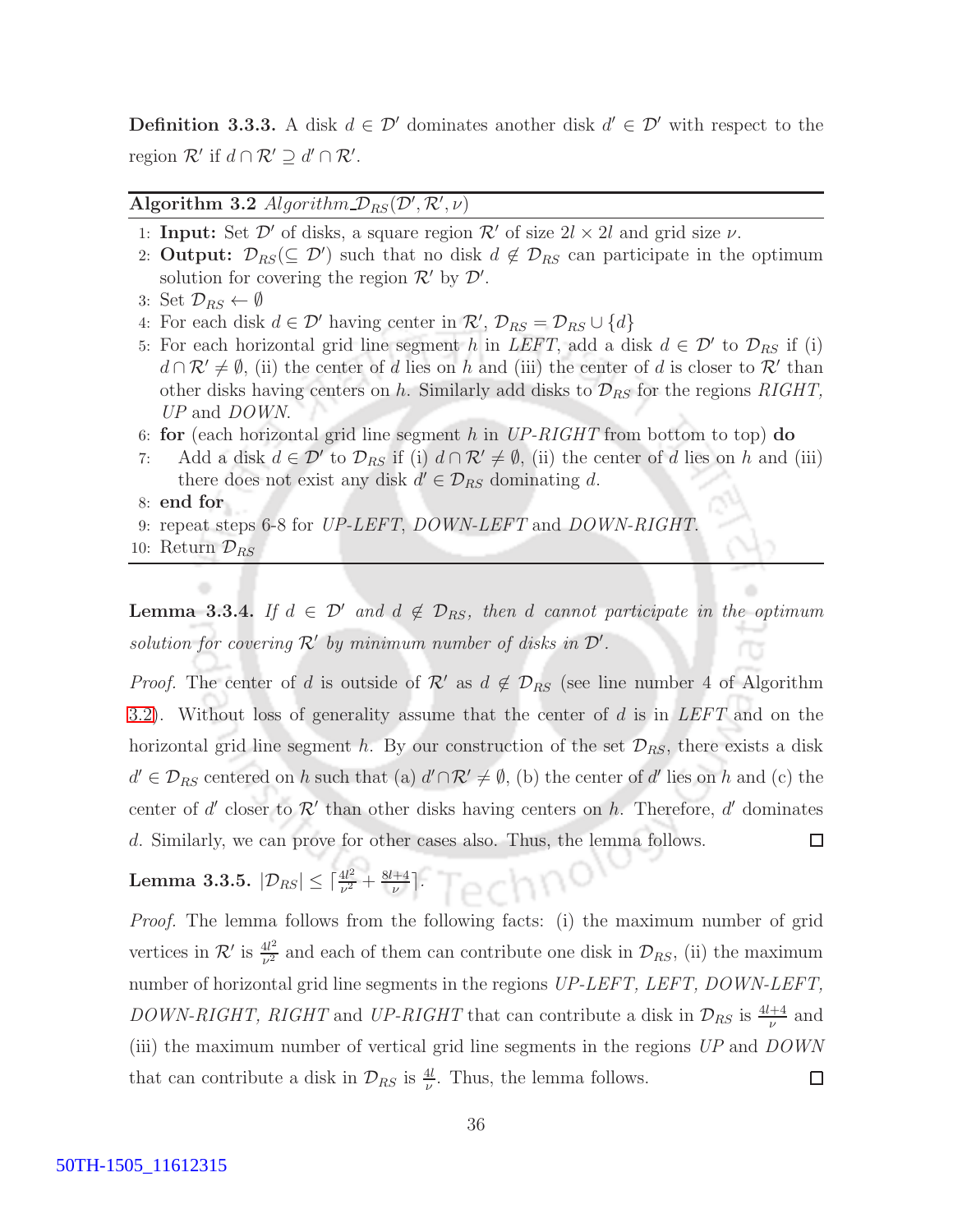From Claim [3.3.2](#page-48-1) and Lemma [3.3.5,](#page-49-1) we can compute a cover of  $\mathcal{R}'$  by  $\mathcal{D}''(\subseteq \mathcal{D})$  with the minimum number of disks using a brute-force method, where  $\mathcal{D}''$  is the set of unit disks corresponding to the reduced-radius disks in  $\mathcal{D}_{RS}$ . The running time of the bruteforce algorithm is  $O(2^{\lceil \frac{4l^2}{\nu^2} + \frac{8l+4}{\nu} \rceil})$  (see Lemma [3.3.5\)](#page-49-1). Although this worst-case running time of the brute-force algorithm is exponential in  $(\frac{l}{\nu})^2$ , but it is very small for practical input data. We now describe an approximation factor of our proposed algorithm for RRC problem in reduce radius setup.

<span id="page-50-0"></span>**Theorem 3.3.6.** In the reduce radius setup, the RRC problem has an  $(1+\frac{1}{l})^2$ -approximation algorithm with running time  $O(q^{2} 2^{\lceil \frac{4l^{2}}{\nu^{2}} + \frac{8l+4}{\nu} \rceil})$ , where q is the minimum number of squares of size  $2l \times 2l$  covering R and l is a positive integer.

*Proof.* From the above discussion, for rectangle of size  $2l \times 2l$ , we have an optimum solution for the RRC problem. Note that the diameter of each disk of the RRC instance is 2. Therefore, by the shifting strategy described by Hochbaum and Maass [\[50](#page-105-0)] along horizontal and then vertical directions we have a  $(1+1/l)^2$ -approximation algorithm for solving the RRC problem in time  $O(ql^2 2^{\lceil \frac{4l^2}{\nu^2} + \frac{8l+4}{\nu} \rceil})$ . Thus, the theorem follows.  $\Box$ 

Corollary 3.3.7. In the reduce radius setup, the RRC problem has a 2.25-approximation algorithm with running time  $O(q^{[\frac{16}{\nu^2} + \frac{20}{\nu}]}),$  where q is the minimum number of squares of size  $4 \times 4$  covering R.

*Proof.* Follows from Theorem [3.3.6](#page-50-0) by setting  $l = 2$ .

 $\Box$ 

Note that, Funke et al. [\[32\]](#page-103-1) proposed a 4-approximation algorithm in  $O(q^{2^{\left[\frac{20}{\nu^2}\right]}})$ time for the RRC problem in reduce radius setup. Thus, our proposed algorithm is a significant improvement over the best known existing algorithm for the same problem.

### 3.4 Conclusion

In this chapter we have proposed a PTAS for the LSDUDC problem. The running time of our proposed PTAS is  $O(m^{3(1+\frac{1}{\mu})}n \log n)$ , where  $0 < \mu \le 1$ . Using this PTAS, we proposed a  $(9 + \epsilon)$ -approximation algorithm for the DUDC problem, improving previ-ous 15-approximation result for the same problem [\[33](#page-103-0)], where  $0 < \epsilon \leq 6$ . We have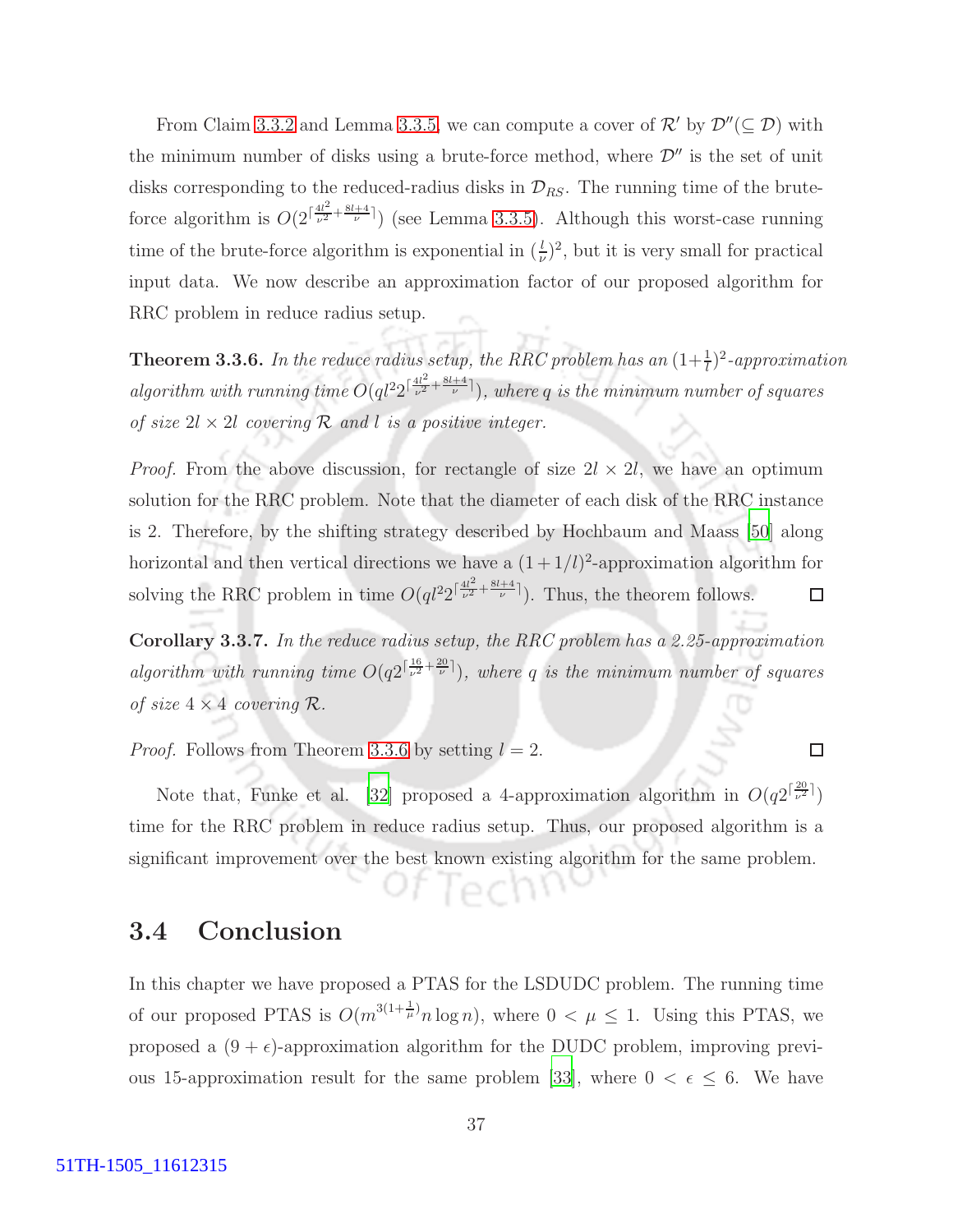also proposed a  $(9 + \epsilon)$ -approximation algorithm for the RRC problem, which runs in  $O(m^{5+\frac{18}{\epsilon}}\log m)$  time. In the reduce radius setup, we proposed a PTAS and using this result, we proposed a 2.25-approximation algorithm. The previous best known approximation factor was 4 [\[32](#page-103-1)]. The running time of our proposed algorithm for the RRC problem in reduce radius setup is less than that of 4-approximation algorithm proposed in [\[32\]](#page-103-1) for reasonably large value of  $\gamma(=\frac{\nu}{\sqrt{2}})$ , where  $\gamma$  is the radius reduction parameter.

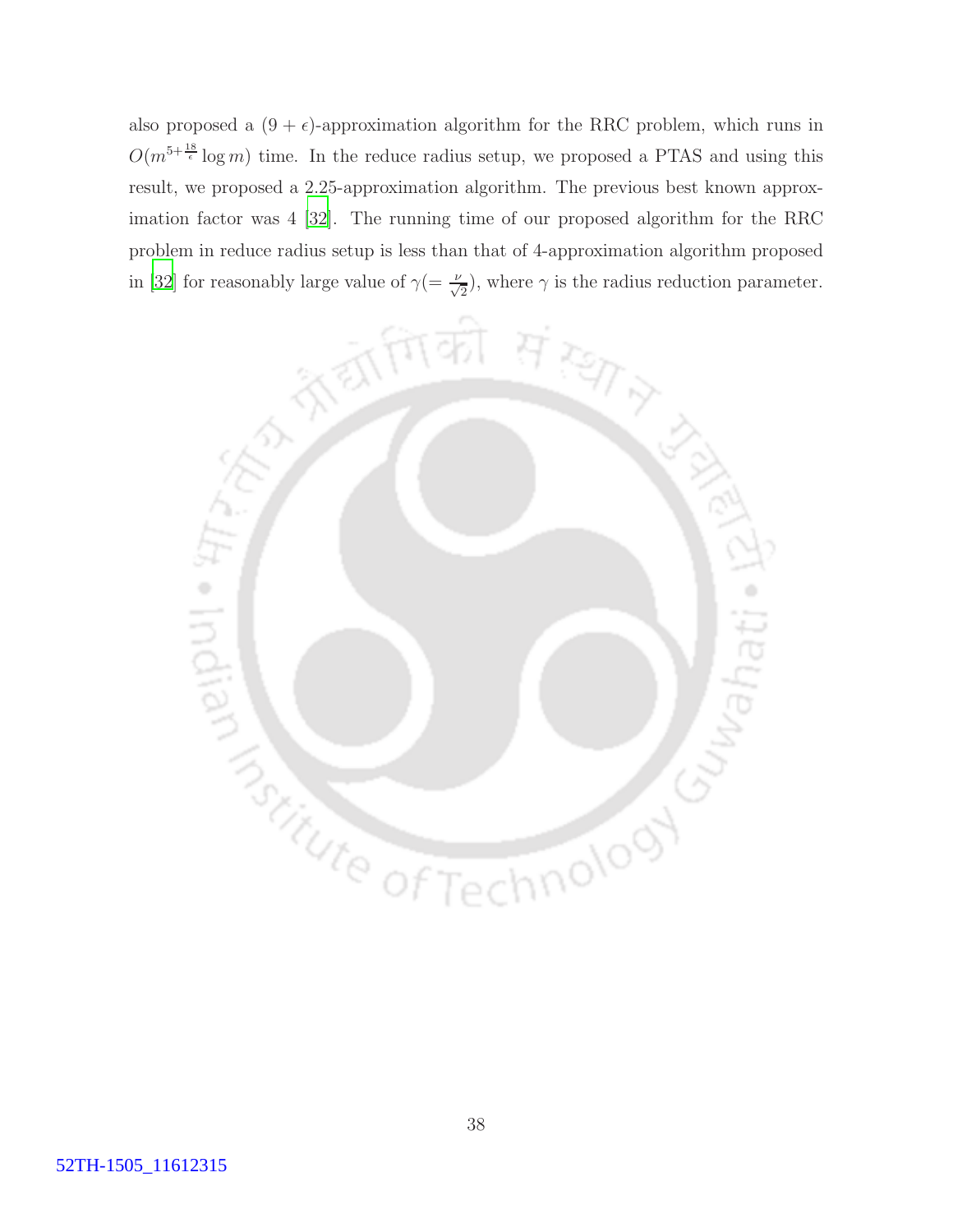# Chapter 4

# Discrete Unit Square Cover Problem

In this chapter we consider the *discrete unit square cover* (DUSC) problem as follows:

Given a set  $P$  of n points and a set  $S$  of m axis-aligned unit squares in  $\mathbb{R}^2$ , the objective is (i) to check whether the union of the squares in  $S$  covers all the points in P, and (ii) if the answer is yes, then select a minimum cardinality subset  $S^* \subseteq S$ such that each point in  $P$  is covered by at least one square in  $S^*$ .

The DUSC problem has been well studied in the literature. All the previous algorithms for the DUSC problem take huge amount of time and are based on complicated techniques [\[17,](#page-102-1) [66,](#page-107-0) [78](#page-108-0), [62\]](#page-106-0). In this chapter, we propose simple approximation algorithms which run faster than the previous approximation algorithms for a certain range of approximation factor.

For the DUSC problem;

(i) We propose a  $(2 + \frac{4}{k-2})$ -approximation algorithm, where  $k(> 2)$  is an integer parameter that defines a trade-off between the running time and the approximation factor of the algorithm. The running time of our proposed algorithm is  $O(km^kn)$ . Our solution of the *discrete unit square cover* problem is based on a simple  $(1 + \frac{2}{k-2})$ -approximation algorithm for the subproblem strip square cover problem. In the strip square cover problem, all the points in  $P$  are lying within a horizontal strip of unit height.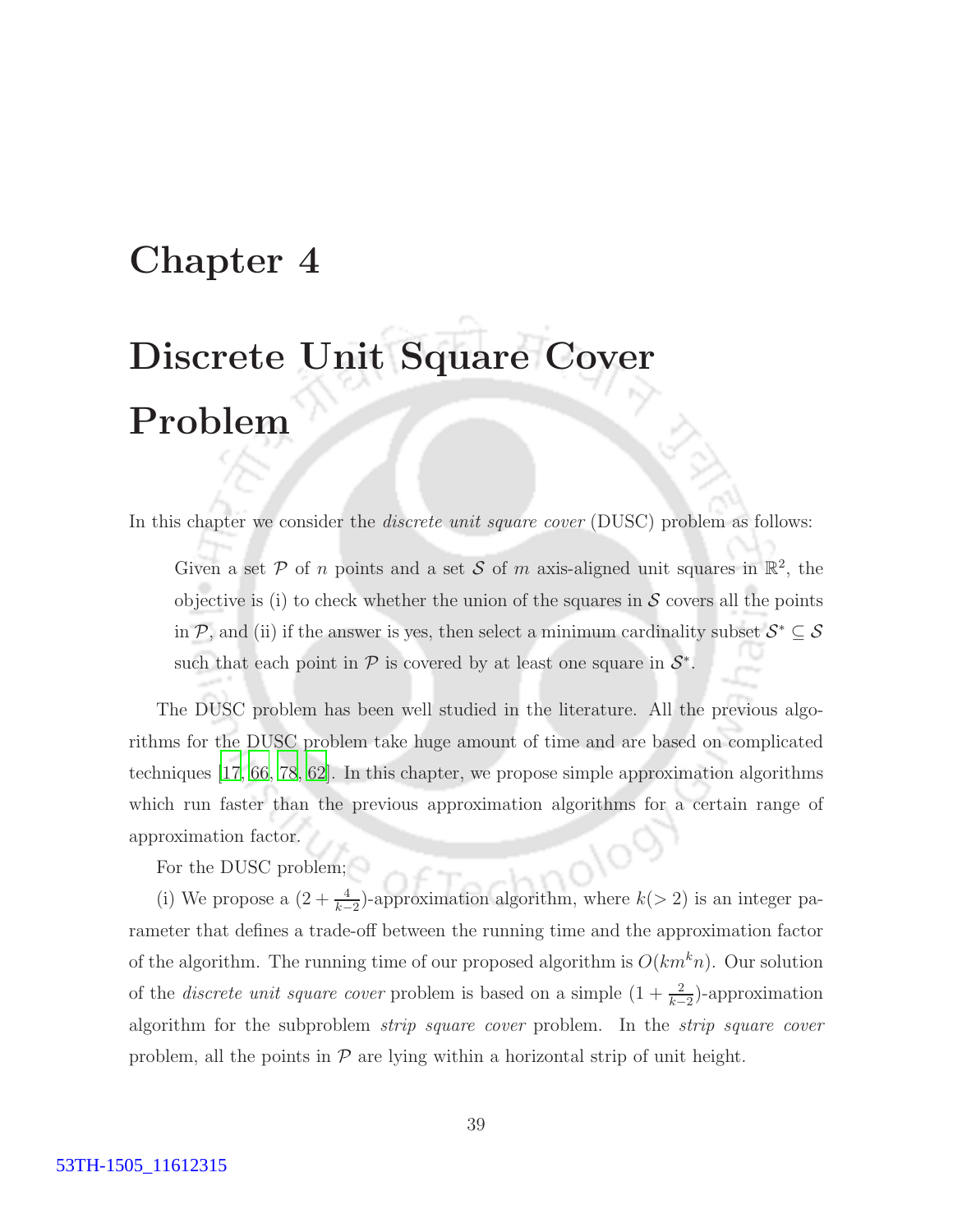(ii) We also propose a 2-approximation algorithm, which runs in  $O(m^4n + n \log n)$ time. The 2-approximation algorithm is based on an algorithm for the *strip square* cover subproblem. The algorithm for the subproblem is developed using plane sweep and graph search traversal techniques.

In Section [4.1](#page-53-0) we describe a procedure for checking the feasibility of an instance of the discrete unit square cover problem. We present an  $(1 + \frac{2}{k-2})$ -approximation algorithm for the *strip square cover* problem in Section [4.2.](#page-54-0) In Section [4.3,](#page-59-0) we propose a  $(2 +$ 4  $\frac{4}{k-2}$ )-approximation algorithm for the DUSC problem using an  $(1+\frac{2}{k-2})$ -approximation algorithm for the strip square cover problem. In Section [4.4,](#page-61-0) we also propose a 2 approximation algorithm with running time  $O(m^4n + n \log n)$  for the DUSC problem using the similar kind of technique proposed in [\[78\]](#page-108-0). Finally, we conclude the chapter in Section [4.5.](#page-66-0)

## <span id="page-53-0"></span>4.1 Testing Feasibility of the Discrete Unit Square Cover Problem

We use a plane sweep technique [\[7\]](#page-101-0) to check the feasibility of an instance of a *discrete* unit square cover problem as follows: imagine sweeping a 1-dimensional vertical line (sweep line)  $\ell$  across the plane from left to right. For each square  $s \in \mathcal{S}$  the coordinates  $x(s) - 1/2$  and  $x(s) + 1/2$  together with the x-coordinates of all the points in  $\mathcal P$  are the event points, where  $x(s)$  (resp.  $y(s)$ ) is the x-coordinate (resp. y-coordinate) of the center<sup>[1](#page-53-1)</sup> of the square s. Therefore, the total number of event points is  $2m+n = O(m+n)$ . The event queue  $Q$  consists of all event points sorted in the order of their increasing x-coordinates. The sweep line status T consists of squares s (coordinate  $y(s) - 1/2$  of square s) in S that intersect the sweep line  $\ell$  at its current position. We use the balanced binary search tree as a data structure to maintain the sweep line status  $\mathcal T$  dynamically. Hence, insertion, deletion and search operations can be performed on  $\mathcal T$  in  $O(\log m)$ time. Let  $x(p)$  (resp.  $y(p)$ ) be the x-coordinate (resp. y-coordinate) of the point  $p \in \mathcal{P}$ . Our plane sweep algorithm for feasibility checking is as follows:

<span id="page-53-1"></span><sup>&</sup>lt;sup>1</sup>Center of a square s is the intersection point of the two diagonals of s.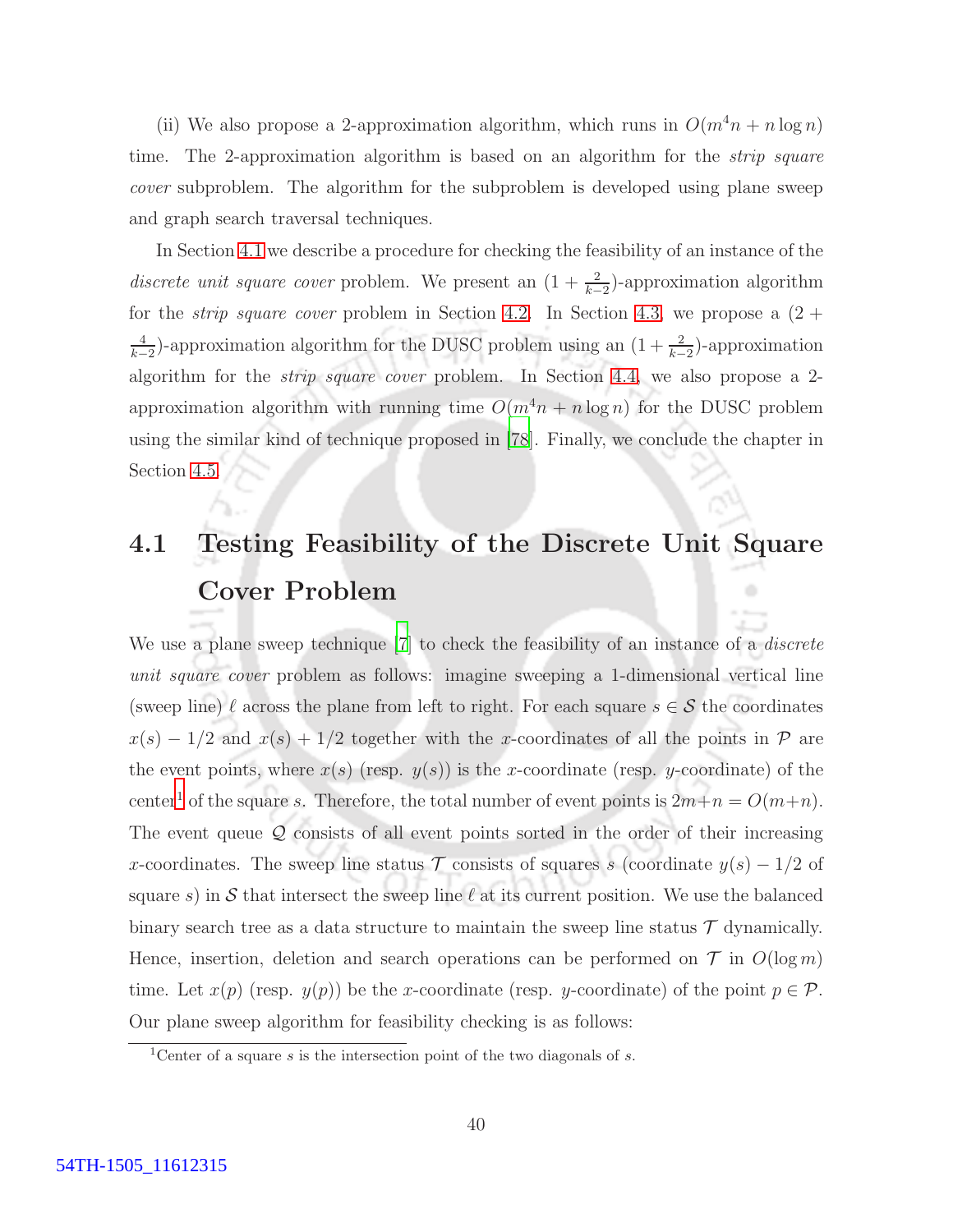- 1) We simulate sweeping a vertical line  $\ell$  over the plane from left to right.
- 2) For the current position of the sweep line  $\ell$ , we do the following:
	- a) If the next event point in the queue Q is the point  $p(\in \mathcal{P})$ , then we search for the square s in the sweep line status  $\mathcal T$  that has largest y-coordinate but  $y(s) - 1/2 < y(p)$ . If p is covered by s, we remove it from the queue  $\mathcal{Q}$ , otherwise we report that the instance of the DUSC problem has no feasible solution. An In I I Ob L
	- b) If the next event point in the queue Q is a coordinate  $x(s) 1/2$  of a square s, then we insert the square s (its coordinate  $y(s) - 1/2$ ) into the sweep line status  $\mathcal T$ , update the status  $\mathcal T$  and remove the event point from  $\mathcal Q$ .
	- c) If the next event point in the queue Q is a coordinate  $x(s) + 1/2$  of a square s, then we delete the square s (its coordinate  $y(s) - 1/2$ ) from the sweep line status  $\mathcal{T}$ , update the status  $\mathcal{T}$  and remove the event point from  $\mathcal{Q}$ .

The total running time of the above plane sweep algorithm is  $O((m+n) \log m)$ . Since feasibility checking is simple, from now onward we consider every instance of the DUSC problem has a feasible solution.

### <span id="page-54-0"></span>4.2 Strip Square Cover Problem

In this section we consider the *Strip Square Cover* (SSC) problem. Let  $\mathcal{H} = [\ell_1, \ell_2]$ be a horizontal strip of height 1, where  $\ell_1$  and  $\ell_2$  are upper and lower horizontal lines respectively (see Figure [4.1\)](#page-55-0). The definition of the SSC problem is as follows:

Given a set  $\mathcal{P} = \{p_1, p_2, \ldots, p_n\}$  of n points lying within an horizontal strip  $\mathcal{H}$  and a set  $S = \{s_1, s_2, \ldots, s_m\}$  of m unit squares. The objective is (i) to check whether  $\mathcal{P} \subset \bigcup_{s \in \mathcal{S}} s$  or not, and (ii) if  $\mathcal{P} \subset \bigcup_{s \in \mathcal{S}} s$ s, then compute a minimum cardinality subset  $\mathcal{S}^* \subseteq \mathcal{S}$  such that the union of the squares in  $\mathcal{S}^*$  covers all the points in  $\mathcal{P}$ , i.e.,  $P \subseteq \bigcup_{s \in \mathcal{S}^*}$ s.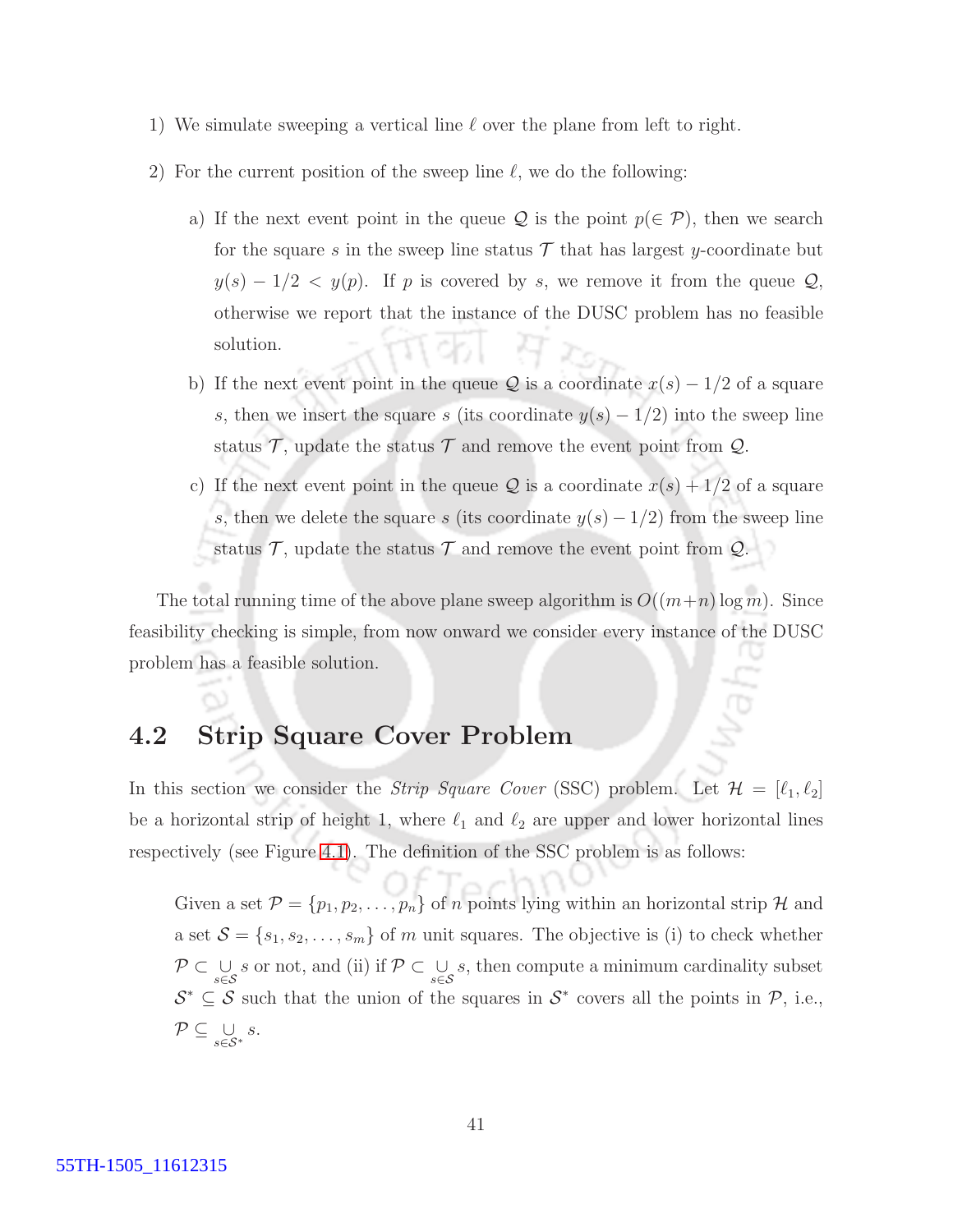<span id="page-55-0"></span>

Figure 4.1: An instance of the SSC problem

Note that the SSC problem is a special case of DUSC problem, where the strip is defined by the top-most and bottom-most points and has at most unit height, whereas the DUSC problem has no limit on the height of the strip.

### 4.2.1 Terminology

We assume that all the points in  $P$  and the centers of squares in  $S$  have distinct xcoordinates. Recall that  $x(s)$  (resp.  $y(s)$ ) is the x-coordinate (resp. y-coordinate) of the center of the square  $s \in \mathcal{S}$ . For the sake of simplicity, let us assume that no square in S intersects both  $\ell_1$  and  $\ell_2$  simultaneously. Let  $\mathcal{S}^{\ell_1}$  (resp.  $\mathcal{S}^{\ell_2}$ ) be the set of squares in S intersecting the upper (resp. lower) horizontal line  $\ell_1$  (resp.  $\ell_2$ ) i.e.,  $\mathcal{S}^{\ell_1} = \{s \in \mathcal{S} | s \cap \ell_1 \neq \emptyset\}$  and  $\mathcal{S}^{\ell_2} = \{s \in \mathcal{S} | s \cap \ell_2 \neq \emptyset\}$ . Let L be an arbitrary vertical line. We use  $L^-$  (resp.  $L^+$ ) to denote the region in the left (resp. right) side of the vertical line L i.e., the left (resp. right) half-plane of L. Let  $\mathcal{P}^{L-}$  (resp.  $\mathcal{P}^{L+}$ ) be the set of points of P which lie on  $L^-$  (resp.  $L^+$ ) i.e.,  $\mathcal{P}^{L-} = \mathcal{P} \cap L^-$  and  $\mathcal{P}^{L+} = \mathcal{P} \cap L^+$ . Let  $S^{L-}(\subseteq S)$  and  $S^{L+}(\subseteq S)$  be the optimum cover of the points in  $\mathcal{P}^{L-}$  and  $\mathcal{P}^{L+}$ respectively.

### 4.2.2 Preliminaries

<span id="page-55-1"></span>*Claim* 4.2.1. If  $s_1, s_2 \in \mathcal{S}^{\ell_1}$  and intersect L, then both  $s_1$  and  $s_2$  cannot be in  $\mathcal{S}^{L-}$  and  $S^{L+}$  simultaneously i.e,  $| (S^{L-} \cap S^{L+}) \cap S^{\ell_1} | \leq 1$ .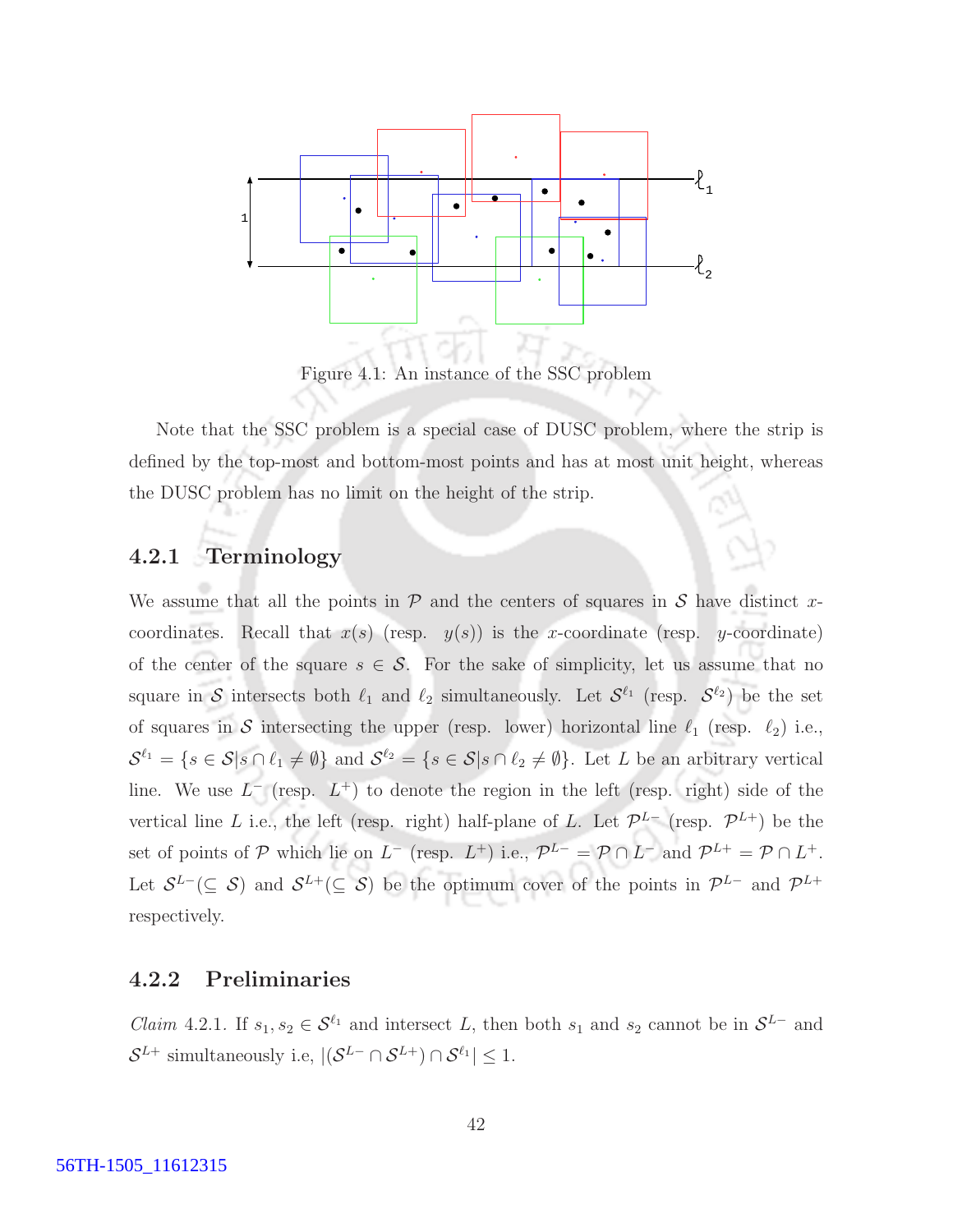*Proof.* On contrary assume that  $s_1, s_2 \in S^{L-}$  and  $s_1, s_2 \in S^{L+}$ . Since  $s_1, s_2 \in S^{L-}$  and  $s_1, s_2 \in \mathcal{S}^{L+}$ , there exist points  $p_1 \in \mathcal{P}^{L-}$  and  $p_2 \in \mathcal{P}^{L+}$  such that (i)  $p_1 \in s_1$  but  $p_1 \notin s_2$ for all  $s \in S^{L-} \setminus \{s_1\}$ , and (ii)  $p_2 \in s_2$  but  $p_2 \notin s$  for all  $s \in S^{L+} \setminus \{s_2\}$ . Similarly, there exist points  $p'_1 \in \mathcal{P}^{L-}$  and  $p'_2 \in \mathcal{P}^{L+}$  such that (i)  $p'_1 \in s_2$  but  $p'_1 \notin s$  for all  $s \in \mathcal{S}^{L-} \setminus \{s_2\}$ , and (ii)  $p'_2 \in s_1$  but  $p'_2 \notin s$  for all  $s \in \mathcal{S}^{L+} \setminus \{s_1\}$ .

We have the following four cases based on the center positions of  $s_1$  and  $s_2$ :

- (a)  $y(s_2) < y(s_1)$  and  $x(s_2) < x(s_1)$
- (b)  $y(s_2) < y(s_1)$  and  $x(s_2) > x(s_1)$
- (c)  $y(s_2) > y(s_1)$  and  $x(s_2) < x(s_1)$
- (d)  $y(s_2) > y(s_1)$  and  $x(s_2) > x(s_1)$

In Case of (a), since  $s_1$  and  $s_2$  are of same size,  $s_1 \cap (L^- \cap \mathcal{H}) \subset s_2 \cap (L^- \cap \mathcal{H})$  (see Figure [4.2\)](#page-56-0). Therefore,  $s_1 \cap \mathcal{P}^{L-} \subseteq s_2 \cap \mathcal{P}^{L-}$ , which contradicts that the point  $p_1$  is covered only by  $s_1$ . We can handle other cases in a similar fashion. Thus the claim follows.

<span id="page-56-0"></span>

Figure 4.2: Illustration of two squares in  $\mathcal{S}^{\ell_1}$  intersecting line L and strip  $\mathcal{H} = [\ell_1, \ell_2]$ 

 $\Box$ 

<span id="page-56-1"></span>*Claim* 4.2.2. If  $s_1, s_2 \in \mathcal{S}^{\ell_2}$  and intersect L, then both  $s_1$  and  $s_2$  cannot be in  $\mathcal{S}^{L-}$  and  $S^{L+}$  simultaneously i.e,  $| (S^{L-} \cap S^{L+}) \cap S^{\ell_2} | \leq 1$ .

*Proof.* The claim follows from the same argument as in Claim [4.2.1.](#page-55-1) For basic idea behind the proof see Figure [4.3.](#page-57-0) □

#### 57TH-1505\_11612315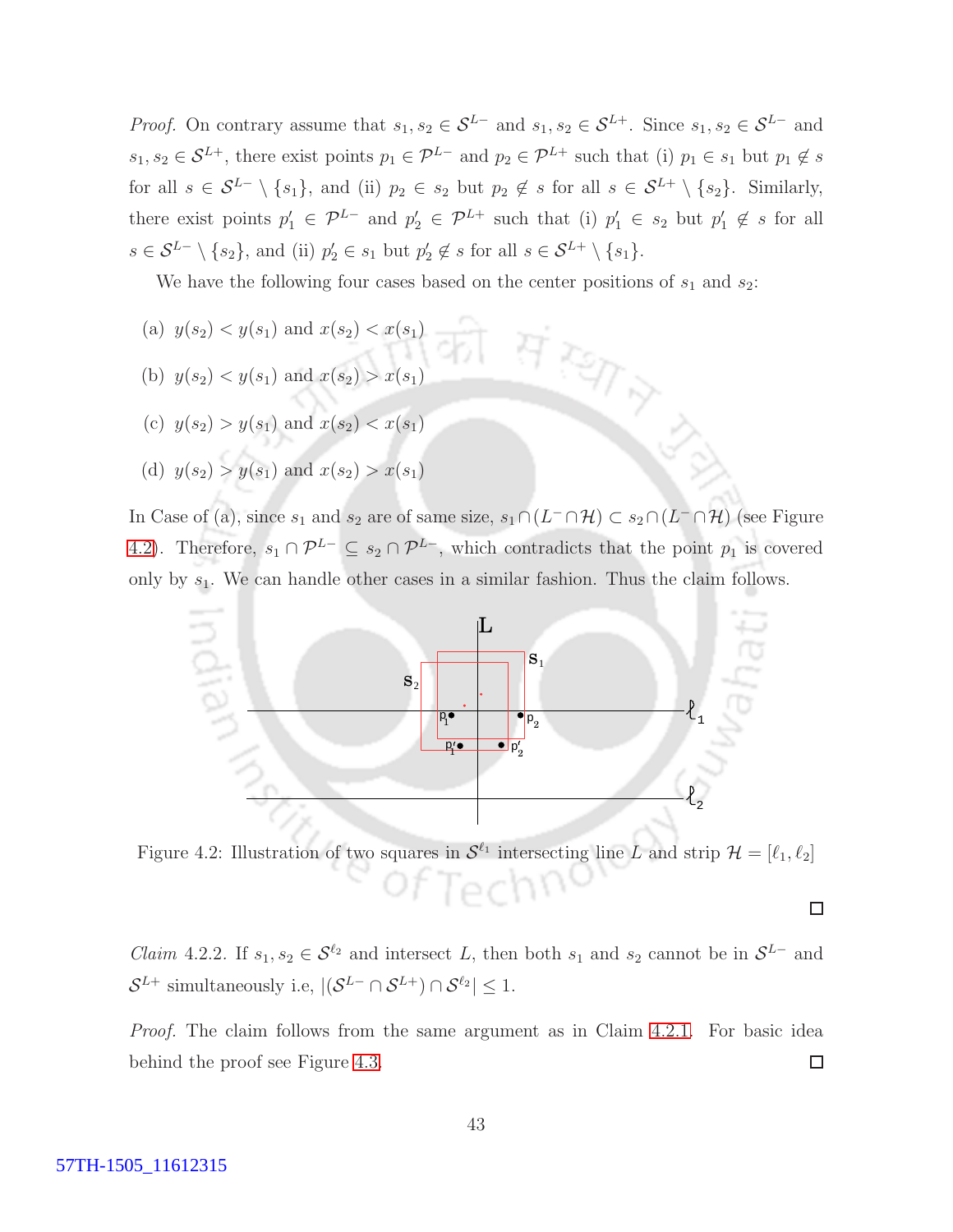<span id="page-57-0"></span>

Figure 4.3: Illustration of two squares in  $\mathcal{S}^{\ell_2}$  intersecting line L and strip  $\mathcal{H} = [\ell_1, \ell_2]$ 

### <span id="page-57-1"></span>Lemma 4.2.3.  $|\mathcal{S}^{L-} \cap \mathcal{S}^{L+}| \leq 2$

*Proof.* Follows from (i)  $S = S^{\ell_1} \cup S^{\ell_2}$ , (ii) Claim [4.2.1](#page-55-1) and Claim [4.2.2.](#page-56-1)  $\Box$ 

### 4.2.3 Approximation Algorithm for Strip Square Cover Problem

In this subsection we propose an approximation algorithm for the *strip square cover* problem. Here, a set S of m unit squares and a set  $P$  of n points inside a horizontal strip  $H$  of height 1 are given, the objective is to choose a minimum cardinality subset  $\mathcal{S}^* \subseteq \mathcal{S}$  such that  $\mathcal{P} \subseteq \bigcup_{s \in \mathcal{S}^*}$ s. Our algorithm proceeds as follows: Arrange the points in  $P$  from left to right based on their x-coordinates. Next, apply an exhaustive search on all subsets of size k to choose k squares from S as members of  $S_{out}$ , which cover the maximum number of consecutive points in  $P$  starting from the the left most uncovered point, where  $\mathcal{S}_{out}$  is the output of our algorithm (Algorithm [4.1\)](#page-58-0). Continue the above process until all the points in  $P$  are covered. The detailed pseudocode of the algorithm is available in Algorithm 4.1. is available in Algorithm [4.1.](#page-58-0)

<span id="page-57-2"></span>**Theorem 4.2.4.** Algorithm [4.1](#page-58-0) returns a  $(1 + \frac{2}{k-2})$ -approximation result for the strip square cover problem in  $O(km^kn)$  time, where  $k > 2$ .

*Proof.* In the while loop at line number 5 of Algorithm [4.1,](#page-58-0) let  $S^1, S^2, \ldots, S^t$  be the set of squares computed to cover points in  $\mathcal{P}^1, \mathcal{P}^2, \ldots, \mathcal{P}^t$  respectively, where  $|\mathcal{S}^i| = k$  for  $1 \leq i < t$  and  $|\mathcal{S}^t| \leq k$ , and  $\bigcup_{i=1}^k$  $\bigcup_{i=1}^{n} \mathcal{P}^i = \mathcal{P}$ . Lemma [4.2.3](#page-57-1) says that  $|\mathcal{S}^i \cap \mathcal{S}^{i+1}| \leq 2$ . Observe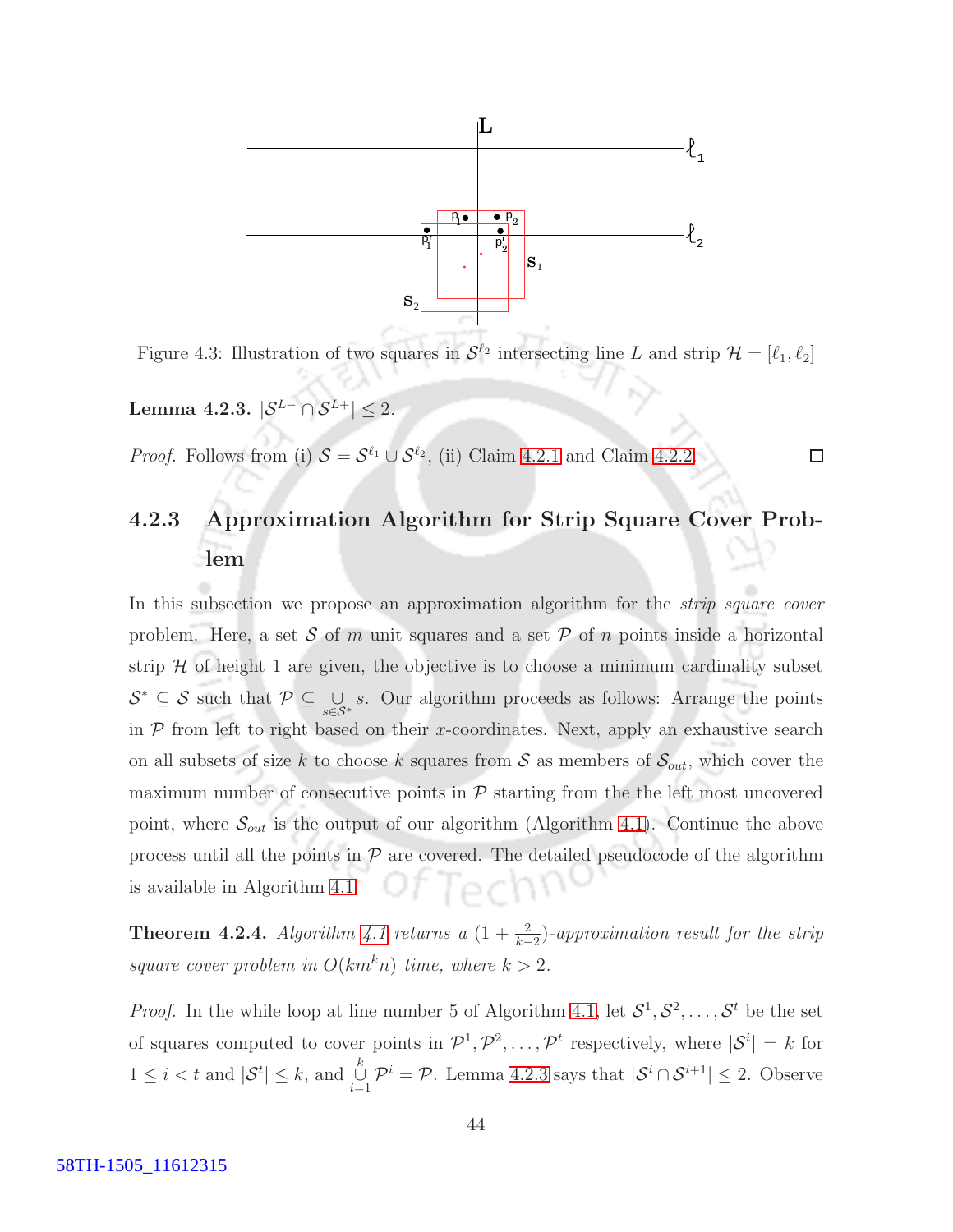#### Algorithm 4.1 Strip Square Cover $(\mathcal{P}, \mathcal{S}, \mathcal{H}, k)$

- 1: **Input:** A set  $P$  of n points, a set  $S$  of m unit squares, an integer  $k > 2$  and a horizontal strip  $H$  of height 1.
- 2: **Output:** A subset  $\mathcal{S}_{out} \subseteq \mathcal{S}$  such that  $\mathcal{P} \subseteq \bigcup_{s \in \mathcal{S}_{out}}$ s.
- 3: Set  $\mathcal{S}_{out} \leftarrow \emptyset, P' \leftarrow \mathcal{P}$
- 4: Arrange the points in  $P'$  from left to right.
- 5: while  $(P' \neq \emptyset)$  do
- 6: Find the set  $S' \subseteq S$  of size k such that the union of squares in  $S'$  covers the maximum number of consecutive points in  $P'$  starting from the left most point.
- 7:  $P' = P' \setminus ((\bigcup_{s \in S'} s) \cap P')$
- 8:  $\mathcal{S}_{out} = \mathcal{S}_{out} \cup S'$
- <span id="page-58-0"></span>9: end while
- 10: Return  $S_{out}$

that  $S^i \cap S^{i+2} = \emptyset$  for  $i = 1, 2, ..., t-2$  (see Figure [4.4\)](#page-59-1). Therefore, the lower bound on the size of optimum cover for all points in  $P$  is  $\sum_{i=1}^{t}$  $\sum_{i=1} |S^i| - 2(t-1) = k(t-1) + |S^t| - 2(t-1) =$  $(k-2)(t-1) + |\mathcal{S}^t|$  i.e.,  $|\mathcal{S}^*| \ge (k-2)(t-1) + |\mathcal{S}^t|$ , where  $\mathcal{S}^* \subseteq \mathcal{S}$  is the minimum cardinality set such that  $\mathcal{P} \subseteq \bigcup_{s \in \mathcal{S}^*} s$ . Algorithm [4.1](#page-58-0) outputs a set of squares  $\mathcal{S}_{out}$ , where  $\mathcal{S}_{out} = \mathcal{S}^1 \cup \mathcal{S}^2 \cup ... \cup \mathcal{S}^t$  and  $|\mathcal{S}^1 \cup \mathcal{S}^2 \cup ... \cup \mathcal{S}^t| \leq k(t-1) + |\mathcal{S}^t|$ . Therefore,

<span id="page-58-1"></span>
$$
\frac{|\mathcal{S}_{out}|}{|\mathcal{S}^*|} \le \frac{k(t-1) + |\mathcal{S}^t|}{(k-2)(t-1) + |\mathcal{S}^t|} \le \frac{k(t-1)}{(k-2)(t-1)} = 1 + \frac{2}{k-2}
$$
(4.2.1)

Hence, it follows from inequality [\(4.2.1\)](#page-58-1) that the approximation factor of Algorithm [4.1](#page-58-0) is  $1 + \frac{2}{k-2}$ .

Arranging the points in  $P$  from left to right takes  $O(n \log n)$  time. Note that  $\mathcal{P}^1, \mathcal{P}^2, \ldots, \mathcal{P}^t$  are the subsets of points in  $\mathcal P$  that are covered by squares in  $\mathcal{S}^1, \mathcal{S}^2, \ldots, \mathcal{S}^t$ , respectively. Note that the points in  $P$  are already arranged from left to right. We perform the following operations to compute a set  $S<sup>i</sup>$  of size k in the while-loop at line 6 of Algorithm [4.1:](#page-58-0)

- a) We enumerate all  $\binom{m}{k}$  subsets of k squares from set S.
- b) For each subset of k squares, we mark all the consecutive points of  $\mathcal P$  starting from the left-most uncovered point, that are covered by these  $k$  squares, and remember the subset  $S^i$  of k squares which covers the maximum number of consecutive points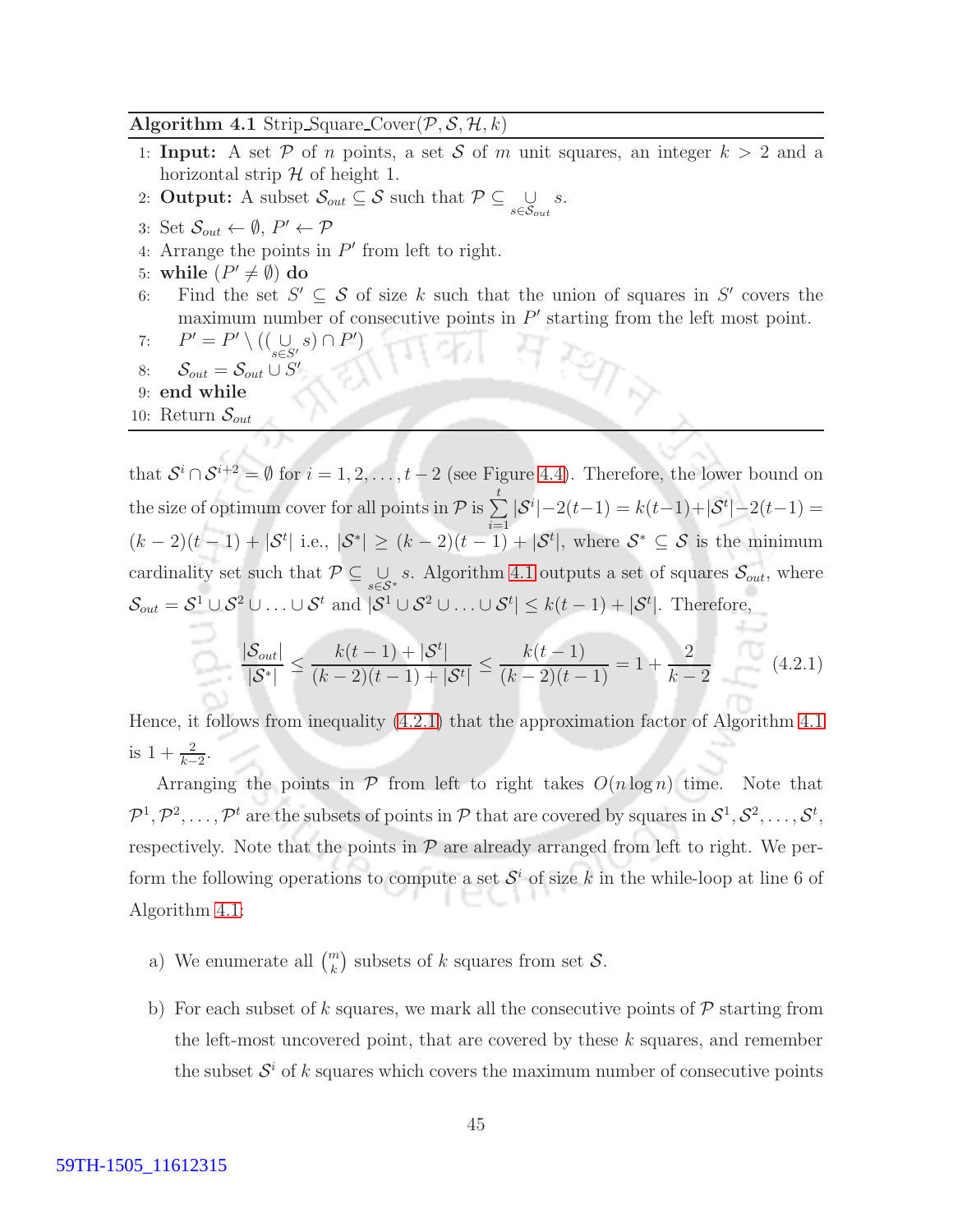<span id="page-59-1"></span>

Figure 4.4: Illustration of  $S^i \cap S^{i+2} = \emptyset$ 

of  $P$  starting from the left-most uncovered point.

c) We repeat this until all  $\binom{m}{k}$  subsets are exhausted.

Then,  $k(|\mathcal{P}_{1}^{i}|+|\mathcal{P}_{2}^{i}|+\ldots+|\mathcal{P}_{\binom{m}{k}}^{i}|) \leq k {m \choose k}$  $||\mathcal{P}^i|$ , where  $\mathcal{P}^i = \max_{|\mathcal{P}^i|}$  $\max_{|\mathcal{P}_j^i|} \{ \mathcal{P}_j^i | j = 1, 2, \ldots, \binom{m}{k}$  $\overline{ }$ } k and  $\mathcal{P}_j^i$  is a set of consecutive points of  $\mathcal P$  that are covered by some subset of k squares. Hence, the running time of the step in line 6 is  $O(m^k k |\mathcal{P}^i|)$ . In the while loop at line number 6, computing a set  $\mathcal{S}^i$  of size k takes  $O(m^kk|\mathcal{P}^i|)$  time. Hence, the total running time of while loop at line number 5 is  $O(m^k k |\mathcal{P}^1| + m^k k |\mathcal{P}^2| + \ldots + m^k k |\mathcal{P}^t|) = O(k m^k n)$ . Since  $k > 2$ , the overall running time of Algorithm [4.1](#page-58-0) is  $O(km^k n)$ .  $\Box$ 

# <span id="page-59-0"></span>4.3 Approximation Algorithm for the Discrete Unit Square Cover Problem

In this section we consider the *discrete unit square cover* (DUSC) problem in  $\mathbb{R}^2$ . In the DUSC problem, given a set  $P$  of n points and a set  $S$  of m unit squares in  $\mathbb{R}^2$ , we wish to cover all the points in  $P$  with the minimum number of squares in  $S$ . Let  $R$  be the smallest axis-aligned rectangle containing all points in  $P$  and centers of all squares in S. To cover the points in  $P$  with squares in S, we first partition the rectangle R into horizontal strips  $\mathcal{H}_1 = [\ell_1, \ell_2], \mathcal{H}_2 = [\ell_2, \ell_3], \ldots, \mathcal{H}_r = [\ell_r, \ell_{r+1}]$  of height 1, where  $\ell_i$  and  $\ell_{i+1}$  are the horizontal lines defining the strip  $\mathcal{H}_i$ ,  $1 \leq i \leq r$ . Next, we invoke Algorithm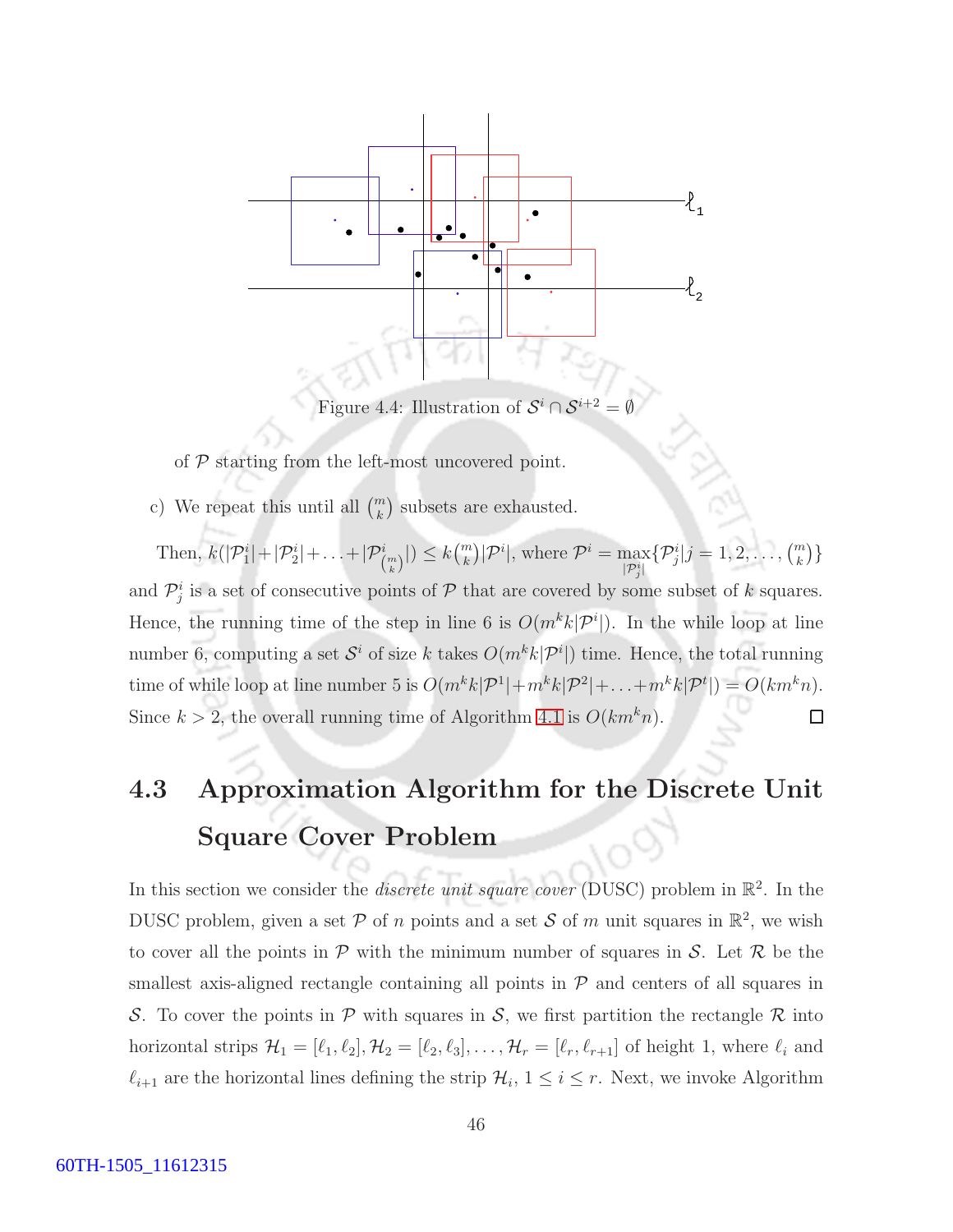### Algorithm 4.2 Discrete Unit Square Cover $(\mathcal{P}, \mathcal{S}, k)$

- 1: **Input:** A set  $P$  of n points, a set  $S$  of m unit squares in 2D, and an integer  $k(>2)$ .
- 2: **Output:** A subset  $\mathcal{S}_{out} \subseteq \mathcal{S}$  such that  $\mathcal{P} \subset \bigcup_{s \in \mathcal{S}_{out}}$ s.
- 3: Set  $\mathcal{S}_{out} \leftarrow \emptyset$ 4: Let  $\mathcal R$  be the smallest axis-aligned rectangular region containing all points in  $\mathcal P$  and the centers of all squares in S. Partition R into horizontal strips  $\mathcal{H}_1, \mathcal{H}_2, \ldots, \mathcal{H}_r$  of height 1 such that  $\overline{C}$  $\bigcup_{i=1}^{\mathcal{C}}\mathcal{H}_i\supseteq\mathcal{R}.$ 5: for  $(i = 1, 2, ..., r)$  do 6:  $S_i = \{ s \in S | \alpha(s) \in \mathcal{H}_i \}$ , where  $\alpha(s)$  is the center of square  $s \}$ 7: end for 8: Set  $S_0 \leftarrow \emptyset$ ,  $S_{r+1} \leftarrow \emptyset$ 9: for  $(i = 1, 2, ..., r)$  do  $10:$  $\mathcal{P}' = \mathcal{P} \cap \mathcal{H}_i$  $\frac{11:}{12:}$  $\mathcal{S}' = \mathcal{S}_{i-1} \cup \mathcal{S}_i \cup \mathcal{S}_{i+1}$ 12:  $S_{out} = S_{out} \cup$  Strip\_Square\_Cover(P', S', H<sub>i</sub>, k) /\* Call Algorithm [4.1](#page-58-0) \*/ 13: end for 14: Return  $S_{out}$

<span id="page-60-0"></span>[4.1](#page-58-0) to solve the subproblem restricted to each of these strips  $\mathcal{H}_i$  independently. The detailed pseudocode of the algorithm is available in Algorithm [4.2.](#page-60-0)

<span id="page-60-1"></span>**Theorem 4.3.1.** Algorithm [4.2](#page-60-0) is a  $(2 + \frac{4}{k-2})$ -approximation algorithm for the DUSC problem in  $O(km^k n)$  time, where  $k(> 2)$  is an integer.

*Proof.* In the for-loop at line number 9 of Algorithm [4.2,](#page-60-0) the height of every horizontal strip  $\mathcal{H}_i$  is 1 and all the squares in S have unit side length. Therefore, any square centered within strip  $\mathcal{H}_i$  can participate in the covering of points lying in either strips  $\mathcal{H}_{i-1}$  and  $\mathcal{H}_i$  only or  $\mathcal{H}_{i+1}$  and  $\mathcal{H}_i$  only, but not both (see line number 11 of the Algorithm [4.2\)](#page-60-0). Now, let  $\mathcal{P}^i = \mathcal{P} \cap \mathcal{H}_i$  for  $i = 1, 2, ..., r$ . Let  $\mathcal{S}^i_{out}$  be a set of squares computed in for-loop at line number 9 of Algorithm [4.2](#page-60-0) for covering points  $\mathcal{P}^i$  lying in strip  $\mathcal{H}_i$ for  $i = 1, 2, \ldots, r$ . Then, let  $\mathcal{S}_{out} = \bigcup_{i=1}^{r}$  $\bigcup_{i=1}^{i} \mathcal{S}_{out}^{i}$  whenever  $\mathcal{P}^{i}$  is non-empty. Let  $\mathcal{S}^{*}$  be an optimal cover of points in  $\mathcal P$  and  $\mathcal S_i^*$  be a set of squares from  $\mathcal S^*$  covering points in  $\mathcal P^i$ for  $i = 1, 2, \ldots, r$ . Theorem [4.2.4](#page-57-2) says that  $|\mathcal{S}_{out}^i| \leq (1 + \frac{2}{k-2})|\mathcal{S}_{i}^{**}|$  as  $\mathcal{S}_{out}^i$  is computed by  $(1+\frac{2}{k-2})$ -approximation algorithm, where  $\mathcal{S}_i^{**}$  is an optimal cover for points in  $\mathcal{P}^i$ . Since  $\mathcal{S}_i^*$  is a feasible cover for points  $\mathcal{P}^i$ ,  $|\mathcal{S}_i^{**}| \leq |\mathcal{S}_i^*|$ . Then,  $|\mathcal{S}_{out}^i| \leq (1 + \frac{2}{k-2})|\mathcal{S}_i^*|$  and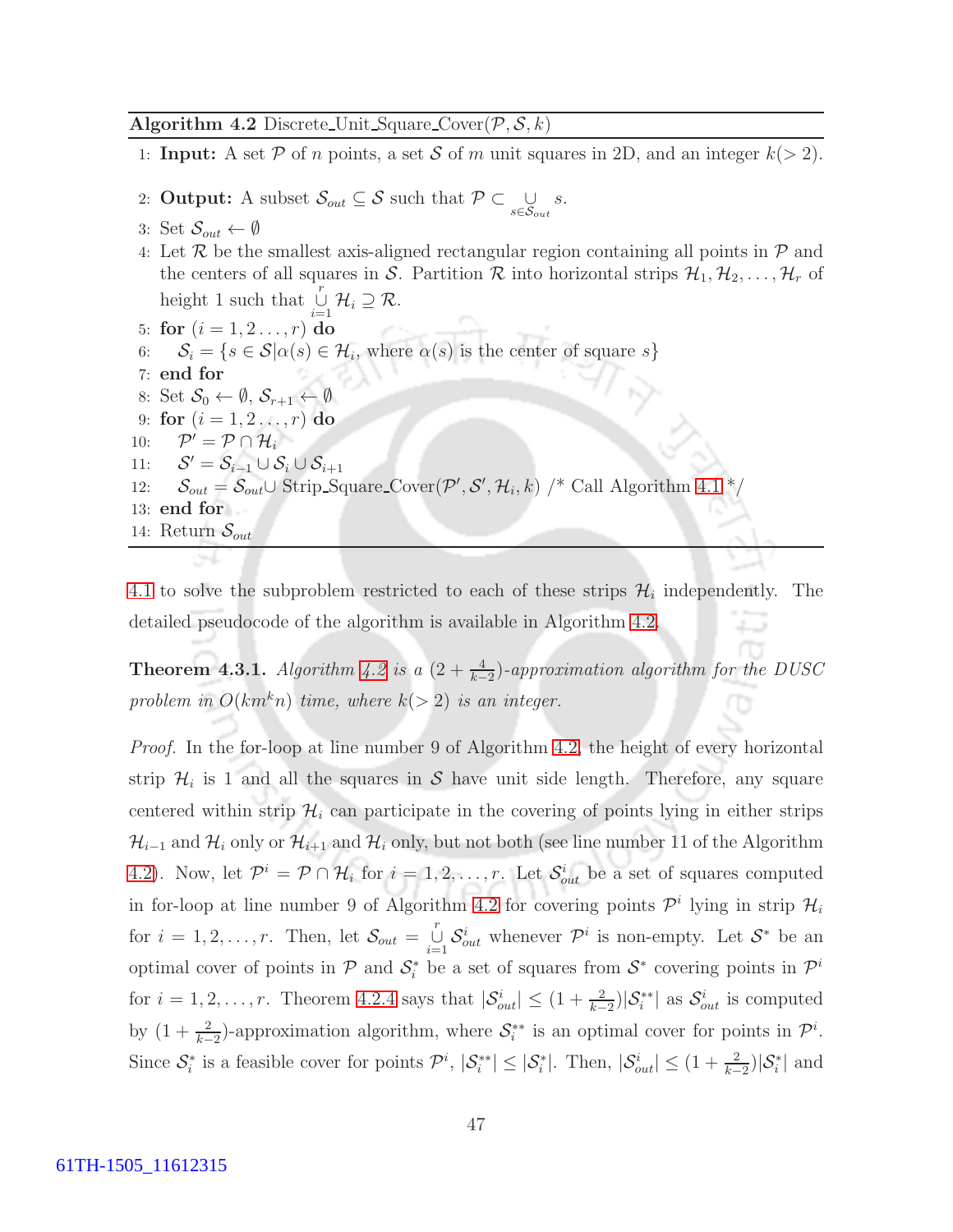$\frac{r}{\sqrt{r}}$  $\sum_{i=1} |\mathcal{S}_i^*| \leq 2|\mathcal{S}^*|$  as a square  $s \in \mathcal{S}^*$  covering points lying in either (i)  $\mathcal{H}_i$  and  $\mathcal{H}_{i-1}$  or (ii)  $\mathcal{H}_i$  and  $\mathcal{H}_{i+1}$ , may be counted twice in the summation on the left-hand side. Therefore,

<span id="page-61-1"></span>
$$
|\mathcal{S}_{out}| \le \sum_{i=1}^r |\mathcal{S}_{out}^i| \le (1 + \frac{2}{k-2}) \sum_{i=1}^r |\mathcal{S}_i^*| \le 2(1 + \frac{2}{k-2}) |\mathcal{S}^*|
$$
  

$$
\iff |\mathcal{S}_{out}| \le 2(1 + \frac{2}{k-2}) |\mathcal{S}^*|
$$
(4.3.1)

Hence, it follows from inequality [\(4.3.1\)](#page-61-1) that the approximation factor of Algorithm [4.2](#page-60-0) is  $2(1+\frac{2}{k-2})=2+\frac{4}{k-2}$ .

The running time of each call to Algorithm [4.1](#page-58-0) at line 12 of Algorithm [4.2](#page-60-0) is  $O(km_i^k n_i)$ for  $i = 1, 2, ..., r$ , where  $m_i \leq m$  and  $n_i \leq n$  (see Theorem [4.2.4\)](#page-57-2). Note that  $\sum_{i=1}^{r}$  $n_i = n$ and  $\sum_{r=1}^{r}$  $\sum_{i=1}^m m_i \leq 3m$  as every set  $S_i$  of squares is used at most three times at line number 12 in Algorithm [4.2](#page-60-0) for covering points in  $P$ . Therefore,

<span id="page-61-2"></span>
$$
\sum_{i=1}^{r} km_i^k n_i \le \sum_{i=1}^{r} km^k n_i = km^k (\sum_{i=1}^{r} n_i) = km^k n
$$
\n(4.3.2)

<span id="page-61-0"></span>Hence, it follows from [\(4.3.2\)](#page-61-2) that the overall running time of Algorithm [4.2](#page-60-0) is  $O(km^k n)$ . Thus the theorem follows.  $\Box$ 

# 4.4 2-Approximation Algorithm for the DUSC Problem

In this section we first propose an algorithm to solve the SSC problem optimally in  $O(m<sup>4</sup>n + n \log n)$  time. Using the algorithm for the SSC problem, we propose a 2approximation algorithm for the DUSC problem, which runs in  $O(m^4n + n \log n)$  time.

### 4.4.1 Algorithm for the Strip Square Cover (SSC) Problem

Recall that the SSC problem is defined as follows: given a set  $P$  of n points lying inside a horizontal strip  $\mathcal{H} = [\ell_1, \ell_2]$  of unit height and a set S of m axis-aligned unit squares such that the union of squares in S covers all points in  $P$ , the aim is to find a minimum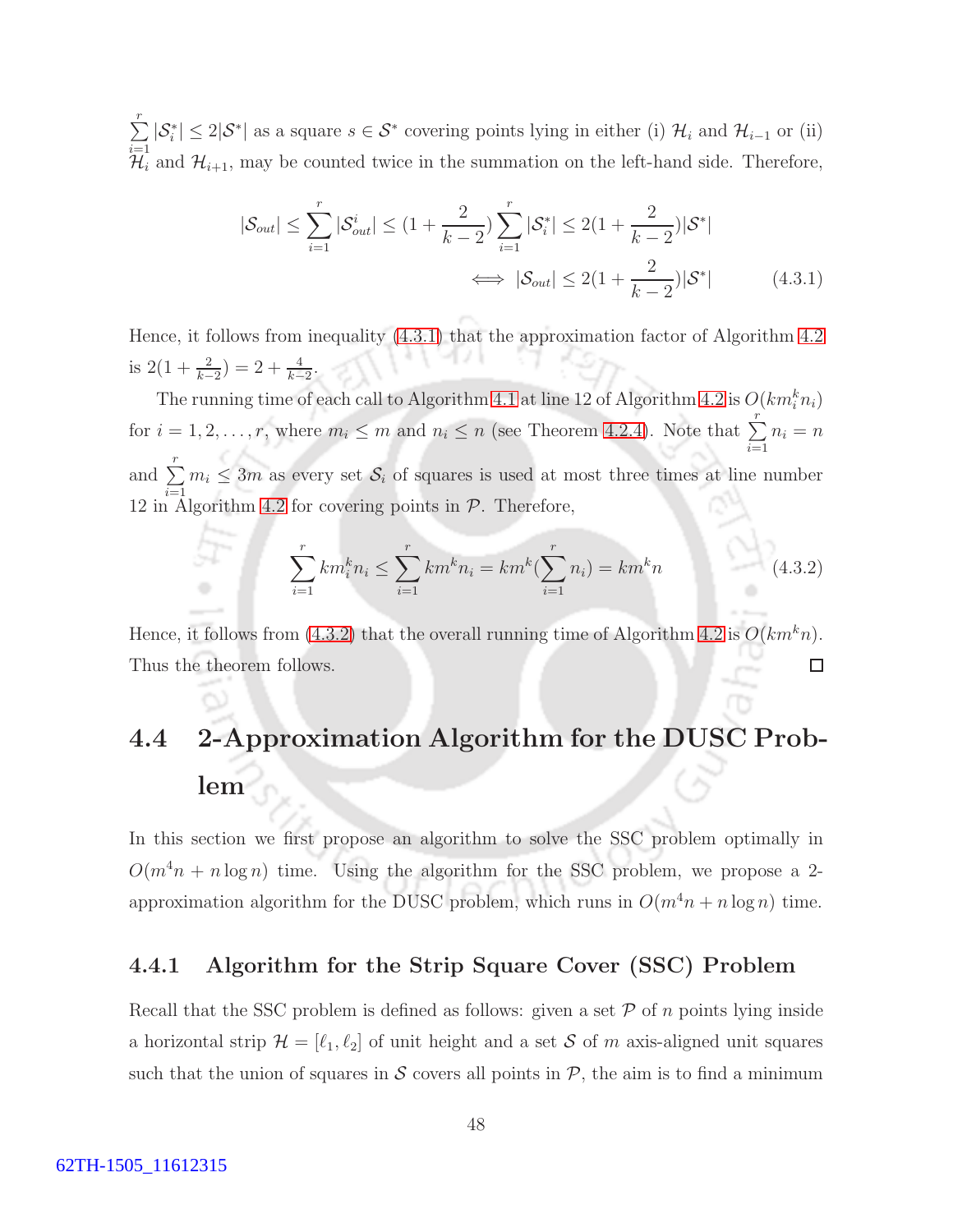cardinality set  $S^* \subseteq S$  such that the union of squares in  $S^*$  covers all the points in P. Let  $P = \{p_1, p_2, \ldots, p_n\}$  be the set of n points arranged in an order of increasing x-coordinates. Recall that  $S^{\ell_1}$  (resp.  $S^{\ell_2}$ ) is the set of squares in S intersecting the upper (resp. lower) horizontal line  $\ell_1$  (resp.  $\ell_2$ ) i.e.,  $S^{\ell_1} = \{s \in S | s \cap \ell_1 \neq \emptyset\}$  and  $\mathcal{S}^{\ell_2} = \{s \in \mathcal{S} | s \cap \ell_2 \neq \emptyset\}$ . Let  $s_1^l, s_1^r, s_2^l$  and  $s_2^r$  be the additional four dummy squares having no intersection with any square in  $S$  such that both  $s_1^l$  and  $s_1^r$  intersect  $\ell_1$ , both  $s_2^l$  and  $s_2^r$  intersect  $\ell_2$ , both  $s_1^l$  and  $s_2^l$  lie to the left of all squares in S, and both  $s_1^r$  and  $s_2^r$ lie to the right of all squares in S. Let  $S = S \cup \{s_1^l, s_1^r, s_2^l, s_2^r\}, S^{\ell_1} = S^{\ell_1} \cup \{s_1^l, s_1^r\}$  and  $S^{\ell_2} = S^{\ell_2} \cup \{s_2^l, s_2^r\}$ . Now, we propose an algorithm based on the plane sweep technique and graph traversal method to compute an optimal solution for the SSC problem.

We now consider all *triplets*  $\mathcal T$  defined as follows:

For every triplet  $T \in \mathcal{T}$ ,  $T = (u, v, x)$  satisfies the following properties:

- $u \in \mathcal{S}^{\ell_1}$ .
- $v \in \mathcal{S}^{\ell_2}$ .
- $x = \max(x(u) \frac{1}{2})$  $\frac{1}{2}$ ,  $x(v) - \frac{1}{2}$  $(\frac{1}{2}, \alpha)$ , where  $\alpha$  is defined as follows: Initially set  $\alpha = x(u) - \frac{1}{2}$  $\frac{1}{2}$ . Let  $\mathcal{S}_u^{\ell_1} = \{s \in \mathcal{S}^{\ell_1} | x(s) < x(u) \}$  and  $\mathcal{S}_v^{\ell_2} = \{s \in \mathcal{S}^{\ell_2} | x(s) < x(v) \}$ . Consider a square  $s' \in \mathcal{S}_u^{\ell_1} \cup \mathcal{S}_v^{\ell_2}$ . If (i)  $s' \in \mathcal{S}_u^{\ell_1}$  and  $y(s') < y(u)$  or (ii)  $s' \in \mathcal{S}_v^{\ell_2}$ and  $y(s') > y(v)$  then reset  $\alpha = x(s') + \frac{1}{2}$ .

### Definition 1. Lower envelope

Let  $\chi \subseteq \mathcal{S}^{\ell_1}$  be an arbitrary subset. The Lower envelope of  $\chi$  is the union of line segments such that each line segment is either (i) part of  $\ell_1$  which is not covered by any square in  $\chi$  or (ii) part of boundary of the area  $(\bigcup_{s\in\chi}s)\cap\mathcal{H}$  where every point on the boundary lies below  $\ell_1$  (see thick lines in Figure [4.5\(](#page-63-0)a)).

### Definition 2. Upper envelope

Let  $\psi \subseteq \mathcal{S}^{\ell_2}$  be an arbitrary subset. The Upper envelope of  $\psi$  is the union of line segments such that each line segment is either (i) part of  $\ell_2$  which is not covered by any square in  $\psi$  or (ii) part of boundary of the area  $(\bigcup_{s\in\psi} s)\cap H$  where every point on the boundary lies above  $\ell_2$  (see thick lines in Figure [4.5\(](#page-63-0)b)).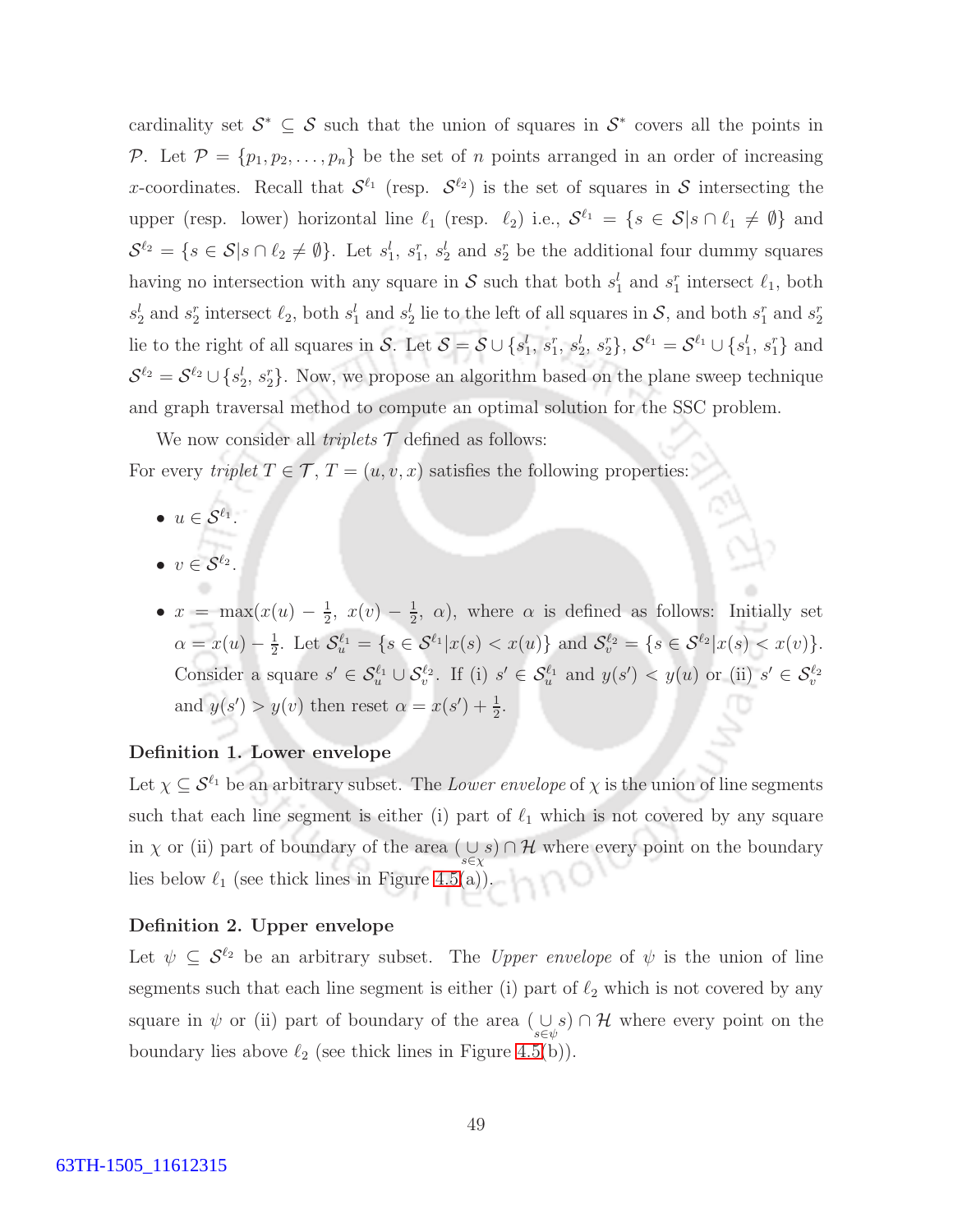<span id="page-63-0"></span>

Figure 4.5: (a) Lower envelope, and (b) Upper envelope

Note that, in the definition of *triplet*  $T = (u, v, x)$ , x is the value equal to the maximum of (i) x-coordinate of the point at which the square  $u$  begins to appear on the lower envelope and (ii) x-coordinate of the point at which the square v begins to appear on the upper envelope.

In our algorithm for the SSC problem, we use the *triplets*  $\mathcal T$  to represent the sweepline status while performing a plane sweep. Hence, from now onward, we use the terms *triplet* and *status* interchangeably depending on the context. We build the cover of points sequentially at the time of sweeping the plane (containing strip  $\mathcal{H}$ ) from left to right. Let  $T \in \mathcal{T}$  be an arbitrary triplet. We now define a successor of status  $T = (u, v, x)$ , as follows:

Definition 3. Successor of status  $T = (u, v, x)$ Let  $S_u^{\ell_1} = \{s \in S^{\ell_1} | x(s) > x(u)\}\$  and  $S_v^{\ell_2} = \{s \in S^{\ell_2} | x(s) > x(v)\}\$ . Consider a status  $T' = (u', v', x')$  such that

- (a) either (i)  $u' = u$  and  $v' \in \mathcal{S}_v^{\ell_2}$  or (ii)  $v' = v$  and  $u' \in \mathcal{S}_u^{\ell_1}$ , and
- (b)  $x' \geq x$ .

Let  $[\ell, \ell']$  be a vertical strip bounded by vertical lines  $\ell$  and  $\ell'$  at coordinates x and x' of T and T' respectively. If all the points in  $P \cap [\ell, \ell']$  are covered by  $\{u\} \cup \{v\}$ , then T' is said to be a *successor* of  $T$  (see Figure [4.6\)](#page-64-0).

Let  $T^l = (s_1^l, s_2^l, x^l)$  and  $T^r = (s_1^r, s_2^r, x^r)$  denote the *triplets* corresponding to dummy squares in S. We now construct a directed graph  $G = (V, E)$  by having a node  $\nu \in V$  for

#### 64TH-1505\_11612315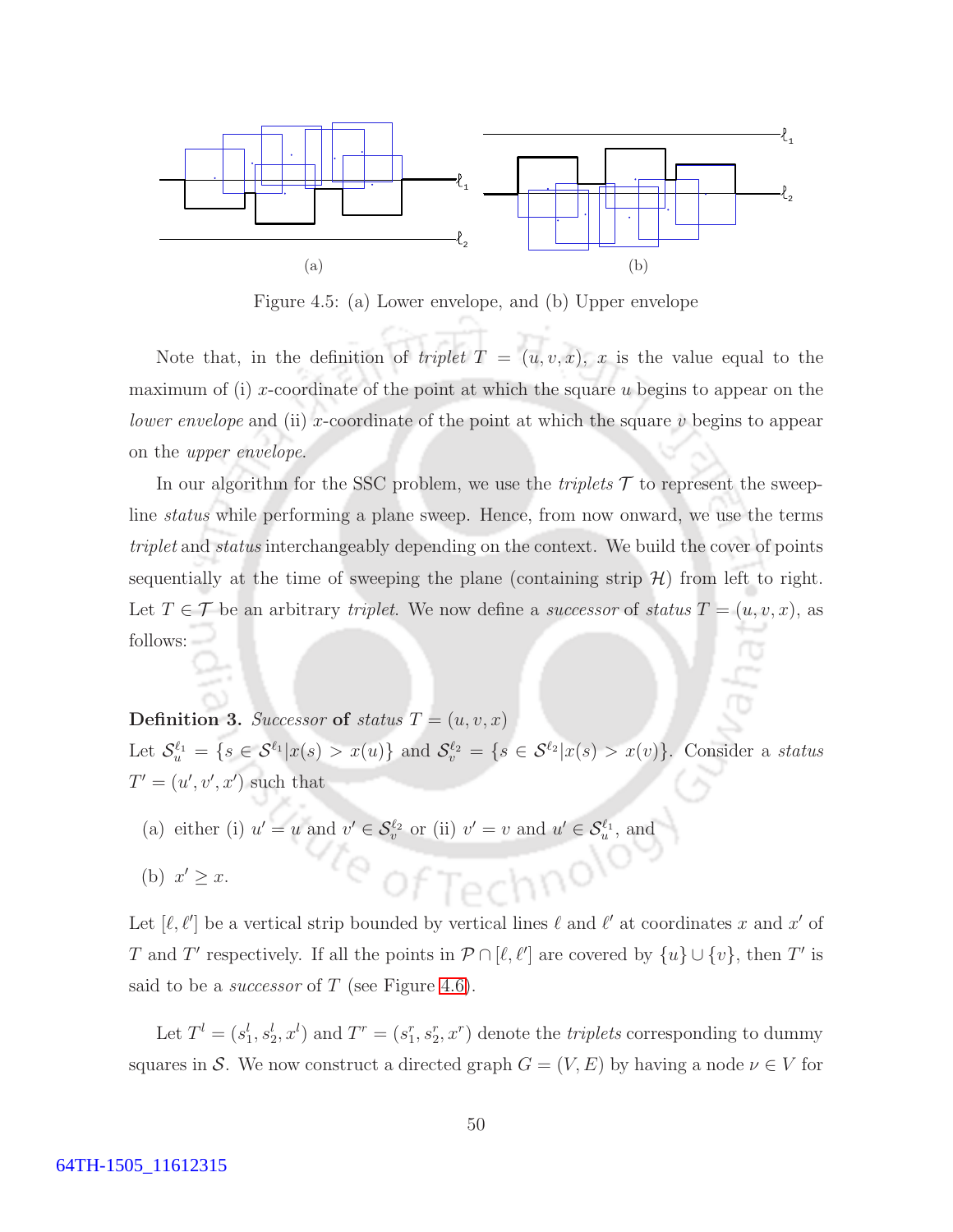<span id="page-64-0"></span>

each *triplet*  $T \in \mathcal{T}$  and a directed edge  $e = (\nu, \nu') \in E$  if and only if the corresponding status T' of node  $\nu'$  is a successor of the corresponding status T of node  $\nu$ . Let the node  $\nu_l \in V$  correspond to *status*  $T^l$  and node  $\nu_r \in V$  correspond to *status*  $T^r$ . Notice that the node  $\nu_l$  has in-degree 0 and the node  $\nu_r$  has out-degree 0. From the definition of triplet  $T \in \mathcal{T}$ , the total number of triplets  $|\mathcal{T}| = O(m^3)$ . Therefore,  $|V| = |\mathcal{T}| = O(m^3)$ . From the definition of *successor* of *status T*, the total number of *successors* of a *status* T is  $O(m)$ . Therefore,  $|E| = O(m^4)$ . Given the status T and the status T', verifying that T' is indeed a *successor* of T takes  $O(n)$  time. Hence, the total time required to construct the graph G is  $O(m^4n)$ .

<span id="page-64-1"></span>**Lemma 4.4.1.** If OPT is an optimal solution for the SSC problem, then there is a path from node  $\nu_l$  to node  $\nu_r$ , of length  $|OPT| + 2$ , in the directed graph G.

*Proof.* We first set  $OPT' = OPT \cup \{s_1^r, s_2^r\}$ . Let  $x_j$  be the x-coordinate of the point at which the square  $s_j \in OPT'$  begins to appear either on the *lower envelope* of  $OPT' \cap \mathcal{S}^{\ell_1}$ or on the *upper envelope* of  $OPT' \cap S^{\ell_2}$ . Without loss of generality let  $OPT' = \{s_1,$  $s_2, \ldots, s_{|OPT|+2}|x_1 \leq x_2 \leq \ldots \leq x_{|OPT|+2}$ . We now set a triplet  $T_0 = (u_0, v_0, x_0)$ where  $u_0 = s_1^l$ ,  $v_0 = s_2^l$  and  $x_0 = \max(x(u_0) - \frac{1}{2})$  $\frac{1}{2}$ ,  $x(v_0) - \frac{1}{2}$  $(\frac{1}{2})$  and associate a *triplet*  $T_j = (u_j, v_j, x_j)$  with each  $x_j$  for  $j = 1, 2, \ldots, |OPT| + 2$  such that the successor of  $T_j = (u_j, v_j, x_j)$  is  $T_{j+1} = (u_{j+1}, v_{j+1}, x_{j+1})$  where either (i)  $u_{j+1} = u_j$  and  $v_{j+1} = s_{j+1}$  or (ii)  $v_{j+1} = v_j$  and  $u_{j+1} = s_{j+1}$ , and  $x_{j+1} \ge x_j$  for  $j = 0, 1, ..., |OPT| + 2$ . Now, starting with the *triplet*  $T_0$  (=T<sup>l</sup>) as the initial *status* of sweep line, we can sweep through OPT such that the sweep line changes its current status  $T_j = (u_j, v_j, x_j)$  to its successor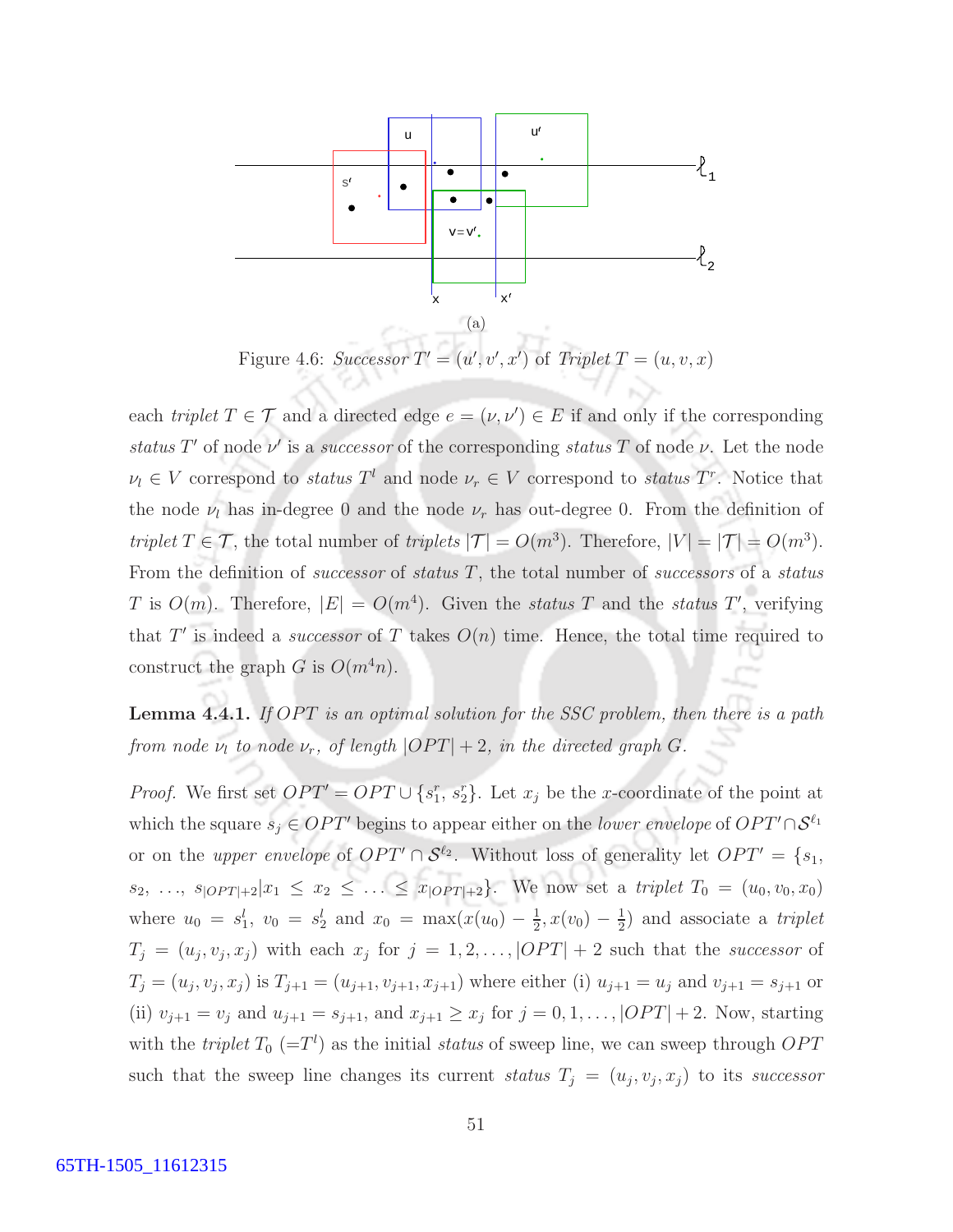#### Algorithm 4.3 Exact Strip Square Cover $(\mathcal{P}, \mathcal{S}, \mathcal{H})$

- 1: Input: A set  $P$  of n points, a set S of m unit squares and a horizontal strip  $H$  of height 1.
- 2: **Output:** A subset  $OPT \subseteq S$  such that  $\mathcal{P} \subseteq \bigcup_{s \in OPT}$ s.
- 3: Set  $S \leftarrow S \cup \{s_1^l, s_2^l, s_1^r, s_2^r\}$
- 4: Construct the set of *triplets*  $\mathcal T$  from the set  $\mathcal S$ .
- 5: Construct the directed graph  $G = (V, E)$  from the set of triplets  $\mathcal{T}$ .
- 6: Compute a shortest path  $\tau$  from  $\nu_l$  to  $\nu_r$  in G using breadth-first-search traversal.
- 7: Let  $OPT$  contain all squares from the *triplets* of  $\tau$
- <span id="page-65-0"></span>8: Reset  $OPT \leftarrow OPT \setminus \{s_1^l, s_2^l, s_1^r, s_2^r\}.$

9: Return OPT

 $T_{j+1} = (u_{j+1}, v_{j+1}, x_{j+1})$  until it reaches status  $T^r$  (=T<sub>|OPT|+2</sub>). Note that, in this plane sweep process, the number of hops the sweep line makes from initial *status* to its final status is  $|OPT| + 2$ . Therefore, the corresponding nodes  $\nu_0 = \nu_1, \nu_1, \nu_2, \ldots, \nu_{|OPT|+1},$  $\nu_{|OPT|+2} = \nu_r$  constitute a path of length  $|OPT| + 2$  in the graph G. Thus the lemma follows.  $\Box$ 

From Lemma [4.4.1,](#page-64-1) it is known that there must be a path  $\tau = \nu_l \sim > \nu_r$  of length  $|OPT|+2$  between nodes  $\nu_l$  and  $\nu_r$ . To compute an optimal solution for a given instance of the SSC problem, we first construct the directed graph  $G$  and then find a shortest path between nodes  $\nu_l$  and  $\nu_r$  using breadth-first search. The sequence of steps required for computing an optimal solution  $OPT$  is given in Algorithm [4.3.](#page-65-0)

<span id="page-65-1"></span>**Lemma 4.4.2.** Algorithm [4.3](#page-65-0) computes an optimum solution in  $O(m^4n + n \log n)$  time for the SSC problem.

*Proof.* From Lemma [4.4.1,](#page-64-1) there is a path of length  $|OPT| + 2$  between  $\nu_l$  and  $\nu_r$  in the directed graph G. Algorithm [4.3](#page-65-0) computes a shortest path  $\tau$  using the breadthfirst-search technique. The length of  $\tau$  is  $|OPT| + 2$ . Hence, the set of squares in the corresponding successors of this shortest path must be the same with the optimal solution. The running time of the algorithm is dominated by the time required to construct directed graph G plus the time required to arrange points in  $\mathcal{P}$ . Thus, the lemma follows. □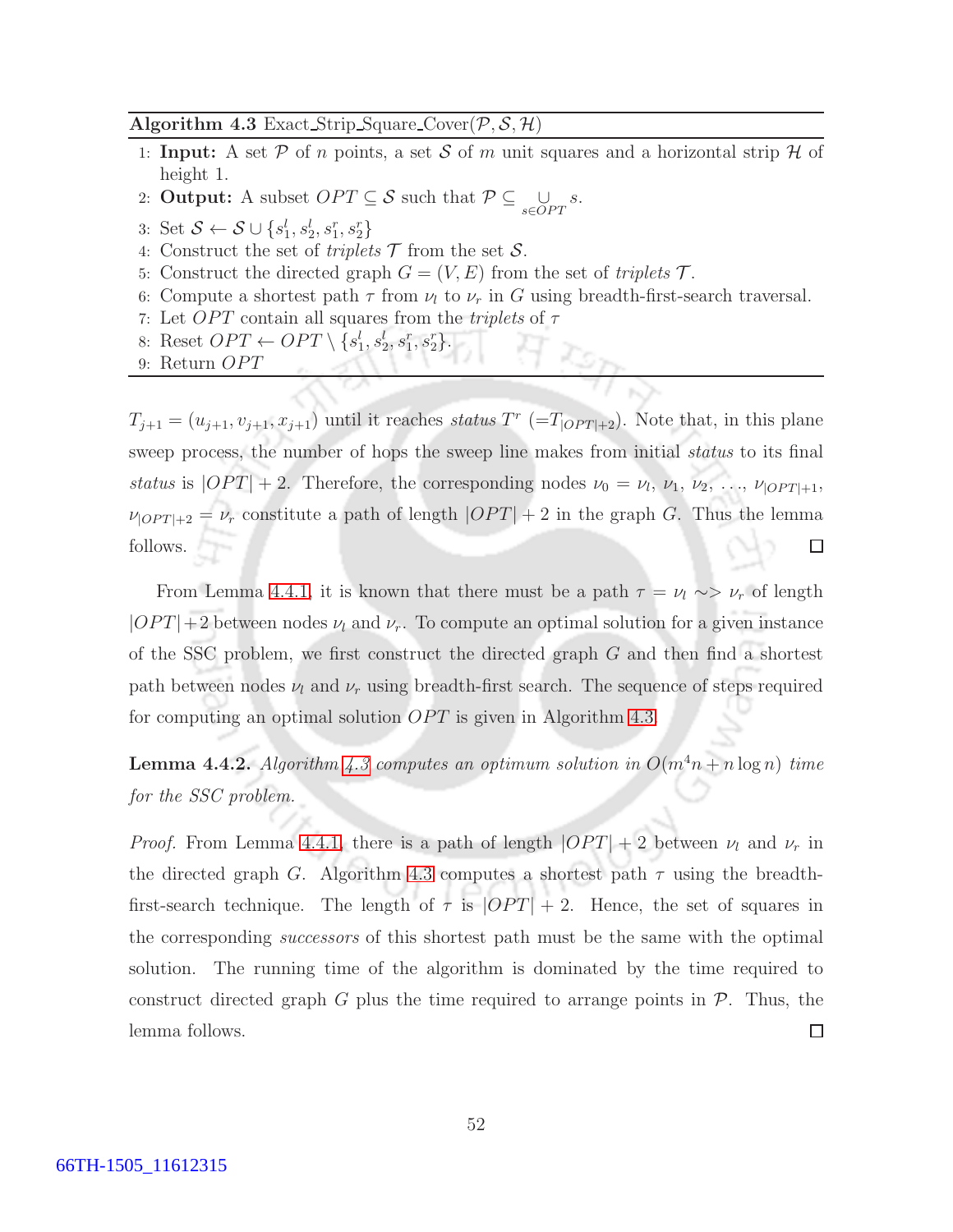### Algorithm 4.4 Discrete Unit Square Cover $(\mathcal{P}, \mathcal{S})$

- 1: **Input:** A set  $P$  of n points, a set  $S$  of m unit squares in 2D, and an integer  $k(>2)$ .
- 2: **Output:** A subset  $\mathcal{S}_{out} \subseteq \mathcal{S}$  such that  $\mathcal{P} \subset \bigcup_{s \in \mathcal{S}_{out}}$ s.
- 3: Set  $\mathcal{S}_{out} \leftarrow \emptyset$ 4: Let  $\mathcal R$  be the smallest axis-aligned rectangular region containing all points in  $\mathcal P$  and the centers of all squares in S. Partition R into horizontal strips  $\mathcal{H}_1, \mathcal{H}_2, \ldots, \mathcal{H}_r$  of height 1 such that  $\overline{C}$  $\bigcup_{i=1}^{\mathcal{C}}\mathcal{H}_i\supseteq\mathcal{R}.$ 5: for  $(i = 1, 2, ..., r)$  do 6:  $S_i = \{ s \in S | \alpha(s) \in \mathcal{H}_i \}$ , where  $\alpha(s)$  is the center of square  $s \}$ 7: end for 8: Set  $S_0 \leftarrow \emptyset$ ,  $S_{r+1} \leftarrow \emptyset$ 9: for  $(i = 1, 2, ..., r)$  do  $10:$  $\mathcal{P}' = \mathcal{P} \cap \mathcal{H}_i$  $\frac{11:}{12:}$  $\mathcal{S}' = \mathcal{S}_{i-1} \cup \mathcal{S}_i \cup \mathcal{S}_{i+1}$ 12:  $S_{out} = S_{out}$ ∪ Exact\_Strip\_Square\_Cover(P', S', H<sub>i</sub>) /\* Call Algorithm [4.3](#page-65-0) \*/ 13: end for 14: Return  $\mathcal{S}_{out}$

<span id="page-66-1"></span>**Theorem [4.4](#page-66-1).3.** Algorithm 4.4 is a 2-approximation algorithm in  $O(m^4n+n \log n)$  time for the DUSC problem.

Proof. Follows from the same argument as in Theorem [4.3.1,](#page-60-1) and Lemma [4.4.2](#page-65-1) (instead of Theorem [4.2.4\)](#page-57-2). □

### <span id="page-66-0"></span>4.5 Conclusion

In this chapter we have proposed  $(2 + \frac{4}{k-2})$ -approximation algorithm for the DUSC problem, where  $k(> 2)$  is an integer. The time complexity of our proposed approximation algorithm is  $O(km^k n)$ , which is faster than the best known algorithm available in the literature for  $k \in \{5, 6, \ldots, 8\}$  by sacrificing some approximation factor [\[78](#page-108-0)]. We also have proposed a 2-approximation algorithm for the DUSC problem using a technique similar to kind of [\[78](#page-108-0)]. The running time of the proposed algorithm for DUSC problem is  $O(m^4n+n \log n)$ , which is an improvement by a factor of  $O(m^4n)$  over the best known algorithm available in the literature [\[78](#page-108-0), [62](#page-106-0)].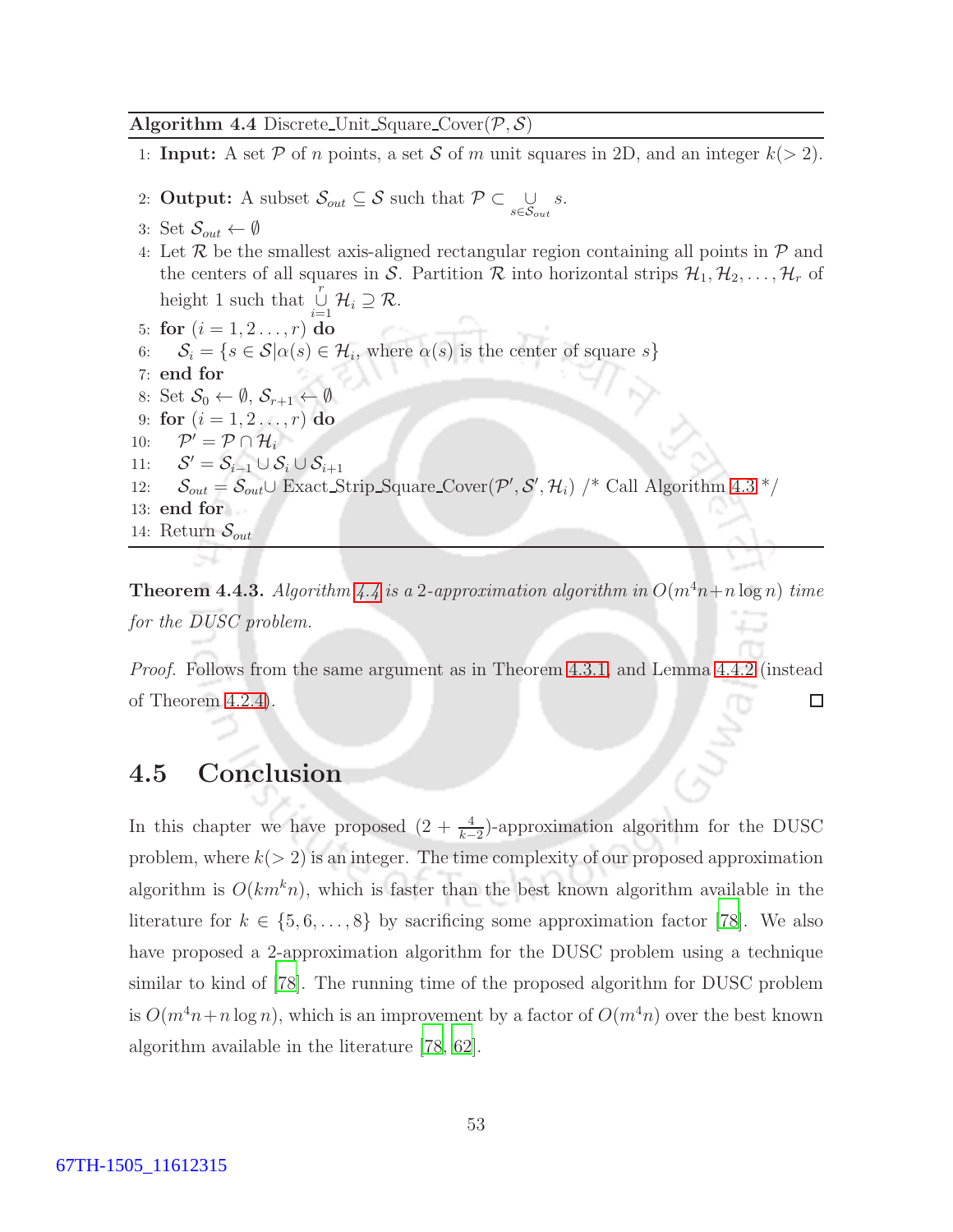# Chapter 5

# Constrained k-Center Problem on a Convex Polygon

In this chapter we consider the constrained k-center problem as follows:

Constrained Convex Polygon Cover (CCPC): Given a convex polygon  $P$  with  $n$ vertices and an integer  $k$ , the objective is to cover the entire region of  $P$  using  $k$ congruent disks of minimum radius  $r_{opt}$ , centered on the boundary of P.

The CCPC problem has not been so well studied in the literature. Das et al. [\[24\]](#page-102-2) studied the problem and developed a  $(1 + \epsilon)$ -approximation algorithm. Their algorithm covers the convex polygon P with k disks of radius  $r \leq (1+\epsilon)r_{opt}$ , but the centers of the k disks lie on only a specified edge of the polygon. Du and Xu [\[25\]](#page-103-2) presented an approximation algorithm, which allows the centers to lie anywhere on the boundary of the polygon P. They first compute a rectangular W covering the convex polygon  $P$ , then cover W with k disks of smallest radius, centered on the boundary of  $W$ . They then move each of covering disks of  $W$  properly so that the centers of  $k$  disks lie on the boundary of P and the union of k disks covers  $P$ . In this chapter, we develop an algorithm, which uses a simple trick of carefully centering the disks on the boundary of P itself. Our algorithm achieves a better approximation to the CCPC problem for large values of  $k$ , when compared to the previous algorithms.

We first consider the decision version of the CCPC problem, which is useful to approximate the solution for the CCPC problem. We discuss an algorithm to solve the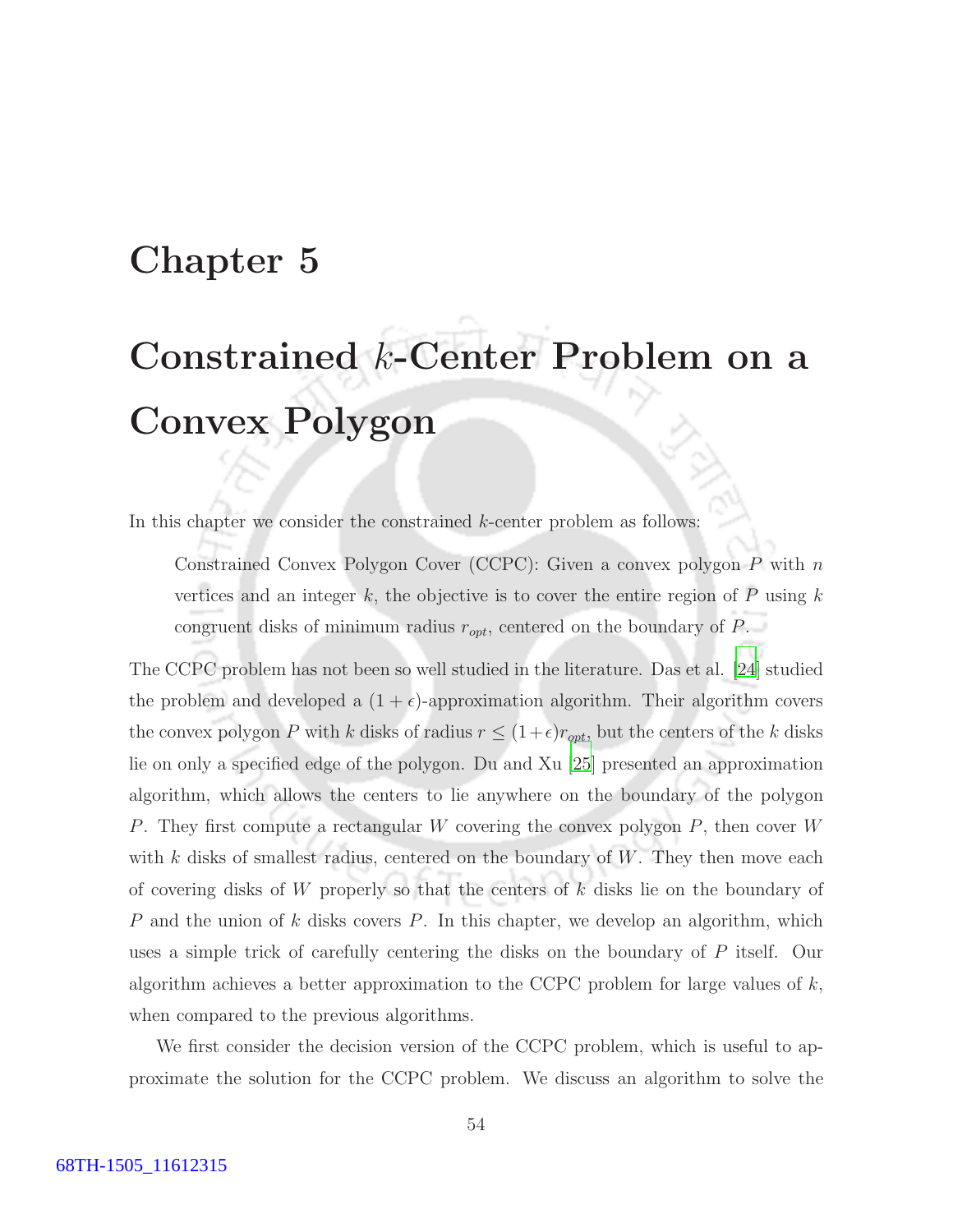decision version of the CCPC problem approximately. For the decision version of the CCPC problem we propose an  $(1 + \frac{7}{k})$ -approximation algorithm, where  $k \ge 7$ . The running time of the algorithm is  $O(n(n + k))$  time. For the CCPC problem, using the proposed algorithm for the decision version of the CCPC problem, we propose an  $(1 + \frac{7}{k} + \frac{7\epsilon}{k} + \epsilon)$ -approximation algorithm, which runs in  $O(n(n+k)(\log r_{opt}) + \log \lceil \frac{1}{\epsilon} \rceil)$  $\frac{1}{\epsilon}$ ])) time for any  $\epsilon > 0$ , where *n* is the number of vertices of polygon *P*. The best known approximation factor of the algorithm in the literature for the CCPC problem is 1.8841 [\[25\]](#page-103-2). The running time of the 1.8841-approximation algorithm is  $O(nk)$ .

In Section [5.1,](#page-68-0) we present an algorithm for the decision version of the CCPC problem. In Section [5.2,](#page-80-0) we present an approximation algorithm for the CCPC problem. Finally, we conclude the chapter in Section [5.3.](#page-83-0)

### <span id="page-68-0"></span>5.1 Decision Version of CCPC Problem

In this section we present an algorithm to solve the decision version of the CCPC problem approximately. The decision version of the problem is as follows:

 $k$ -COVER(P, k, r): Given a convex polygon P, an integer k and a real number r, check whether P has a cover with k congruent disks of radius r centered on  $\partial P$ , where  $\partial P$  is the boundary of polygon P.

Let  $dist(p', p'')$  denote the Euclidean distance between two points  $p'$  and  $p''$ . For any two points p and q,  $\overline{pq}$  denotes the line segment joining p and q. For any disk  $d_i$ , let  $\partial d_i$ be its boundary arc and the center of  $d_i$  be  $(x_i, y_i)$ . Let the convex polygon P be placed such that it is lying to the right of  $y$ -axis (see Figure [5.1\)](#page-69-0).

of Techn

### <span id="page-68-1"></span>5.1.1 Preprocess

Let  $P = (v_1, v_2, \ldots, v_n)$  be a convex polygon. Here, we first perform alignment on P as follows: For each vertex  $v_j$ ,  $1 \leq j \leq n$ , we identify a vertex  $v_{j'}$  such that  $dist(v_j)$ ,  $(v_{j'}) \geq dist(v_j, v_{j''})$  for all  $j''$ ,  $1 \leq j'' \leq n$  (in the case of more than one vertex, pick an arbitrary one). For each such pair of vertices  $(v_j, v_{j'})$ , we align P as follows:  $v_j$  and  $v_{j'}$ are lying on x-axis and  $v_j$  is in right side of  $v_{j'}$ . For each such alignment, we apply the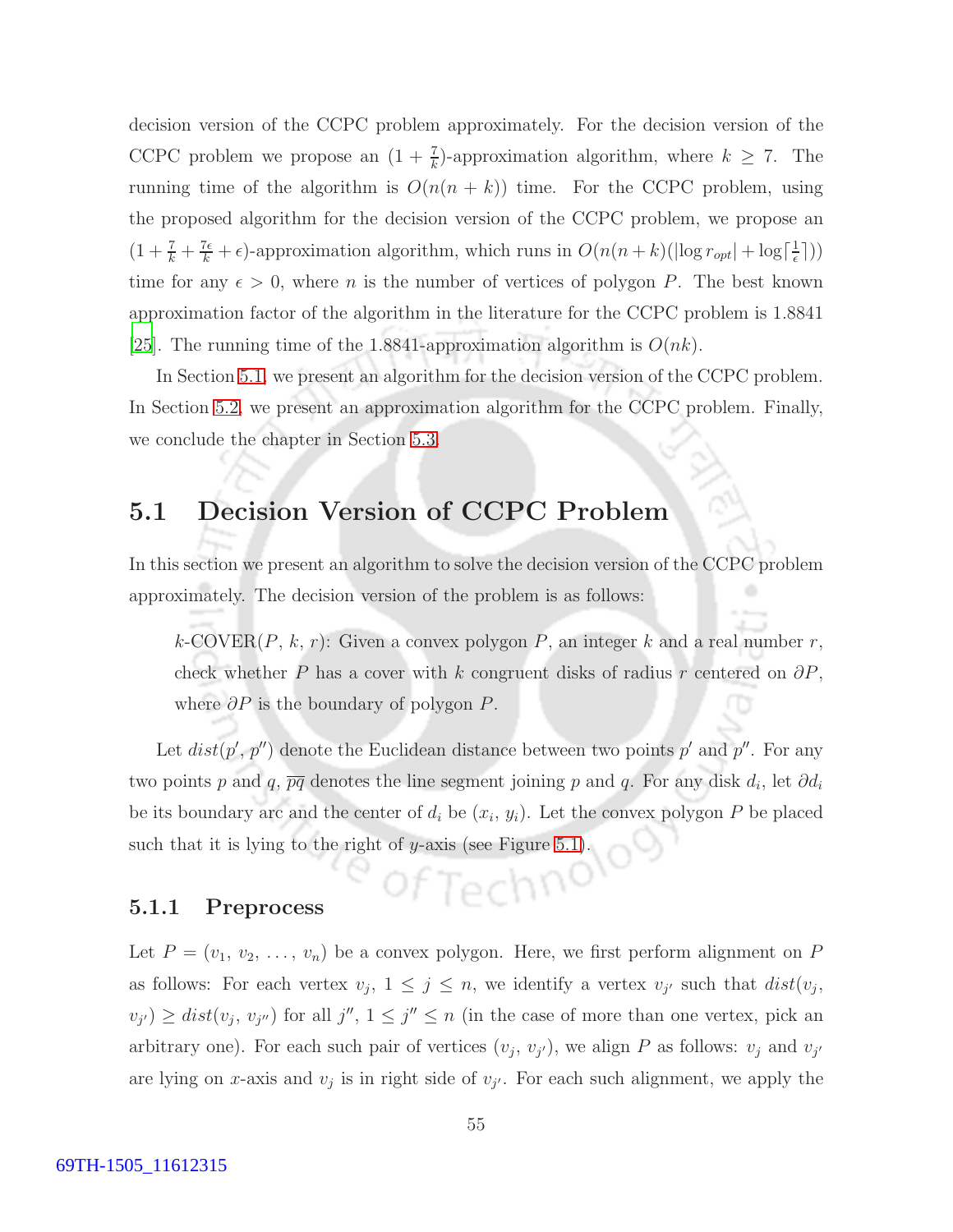<span id="page-69-0"></span>



Figure 5.1: Constrained placement of disks

covering algorithm (Algorithm [5.1\)](#page-71-0) to cover P by placing disks  $d_i$  ( $i \geq 1$ ) on  $\partial P$  one by one from right to left, where the initial disk  $d_1$  is either centered at  $v_j$  (see Figure [5.1\(](#page-69-0)b)) or centered on  $\partial P$  (in counter-clockwise direction of  $v_j$ ) so that  $\partial d_1$  passes through  $v_j$ (see Figure  $5.1(a)$ ).

### 5.1.2 Approximation Algorithm for the Decision Version of the Problem

**Definition 5.1.1.** Upper chain (resp. Lower chain) of P is the locus of points on  $\partial P$ starting from the right most vertex  $v_j$  of P to the left most vertex  $v_{j'}$  in counter-clock (resp. clock) wise order. We use the notations  $U_c$  and  $L_c$  to denote the upper chain and lower chain respectively.

<span id="page-69-1"></span>**Definition 5.1.2.** Disk-constrained placement of disks is a placement of disks  $d_i$  ( $i \geq 3$ ) on the boundary of  $P$  from right to left, centered alternately on  $U_c$  and  $L_c$  of  $P$  such that the current disk  $d_i$  is centered at leftmost point on  $U_c$  or  $L_c$  satisfying (i)  $\partial d_i$  passes through the leftmost intersection point between the disks  $d_{i-1}$  and  $d_{i-2}$  for  $i \geq 3$ , and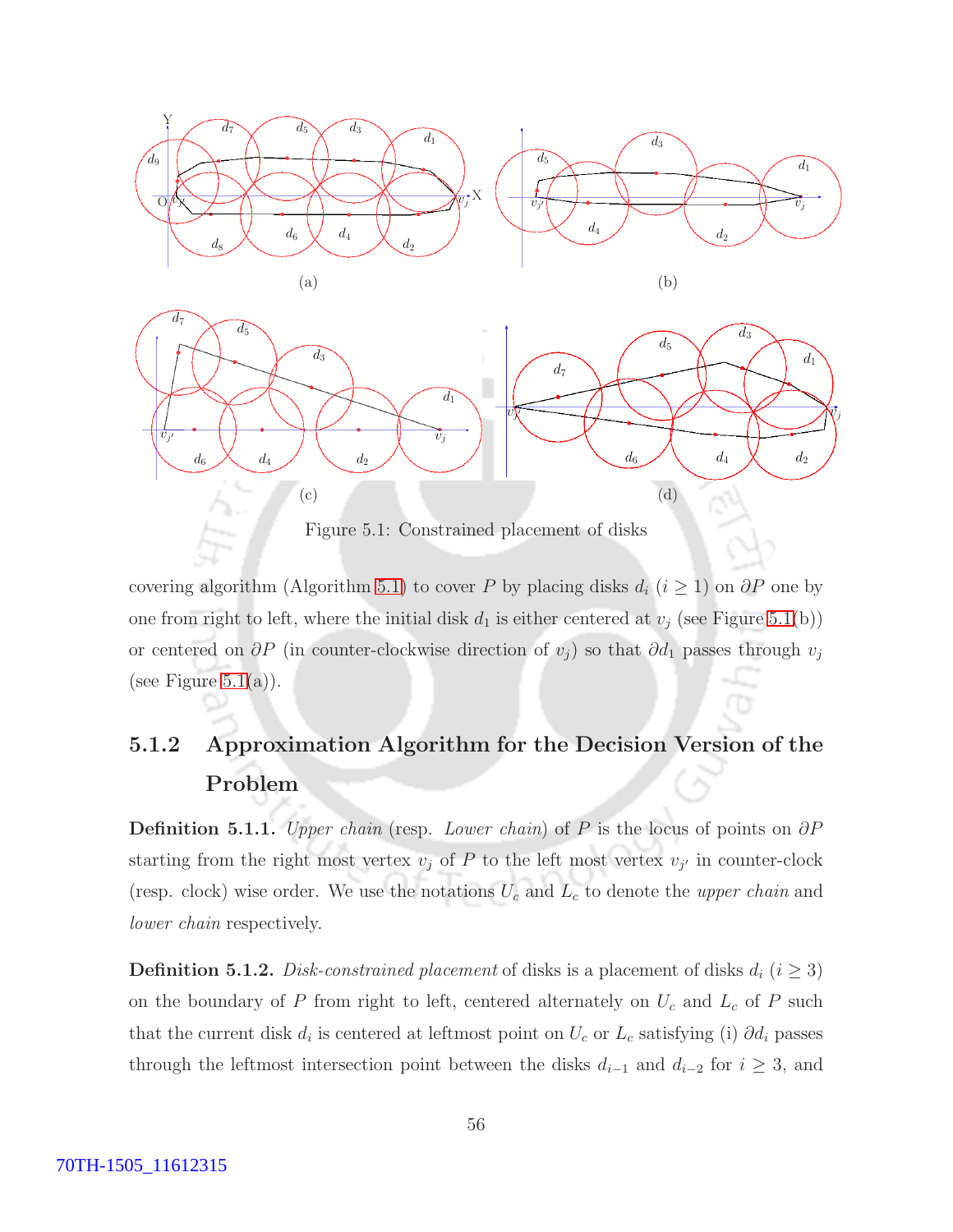(ii)  $d_2$  contains the vertex  $v_j$  or  $d_i$  contains the leftmost intersection point between  $d_{i-2}$ and  $L_c$  or  $d_{i-2}$  and  $U_c$  for  $i \geq 3$  (see Figure [5.1\(](#page-69-0)a)).

<span id="page-70-0"></span>**Definition 5.1.3.** Chain-constrained placement of disks is the placement of disks  $d_i$  $(i \geq 2)$  on the boundary of  $P$  from right to left, centered alternately on  $L_c$  and  $U_c$  of  $P$ such that the current disk  $d_i$  is centered at the leftmost point on  $L_c$  or  $U_c$  satisfying the following condition:  $d_i$  contains the leftmost intersection point between (i)  $d_{i-1}$  and  $L_c$ , and (ii)  $d_{i-1}$  and  $U_c$  (see Figure [5.1\(](#page-69-0)b)).

A high level description of our algorithm for the decision version of the CCPC problem is as follows: we first find the proper alignment of P as described in subsection [5.1.1.](#page-68-1) Next we place congruent disks of radius r centered on  $\partial P$  by using the greedy strategies in Definition [5.1.2](#page-69-1) and Definition [5.1.3](#page-70-0) (disk- and/or chain-constrained placement) until P is covered by the union of these disks provided P is coverable by disks of radius r. Let  $ℓ$  be the number of congruent disks of radius r centered on  $∂P$  such that the union of  $ℓ$ disks covers P. Next, we increase the radius of the first k disks, to  $r' = r + \frac{(\ell - k)}{k}r$  and reposition their centers on  $\partial P$  such that every disk satisfies the *constrained placement* requirement. Finally, we remove the disks placed after  $k$ -th disk. The detailed pseudocode of our strategy is described in Algorithm [5.1,](#page-71-0) [5.2,](#page-72-0) [5.3,](#page-73-0) and [5.4.](#page-79-0) The outline of our algorithm for the decision version of the CCPC problem is summarized by the following steps.

- (a) Align the convex polygon  $P$  (as described in subsection [5.1.1\)](#page-68-1).
- (b) Run Algorithm [5.1](#page-71-0) to place  $\ell$  congruent disks of given radius r, on  $\partial P$  using diskand/or *chain-constrained placement* until P is covered by the union of these  $\ell$  disks provided  $P$  is coverable by disks of radius  $r$ .
- (c) Run Algorithm [5.4](#page-79-0) to reset the radius of the first k disks to  $r' = r + \frac{(\ell k)}{k}r$ , reposition their centers on  $\partial P$  such that every disk satisfies *disk*- and/or *chain*constrained placement requirement and finally, remove  $(\ell - k)$  redundant disks.

In Algorithm [5.2,](#page-72-0) if switching happens from *disk-constrained placement* to *chainconstrained placement*, then the current disk  $d_i$  covers the left intersection point between  $d_{i-1}$  and  $d_{i-2}$  (it must be within P otherwise it would not be switching from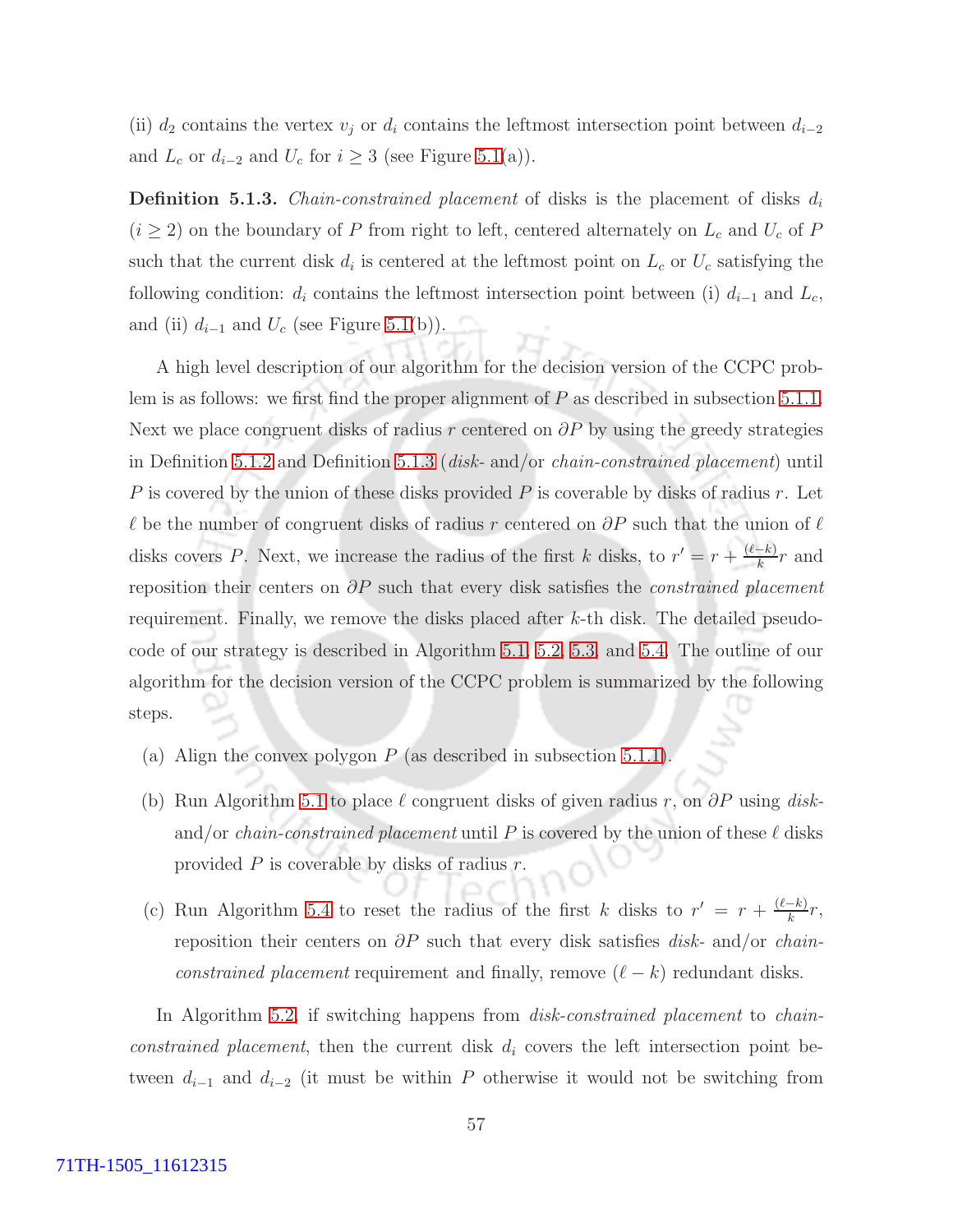### Algorithm 5.1  $\ell$ -COVER $(P, r)$

- 1: **Input:** Aligned convex polygon  $P$ , a real number  $r$ .
- 2: **Output:** Set  $\mathcal{D} = \{d_1, d_2, \ldots, d_\ell\}$  of disks of radius r, centered on  $\partial P$  such that  $P \cap (\bigcup_{d \in \mathcal{D}}$  $d) = P$  provided P is coverable by k congruent disks of radius r.
- 3: Place the disk  $d_1$  centered at the right-most vertex  $v_j$  after alignment of convex polygon P.
- 4: if  $d_2$  cannot be placed on the lower chain by *chain-constrained placement* then
- 5: Reposition  $d_1$  such that  $\partial d_1$  passes through  $v_j$  and  $d_1$  is centered on the upper chain.
- 6: Place  $d_2$  on the lower chain such that  $\partial d_2$  passes through  $v_j$ .

```
7: Set \mathcal{D} \leftarrow \{d_1, d_2\}
```
8: else

```
9: Place d_2 on the lower chain by chain-constrained placement
```
- 10: Set  $\mathcal{D} \leftarrow \{d_1, d_2\}$
- 11: end if

```
12: \mathcal{D} = constrained\_placement(P, \mathcal{D}, r) 5.2
```

```
13: if (P \cap (\bigcup_{d \in \mathcal{D}})d)=P) \ {\bf then}
```
14:  $\ell \leftarrow |\mathcal{D}|$ <br>15: **Return** Return  $(D, \ell)$ 

16: else

```
17: Return (\emptyset, 0)
```
18: end if

disk-constrained placement to chain-constrained placement) in addition it covers left intersection points between  $U_c$  and the last disk  $(d_{i-1}$  or  $d_{i-2})$  placed on  $U_c$ , and between  $L_c$  and the last disk  $(d_{i-1}$  or  $d_{i-2})$  placed on  $L_c$  respectively (see Figure [5.1\(](#page-69-0)d)). On the other hand, if switching happens from chain-constrained placement to disk-constrained *placement*, then  $\partial d_i$  passes through the left intersection point (i) between  $U_c$  and the disk  $d_{i-1}$  if  $d_{i-1}$  is centered on  $L_c$  or (ii) between  $L_c$  and the disk  $d_{i-1}$  if  $d_{i-1}$  is centered on  $U_c$  (see Figure [5.1\(](#page-69-0)c)).

Whenever Algorithm [5.2](#page-72-0) places a disk  $d_i$ , Algorithm [5.3](#page-73-0) is invoked. If  $d_i$  is placed by disk-constrained placement, Algorithm [5.3](#page-73-0) checks whether the remaining uncovered portion of P can be covered, by exhaustively placing at most 3 disks. If this portion of P is covered, Algorithm [5.3](#page-73-0) returns these disks to Algorithm [5.2.](#page-72-0)

**Notations** : Let  $\mathcal{D}=\{d_1, d_2, ..., d_\ell\}$  be the set of disks placed by Algorithm [5.1](#page-71-0) and  $\mathcal{D}\backslash\{d_{k+1}, d_{k+2}, \ldots, d_{\ell}\}\$ be the set of disks retained to be centered on the boundary after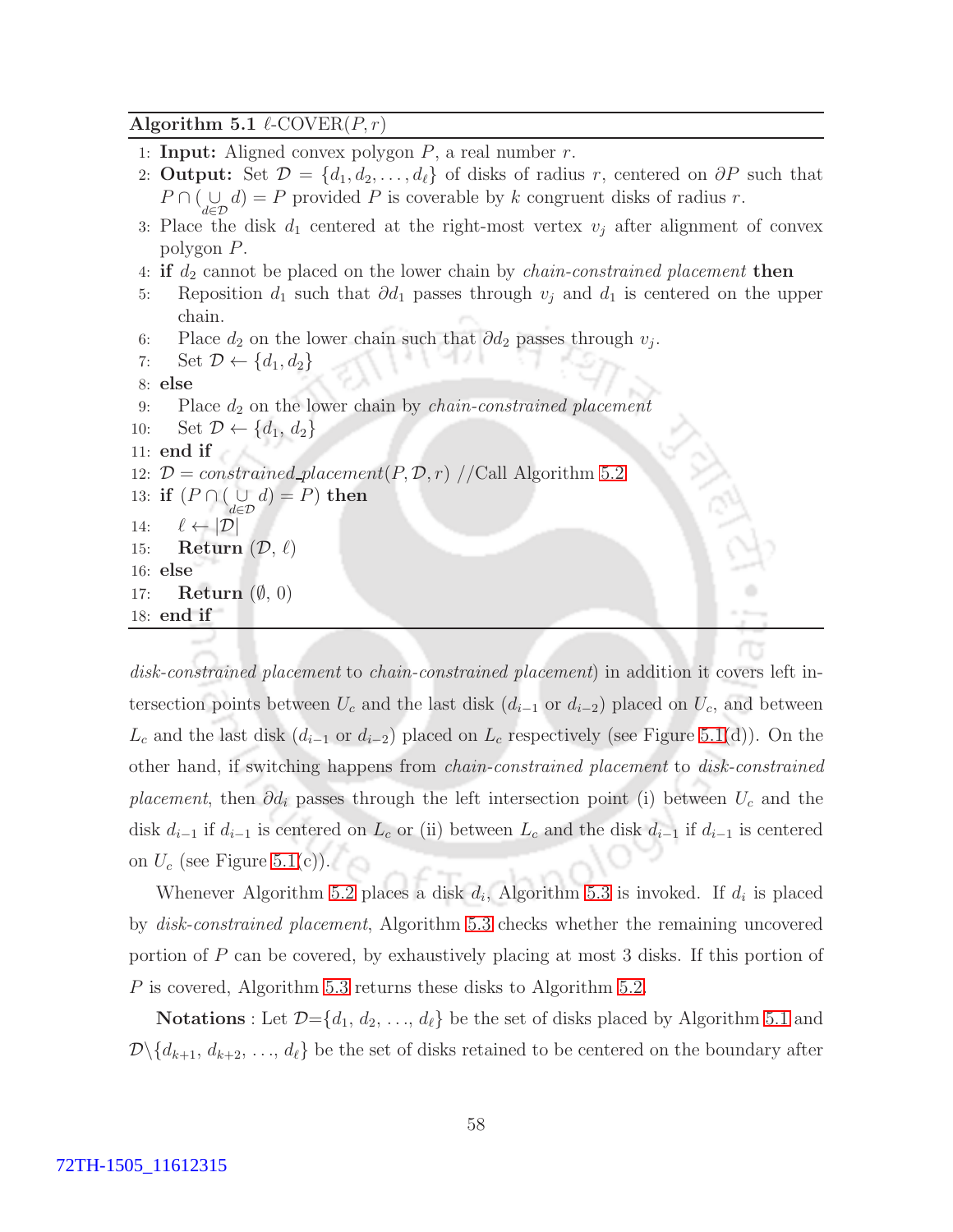Algorithm 5.2 constrained placement( $P, D, r$ )

|     | 1: <b>Input:</b> Aligned convex polygon $P$ , set $D$ of disks, and radius $r$ .                                       |
|-----|------------------------------------------------------------------------------------------------------------------------|
|     | 2: <b>Output:</b> Set $\mathcal{D} = \{d_1, d_2, \}$ of disks of radius r, centered on $\partial P$ such that $P \cap$ |
|     | $\left(\bigcup_{l\in\mathcal{D}}d\right)=P$ provided P is coverable by k congruent disks of radius r.                  |
|     | 3: $i \leftarrow 3$                                                                                                    |
|     | 4: while $((P \cap (\bigcup_{d \in \mathcal{D}} d) \neq P))$ do                                                        |
| 5:  | $\mathcal{D}^1$ = non_constrained_placement(P, D, r) //Call Algorithm 5.3                                              |
| 6:  | if $(P \cap (\cup d) = P)$ then                                                                                        |
| 7:  | Set $\mathcal{D} \leftarrow \mathcal{D}^1$                                                                             |
| 8:  | Return(D)                                                                                                              |
| 9:  | $H$ Re $\eta_{\tilde{K}}$<br>end if                                                                                    |
| 10: | if $d_{i-1}$ is centered on the lower chain then                                                                       |
| 11: | if $d_i$ cannot be placed on the upper chain by <i>chain-constrained placement</i> then                                |
| 12: | if $d_i$ cannot be placed on the upper chain by disk-constrained placement then                                        |
| 13: | Return $(\emptyset)$                                                                                                   |
| 14: | end if                                                                                                                 |
| 15: | Place $d_i$ on the upper chain by disk-constrained placement (see Definition                                           |
|     | 5.1.2)                                                                                                                 |
| 16: | else                                                                                                                   |
| 17: | Place $d_i$ on the upper chain by <i>chain-constrained placement</i> (see Definition                                   |
|     | (5.1.3)                                                                                                                |
| 18: | end if                                                                                                                 |
| 19: | else                                                                                                                   |
| 20: | if $d_i$ cannot be placed on the lower chain by <i>chain-constrained placement</i> then                                |
| 21: | if $d_i$ cannot be placed on the lower chain by disk-constrained placement then                                        |
| 22: | Return $(\emptyset)$                                                                                                   |
| 23: | end if                                                                                                                 |
| 24: | Place $d_i$ on the lower chain by <i>disk-constrained placement</i>                                                    |
| 25: | else                                                                                                                   |
| 26: | Place $d_i$ on the lower chain by <i>chain-constrained placement</i> .                                                 |
| 27: | end if                                                                                                                 |
| 28: | nnolo<br>end if<br>$\mathcal{D} = \mathcal{D} \cup \{d_i\}, i \leftarrow i + 1$                                        |
| 29: |                                                                                                                        |
|     | 30: end while                                                                                                          |
|     | 31: $Return(D)$                                                                                                        |

<span id="page-72-0"></span>increasing the radius and removing the redundant disks in Algorithm [5.4.](#page-79-0) Let  $\mathcal{D}' = \{d'_1,$  $d'_2, \ldots, d'_k$  be the set of disks in an optimal solution of k-COVER(P, k, r) and  $(x'_i, y'_i)$ be the center of the disk  $d_i$   $(i = 1, 2, ..., k)$ . Let  $\alpha(i)$  denote the disk  $d_s' \in \mathcal{D}'$  such that  $x_{i+2} \le x_s' \le x_i$  and centered on the same chain as  $d_i$  and  $d_{i+2}$  or  $x_{i+3} \le x_s' \le x_{i+1}$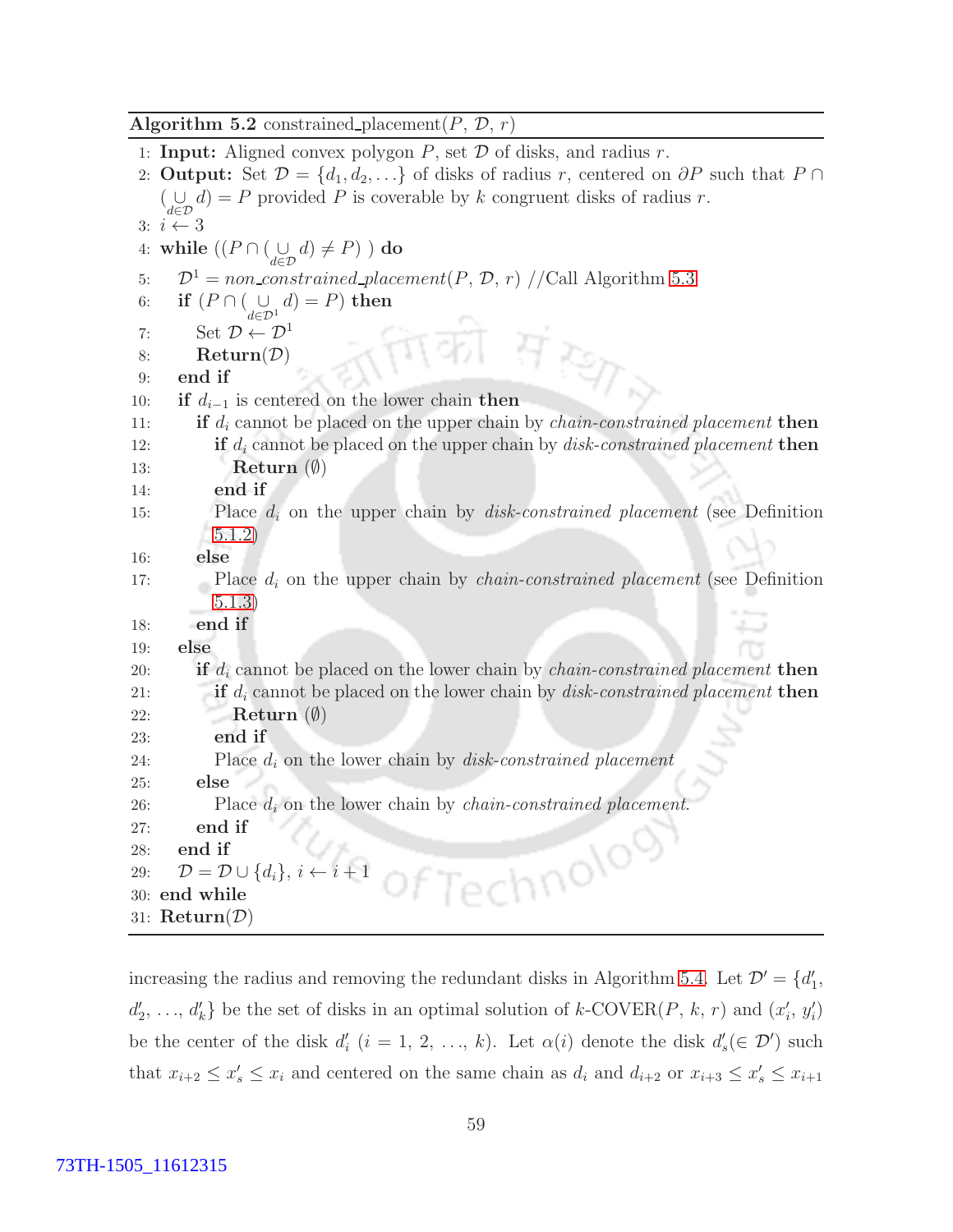Algorithm 5.3 non constrained placement  $(P, \mathcal{D}, r)$ 

- 1: Input: Aligned convex polygon  $P$ , set  $D$  of disks and radius  $r$ .
- 2: Output: Set  $\mathcal{D}^1 = \{d_1, d_2, ...\}$  of disks of radius r, centered on  $\partial P$  such that  $P \cap (\bigcup_{d \in \mathcal{D}^1}$  $d) = P$  if uncovered region in P can be covered with at most 3 disks along with  $\mathcal{D}$ .
- 3:  $i \leftarrow |\mathcal{D}| + 1$ , set  $\mathcal{D}^1 \leftarrow \mathcal{D}$
- 4: if  $d_{i-1}$  is centered by *disk-constrained placement* then
- Place a disk d of radius r centered at the left intersection point between  $d_{i-1}$  and  $d_{i-2}$ . /\* left intersection point is inside P, not on  $U_c$  or  $L_c$  because  $d_{i-1}$  is placed by disk-constrained placement \*/ (see Figure [5.2\)](#page-74-0)
- 6: Let  $t_1, t_2, \ldots, t_m$  be the intersection points of  $\partial P$  with the disk d in order on  $\partial P$ starting from center of  $d_{i-1}$  ( $t_1$ ) to center of  $d_{i-2}$  ( $t_m$ ). (see Figure [5.2\)](#page-74-0)
- 7: for  $(s = 2, 3, ..., m 1)$  do

8: Place the disk 
$$
d_i
$$
 centered at  $t_s$  and set  $\mathcal{D}^1 = \mathcal{D}^1 \cup \{d_i\}$ 

- 9: **if**  $(P \cap (\bigcup_{d \in \mathcal{D}^1}$  $d) = P) \textbf{ then}$
- 10: **Return**  $(\mathcal{D}^1)$

11: else

- 12: **if** there are two uncovered components in  $(P (P \cap (\bigcup_{d \in \mathcal{D}^1} \mathcal{L}_{d})^d))$  $d)))\ {\bf then}$
- 13: Let  $\Delta_1$  and  $\Delta_2$  be the uncovered components of  $(P (P \cap (\bigcup_{d \in \mathcal{D}^1} \mathcal{L}_d))$  $d))$ ) lying below and above  $d_i$  respectively 14: Place  $d_{i+1}$  and  $d_{i+2}$  centered on  $\partial P$  such that  $(\Delta_1 \cap d_{i+1} = \Delta_1)$  and  $(\Delta_2 \cap$  $d_{i+2} = \Delta_2$ ) (see Lemma [5.1.6\)](#page-74-1) 15:  $\mathcal{D}^1 = \mathcal{D}^1 \cup \{d_{i+1}, d_{i+2}\}\$
- 16: **Return**  $(\mathcal{D}^1)$
- 17: end if
- 18: end if
- 19: end for

<span id="page-73-0"></span>20: end if

21:  $Return(D)$ 

and centered on the same chain as  $d_{i+1}$  and  $d_{i+3}$ , where  $1 \leq s \leq k$ .

**Lemma 5.1.4.** If the disks  $d_1, d_2, \ldots, d_\ell$  are centered on  $\partial P$  by constrained placement (while-loop in line 4 of Algorithm [5.2\)](#page-72-0), then  $\begin{pmatrix} \ell \\ \end{pmatrix}$  $\bigcup_{i=1}^{\infty} d_i$   $\cap$   $P = P$ .

*Proof.* In every iteration of the while-loop in line 4 of Algorithm [5.2,](#page-72-0) the disk  $d_i$  is placed on either  $U_c$  or  $L_c$  such that its  $\partial d_i$  passes through the left intersection point between  $d_{i-1}$  and  $d_{i-2}$  (see Figure [5.1\)](#page-69-1). Also  $d_i$  covers the nearest intersection point between  $\partial P$ and  $\partial d_{i-2}$  (if  $d_i$ ,  $d_{i-1}$  and  $d_{i-2}$  are placed by *disk-constrained placement*) or  $d_i$  covers both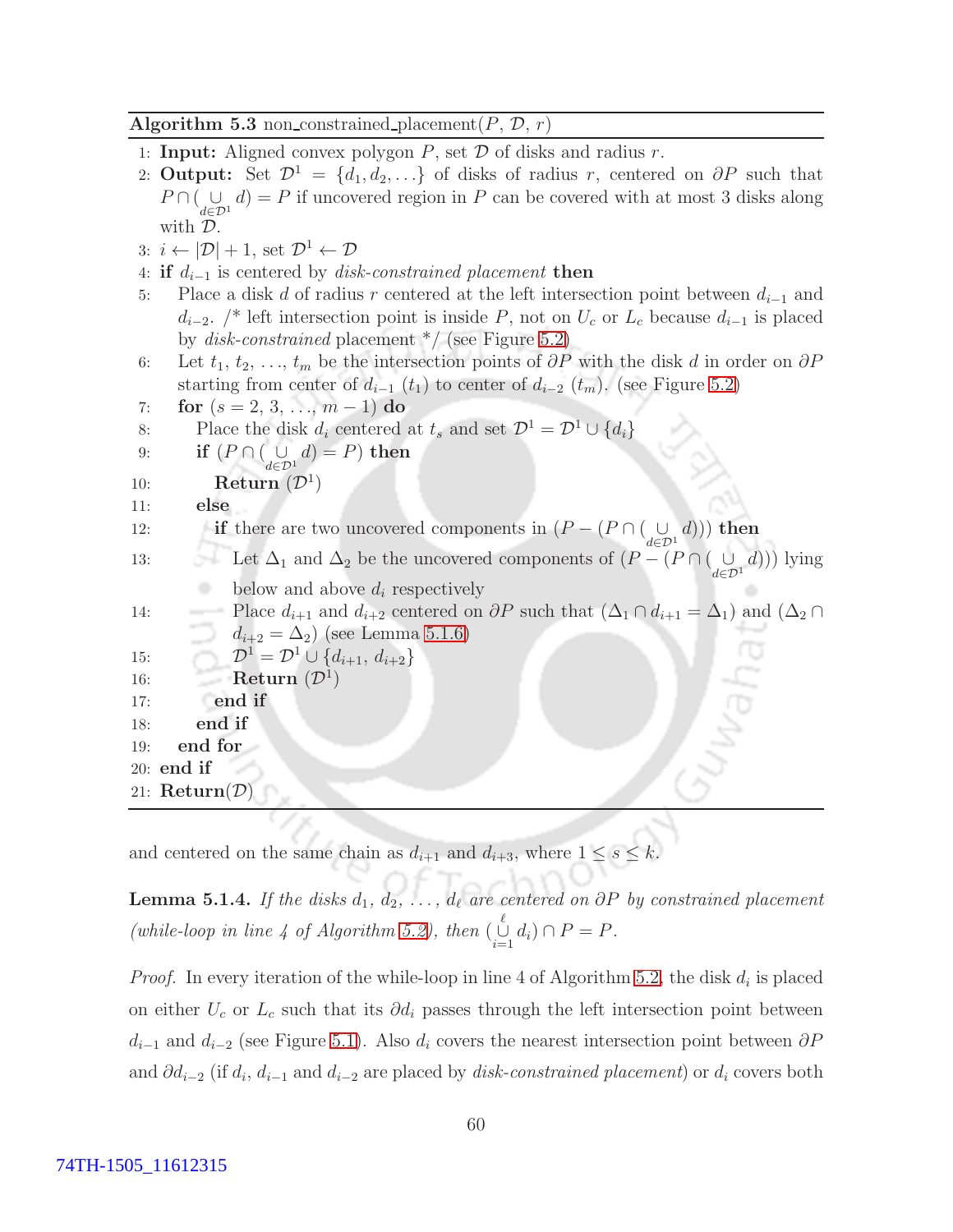<span id="page-74-0"></span>

Figure 5.2: Non-constrained placement

the left intersection points between (i) previously placed disk and  $U_c$ , and (ii) previously placed disk and  $L_c$  (if  $d_i$  and  $d_{i-1}$  are placed by *chain-constrained placement*). Thus, the lemma follows.  $\Box$ 

<span id="page-74-2"></span>**Lemma 5.1.5.** If the disks  $d_1, d_2, \ldots, d_\ell$  are all placed only by chain-constrained placement in Algorithm [5.2,](#page-72-0) then  $\ell \leq k+1$ .

Proof. The proof follows from the fact that the center of at least one optimal disk must lie within disk  $d_i$ , for every  $i \geq 2$ , placed by *chain-constrained placement* in Algorithm [5.2](#page-72-0) since the x-coordinate of the center of  $d_i$  is the smallest (see Figure [5.1\(](#page-69-1)b)). □

<span id="page-74-1"></span>Lemma 5.1.6. At most three disks are required to be placed by non-constrained placement in Algorithm [5.3](#page-73-0) to cover P.

Proof. In line 5 of Algorithm [5.2,](#page-72-0) Algorithm [5.3](#page-73-0) is invoked to test whether the remaining uncovered portion of  $P$  can be covered with at most three disks (i.e, we have reached the end of P). If the left intersection point of  $d_{i-1}$  and  $d_{i-2}$  needs to be covered by disk  $d_i$ using non-constrained placement (see Figure [5.3\)](#page-75-0), then let  $\Delta_1$  and  $\Delta_2$  be the uncovered regions above and below  $d_i$  respectively. Without loss of generality let  $d_{i-1}$  be centered on  $L_c$  and  $d_{i-2}$  on  $U_c$ . Let  $p_i = (x_i, y_i)$ ,  $p_{i-1} = (x_{i-1}, y_{i-1})$  and  $p_{i-2} = (x_{i-2}, y_{i-2})$  where  $(x_f, y_f)$  is the center of disk  $d_f$ . Then observe that  $dist(p_i, p_{i-1}) \leq 2r$  and  $dist(p_i, p_{i-3}) \leq$ 2r. The following two statements must be true because otherwise it will contradict that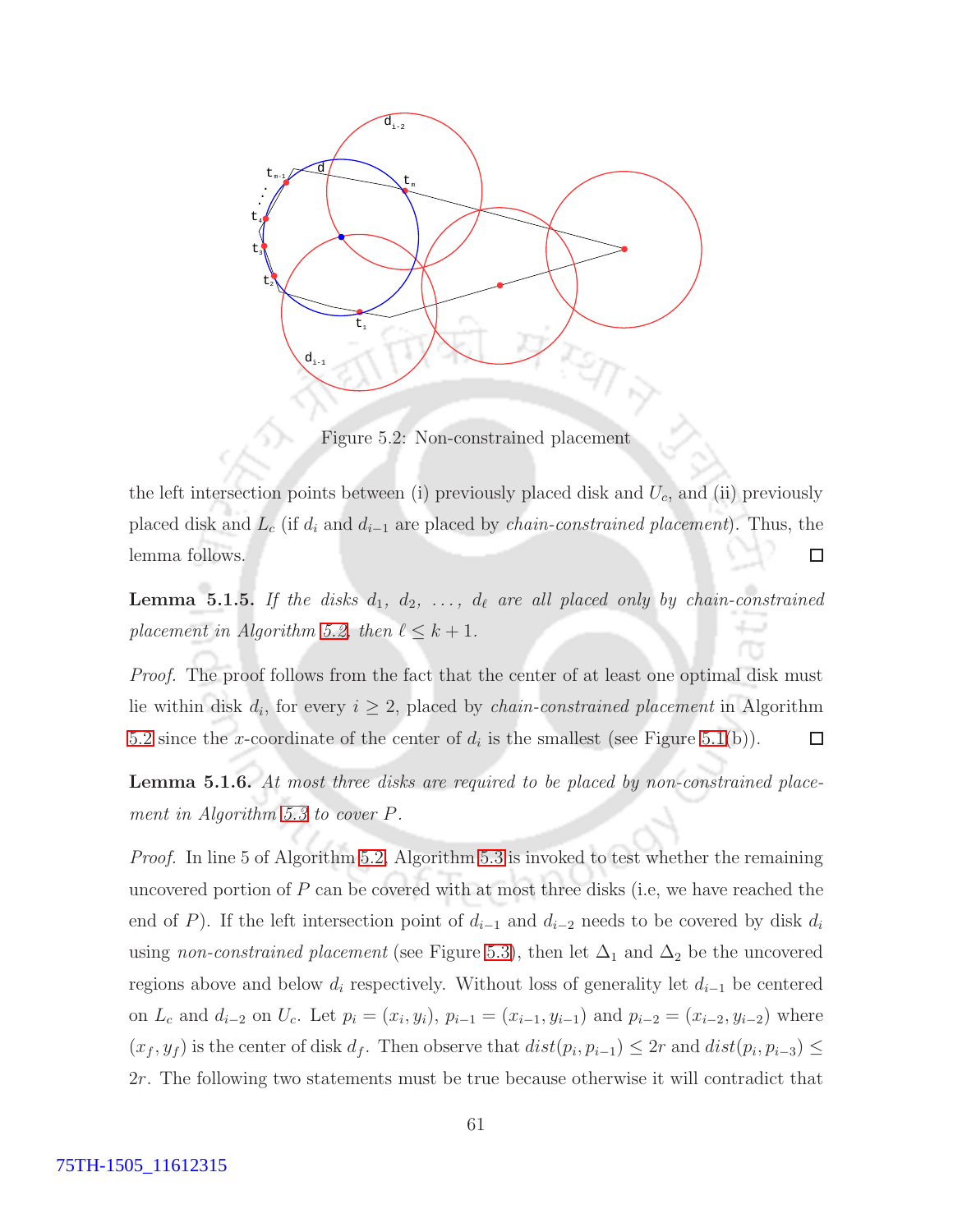the polygon P is a convex polygon: (i) A disk d of radius r centered at the mid-point on line segment  $\overline{p_i, p_{i-1}}$  must contain  $p_i, p_{i-1}$  and  $\Delta_2$ , and (ii) a disk  $\tilde{d}$  of radius r centered at the mid-point on line segment  $\overline{p_i, p_{i-2}}$  must contain  $p_i, p_{i-2}$  and  $\Delta_1$ . Therefore, the uncovered regions  $\Delta_1$  and  $\Delta_2$  (if they exist) above and below  $d_i$  must be covered by at most one disk each, because of the convexity of P. □

<span id="page-75-0"></span>

Figure 5.3: Blue colored disk centered by non-constrained placement

Algorithm [5.2](#page-72-0) places as many as optimal number of disks plus one by chain-constrained placement only (see Lemma [5.1.5\)](#page-74-2). Therefore, from now onward we restrict our discussion to *disk-constrained placement*. For any consecutively placed disks  $d_i$  and  $d_{i+1}$ (without loss of generality, centered on  $L_c$  and  $U_c$  of P respectively) by *disk-constrained placement* in Algorithm [5.2,](#page-72-0) let  $p_1$  and  $p_2$  be the intersection points between  $\partial d_i$  and  $\partial d_{i+1}$  such that  $x_{p_1} \leq x_{p_2}$  (for  $i \geq 3$ ), where  $x_{p_1}$  and  $x_{p_2}$  are the x-coordinates of  $p_1$ and  $p_2$  respectively (see Figure [5.4\(](#page-76-0)a)). Let  $d'_j$  and  $d'_{j'}$  be two left-most disks centered on  $L_c$  and  $U_c$  respectively such that  $x_i < x'_j$  and  $x_{i+1} < x'_{j'}$  (Note that  $x_i$ ,  $x_{i+1}$ ,  $x'_j$ ,  $x'_{j'}$ are x-coordinates of the centers of  $d_i$ ,  $d_{i+1}$ ,  $d'_j$ ,  $d'_{j'}$  respectively). Let  $l_{p_1}$  be a vertical line passing through  $p_1$ . Let  $p'_1$  and  $p'_2$  be the left and right intersection points between  $\partial d'_j$  and  $\partial d'_{j'}$  such that  $x_{p'_1} \leq x_{p'_2}$ , where  $x_{p'_1}$  and  $x_{p'_2}$  are the x-coordinates of  $p'_1$  and  $p'_2$ , respectively.

<span id="page-75-1"></span>Observation 5.1.7. For any two consecutively placed disks  $d_i$  and  $d_{i+1}$   $(i \geq 3)$ ,  $p'_1$  cannot lie to the left of  $l_{p_1}$ .

*Proof.* Assume that  $p'_1$  is lying to the left of  $l_{p_1}$ . Since  $p'_1$  is lying to the left of  $l_{p_1}$ and  $d'_{j}$ ,  $d'_{j'}$  are two left-most disks (centered on  $L_c$  and  $U_c$  respectively) in the optimum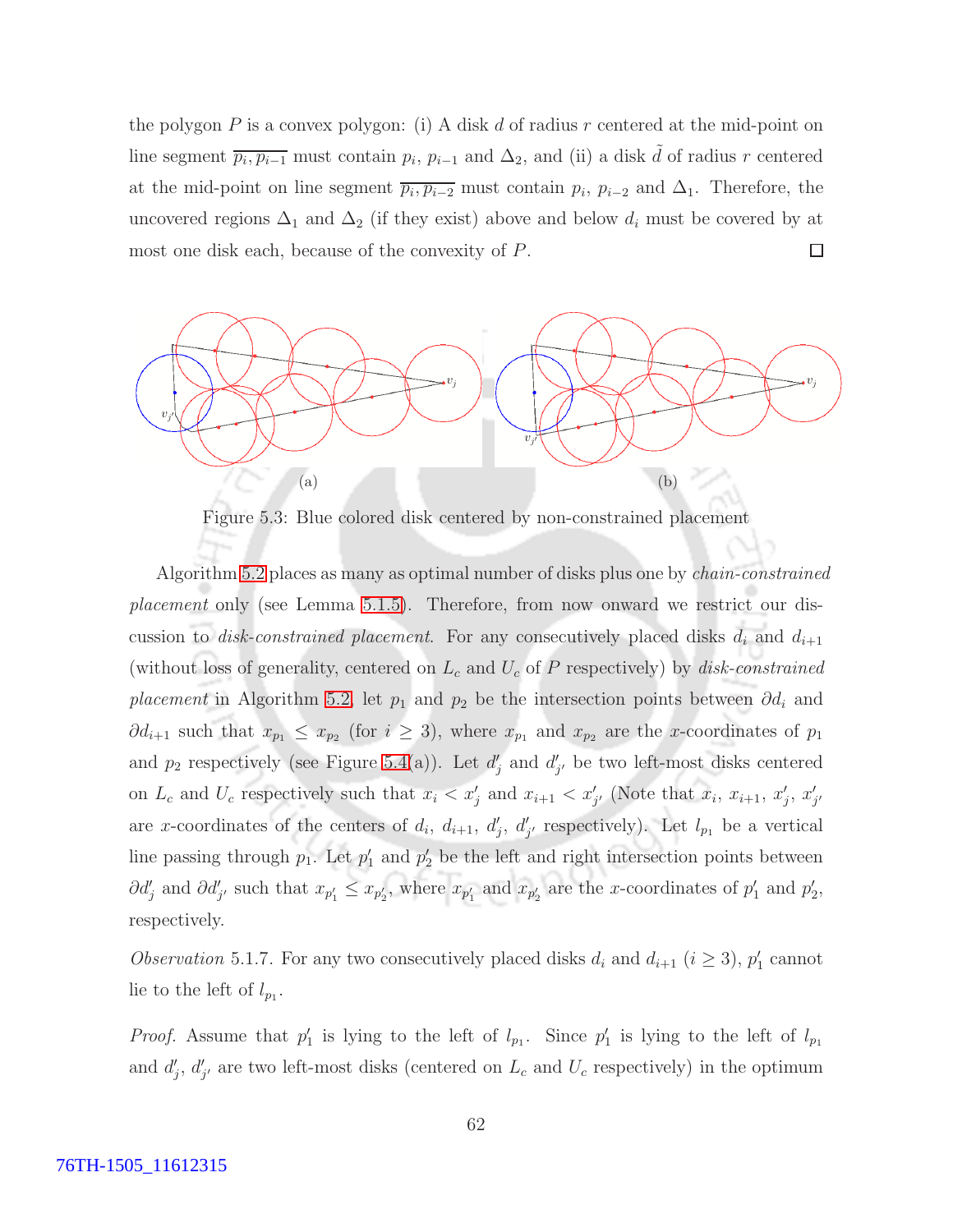solution such that  $x_i < x'_j$  and  $x_{i+1} < x'_{j'}$ , both  $d'_j$  and  $d'_{j'}$  intersect  $l_{p_1}$  and at least one of them contain the point  $p_1$ . Without loss of generality let the disk containing  $p_1$  be  $d'_{j'}$  centered on  $U_c$ . Let  $q_1$  and  $q_2$  be the intersection points between  $\partial d_{i-1}$  and  $\partial d_{i-2}$ such that  $x_{q_1} \leq x_{q_2}$ . By disk-constrained placement of disks,  $q_1$  is lying to the right of  $l_{p_1}$ . Let the centers of disks  $d_{i+1}$ ,  $d'_{j'}$  and  $d_{i-1}$  be labeled as x, y and z respectively. Let the horizontal lines through x, y and z intersect  $l_{p_1}$  at a, b and c respectively (see Figure [5.4\(](#page-76-0)b)). Let the length of line segments  $dist(p_1, x) = r_1 = r$ ,  $dist(p_1, y) = r_2$ ,  $dist(p_1, z) = r_3$ . Note that (i)  $r_3 > r_1$  due to disk-constrained placement of disks and (ii)  $r_1 > r_2$  (by assumption). Therefore,  $r_3 > r_1 > r_2$  and  $\theta_1 < \theta_2 < \theta_3$ , where  $\theta_1 = \angle ap_1x$ ,  $\theta_2 = \angle bp_1y, \theta_3 = \angle cp_1z$ . Therefore there exists a reflex vertex between points x and z on  $U_c$ , contradicting that P is convex.  $\Box$ 

<span id="page-76-0"></span>

Figure 5.4: Proof of Observation [5.1.7](#page-75-1)

In the lemmata [5.1.8,](#page-76-1) [5.1.9](#page-77-0) and [5.1.10,](#page-78-0) we prove that there must be at least one optimal disk in every subsequence of four consecutive disks placed by disk-constrained placement, which leads to the result:  $\ell \leq k+1$  (i.e. at most  $k+5$  disks are placed by Algorithm [5.1](#page-71-0) to cover P), where k is the optimal number of disks for a given radius r.

<span id="page-76-1"></span>**Lemma 5.1.8.** For any consecutively placed disks  $d_i, d_{i+1}, d_{i+2}, d_{i+3}, (i \geq 3)$ , there exists at least one disk  $d'_q$  centered at  $(x'_q, y'_q)$  such that  $\alpha(i) = d'_q$  i.e.,  $x_{i+2} \le x'_q \le x_i$  or  $x_{i+3} \leq x'_q \leq x_{i+1}, \ 1 \leq q \leq k, \ where \ (x_f, y_f) \ denote \ the \ center \ of \ disk \ d_f.$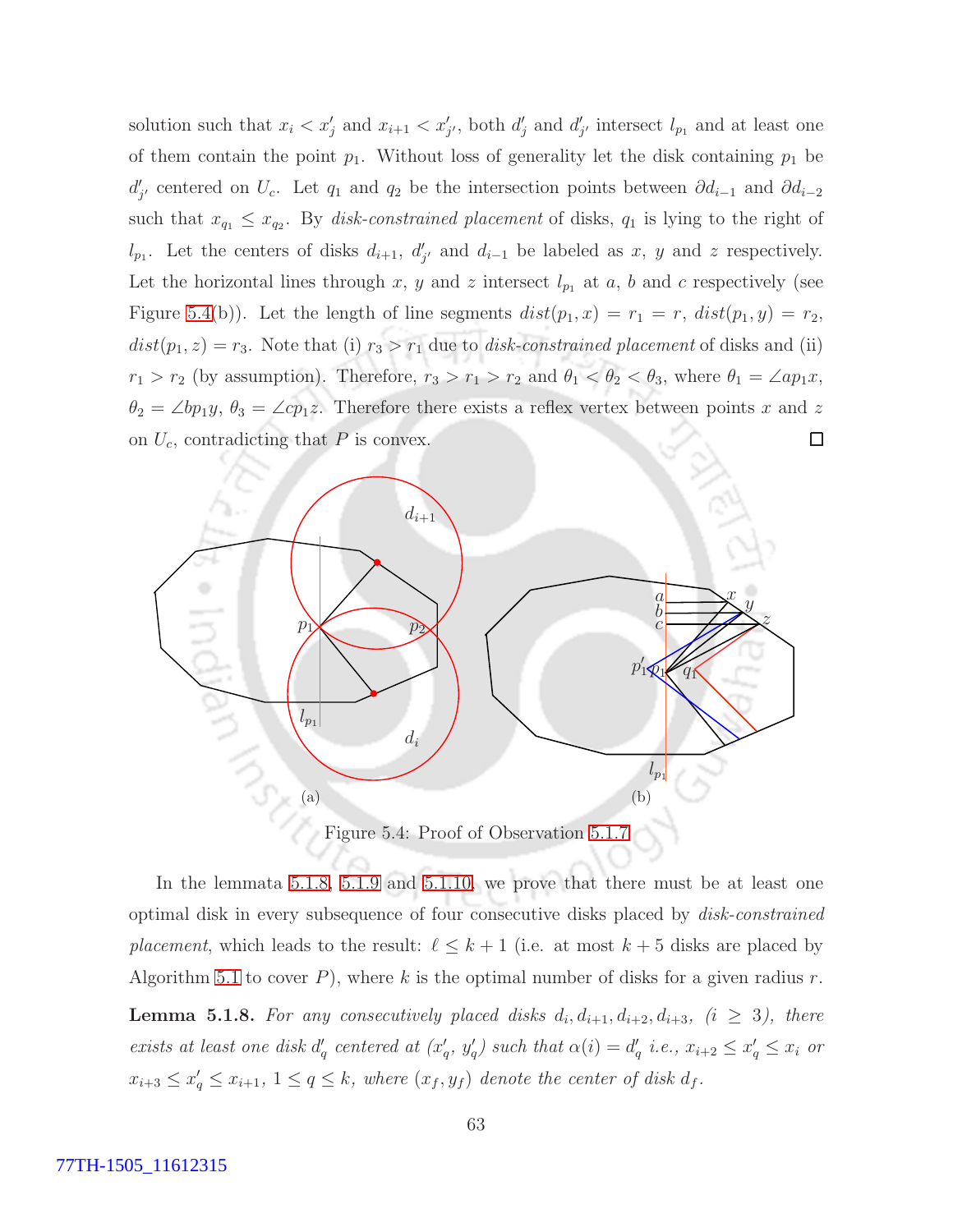*Proof.* Let  $p_1 = (x_{p_1}, y_{p_1})$  and  $p_2 = (x_{p_2}, y_{p_2})$  be the intersection points between  $\partial d_i$ and  $\partial d_{i+1}$  such that  $x_{p_1} \leq x_{p_2}$ . Let  $l_{p_1}$  be a vertical line passing through  $p_1$  (see Figure [5.5\)](#page-77-1). On the contrary of the lemma, assume that no disk  $d'_{q}$  from the optimal solution is centered on  $\partial P$  such that  $d'_q$  is centered on  $L_c$  and  $x_{i+2} \leq x'_q \leq x_i$  or  $d'_q$  is centered on  $U_c$  and  $x_{i+3} \le x'_q \le x_{i+1}$ ,  $1 \le q \le k$  (see Figure [5](#page-77-1).5). Let  $d'_j$  and  $d'_{j'}$  be two disks from the optimal solution centered left most but to the right of  $(x_i, y_i)$  and  $(x_{i+1}, y_{i+1})$ respectively, that is,  $x_i < x'_j$  and  $x_{i+1} < x'_{j'}$ . Note that  $(x_f, y_f)$  is the center of the disk  $d_f$ . Let  $p'_1$  and  $p'_2$  be the intersection points between  $\partial d'_j$  and  $\partial d'_{j'}$ . By observation [5.1.7,](#page-75-1)  $p'_1$  is lying to the right of vertical line  $l_{p_1}$ . If  $dist(p'_1, (x_{i+2}, y_{i+2})) \ge r$ , then there must be a disk  $d'_q$  centered on  $\partial P$  such that  $x_{i+2} \leq x'_q$ , otherwise the disk  $d'_q$  cannot cover  $p'_1$ . If  $dist(p'_1, (x_{i+2}, y_{i+2})) < r$ , some disk  $d'_q$  has to be centered such that  $x_{i+2} > x'_q$ . This implies that the disk  $d'_q$  must not cover  $p_1$ , otherwise it would contradict that the disk  $d_{i+2}$  is centered at  $(x_{i+2}, y_{i+2})$  as  $d_{i+2}$  could be moved with its new center to be closer to the y-axis than  $(x_{i+2}, y_{i+2})$  while  $\partial d_{i+2}$  is still passing through  $p_1$ . Therefore, the distance between  $(x_{i+3}, y_{i+3})$  and the left intersection point between  $\partial d'_{q}$  and  $\partial d'_{j'}$  is greater than r, implying that some other disk  $d'_{q'}$  must be centered such that  $x_{i+3} \leq x'_{q'} \leq x_{i+1}$ . Thus the lemma follows  $\Box$ 

<span id="page-77-1"></span>

Figure 5.5: Proof of Lemmata [5.1.8](#page-76-1) and [5.1.9](#page-77-0)

<span id="page-77-0"></span>**Lemma 5.1.9.** If  $\alpha(i) = d'_s$  and  $\alpha(i + 1) = d'_t$ , then  $s \neq t$ , where  $1 \leq s, t \leq k$ .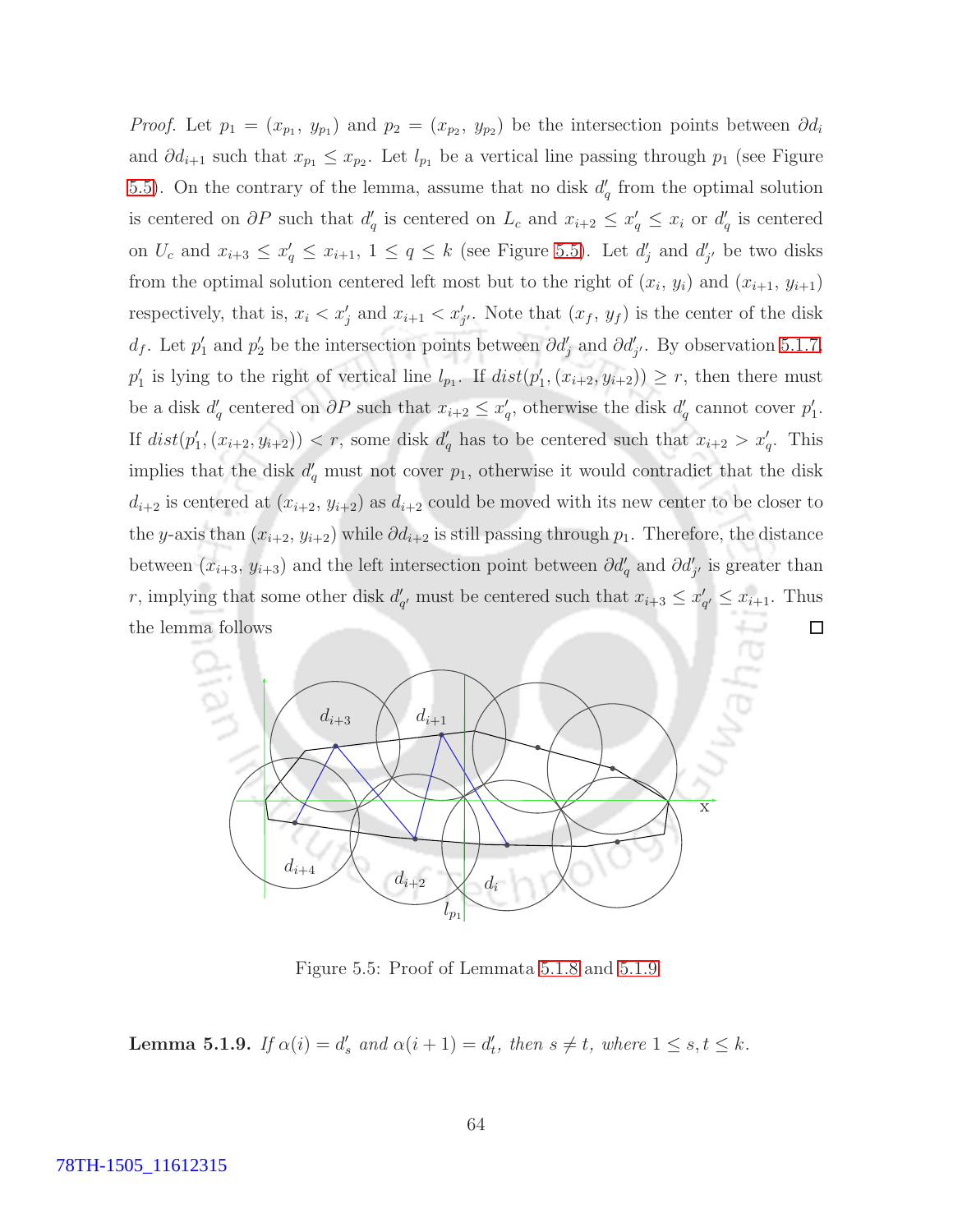*Proof.* Let the disks  $d_i$ ,  $d_{i+2}$ ,  $d_{i+4}$  and  $d_{i+1}$ ,  $d_{i+3}$  be centered on the  $L_c$  and the  $U_c$  of  $P$ , respectively (see Figure [5](#page-77-1).5). By Lemma [5.1.8,](#page-76-1) there exists at least one disk  $d'_{s}$  centered on  $L_c$  between the centers of  $d_i$  and  $d_{i+2}$  or centered on  $U_c$  between the centers of  $d_{i+1}$ and  $d_{i+3}$ . Then, we consider the following two cases:

(a) If the disk  $d'_{s}$  is placed on  $L_{c}$  between  $d_{i}$  and  $d_{i+2}$ , then by the same argument as in Lemma [5.1.8,](#page-76-1) for consecutively placed disks  $d_{i+1}$ ,  $d_{i+2}$ ,  $d_{i+3}$  and  $d_{i+4}$ , there must be at least one disk  $d'_t$  such that  $\alpha(i + 1) = d'_t$ , where  $1 \leq s, t \leq k$  and  $s \neq t$ .

(b) If the disk  $d'_{s}$  is placed on  $U_{c}$  between  $d_{i+1}$  and  $d_{i+3}$ , then the center of the disk  $d'_t$  placed on  $L_c$ , covering the left intersection point between the disks  $d'_j$  and  $d'_{j'}(= d'_s)$ (to the right of centers of  $d_i$  and  $d_{i+3}$ , respectively) cannot lie to the left of the center of  $d_{i+4}$  on  $L_c$  since  $d_{i+4}$  does not intersect with  $d_i$  and  $d_{i+1}$  (otherwise there is no need for  $d_{i+2}$ ).  $\Box$ 

<span id="page-78-0"></span>**Lemma 5.1.10.** If k disks of radius r are sufficient to cover P entirely, then at most  $k + 7$  disks of radius r are required to cover P by Algorithm [5.1.](#page-71-0)

*Proof.* Case (i) if no switching occurs in Algorithm [5.2](#page-72-0) and all  $\ell$  disks are placed by diskconstrained placement: Let  $\mathcal{D}_i$  be the set of disks in the optimal solution  $\mathcal{D}'$  corresponding to disks  $d_i$ ,  $d_{i+1}$ ,  $d_{i+2}$  and  $d_{i+3}$  such that every  $d \in \mathcal{D}_i(\subseteq \mathcal{D}')$  is centered either between the centers of  $d_i$  and  $d_{i+2}$  and on the same chain as  $d_i$  and  $d_{i+2}$  or between the centers of  $d_{i+1}$  and  $d_{i+3}$  and on the same chain as  $d_{i+1}$  and  $d_{i+3}$ . By Lemma [5.1.9,](#page-77-0)  $|\mathcal{D}_i \cap \mathcal{D}_{i+1}|$  <  $\max(|\mathcal{D}_i|, |\mathcal{D}_{i+1}|)$  and  $|\mathcal{D}_i| \ge 1$  for  $i \ge 3$ . Then

$$
k = |\mathcal{D}'| \ge \left| \bigcup_{i=3}^{\ell-3} \mathcal{D}_i \right| \ge \sum_{i=3}^{\ell-3} 1 = \ell - 5 \implies \ell \le k + 5.
$$

Case (ii) if switching occurs in Algorithm [5.2](#page-72-0) and a sequence of  $\ell$  disks placed by Algorithm [5.1](#page-71-0) are using chain-constrained, disk-constrained and chain-constrained placement: Let  $\ell_1$ ,  $\ell_2$  and  $\ell_3$  be the subsequences of consecutively placed disks by *chain*constrained, disk-constrained and then chain-constrained placement again respectively. Then  $\ell = \ell_1 + \ell_2 + \ell_3$ . By lemma [5.1.5](#page-74-2) and case (i),  $\ell \leq k + 7$ . □

<span id="page-78-1"></span>**Lemma [5.1](#page-71-0).11.** The running time of Algorithm 5.1 is  $O(n+\ell)$ .

#### 79TH-1505\_11612315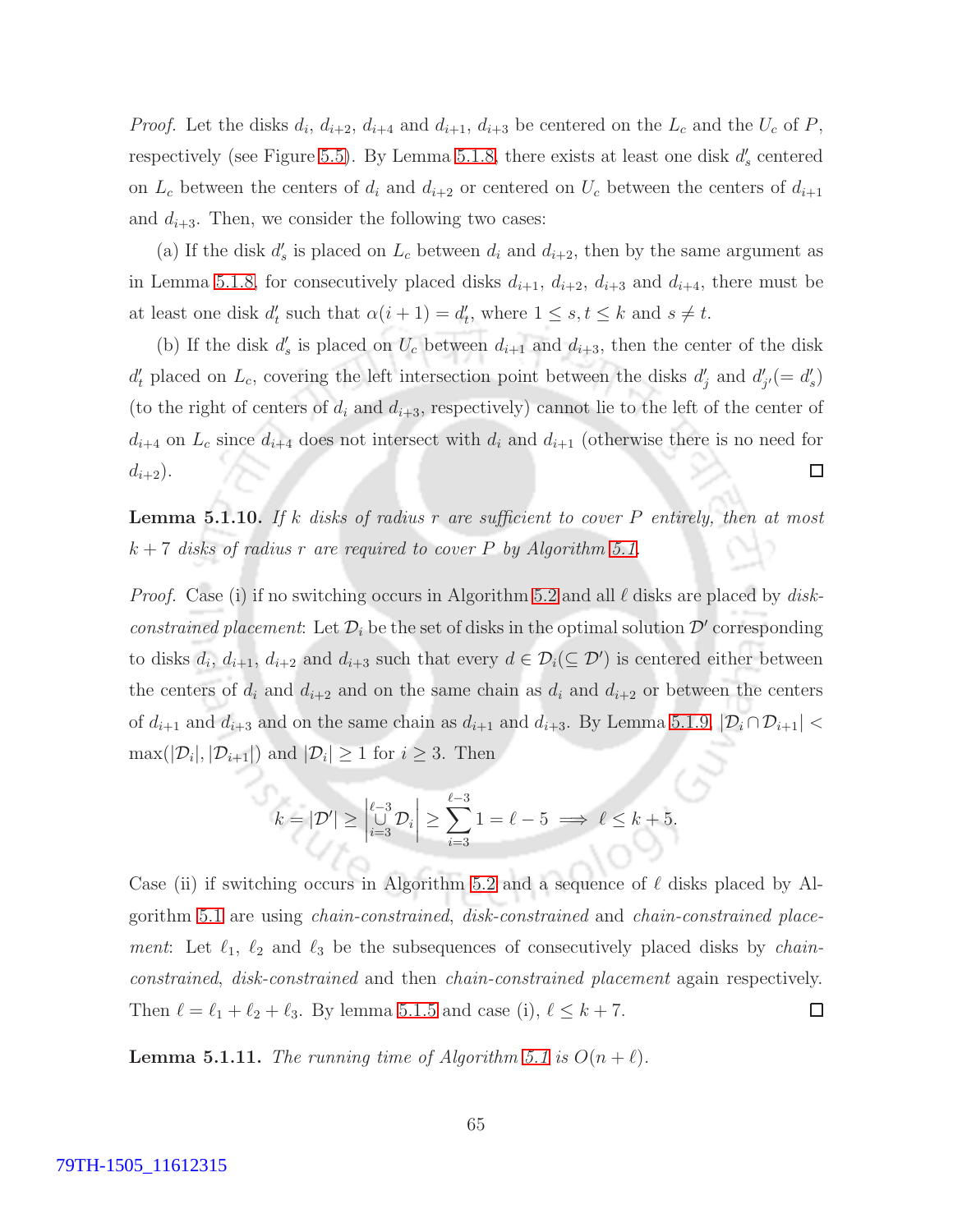*Proof.* Initially, Algorithm [5.1](#page-71-0) places two disks to cover P and invokes Algorithm [5.2](#page-72-0) to cover the remaining uncovered portion of P. Algorithm [5.2](#page-72-0) invokes Algorithm [5.3](#page-73-0) to check whether the remaining uncovered region of  $P$  can be covered with at most three disks using *non-constrained placement*. Algorithm [5.3](#page-73-0) computes at most  $m$  candidate locations for the centers of these three disks  $(d_i, d_{i+1} \text{ and } d_{i+2})$  if  $d_{i-1}$  is centered by disk-constrained placement, where  $m \leq 4$ , using at least  $(\ell - 4)$  iterations of the while-loop at line 4 of Algorithm [5.2,](#page-72-0) and in the last iteration  $m = O(n)$ . Hence, the running time of Algorithm [5.3](#page-73-0) is  $O(n)$ . Algorithm [5.2](#page-72-0) places disks one by one either using *chainconstrained placement* or *disk-constrained placement* until  $P$  is fully covered. Algorithm [5.2](#page-72-0) places at most  $\ell$  disks by keeping track of the uncovered portion of  $\partial P$ . Hence, the running time of Algorithm [5.2](#page-72-0) is  $O(n + \ell)$ . The running time of Algorithm [5.1](#page-71-0) follows from the running times of Algorithm [5.2](#page-72-0) and Algorithm [5.3.](#page-73-0) Thus the lemma follows. □

#### Algorithm 5.4 k-COVER $(P, k, r)$

- 1: **Input:** Convex polygon  $P$ , a positive integer  $k$  and a real number  $r$  (radius).
- 2: **Output:** Set  $\mathcal{D} = \{d_1, d_2, \ldots, d_k\}$  of disks of radius  $r' \leq (1 + \frac{7}{k})r$ , centered on  $\partial F$ such that  $P \cap (\bigcup_{d \in \mathcal{D}}$  $d) = P$  if P is coverable with k disks of radius r. 3: for  $(j = 1, 2, ..., n)$  do 4: Compute the farthest vertex  $v_{j'}$  from vertex  $v_j$ . 5: Align P such that  $v_j$  and  $v_{j'}$  are lying on x-axis, x-coordinate of  $v_j$  is greater than the x-coordinate of  $v_{j'}$  and the whole P lies to the right of the y-axis. 6:  $(D, \ell) = \ell$ -COVER $(P, r)$  //Run Algorithm [5.1](#page-71-0)<br>7: **if**  $((P \cap (U \ d))) = P$  **then** 7: if  $((P \cap (\bigcup_{d \in \mathcal{D}})_{d \in \mathcal{D}})$  $d))=P) \textbf{ then}$ 8:  $\mathcal{D} = \mathcal{D} \setminus \{d_{k+1}, d_{k+2}, \ldots, d_\ell\}$ 9: Reset the radius of every  $d \in \mathcal{D}$  to  $r' = (1 + \frac{(\ell - k)}{k})r$ 10: Drag the centers of every disk  $d \in \mathcal{D}$  from right to left towards the y-axis such that every *d* satisfies the *constrained placement* requirement. 11: **Return**  $(\mathcal{D}, r')$ 12: end if
- <span id="page-79-0"></span>13: end for
- 14: **Return**  $(\emptyset, 0)$

<span id="page-79-1"></span>**Lemma 5.1.12.** The running time of Algorithm [5.4](#page-79-0) is  $O(n(n+k))$ .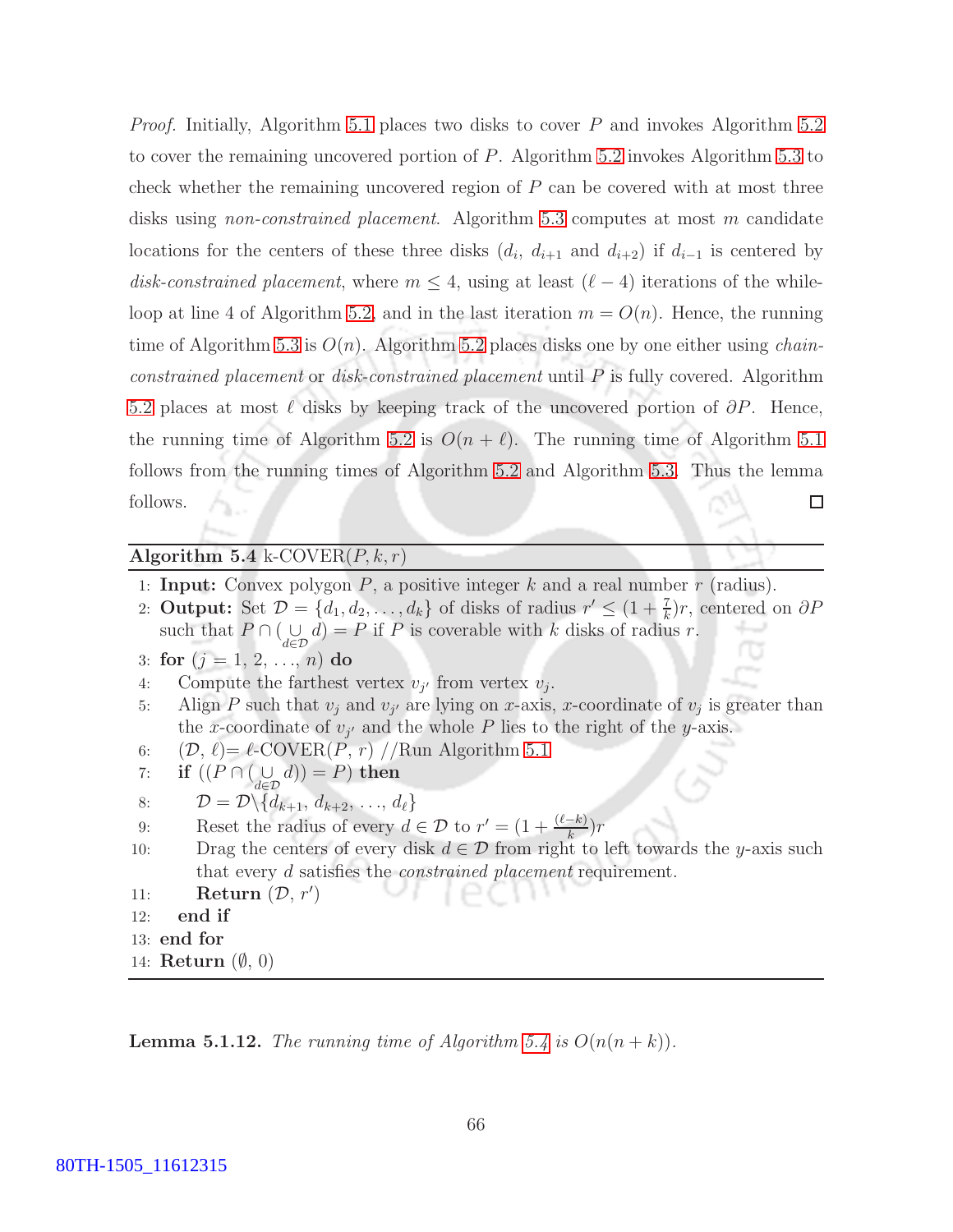*Proof.* The for-loop in line 3 of Algorithm [5.4](#page-79-0) runs (in the worst case) for every vertex of convex polygon P. In every iteration of the for-loop (line number 3 of Algorithm [5.4\)](#page-79-0), we compute the farthest vertex  $v_{j'}$  from a vertex  $v_j$  in  $O(n)$  time (line number 4 of Algorithm [5.4\)](#page-79-0). In line 6, we invoke Algorithm [5.1,](#page-71-0) which takes  $O(n+\ell)$  time (see Lemma [5.1.11\)](#page-78-1). Again lines 8-10 take  $O(n+k)$  time. From Lemma [5.1.10](#page-78-0) we know that  $\ell \leq k+7$ . Therefore, the running time of Algorithm [5.4](#page-79-0) is  $n(n+(n+k+7)+(n+k)) = O(n(n+k))$ time.  $\Box$ 

<span id="page-80-0"></span>**Theorem 5.1.13.** Algorithm [5.4](#page-79-0) is  $(1 + \frac{7}{k})$ -approximation algorithm  $(k \ge 7)$  for the decision version of the CCPC problem.

*Proof.* Let  $\mathcal{D}=\{d_1, d_2, \ldots, d_\ell\}$  be the set of disks centered on  $\partial P$  to cover P by Algorithm [5.1.](#page-71-0) Now, the number of disks centered on  $L_c$  after the disk  $d_k$  is placed is at most  $\lceil \frac{(\ell-k)}{2} \rceil$ and the number of disks centered along  $L_c$  starting from the vertex  $v_j$  of P to the center of  $d_k$  is at most  $\lceil \frac{k}{2} \rceil$  $\frac{k}{2}$ . If the radius of these  $\lceil \frac{k}{2} \rceil$ .  $\frac{k}{2}$  disks centered on  $L_c$  is increased by  $\rho$  such that the area covered by  $\lceil \frac{(\ell-k)}{2} \rceil$  disks centered on  $L_c$  after  $d_k$ , is covered by these  $\lceil \frac{k}{2} \rceil$  $\frac{1}{2}$ disks, then  $\rho = \frac{(\lceil \frac{(\ell-k)}{2} \rceil)r}{\lceil k \rceil}$  $\frac{\sum_{i=1}^{k} |r_i|}{\left|\frac{k}{2}\right|} = \left[\frac{(\ell-k)}{k}\right]r.$  Let the radius of every disk  $d_i \in \mathcal{D}$ , for  $1 \leq i \leq k$ , be increased by an additive factor  $\rho$ , where  $\rho \leq \frac{7r}{k}$  $\frac{dr}{k}$  because  $(\ell - k) \leq 7$  (see Lemma [5.1.10\)](#page-78-0). The centers of the disks  $d_1, d_2, d_3, \ldots, d_k$  on  $\partial P$  are moved left such that the *disk* and/or *chain-constrained placement* requirement is satisfied by every disk (see Figure [5.6\)](#page-81-0). Therefore, the disks  $d_{k+1}, d_{k+2}, \ldots, d_{\ell}$  will become redundant and can be removed. The radius  $r' = r + \rho \leq (1 + \frac{7}{k})r$ . Thus the theorem follows.  $\Box$ 

## 5.2 Constrained Convex Polygon Cover Problem

Here, we describe Algorithm [5.5](#page-82-0) to solve the constrained convex polygon cover (CCPC) problem. Algorithm [5.5](#page-82-0) covers P with at most k congruent disks of radius  $r' \leq (1 +$ δ) $r_{opt}$ , and centered on  $\partial P$ , where  $\delta = \frac{7}{k} + \frac{7\epsilon}{k} + \epsilon$  and  $r_{opt}$  is the optimum radius of  $k$  congruent disks. To achieve this we first use the doubling technique as follows: if  $r_{opt} > 1$ , we invoke our algorithm (Algorithm [5.4\)](#page-79-0) for the decision version of CCPC problem with radius equal to  $2^j$  for every  $j = 1, 2, ..., j^*$  until a cover of P is found for radius  $2^{j^*}$ , where  $j^*$  is the smallest positive integer (lines 10-16 in Algorithm [5.5\)](#page-82-0),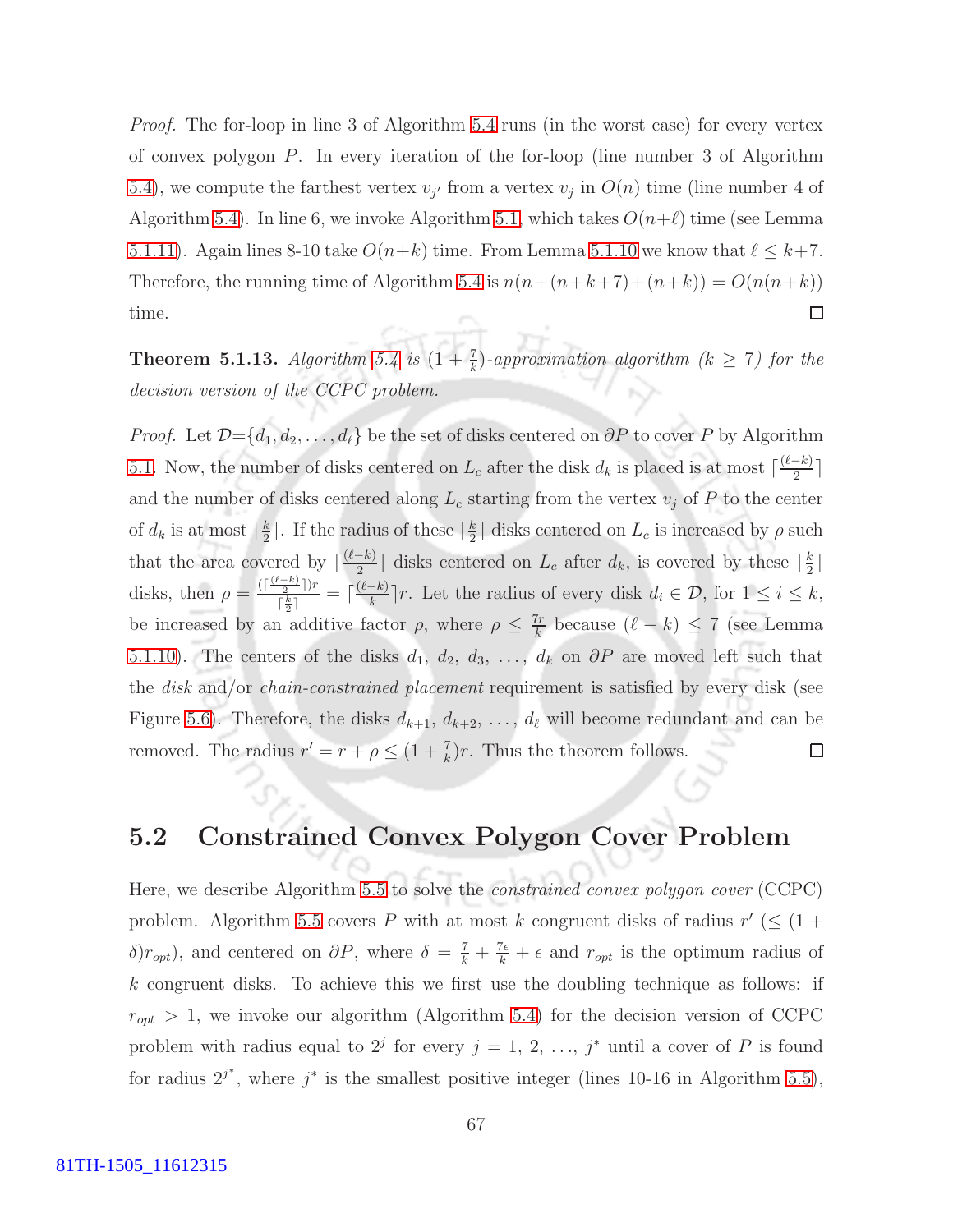<span id="page-81-0"></span>

Figure 5.6: Proof of Theorem [5.1.13](#page-80-0)

otherwise we invoke Algorithm [5.4](#page-79-0) with radius equal to  $2^{-j}$  for every  $j = 1, 2, ..., j^*$  till cover of P is found for radius  $2^{-j^*}$ , where  $j^*$  is the largest positive integer (lines 4-9 in Algorithm [5.5\)](#page-82-0). Therefore,  $r_{opt}$  belongs to either  $[2^{j^*-1}, 2^{j^*}]$  or  $[2^{-j^*-1}, 2^{-j^*}]$ . Note that the size of this interval is at most  $r_{opt}$ . Let  $[\mu, \nu]$  be the interval. Let  $\gamma = \frac{\mu + \nu}{2}$  $\frac{+\nu}{2}$ . Now, we divide the interval  $[\mu, \nu]$  into two intervals  $[\mu, \gamma]$  and  $[\gamma, \nu]$ , and decide the interval that contains  $r_{opt}$ . Let this new interval be  $[\mu, \nu]$  and repeat the same process  $\log\left[\frac{1}{\epsilon}\right]$  $\frac{1}{\epsilon}$  times.

<span id="page-81-1"></span>**Lemma 5.2.1.**  $(\nu - \mu) \leq \epsilon r_{opt}$ , where  $\mu$ ,  $\nu$  are the values after the for-loop in line 18 of Algorithm [5.5.](#page-82-0)

*Proof.* Initially  $\mu = 2^{j^* - 1}$  and  $\nu = 2^{j^*}$ , where  $2^{j^* - 1} \le r_{opt} \le 2^{j^*}$ . After the for-loop in line 18, the size of the interval is  $(\nu - \mu) \leq \frac{(2^{j^*} - 2^{j^*}-1)}{2^{\log\left(\frac{1}{\epsilon}\right)}}$  $\frac{(-2^{j^*-1})}{2^{\log\lceil\frac{1}{\epsilon}\rceil}} \leq \frac{r_{opt}}{2^{\log\lceil\frac{1}{\epsilon}\rceil}}$  $\frac{r_{opt}}{2^{\log\left(\frac{1}{\epsilon}\right)}} \leq \epsilon r_{opt}$ . The same proof follows for initial values  $\mu = 2^{-j^*-1}$  and  $\nu = 2^{-j^*}$ .  $\Box$ 

**Theorem 5.2.2.** Algorithm [5.5](#page-82-0) is  $(1 + \delta)$ -approximation algorithm for the CCPC problem, with running time  $O(n(n+k)(\log r_{opt}) + \log \lceil \frac{1}{\epsilon} \rceil)$  $(\frac{1}{\epsilon})$ ), where  $\delta = \frac{7}{k} + \frac{7\epsilon}{k} + \epsilon$ ,  $k \ge 7$  and  $\epsilon > 0$ .

*Proof.* The radius  $r_{opt}$  is initially made to lie in the interval  $[2^{j^*-1}, 2^{j^*}]$  or  $[2^{-j^*-1}, 2^{-j^*}]$ by the while-loop at line 6 or line 12 of Algorithm [5.5.](#page-82-0) Then, after the for-loop in line 18 of Algorithm [5.5,](#page-82-0) we reduce this interval to  $[\mu, \nu]$  such that  $\mu \leq r_{opt} \leq \nu$ and  $(\nu - \mu) \leq \epsilon r_{opt}$  (Lemma [5.2.1\)](#page-81-1). Therefore,  $\nu \leq \mu + \epsilon r_{opt} \leq r_{opt} + \epsilon r_{opt} \leq (1 +$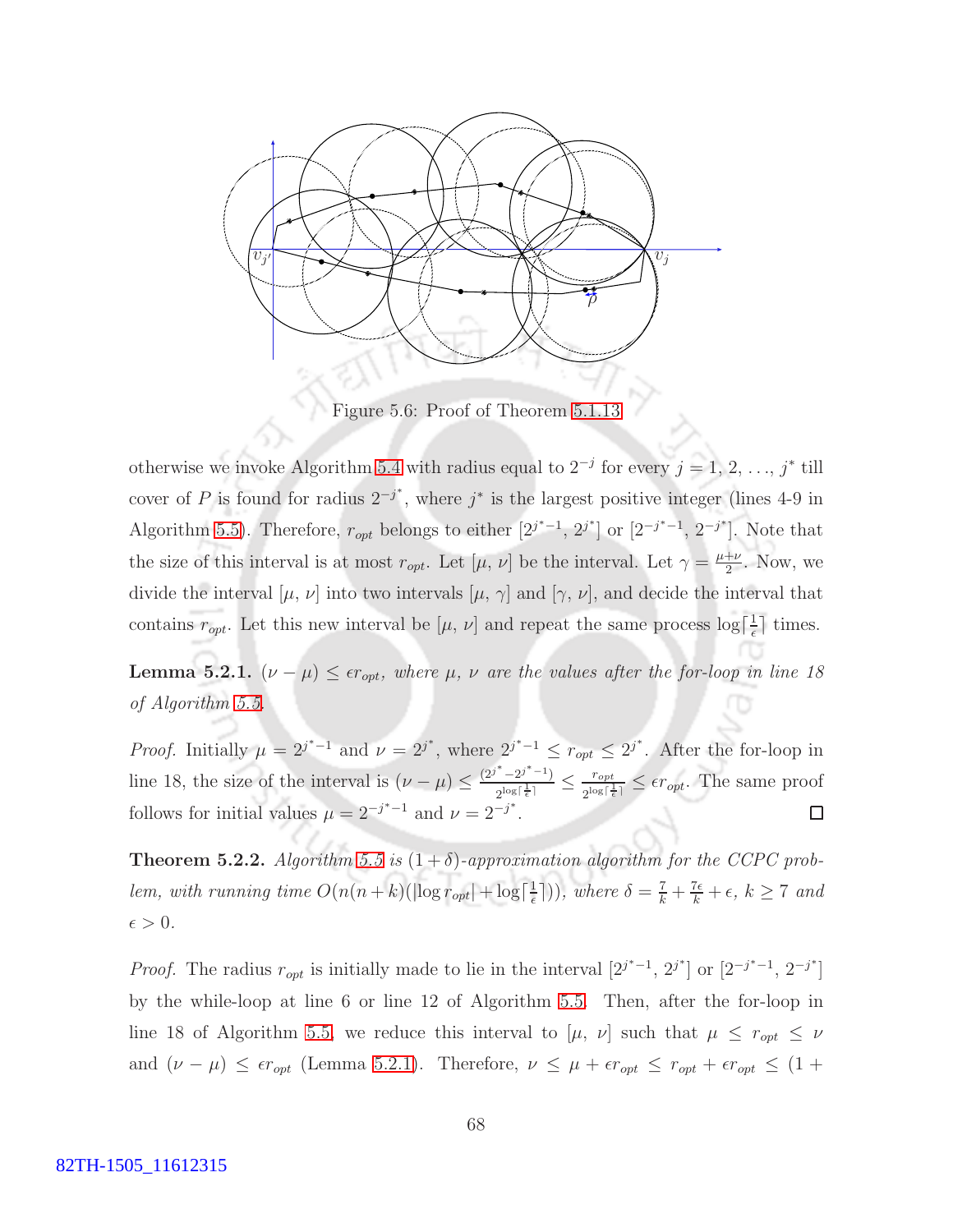Algorithm 5.5 COVER $(P, k, \epsilon)$ 

1: **Input:** Convex polygon P, a positive integer k and an  $\epsilon > 0$ . 2: **Output:** Set  $\mathcal{D} = \{d_1, d_2, ..., d_k\}$  of k disks having equal radius  $r' \leq (1 + \frac{7}{k} + \frac{7\epsilon}{k} + \epsilon)r_{opt}$ , where  $k \geq 7$  and an  $\epsilon > 0$ . 3:  $(\mathcal{D}, r')$  = k-COVER $(P, k, 1)$  //Run Algorithm [5.4](#page-79-0) 4: if  $(r' \neq 0)$  then 5:  $j \leftarrow 1$ 6: while  $(r' \neq 0)$  do 7:  $j \leftarrow j - 1$ <br>8:  $(D, r') = 1$ 8:  $(\mathcal{D}, r') = k\text{-COVER}(P, k, 2^{j-1}) / \text{Run Algorithm 5.4}$  $(\mathcal{D}, r') = k\text{-COVER}(P, k, 2^{j-1}) / \text{Run Algorithm 5.4}$  $(\mathcal{D}, r') = k\text{-COVER}(P, k, 2^{j-1}) / \text{Run Algorithm 5.4}$ 9: end while 10: else 11:  $j \leftarrow 0$ <br>12: while 12: while  $(r' = 0)$  do 13:  $j \leftarrow j + 1$ 14:  $(\mathcal{D}, r') = k\text{-COVER}(P, k, 2^j) // Run Algorithm 5.4$  $(\mathcal{D}, r') = k\text{-COVER}(P, k, 2^j) // Run Algorithm 5.4$ 15: end while 16: end if 17:  $\mu \leftarrow 2^{j-1}, \nu \leftarrow 2^j$ 18: **for**  $(i = 1, 2, ..., \lceil \log \lceil \frac{1}{\epsilon} \rceil)$  $\frac{1}{\epsilon}$ ]) do 19:  $\gamma \leftarrow \frac{\mu + \nu}{2}$ 20:  $(\mathcal{D}, r') = k\text{-COVER}(P, k, \gamma) // \text{Run Algorithm 5.4}$  $(\mathcal{D}, r') = k\text{-COVER}(P, k, \gamma) // \text{Run Algorithm 5.4}$  $(\mathcal{D}, r') = k\text{-COVER}(P, k, \gamma) // \text{Run Algorithm 5.4}$ 21: **if**  $(r' \neq 0)$  then  $\nu = \gamma$  else  $\mu = \gamma$ 22: end for 23:  $(D, r') = k$ -COVER $(P, k, \nu)$  //Run Algorithm [5.4](#page-79-0) 24:  $Return (\mathcal{D}, r')$ 

<span id="page-82-0"></span> $\epsilon$ ) $r_{opt}$ . Line 23 in Algorithm [5.5](#page-82-0) invokes Algorithm [5.4,](#page-79-0) which returns a set  $\mathcal D$  of k disks of radius r', centered on  $\partial P$ , where  $r' \leq (1 + \frac{7}{k})\nu$  (see Theorem [5.1.13\)](#page-80-0). Hence,  $r' \leq (1 + \frac{7}{k})\nu \leq (1 + \frac{7}{k})(1 + \epsilon)r_{opt} \leq (1 + \frac{7}{k} + \frac{7\epsilon}{k} + \epsilon)r_{opt}$ . Algorithm [5.4](#page-79-0) is invoked at most  $|\log r_{opt}|$  times in the while-loop and at most  $\log \lceil \frac{1}{\epsilon} \rceil$  $\frac{1}{\epsilon}$  times in the for-loop at lines 6 or 12 and 18 of Algorithm [5.5,](#page-82-0) respectively. The running time of Algorithm [5.4](#page-79-0) is  $O(n(n+k))$  (see Lemma [5.1.12\)](#page-79-1). Hence, the running time of Algorithm [5.5](#page-82-0) is  $n(n+k)|\log r_{opt}| + n(n+k)\log\lceil\frac{1}{\epsilon}\rceil$  $\frac{1}{\epsilon}$ ] =  $O(n(n+k)(\log r_{opt}) + \log \lceil \frac{1}{\epsilon} \rceil$  $\frac{1}{\epsilon}$ ])).  $\Box$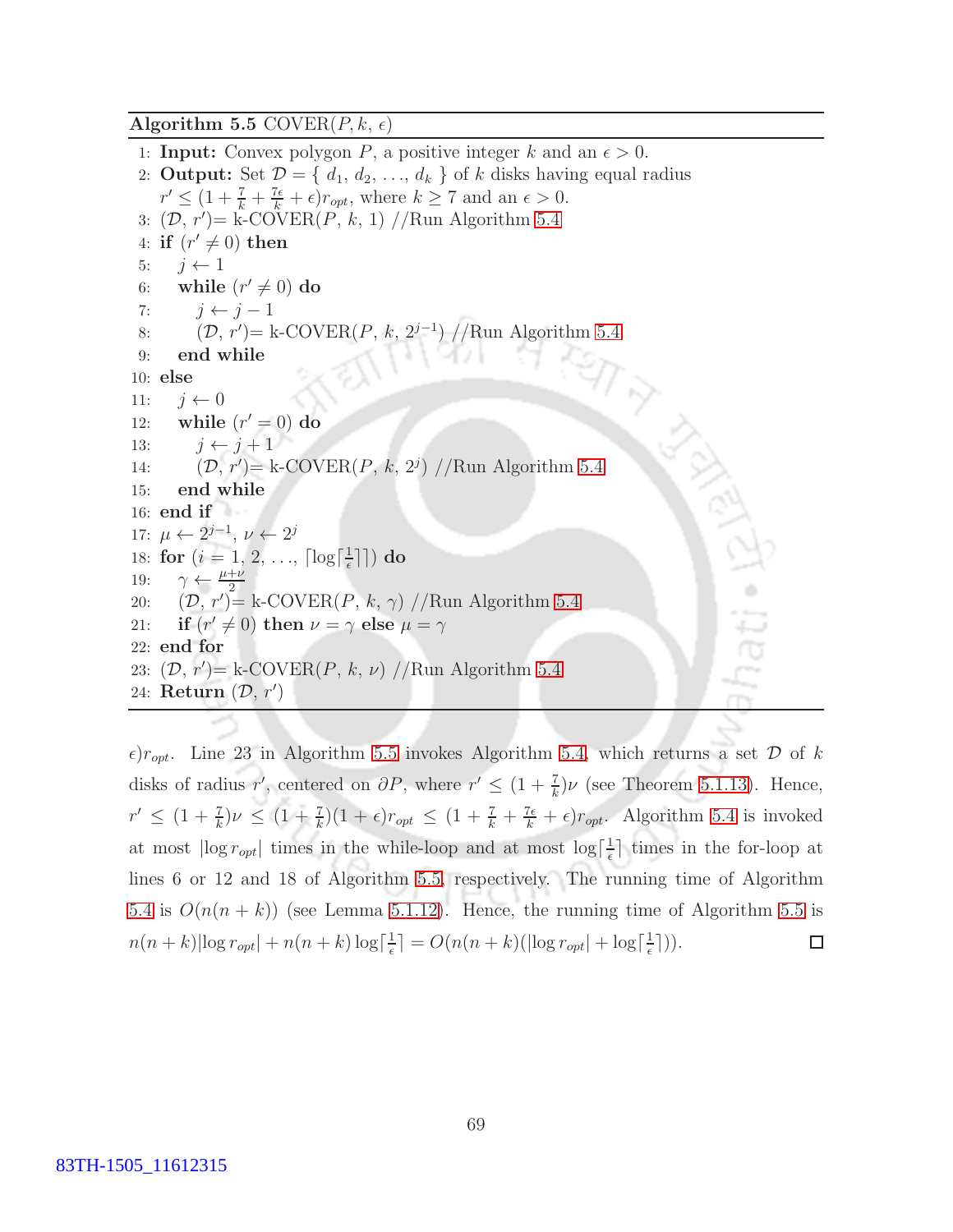## 5.3 Conclusion

In this chapter we have described an approximation algorithm for covering a convex polygon with k congruent disks centered on the boundary of the polygon. The approximation factor of the algorithm is  $(1 + \frac{7}{k} + \frac{7\epsilon}{k} + \epsilon)$ , where  $k \ge 7$  and  $\epsilon > 0$ . The approximation factor of the previous best known algorithm is 1.8841 [\[25](#page-103-0)]. Thus, for a sufficiently large value of  $k$ , our algorithm is much better than the previous one. The complexity of this problem seems to be unknown as we did not find any prior work on the NP-hardness proof of this problem. As future work, designing a  $(1 + \epsilon)$ -approximation algorithm for every  $\epsilon > 0$  (PTAS), can be considered and the hardness of the problem can be explored.

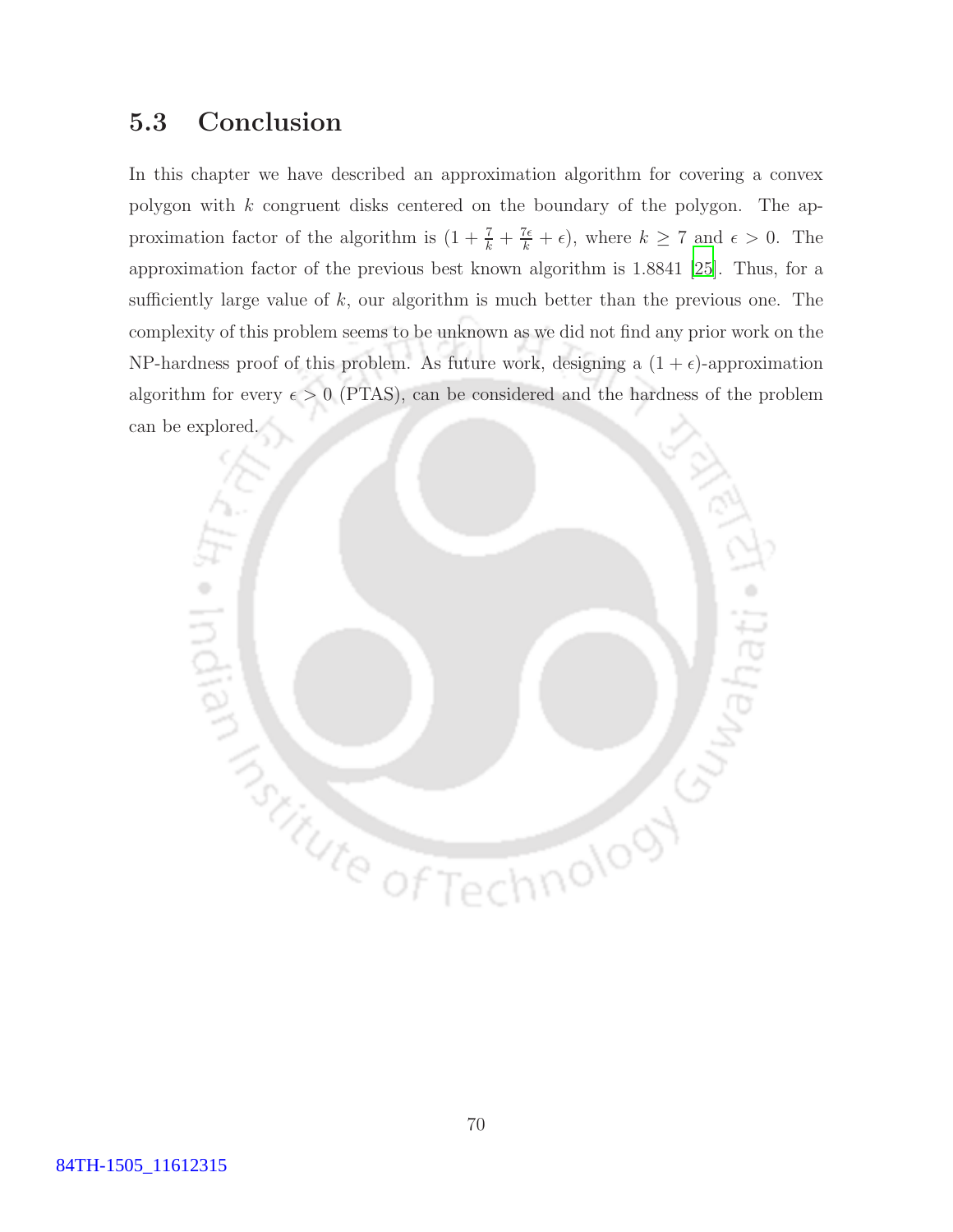## Chapter 6

# The Euclidean k-Supplier Problem

In this chapter we consider the k-supplier problem in  $\mathbb{R}^2$ , as follows:

Two sets of points P and Q are given. The objective is to choose a subset  $\mathcal{Q}_{opt} \subseteq \mathcal{Q}$ of size at most  $k$  such that the union of the congruent disks of minimum radius centered at the points in  $\mathcal{Q}_{opt}$  covers all the points of  $\mathcal{P}$ .

The k-supplier problem has been very well studied in the literature. The previous best solution provides a  $(1 + \sqrt{3})$ -approximation in polynomial time, but the problem is known to be NP-hard to approximate beyond  $\sqrt{7}$ . We present in this chapter a 2-factor approximation algorithm, which goes beyond the lower bound  $( $\sqrt{7}$ ), but runs in time$ exponential in k. Our algorithm relies on very simple techniques, and it can further be improved by refining the same simple techniques. In this chapter, we also present a heuristic algorithm based on iteratively computing the Voronoi diagrams. We analyze the running time of each iteration of our heuristic algorithm, but we neither bound the overall running time nor the approximation factor. Hence, we evaluate our heuristic algorithm experimentally against the previous best known algorithm and show that our algorithm is little slower, but achieves better approximation.

We first propose a fixed-parameter tractable  $(FPT)$  algorithm for the k-supplier problem that produces a 2-approximation result. For  $|\mathcal{P}| = n$  and  $|\mathcal{Q}| = m$ , the worst case running time of the algorithm is  $O(6^k(n+m) \log(mn))$ , which is an exponential function of the parameter k. We also generalize the idea for developing a FPT 2approximation algorithm and propose FPT  $(1 + \epsilon)$ -approximation algorithm for the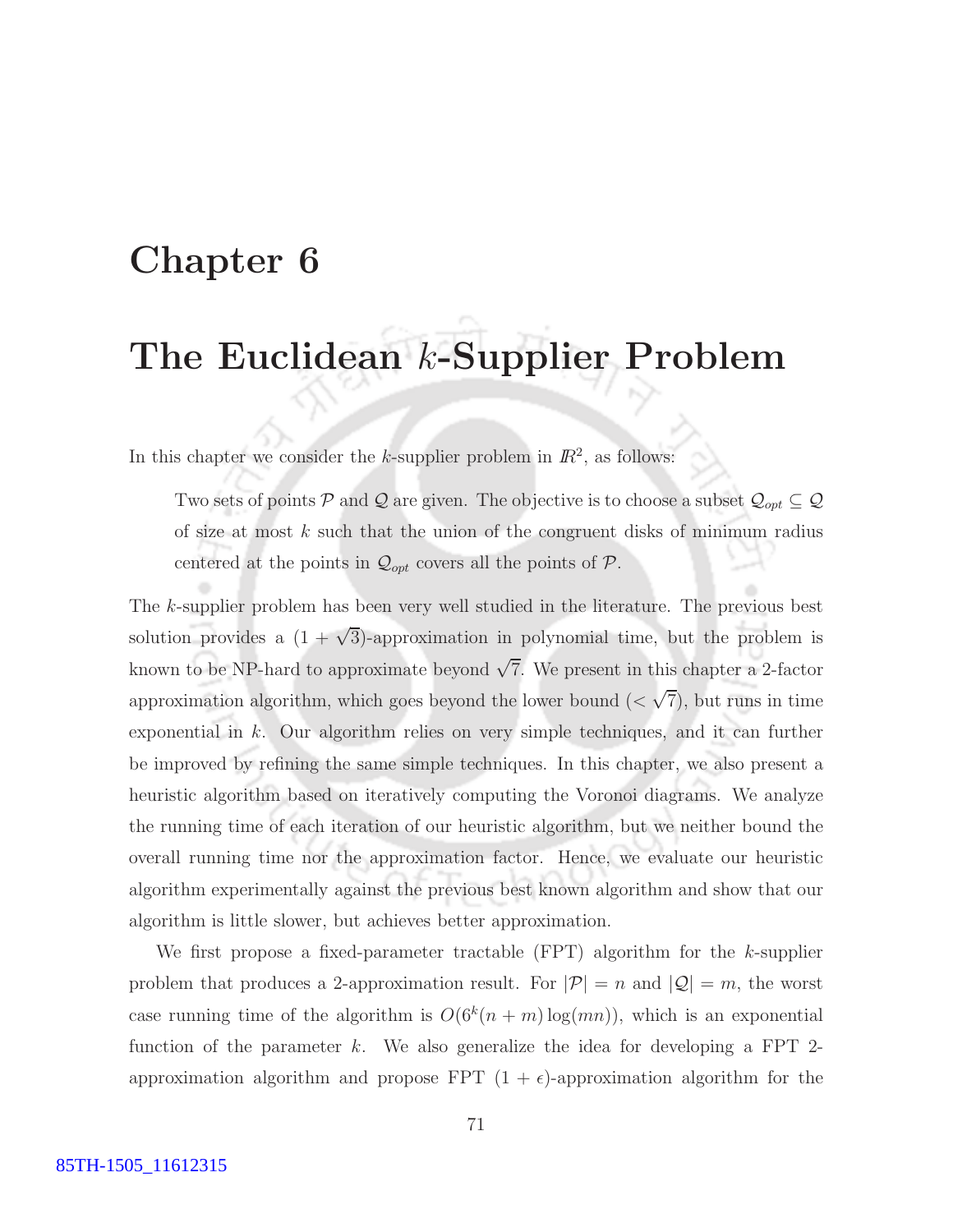k-supplier problem in the plane, where  $\epsilon > 0$  is an arbitrary constant. The running time of the  $(1 + \epsilon)$ -approximation algorithm is  $O(\epsilon^{-2k}(m+n) \log(mn))$ . Similarly, for the Euclidean k-supplier problem in  $\mathbb{R}^d$ , we obtain an FPT  $(1+\epsilon)$ -approximation algorithm for any arbitrary constant  $\epsilon > 0$ . The running time of the  $(1+\epsilon)$ -approximation algorithm is  $O(\epsilon^{-dk}(m+n) \log(mn))$ . We also propose a heuristic algorithm based on the Voronoi diagram for the k-supplier problem, and experimentally compare the result produced by the proposed algorithm with the best known approximation algorithm available in the literature. The experimental results show that our heuristic algorithm outperforms the best known existing result.

In Section [6.1,](#page-85-0) we discuss FPT approximation algorithms for the Euclidean k-supplier problem. In the same section, we also propose  $(1 + \epsilon)$ -approximation algorithms. In Section [6.2,](#page-91-0) we present a heuristic algorithm and its theoretical as well as experimental performance with the existing result for the k-supplier problem in  $\mathbb{R}^2$ . Finally, we conclude the chapter in Section [6.3.](#page-96-0)

## <span id="page-85-0"></span>6.1 FPT 2-Approximation Algorithm

### 6.1.1 Terminologies

Let  $\mathcal{P} = \{p_1, p_2, \ldots, p_n\}$  and  $\mathcal{Q} = \{q_1, q_2, \ldots, q_m\}$  denote a set of n clients and a set of m facilities respectively in  $\mathbb{R}^2$ . Throughout the chapter we use  $\delta(a, b)$  to denote the Euclidean distance between a pair of points  $a, b \in \mathbb{R}^2$ , and  $\Delta(a, r)$  to denote the region covered by the disk of radius r centered at point a. Let  $D = \{\delta(p, q) \mid p \in \mathcal{P} \text{ and } q \in \mathcal{Q}\}\$ be the set of distances between the points in  $P$  and the points in  $Q$ . Let  $r_1, r_2, \ldots, r_{mn}$ be the non-decreasing order of the members in  $D$ . Let  $\mathcal{Q}_{opt}$  be an optimal solution of the k-supplier problem, and  $r_{opt}$  be the radius of the disks in  $\mathcal{Q}_{opt}$ .

<span id="page-85-1"></span>Lemma 6.1.1.  $r_{opt} \in \{r_1, r_2, \ldots, r_{mn}\}.$ 

*Proof.* Assume that  $r_{opt} \notin \{r_1, r_2, \ldots, r_{mn}\}.$  Then there must exist an i such that  $r_i < r_{opt} < r_{i+1}$ . Thus, no point in  $P$  lies on the boundary of any of the disks in the optimal solution centered at  $k$  points in  $\mathcal{Q}$ . Therefore, we can reduce the radius of every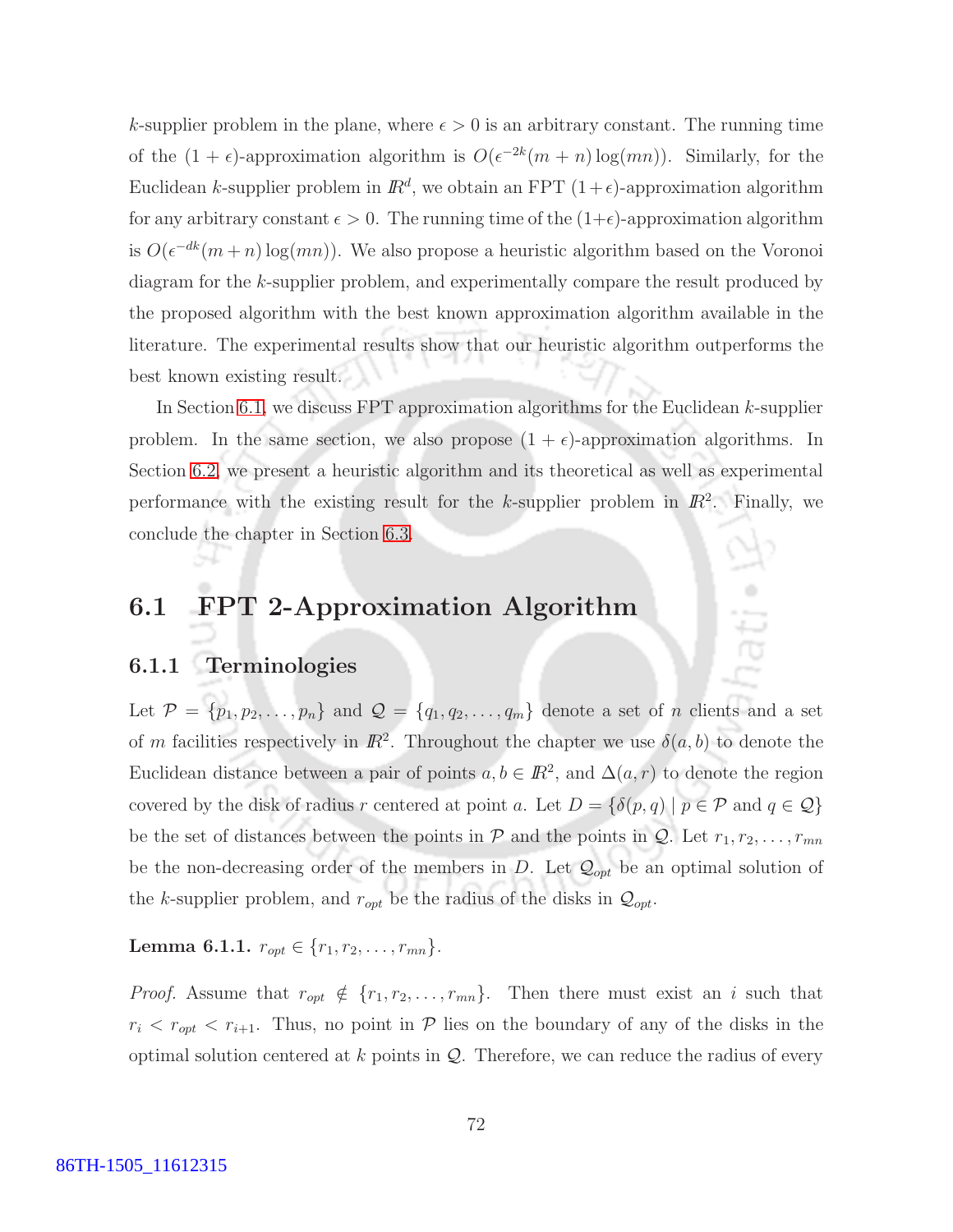disk and still cover  $P$ . This contradicts the fact that  $r_{opt}$  is the minimum radius. Thus □ the lemma follows.

### 6.1.2 Approximation Algorithm

In this subsection we propose a parameterized 2-approximation algorithm for  $k$ -supplier problem. For a given instance  $(\mathcal{P}, \mathcal{Q})$  of the k-supplier problem, the objective is to choose a subset  $\hat{Q} \subseteq Q$  of size at most k such that the union of k disks of radius  $r \leq 2r_{opt}$ centered at the points in  $\hat{Q}$  covers all the points in  $\hat{P}$ .

Let us first consider the following decision problem:

For a given radius r, does there exist a subset  $\mathcal{Q}' \subseteq \mathcal{Q}$  of size at most k (i.e.  $|Q'| \leq k$ ) such that the union of k disks of radius 2r centered at the points of  $Q'$ covers all the points in  $\mathcal{P}$ ?

We show that the above decision problem can be solved with time complexity  $O(\alpha^k$ polynomial $(m, n)$ , where  $\alpha$  is a predefined constant. For a given radius r, if the answer is positive, then it reports the chosen subset  $\mathcal{Q}'$  with *true*. For a negative reply, it reports the chosen subset  $Q'$  with  $false$  (wrong  $Q'$ ).

We apply binary search in the set  $D = \{r_1, r_2, \ldots, r_{mn}\}\)$  to find the minimum r for which the above decision problem returns a positive reply (i.e. a subset  $\mathcal{Q}' \subseteq \mathcal{Q}$ , where  $|Q'|\leq k$ .

Let the point  $p \in \mathcal{P}$  be covered by a disk of radius r centered at  $q \in \mathcal{Q}$ . Thus  $q \in \Delta(p,r)$ . Let us draw six radii of the circular region  $\Delta(p,r)$  such that each pair of consecutive radii make an angle  $\frac{\pi}{3}$  at the point p. These split the region  $\Delta(p,r)$  into six equal sectors  $\Delta^1, \Delta^2, \ldots, \Delta^6$  as shown in Figure [6.1.](#page-87-0)

<span id="page-86-0"></span>**Lemma 6.1.2.** If  $q \in \Delta^i, i \in \{1, 2, ..., 6\}$ , then any disk of radius  $2r$  centered at any point in the region  $\Delta^i$  will cover all the points of P that are covered by the disk of radius r centered at q.

*Proof.* Follows from the triangle inequality and the facts that (i)  $\delta(p', q) \leq r$  for any point  $p' \in \mathcal{P}$  that is covered by the disk of radius r centered at q, and (ii)  $\delta(q, q') \leq r$ for any point  $q' \in \mathcal{Q} \cap \Delta^i$ .  $\Box$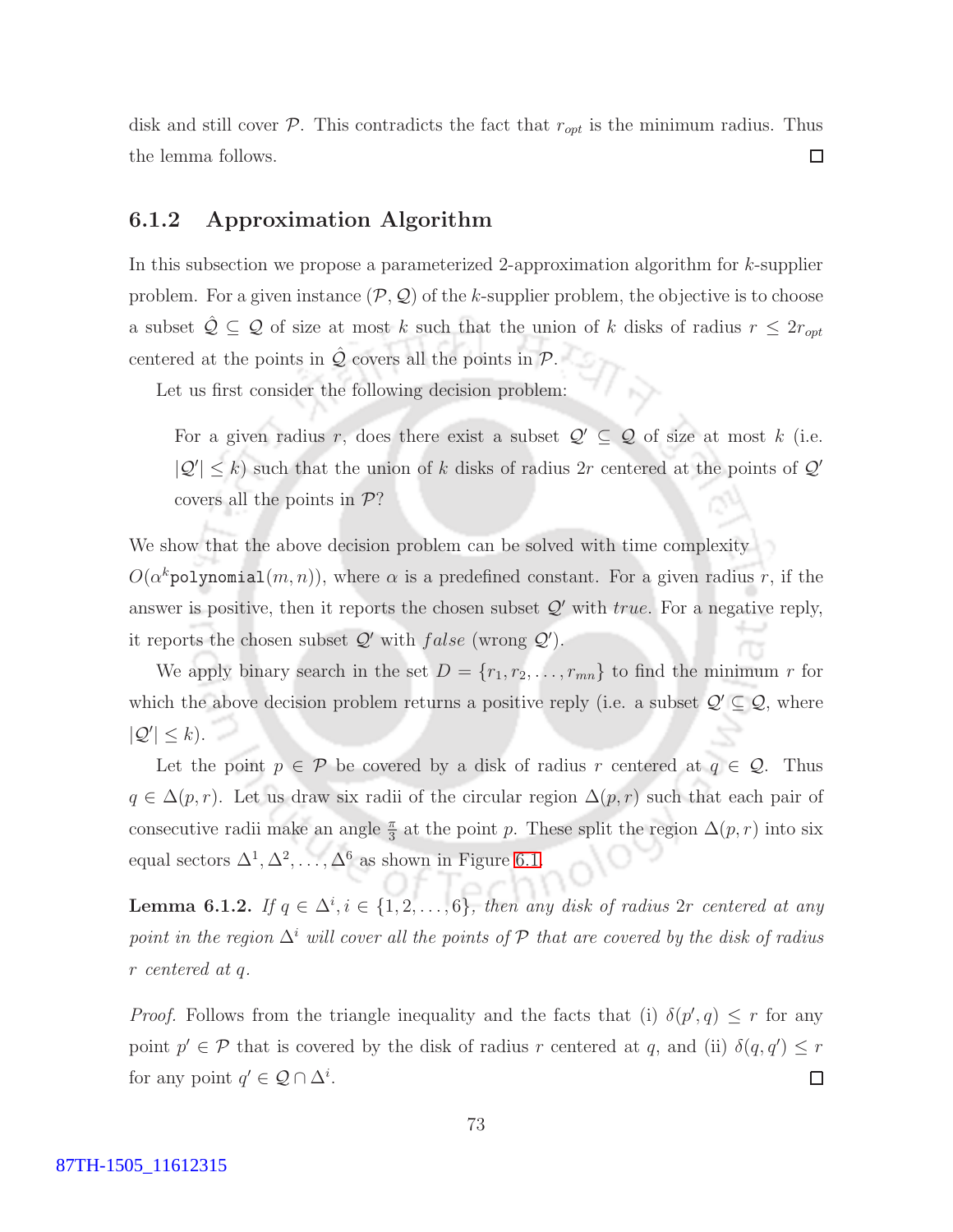

<span id="page-87-0"></span>Figure 6.1: Partition of the disk  $\Delta(p,r)$  into six equal sectors  $\Delta^1, \Delta^2, \ldots, \Delta^6$ 

We solve the decision problem for a given radius r as follows. We initialize  $\mathcal{P}' = \mathcal{P}$ and  $\mathcal{Q}' = \emptyset$ . Choose a point  $p \in \mathcal{P}'$ , and arbitrarily partition the disk  $\Delta_1 = \Delta(p, r)$  into six equal sectors  $\Delta_1^1, \Delta_1^2, \ldots, \Delta_1^6$  as shown in Figure [6.1.](#page-87-0)

We consider each sector  $\Delta_1^i$ ,  $i = 1, 2, ..., 6$  separately. For each sector  $\Delta_1^i$ , if  $\mathcal{Q} \cap \Delta_1^i \neq$  $\emptyset$ , then we can choose any point  $q \in \mathcal{Q} \cap \Delta_1^i$  (by Lemma [6.1.2\)](#page-86-0). Update  $\mathcal{Q}'$  by  $\mathcal{Q}' \cup \{q\}$ . Let  $\mathcal{R} \subseteq \mathcal{P}$  be the set of points lying in  $\Delta(q, 2r)$ . We update  $\mathcal{P}' = \mathcal{P}' \setminus \mathcal{R}$ . If the updated  $\mathcal{P}' \neq \emptyset$ , we repeat the same process recursively to find  $q' \in \mathcal{Q}$  by arbitrarily choosing a point  $p' \in \mathcal{P}'$  (updated), drawing  $\Delta_2^i$ ,  $i = 1, 2, ..., 6$ , and then processing each  $\Delta_2^i$  to update  $\mathcal{Q}' = \mathcal{Q}' \cup \{q'\}.$  The process along a path of the recursion stops if either the updated  $\mathcal{P}'$  up to that level of recursion is empty, or the level of recursion is k.

Thus, our search process progresses in a tree like fashion, where the degree of each node in this search tree is at most six, and the maximum length from the root up to a leaf in any search path is at most k. At the end of this process, if the resulting set  $\mathcal{P}' = \emptyset$ along any one of the search path explored, then we return the corresponding  $Q'$  with true, otherwise we return  $Q'$  with false. Thus after executing this decision algorithm, it indicates a positive answer if return value is *true* with  $Q'$ , and a negative answer if return value is  $false$  with  $Q'$ .

The pseudocode of the procedure for computing the minimum  $r$  such that at most k disks of radius 2r centered at the points in  $Q$  covers all the points in  $P$  is given in Algorithm [6.1.](#page-88-0)

<span id="page-87-1"></span>**Lemma 6.1.3.** If Algorithm [6.2](#page-89-0) is invoked with  $r = r_{opt}$ , then it produces a positive reply. In other words, it produces a subset  $\hat{Q} \subseteq Q$  of size at most k such that union of the disks with radius  $2r$  centered at the points in  $\hat{Q}$  covers all the points in  $P$ .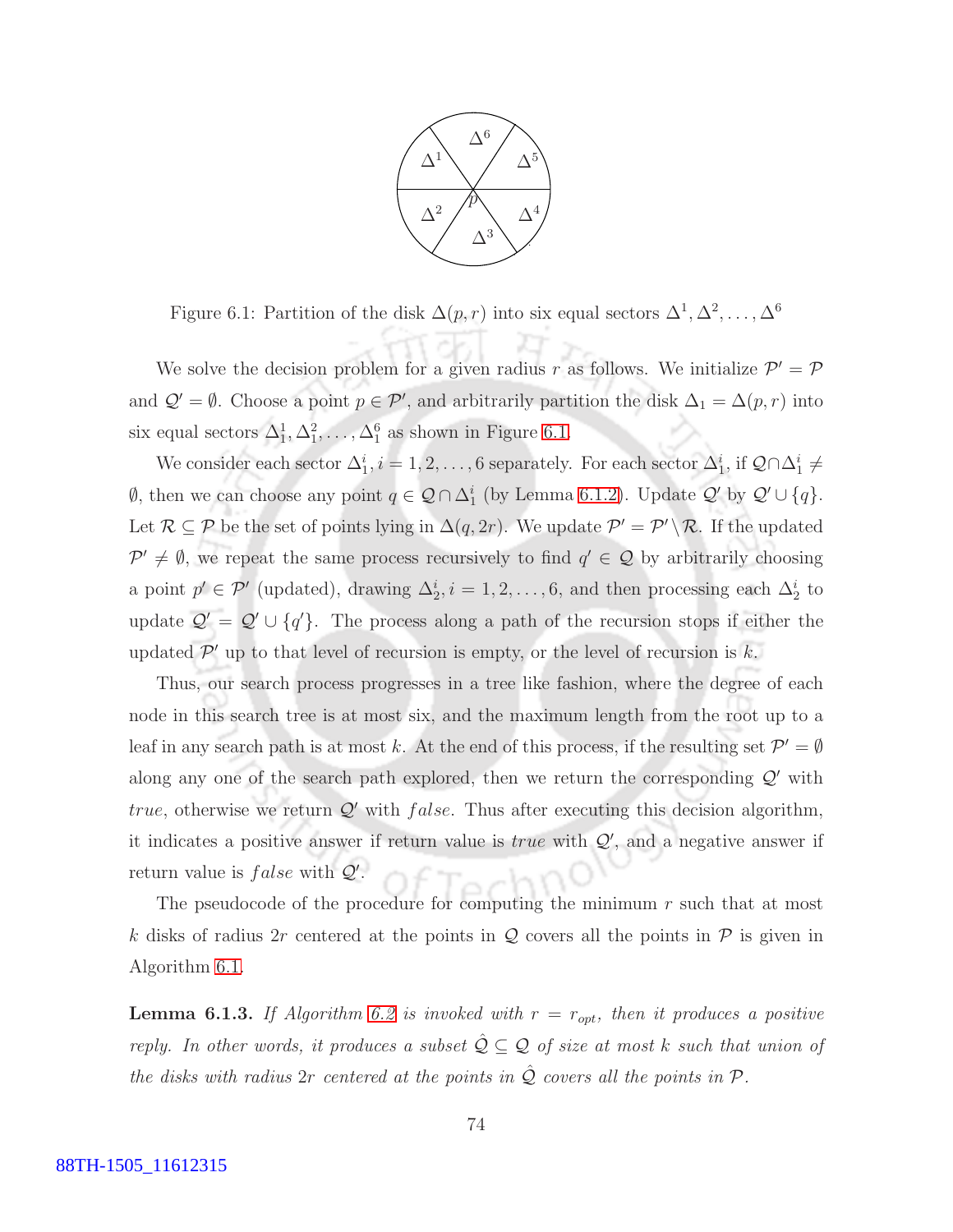#### Algorithm 6.1 k-supplier $(\mathcal{P}, \mathcal{Q}, k)$

- 1: **Input:** A set  $\mathcal{P} = \{p_1, p_2, \ldots, p_n\}$  of n points, a set  $\mathcal{Q} = \{q_1, q_2, \ldots, q_m\}$  of m points, and a positive integer k.
- 2: **Output:** a set of points  $Q \subseteq Q$  of size at most k and a radius  $\hat{r}$  such that the union of the disks with radius  $2\hat{r}$  centered at the points in  $\mathcal Q$  covers all points in  $\mathcal P$ .
- 3: Let  $\{r_1, r_2, \ldots, r_{mn}\}$  be the elements of  $\{\delta(p, q) | p \in \mathcal{P} \& q \in \mathcal{Q}\}\$  in non-decreasing order.
- 4:  $\ell \leftarrow 1$ ;  $h \leftarrow mn$ ; 5: while  $(\ell < h)$  do 6:  $mid = \lceil \frac{\ell+h}{2} \rceil$  $\frac{2+h}{2}$ ;  $\mathcal{P}' \leftarrow \mathcal{P}$ ;  $\mathcal{Q}' \leftarrow \emptyset$ ; /\*  $\mathcal{Q}'$  will hold at most k centers \*/ 7:  $(flag, Q') = \text{cover}(\mathcal{P}', Q, k, r_{mid})$  /\* Invoke Algorithm [6.2](#page-89-0) \*/ 8: if  $(flag)$  then 9:  $\hat{Q} = Q'$ ;  $h = mid - 1$ ;  $\hat{r} = r_{mid}$ ; 10: else 11:  $\ell = mid + 1$ 12: end if 13: end while 14: return  $(Q, \hat{r})$

<span id="page-88-0"></span>*Proof.* Note that, in the optimum solution, each member of  $P$  is covered by some element of  $\mathcal{Q}_{opt}$ . In Algorithm [6.2,](#page-89-0) suppose we have chosen some element  $p_1 \in \mathcal{P}$ , and its corresponding covering element  $q \in \mathcal{Q}_{opt}$  lies in  $\Delta_1^i$  of  $\Delta(p_1, r_{opt})$ . Let  $\mathcal{P}_1 = \mathcal{P} \setminus (\mathcal{P} \cap \mathcal{P})$  $\Delta(q, r_{opt})$ ). Now, in the 6-way search tree of Algorithm [6.2,](#page-89-0) if we proceed towards a point  $\hat{q} \in \Delta_1^i$  then the remaining uncovered points  $\mathcal{P}'_1 = \mathcal{P} \setminus (\mathcal{P} \cap \Delta(\hat{q}, 2r_{opt})) \subseteq \mathcal{P}_1$  (see Lemma [6.1.2\)](#page-86-0). Again, for any element  $p_2 \in \mathcal{P}'_1$ , if its covering element is  $q' \in \mathcal{Q}_{opt}$ , and in the 6-way search tree if we proceed with a point  $\hat{q}'$  in the sector of  $\Delta(p_2, r_{opt})$  containing q', the remaining uncovered points  $P'_2 = \mathcal{P} \setminus (\mathcal{P} \cap (\Delta(\hat{q}, 2r_{opt})) \cup \Delta(\hat{q'}, 2r_{opt}))$  will be a subset of  $P_2 = \mathcal{P} \setminus (\mathcal{P} \cap (\Delta(q, r_{opt})) \cup \Delta(q', r_{opt}))$  (see Lemma [6.1.2\)](#page-86-0). The maximum depth along such a search path will be less than or equal to k since  $|Q_{opt}| \leq k$ . As we are exploring all possible search paths, the result follows.  $\Box$ 

<span id="page-88-1"></span>**Lemma 6.1.4.** If  $\hat{Q}$  and r are the output of Algorithm [6.1,](#page-88-0) then the union of the disks with radius 2r centered at the points in  $\hat{Q}$  covers all the points in  $P$  and  $r \leq r_{opt}$ .

*Proof.* Let  $P$ ,  $Q$ ,  $k$ ,  $r$  be the input of Algorithm [6.2](#page-89-0) (cover). Lemma [6.1.3](#page-87-1) says that if  $r = r_{opt}$  then the Algorithm [6.2](#page-89-0) returns a subset  $\mathcal{Q}' \subseteq \mathcal{Q}$  such that the union of the disks with radius 2r centered at the points in  $\mathcal{Q}'$  covers all the points in  $\mathcal{P}$ . Lemma [6.1.1](#page-85-1) says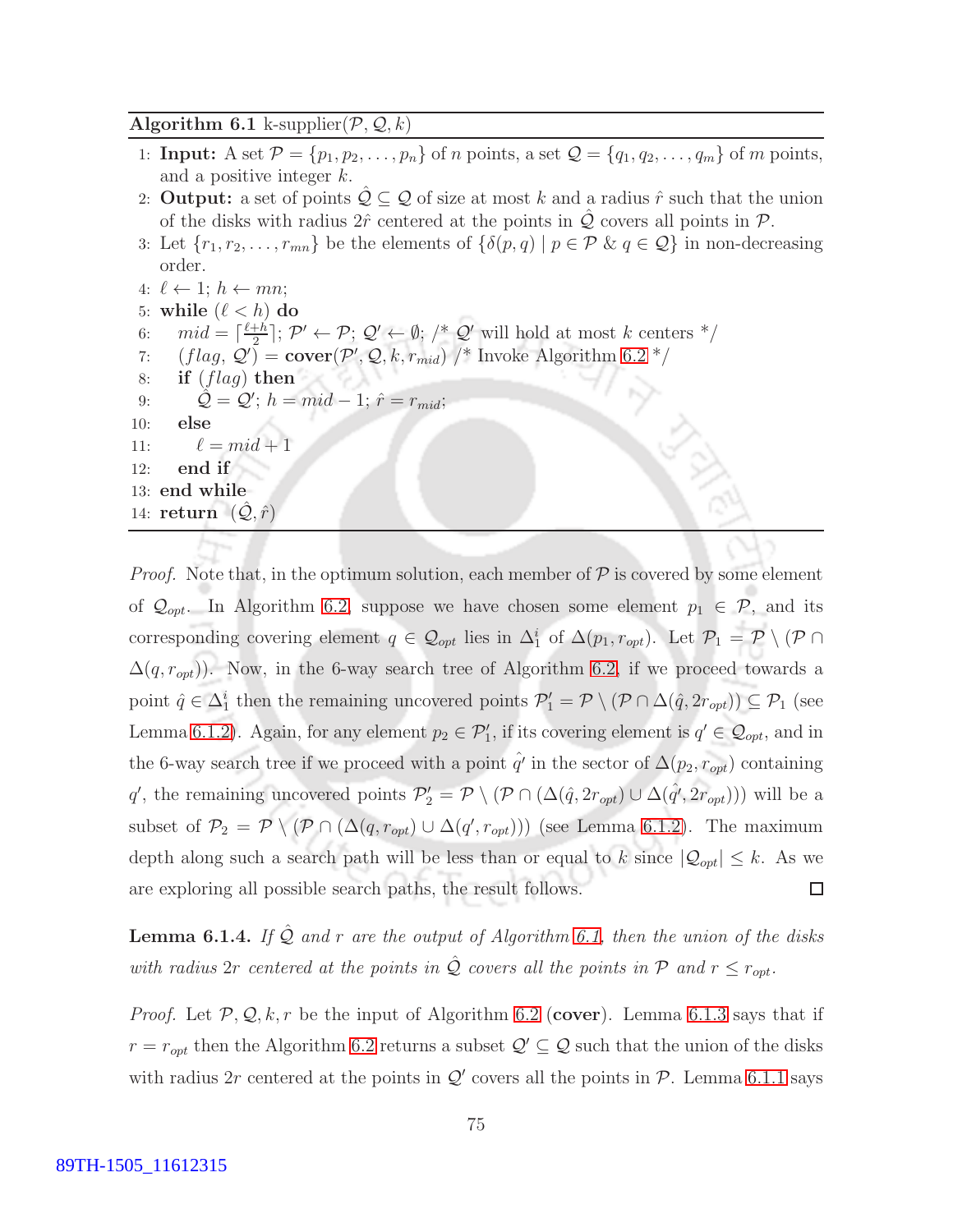Algorithm 6.2 cover $(\mathcal{P}, \mathcal{Q}, k, r)$ 

1: **Input:** The set  $P$  of uncovered points, a set  $Q$  of m facility points, a positive integer  $k$  and a radius  $r$ . 2: **Output:** (i) true if cover of  $P$  is achieved with at most k disks of radius  $2r$ ; false otherwise and (ii) a set  $\mathcal{Q}'$  to hold centers of at most k disks. 3: if  $(\mathcal{P} = \emptyset)$  then 4: return  $(true, \emptyset)$ 5: else if  $(k = 0)$  then 6: return  $(false, \emptyset)$ 7: else 8: Consider the disk  $\Delta(p,r)$  centered at an arbitrary point  $p \in \mathcal{P}$ , and 9: partition  $\Delta(p,r)$  into six equal sectors  $\Delta^1, \Delta^2, \ldots, \Delta^6$  as shown in Figure [6.1.](#page-87-0) 10:  $i \leftarrow 0$ ;  $flag \leftarrow false$ ;  $Q' \leftarrow \emptyset$ 11: while  $(i < 6$  and  $flag = false$  do 12: if  $(Q \cap \Delta^i \neq \emptyset)$  then 13: choose a point  $q \in \mathcal{Q} \cap \Delta^i$  $\frac{14}{15}$  $\mathcal{P}' = \mathcal{P} \setminus (\mathcal{P} \cap \Delta(q, 2r));$ 15:  $(flag, \mathcal{Q}') = \text{cover}(\mathcal{P}', \mathcal{Q}, k-1, r)$ 16: if  $(flag=true)$  then 17:  $Q' = Q' \cup \{q\}$ <br>18: end if end if 19: end if 20:  $i \leftarrow i + 1;$ <br>21: end while end while 22: end if 23: return  $(flag, \mathcal{Q}')$ 

<span id="page-89-0"></span>that  $r_{opt} \in \{r_1, r_2, \ldots, r_{mn}\}$ . Algorithm [6.1](#page-88-0) finds a minimum value  $\hat{r} \in \{r_1, r_2, \ldots, r_{mn}\}$ such that with the input  $\mathcal{P}, \mathcal{Q}, k, \hat{r}$ , the Algorithm [6.2](#page-89-0) returns a set  $\mathcal{Q} \subseteq \mathcal{Q}$  such that the union of the disks with radius  $2\hat{r}$  centered at the points in  $\hat{Q}$  covers all the points in P. Therefore  $\hat{r} \leq r_{opt}$ . □

**Theorem [6.1](#page-88-0).5.** Algorithm 6.1 for the k-supplier problem produces a 2-approximation result, and it runs in  $O(6^k(n+m) \log(nm))$  time.

Proof. Approximation factor follows from Lemma [6.1.4.](#page-88-1)

Let  $T(n, m, k)$  be the running time of the Algorithm [6.2,](#page-89-0) where  $n = |\mathcal{P}|$ ,  $m = |\mathcal{Q}|$ . Since each node of the recursion tree has degree at most 6, and execution at that node takes  $O(n+m)$  time, we have  $T(n, m, k) = 6((m+n) + T(n, m, k-1))$ . Again, since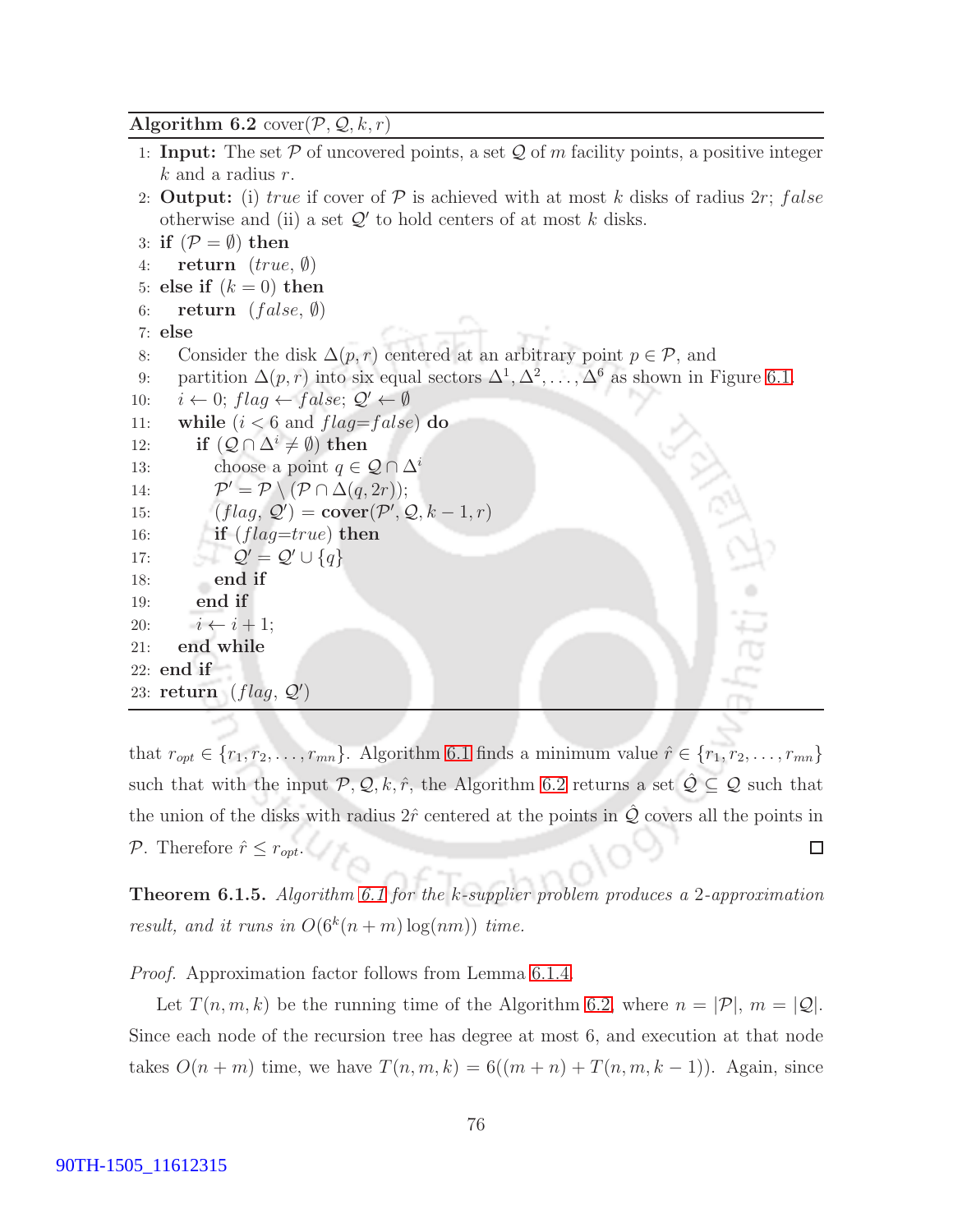the depth of the recursion tree is at most  $k$ , we have the running time of the Algorithm [6.2](#page-89-0) is  $O(6^k(n+m))$ . Algorithm [6.1](#page-88-0) invokes the Algorithm [6.2](#page-89-0) at most  $log(mn)$  times. Thus the total running time is  $O(6^k(n+m) \log(mn))$ .

 $\Box$ 

**Corollary 6.1.6.** For  $k = O(\log n)$ , the k-supplier problem in  $\mathbb{R}^2$  has a 2-approximation algorithm that runs in polynomial time.

We can extend the idea of solving the k-supplier problem in  $\mathbb{R}^2$  to solve the k-supplier problem in  $\mathbb{R}^3$ . Here, we consider a ball of radius r in  $\mathbb{R}^3$  instead of a disk of radius r in  $\mathbb{R}^2$ . We partition the ball of radius r into 12 equal sectors such that the distance between any two points in a sector is at most  $\sqrt{2}r$ . The remaining part of the algorithm for  $\mathbb{R}^3$  is exactly the same as in the case of  $\mathbb{R}^2$ . Thus we have the following theorem.

**Theorem 6.1.7.** For the k-supplier problem in  $\mathbb{R}^3$ , we can get a  $(1+\sqrt{2})$ -approximation result in  $O(12^k(n+m) \log(mn))$  time.

To get finer approximations (less than 2), we can generalize the same technique used for developing the above FPT approximation algorithms as follows: In the 6-way search algorithm (in Algorithm [6.2\)](#page-89-0), every time we center a disk  $\Delta(p,r)$  at an arbitrary point  $p \in \mathcal{P}$ , we partition  $\Delta(p,r)$  into  $O(\frac{1}{\epsilon^2})$  $\frac{1}{\epsilon^2}$ ) sectors such that the distance between any two arbitrary points within any of these sectors is at most  $\epsilon r$ . Then, we place a disk  $\Delta(q, r + \epsilon r)$  centered at a point  $q \in \mathcal{Q}$  instead of  $\Delta(q, 2r)$  (lines 13 and 14 in Algorithm [6.2\)](#page-89-0). As a result, we obtain FPT  $(1 + \epsilon)$ -approximation algorithm for the k-supplier problem in  $\mathbb{R}^2$ , where  $\epsilon > 0$  is an arbitrary constant. The running time of FPT  $(1 + \epsilon)$ approximation algorithm is  $O(\epsilon^{-2k}(m+n) \log(mn))$ . Let V be the d-dimensional volume of a Euclidean ball of radius r in  $\mathbb{R}^d$ . We know that  $V = O(r^d)$ . For any constant  $\epsilon > 0$ , if v is the d-dimensional volume of a Euclidean ball of radius  $\frac{\epsilon r}{2}$  in  $\mathbb{R}^d$ , then  $v = O((\epsilon r)^d)$ . The number of balls of radius  $\frac{\epsilon r}{2}$  required to cover a ball of radius r in  $\mathbb{R}^d$  is  $\frac{V}{v} = O(\epsilon^{-d})$ . Now observe that the distance between any two arbitrary points lying in each of smaller balls of radius  $\frac{er}{2}$  is at most  $\epsilon r$ , so we treat these smaller balls as sectors of a ball of radius r in  $\mathbb{R}^d$ . Hence, we make the following remark.

Remark 6.1.8. The Euclidean k-supplier problem in  $\mathbb{R}^d$  admits an FPT (1+ $\epsilon$ )-approximation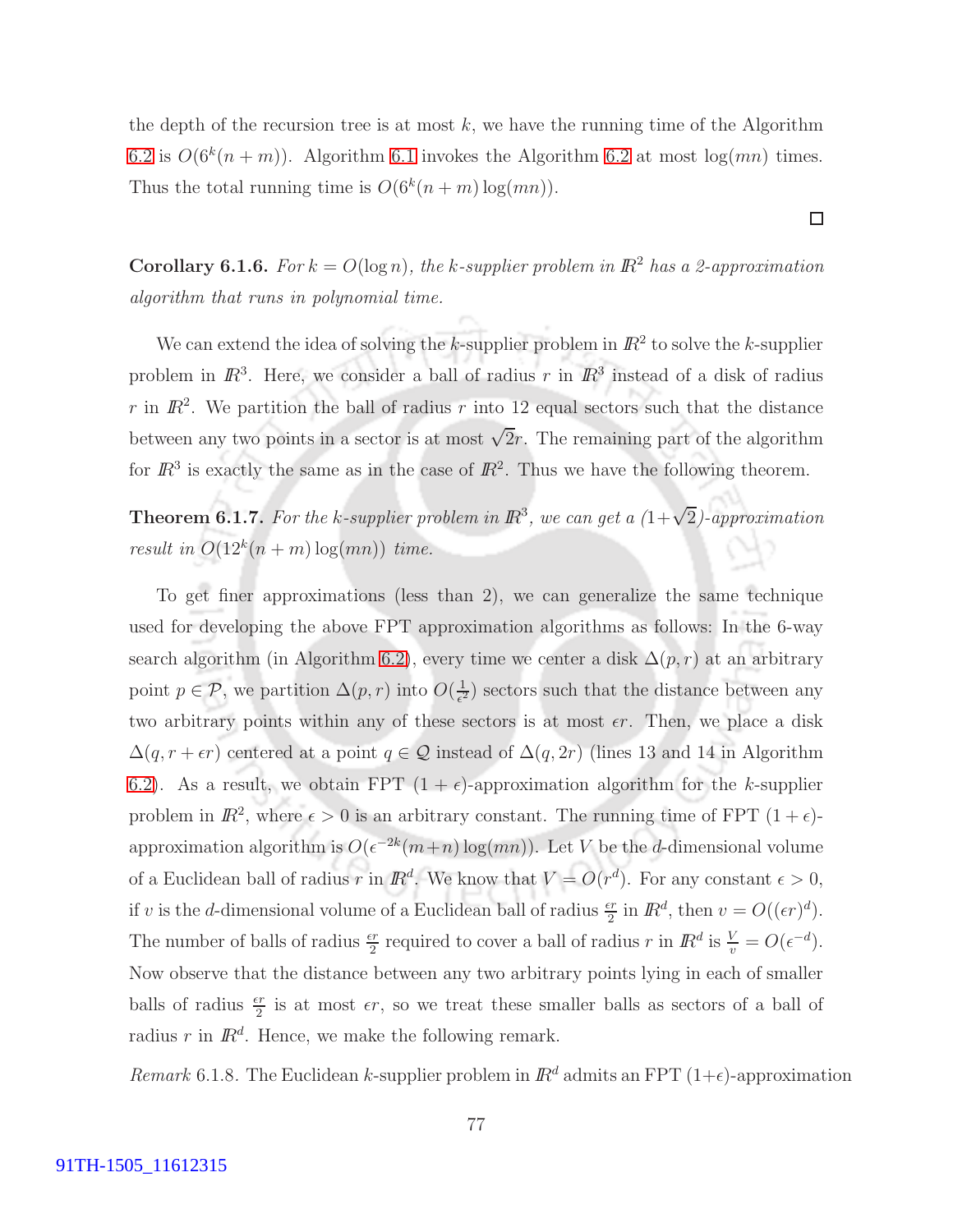algorithm, and the running time of the FPT (1+ $\epsilon$ )-approximation algorithm is  $O(\epsilon^{-dk}(m+\epsilon))$  $n) \log(mn)$ , where  $\epsilon > 0$  is a constant and d is a positive integer.

Note: It needs to be mentioned that in the Algorithm [6.2,](#page-89-0) instead of splitting the disk  $\Delta(p,r)$  in 6 parts, and choosing points q in these parts, if we choose the point p itself and reduce the set of uncovered points by  $\Delta(p, 2r)$ , then we can generate a 2approximation result for the unconstrained (general) version of the k-center problem in time  $O(kn + n^2 \log n)$  time.

## <span id="page-91-0"></span>6.2 Heuristic Algorithm for the  $k$ -Supplier Problem

त्तिका स $\, \infty$ 

In this section we present a heuristic algorithm for the k-supplier problem in  $\mathbb{R}^2$  based on the Voronoi diagram [\[7](#page-101-0)]. Initially, we pick a set of k arbitrary points  $\mathcal{Q}' = \{q'_1, q'_2,$  $\ldots, q'_k$   $\subseteq \mathcal{Q}$ . We compute a nearest point Voronoi diagram  $VOR(\mathcal{Q}')$  of the points in  $Q'$ . This forms the clusters of the points in  $P$ , namely  $P_i = \{p \in P \mid p \in vor(q'_i)\}\,$ , where  $vor(q'_{i})$  is the Voronoi cell of the point  $q'_{i} \in \mathcal{Q}'$ ,  $i = 1, 2, ..., k$ . For each cluster  $\mathcal{P}_i$ , let  $d_i$  be the smallest disk centered at a point in  $\mathcal{Q}$  such that  $\mathcal{P}_i \subset d_i$ . Let  $r =$  $\max(r_1, r_2, \ldots, r_k)$ , where  $r_i$  is the radius of the disk  $d_i$ , and  $\mathcal{Q}'' = \{q''_i \mid q''_i$  is the center of the disk  $d_i$ ,  $i = 1, 2, ..., k$ . We repeat this process by setting  $\mathcal{Q}' = \mathcal{Q}''$ . The process continues as long as the radius r decreases. The detailed pseudocode of this procedure is given in Algorithm [6.3.](#page-94-0)

**Lemma 6.2.1.** At each iteration of Algorithm [6.3](#page-94-0) the value of  $r$  (radius of congruent disks) never increases.

*Proof.* Let  $q_1, q_2, \ldots, q_k$  be the Voronoi sites (cluster centers) at the beginning of an iteration. The minimum enclosing disks of  $P \cap vor(q_1), P \cap vor(q_2), \ldots, P \cap vor(q_k),$ centered at the points in  $Q$ , are  $d'_1, d'_2, \ldots, d'_k$  respectively. Let the center of the disk  $d'_i$ be  $q'_i$  and the radius be  $r'_i$ ,  $i = 1, 2, \ldots, k$ .

Now consider an arbitrary Voronoi cell  $vor(q_i)$   $(1 \leq i \leq k)$ . Without loss of generality assume that  $vor(q_1), vor(q_2), \ldots, vor(q_t)$  are the neighboring Voronoi cells of  $vor(q_i)$ . We consider the following cases: (a)  $r'_i \ge \max\{r'_1, r'_2, \ldots, r'_t\}$ , and (b)  $r'_i < \max\{r'_1, r'_2, \ldots, r'_t\}.$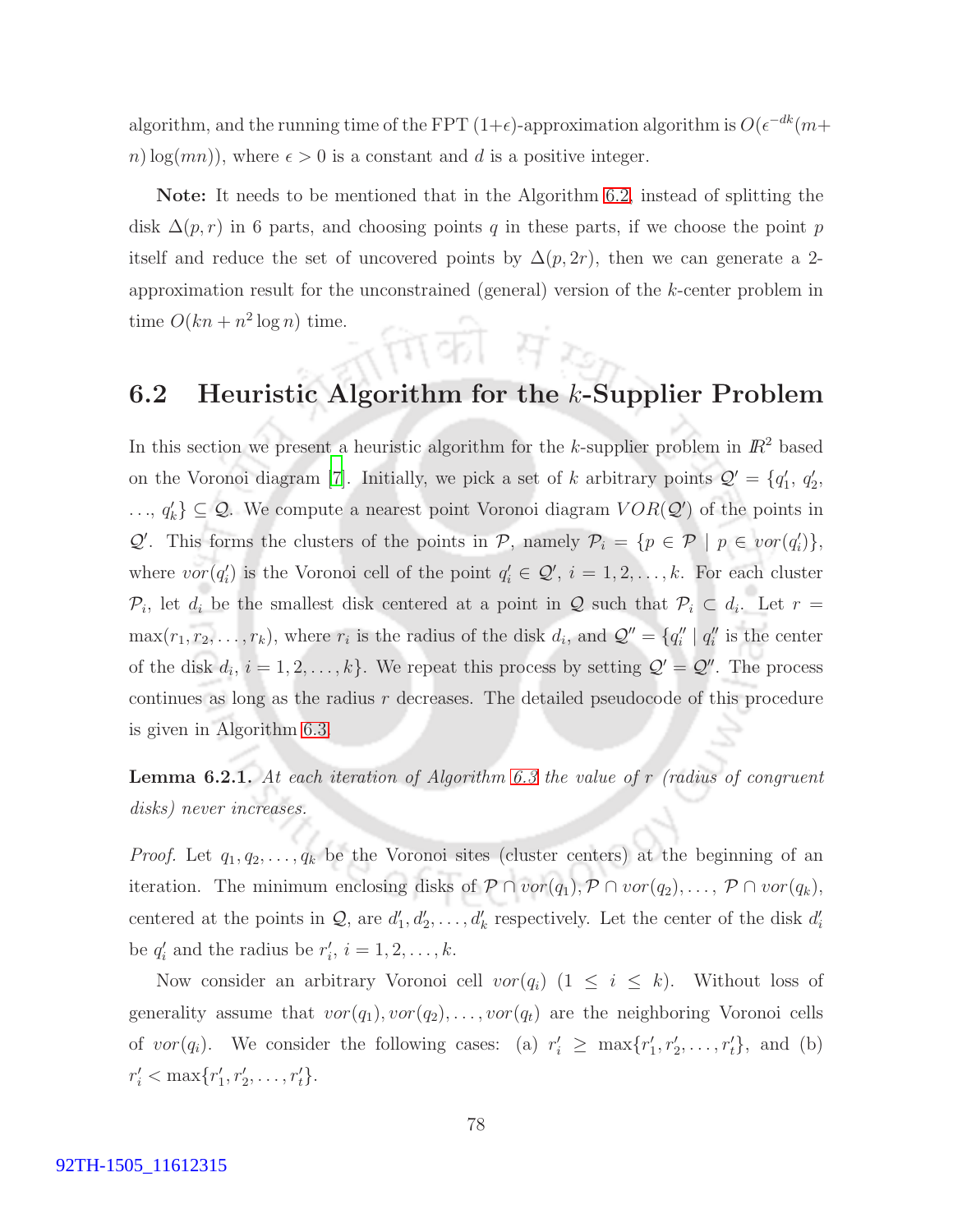In this iteration, let  $d_i''$  denote the minimum enclosing disk of the points in  $\mathcal{P} \cap vor(q_i'),$ whose center is at a point  $q''_i \in \mathcal{Q}$ , and the radius is  $r''_i$ ,  $i = 1, 2, ..., k$ . Here,  $d''_i \neq d'_i$ only if  $P \cap vor(q'_i) \neq P \cap vor(q_i)$ .

**Case (a):** It is sufficient to show that  $r''_i \leq r'_i$ . On the contrary, assume that  $r''_i > r'_i$ . Therefore there exists at least one point  $p \in \mathcal{P} \cap vor(q_s)$  (for some  $s \in \{1, 2, ..., t\}$ ) in the previous iteration, but  $p \in \mathcal{P} \cap vor(q'_i)$  in this iteration. We choose p to be the one which is farthest from  $q'_i$  among the points which entered from some other Voronoi cell to  $vor(q'_i)$  in this iteration. The Voronoi partitioning suggests that  $\delta(q'_i, p) \leq \delta(q'_s, p).$ 

Again, observe that  $r''_i \leq \delta(q'_i, p)$  since  $r''_i$  is the radius of the minimum enclosing disk  $d''_i$  containing all the points  $P \cap vor(q'_i)$  and its center  $q''_i$  may be different from  $q_i'$ . Since  $q_s'$  is the center of the minimum enclosing disk (centered at a point in  $\mathcal{Q}$ ) for a point set containing p, we have  $\delta(q'_s, p) \leq r'_s$ . Again,  $r'_s \leq r'_i$  by our assumption. Thus we have,  $r''_i \leq r'_i$ , which leads to a contradiction.

**Case (b):** The lemma is trivial if  $r''_i \leq r'_i$ . Therefore we assume that  $r''_i > r'_i$ . Thus, we have at least one point  $p \in \mathcal{P} \cap vor(q_s)$  (for some  $s \in \{1, 2, ..., t\}$ ) such that p moves to the cell  $vor(q'_i)$  in this iteration. From the properties of a Voronoi partition  $\delta(q'_i, p) \leq \delta(q'_s, p)$ . As in the former case, we have  $r''_i \leq \delta(q'_i, p)$  and  $r'_s \geq \delta(q'_s, p)$ . Therefore,  $r''_i \leq \delta(q'_i, p) \leq \delta(q_s, p) \leq r'_s$  i.e.,  $r''_i \leq r'_s$ . Thus, the lemma follows in this case also.

 $\Box$ 

Lemma 6.2.2. The worst case time complexity of every iteration in Algorithm [6.3](#page-94-0) is  $O((m+n)\log(nk)).$ 

*Proof.* In the while loop, computing a Voronoi diagram (line  $7$ ) for a set of k points takes  $O(k \log k)$  time. All the clusters  $P_i$   $(i = 1, 2, ..., k)$  can be computed (lines 9-11) in  $O(n \log k)$  time using planar point location in  $VOR(\mathcal{Q}')$ . In order to compute the new cluster centers, for each point  $q \in \mathcal{Q}$  first identify in which Voronoi cell it falls (line 17 in the for loop at line 16), and then locate its furthest neighbor (line 18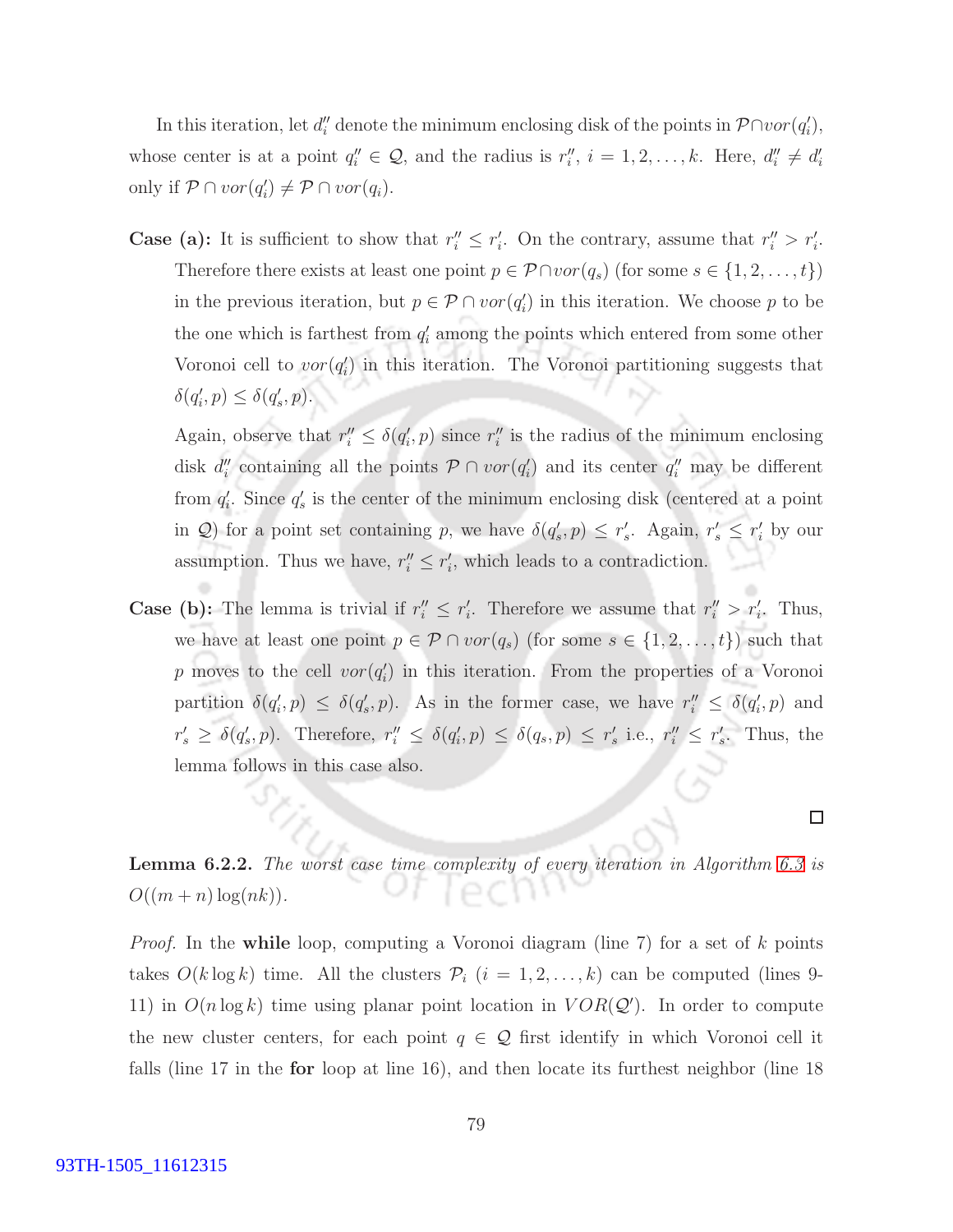in the **for** loop at line 16) among the vertices of the convex hull of  $\mathcal{P}_i$ . This needs  $O(m(\log k + \log n_i))$  time, where  $n_i = |CH(\mathcal{P}_i)|$ . The computation of  $CH(\mathcal{P}_i)$  and  $FVD(\mathcal{P}_i)$  for all  $i = 1, 2, ..., k$  needs  $O(n \log n)$  time. Thus, the overall time complexity for a single iteration is  $O((m+n) \log(n k)).$  $\Box$ 

### 6.2.1 Experimental Results

We implemented our Voronoi diagram based heuristic algorithm, and the best known algorithm available in the literature for the k-supplier problem in  $\mathbb{R}^2$  [\[69](#page-107-0)]. We have used Matlab on a machine equipped with an Intel Pentium(R) CPU G870  $@$  3.10GHz  $\times$  2, 1.8 GB RAM and running 64-bit Ubuntu 12.03 to implement both the algorithms. We have chosen two sets of points within a square 20 times for different values of  $m$ ,  $n$  and k. We executed the algorithms for each chosen instance and finally returned average values as output (see Table [6.1\)](#page-95-0). Radii of disks for our Voronoi diagram based heuristic algorithm and for the algorithm in [\[69\]](#page-107-0) are denoted by  $r_{vor}$  and  $r_{nag}$  respectively and the execution times (in second) of the algorithms are denoted as  $t_{vor}$  and  $t_{nag}$  respectively. The computed radii results indicate that our Voronoi diagram based heuristic algorithm produces a much better result than the algorithm in [\[69\]](#page-107-0). However, the execution time of our algorithm is little more than that of [\[69](#page-107-0)].

**Soldier Contract**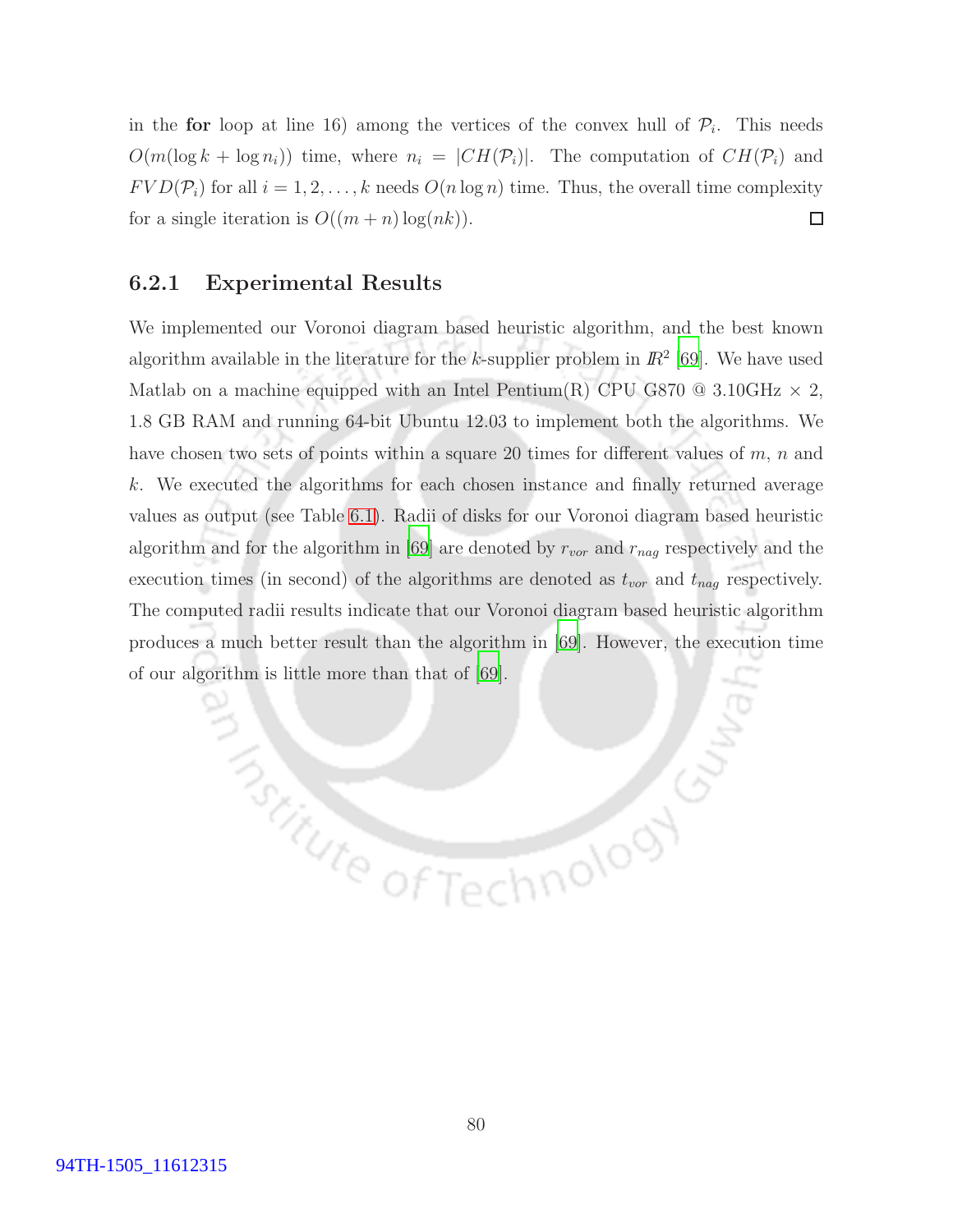Algorithm 6.3 k-Supplier-Heuristic( $P, Q, k$ )

- 1: **Input:** A set  $P$  of n points, a set  $Q$  of m points, and a positive integer k.
- 2: **Output:** A set  $D$  of k disks of radius r centered at k points of  $Q$  such that  $P \subseteq \bigcup_{d \in \mathcal{D}}$ d.
- 3:  $r_{old} \leftarrow \infty$ ;  $r_{new} = \max\{\delta(p,q) \mid p \in \mathcal{P} \& q \in \mathcal{Q}\}\$
- 4: Let  $\mathcal{Q}' = \mathcal{Q}'' = \{q_1, q_2, \ldots, q_k\} \subseteq \mathcal{Q}$  be an arbitrary subset of k points, called *cluster* centers.
- 5: while  $(r_{new} < r_{old})$  do
- 6:  $r_{old} = r_{new}, \mathcal{Q}' = \mathcal{Q}''$
- 7: Compute  $VOR(\mathcal{Q}')$ .
- 8:  $(\text{``Compute the cluster } \mathcal{P}_i = \mathcal{P} \cap vor(q_i) \text{''})$
- 9: **for**  $i = 1, 2, ..., n$  do
- 10: Apply point location with the point  $p_i$  in  $VOR(\mathcal{Q}')$  to assign it to an appropriate cluster.
- 11: end for
- 12: for  $i = 1, 2, ..., k$  do
- 13: Compute the convex hull  $CH(\mathcal{P}_i)$  of the points in  $vor(q_i)$ , and the furthest point Voronoi diagram  $FVD(\mathcal{P}_i)$  of the vertices of  $CH(\mathcal{P}_i)$ .
- 14: end for
- 15: Create two arrays, namely  $r[1, 2, ..., k]$  initialized with  $[\infty, \infty, ..., \infty]$  and  $\mathcal{Q}''[1, 2, \ldots, k]$  to store the new *cluster centers*.

```
16: for j = 1, 2, ..., m do
```
- 17: Find i such that  $q_i \in vor(q_i)$
- 18: Consult  $FVD(\mathcal{P}_i)$  to find a vertex p of  $CH(\mathcal{P}_i)$  which is furthest from  $q_i$  among the other vertices of  $CH(\mathcal{P}_i)$ .
- 19: compute  $\delta(p, q_i)$ ;
- 20: if  $\delta(p, q_i) < r(\mathcal{P}_i)$  then
- 21: Assign  $r[i] = \delta(p, q_i);$   $\mathcal{Q}''[i] = q_i$
- 22: end if
- 23: end for
- 24:  $(*$  For each *i*, the minimum enclosing disk  $d_i$  for the cluster  $\mathcal{P}_i$  is centered at  $\mathcal{Q}''[i]$ and has radius  $r[i]$ . \*)
- 25: Compute  $r_{new} = \max\{r[1], r[2], \ldots, r[k]\}$

```
26: end while
```

```
27: r = r_{old}, \mathcal{D} = \emptyset
```
- 28: for  $(i = 1, 2, ..., k)$  do
- 29: Let  $d_i$  be the disk of radius r centered at  $q_i \in \mathcal{Q}'$
- 30:  $\mathcal{D} = \mathcal{D} \cup \{d_i\}$
- <span id="page-94-0"></span>31: end for
- 32: Return  $(r, \mathcal{D})$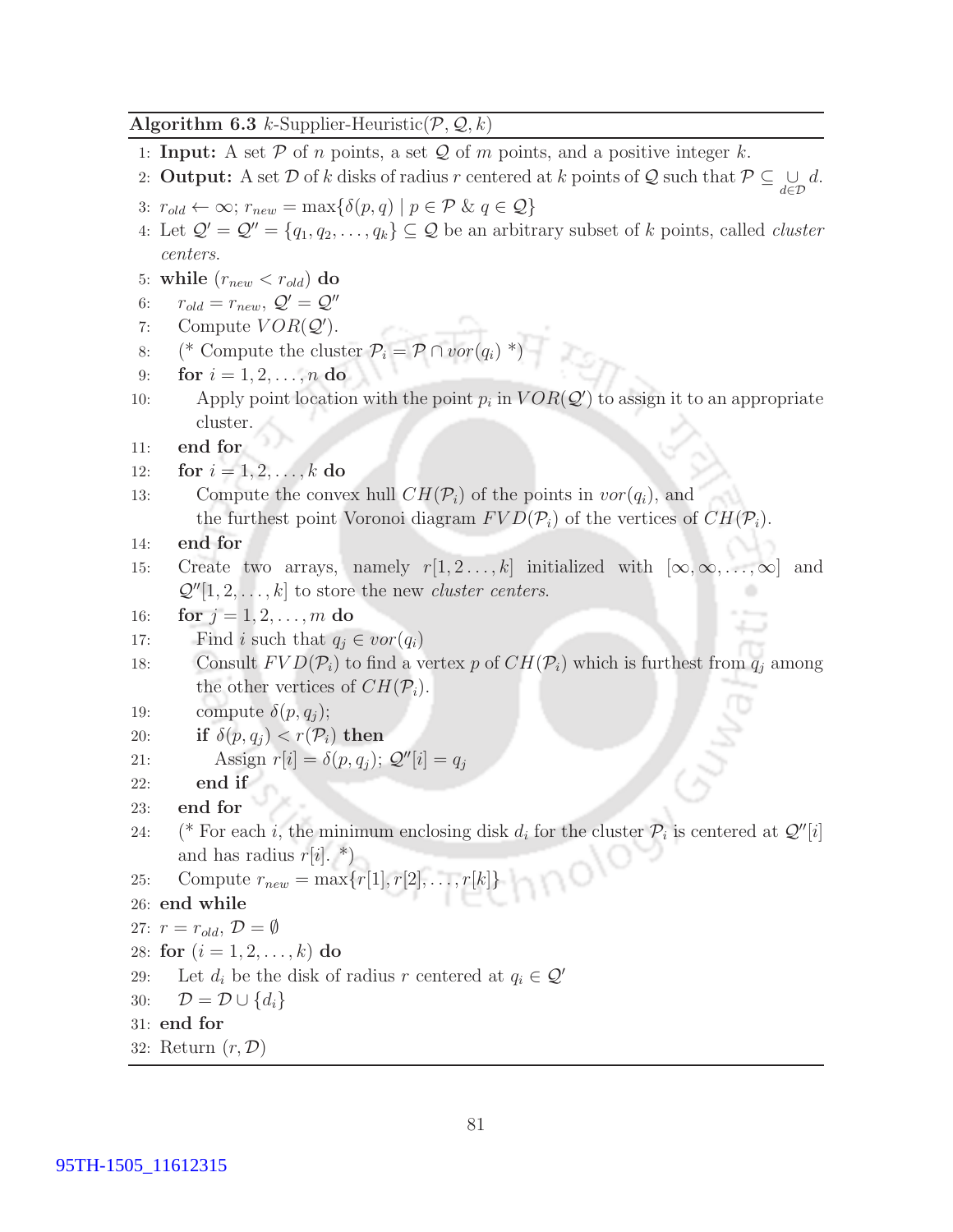<span id="page-95-0"></span>

| $\, n$  | m   | $\boldsymbol{k}$ | $r_{vor}$ | $r_{nag}$ | $t_{vor}$ | $t_{nag}$ |
|---------|-----|------------------|-----------|-----------|-----------|-----------|
| 100     | 50  | $20\,$           | 385.1651  | 767.8174  | 0.0204    | 0.0052    |
| $200\,$ | 100 | $50\,$           | 331.8947  | 474.1622  | 0.0536    | 0.0148    |
| 500     | 400 | $50\,$           | 271.5503  | 354.4516  | 0.4824    | 0.0767    |
| 500     | 400 | 100              | 187.3902  | 330.0519  | 0.9357    | 0.0883    |
| 500     | 400 | 200              | 165.4990  | 275.2376  | 1.8368    | 0.0871    |
| 500     | 400 | 300              | 157.4919  | 352.6021  | 1.8220    | 0.0758    |
| 800     | 400 | 100              | 220.0354  | 348.7830  | 1.7462    | 0.1114    |
| 800     | 400 | 200              | 162.2155  | 299.2550  | 2.5599    | 0.1308    |
| 800     | 400 | 300              | 188.4023  | 431.0273  | 2.5415    | 0.1003    |
| 800     | 600 | 100              | 226.4105  | 315.7258  | 1.9460    | 0.1540    |
| 800     | 600 | 200              | 183.6834  | 347.9941  | 3.8523    | 0.1372    |
| 800     | 600 | 300              | 153.9939  | 287.3068  | 5.7032    | 0.1638    |
| 800     | 600 | 400              | 162.6617  | 417.0634  | 5.0574    | 0.1249    |
| 800     | 600 | 500              | 129.5877  | 290.8249  | 6.2892    | 0.1639    |
| 800     | 700 | 100              | 279.8605  | 313.5049  | 1.5080    | 0.1685    |
| 800     | 700 | 200              | 168.2815  | 248.6119  | 4.4462    | 0.2011    |
| 800     | 700 | 300              | 145.6643  | 279.1926  | 6.6276    | 0.1942    |
| 800     | 700 | 400              | 134.3790  | 337.201   | 5.9084    | 0.1706    |
| 800     | 700 | 500              | 139.7529  | 224.3580  | 7.5274    | 0.2149    |
| 800     | 700 | 600              | 156.6618  | 239.7690  | 8.7611    | 0.2089    |
| 1000    | 800 | 100              | 190.4600  | 243.5794  | 4.1017    | 0.2829    |
| 1000    | 800 | $200\,$          | 158.9247  | 256.8944  | 6.0269    | 0.2598    |
| 1000    | 800 | 300              | 186.3586  | 253.9525  | 9.1140    | 0.2611    |
| 1000    | 800 | 400              | 120.5850  | 246.3848  | 11.9620   | 0.2714    |
| 1000    | 800 | 500              | 113.2485  | 228.0754  | 10.0219   | 0.2947    |
| 1000    | 800 | 600              | 134.3641  | 266.7492  | 11.9123   | 0.2483    |
| 1000    | 800 | 700              | 100.2370  | 248.2916  | 14.0810   | 0.2705    |
| 1000    | 900 | 100              | 226.1000  | 300.7388  | 4.6818    | 0.2506    |
| 1000    | 900 | 200              | 143.3740  | 252.6710  | 9.0590    | 0.2932    |
| 1000    | 900 | 300              | 133.1333  | 229.2618  | 10.1513   | 0.3144    |
| 1000    | 900 | 400              | 122.3652  | 293.7928  | 13.5053   | 0.2568    |
| 1000    | 900 | 500              | 113.3674  | 238.9505  | 16.8278   | 0.3009    |
| 1000    | 900 | 600              | 108.2268  | 261.4600  | 18.1648   | 0.2833    |
| 1000    | 900 | 700              | 101.3077  | 217.5035  | 20.4861   | 0.3194    |
| 1000    | 900 | 800              | 100.5504  | 230.9309  | 22.9282   | 0.3095    |
|         |     |                  |           |           |           |           |

Table 6.1: Radii of disks centered by different algorithms and their execution time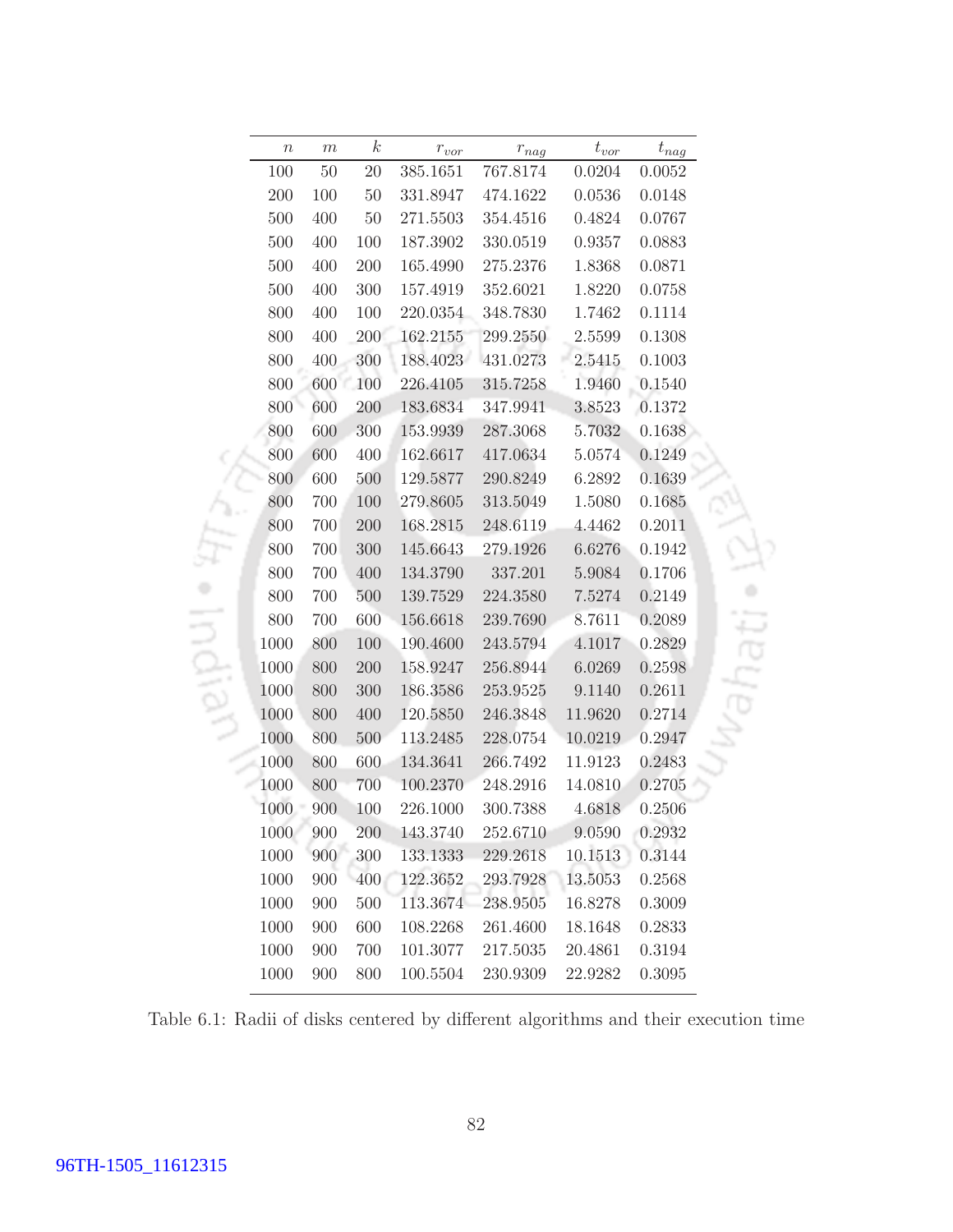## <span id="page-96-0"></span>6.3 Conclusion

In this chapter we have proposed a fixed-parameter tractable (FPT) algorithm for the k-supplier problem in  $\mathbb{R}^2$ . Our proposed FPT algorithm produces a 2-approximation result. The running time of the proposed FPT algorithm is  $O(6^k(n+m) \log(nm))$ , where k is the parameter. The proposed FPT algorithm can be extended to  $\mathbb{R}^3$ , and we can get a  $(1+\sqrt{2})$ -approximation result with running time  $O(12^k(n+m) \log(nm))$ . We have also shown that this FPT algorithm can be generalized to get a  $(1 + \epsilon)$ -approximation algorithm, which runs in  $O(\epsilon^{-dk}(n+m)\log(nm))$  time, for a d-dimensional Euclidean space. For the k-supplier problem in  $\mathbb{R}^2$ , we have also proposed a heuristic algorithm based on Voronoi diagram. We did an experimental study on this heuristic algorithm and compared it with the best known algorithm available in the literature for the ksupplier problem in  $\mathbb{R}^2$ . Experimental results indicate that the heuristic algorithm performs better than the best known algorithm available in the literature with very minor degradation in the running time.

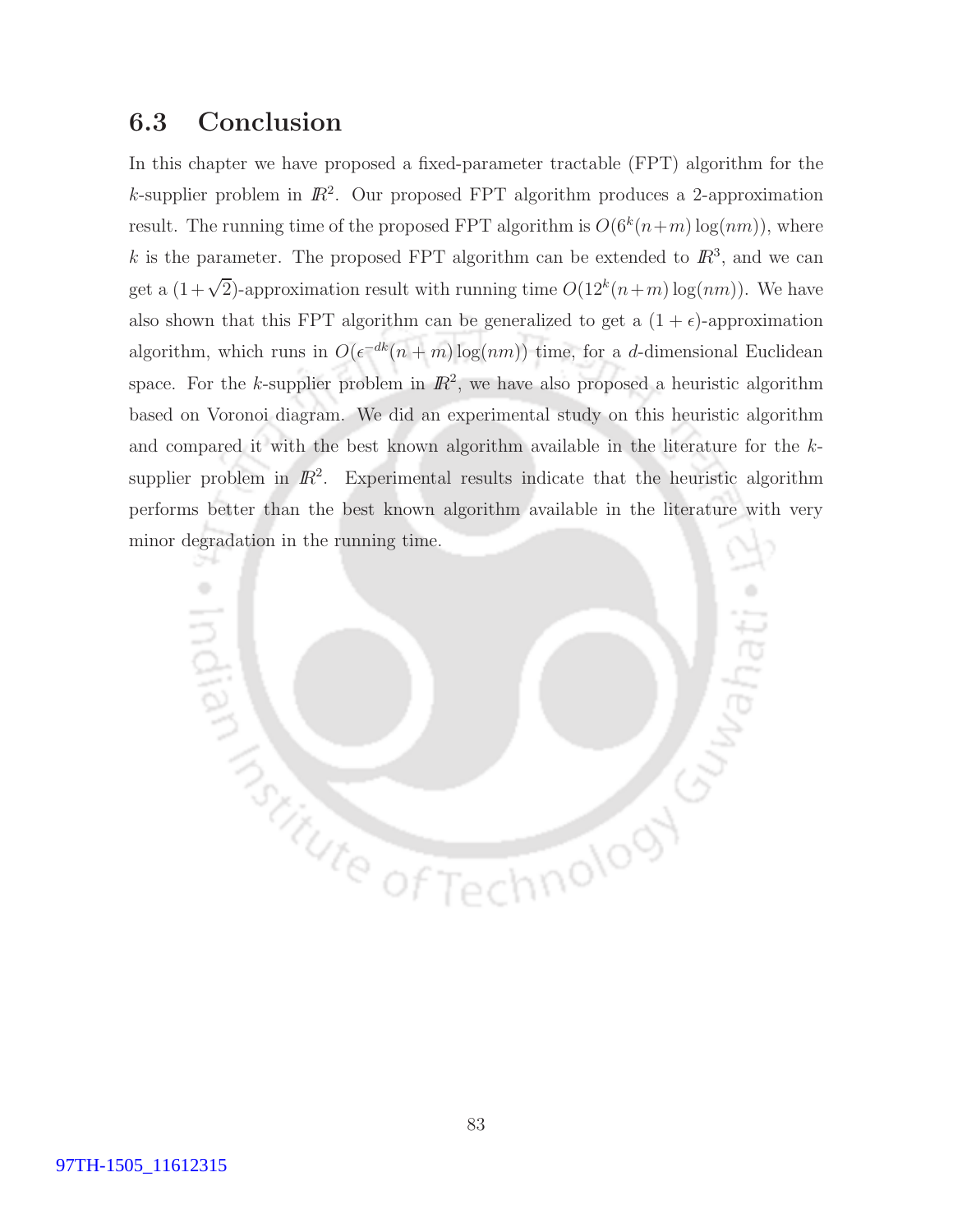## Chapter 7

# Conclusions and Future Works

In this thesis we have investigated various types of geometric covering problems such as line separable discrete unit disk cover (LSDUDC) problem, discrete unit disk cover (DUDC) problem, rectangular region cover (RRC) problem, rectangular region cover problem in reduce radius setup, strip square cover (SSC) problem, discrete unit square *cover* (DUSC) problem, *constrained convex polygon cover* (CCPC) problem, and the  $Eu$ clidean k-supplier problem. Most of these problems are NP-hard and hardness proofs of remaining problems were not found in the literature, so are open for investigation. Numerous approximation algorithms, exhibiting trade-offs between approximation factors and time complexities, have already been proposed for these problems in the literature. In this thesis, the objective has been to provide approximation algorithms with improved approximation factor or improved time complexity or both over the previous best known algorithms available in the literature.

For the LSDUDC problem we have proposed an  $(1 + \mu)$ -approximation algorithm i.e. a polynomial time approximation scheme (PTAS), where  $0 < \mu \leq 1$ . The running time of our proposed PTAS is  $O(m^{3(1+\frac{1}{\mu})}n \log n)$ . Using this PTAS, we proposed a  $(9 + \epsilon)$ -approximation algorithm for the DUDC problem, which improved the previ-ous 15-approximation result for the same problem [\[33\]](#page-103-1), where  $0 < \epsilon \leq 6$ . The running time of our proposed  $(9 + \epsilon)$ -approximation algorithm for the DUDC problem is  $O(m^{3(1+\frac{6}{\epsilon})}n \log n)$ . We have also proposed a  $(9+\epsilon)$ -approximation algorithm for the RRC problem, where  $0 < \epsilon \leq 6$ . The running time of the proposed algorithm for the RRC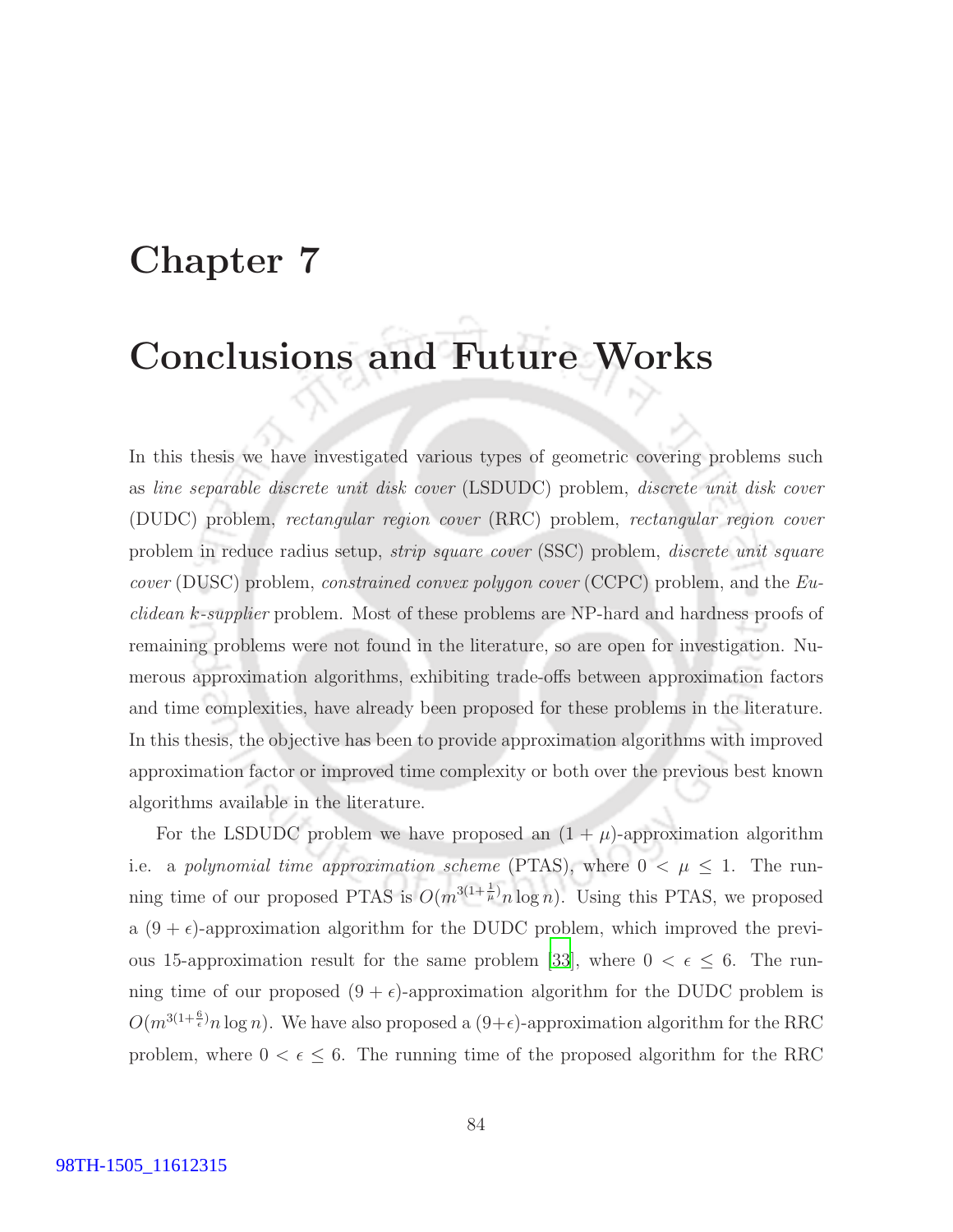problem is  $O(m^{5+\frac{18}{\epsilon}}\log m)$ . In the reduce radius setup we proposed a PTAS. We have proposed a 2.25-approximation algorithm for the RRC problem in reduce radius setup using the proposed PTAS result. The previous best known approximation factor for the RRC problem in reduce radius setup was 4 [\[32\]](#page-103-2). The running time of our proposed algorithm for the RRC problem in reduce radius setup is less than that of 4-approximation algorithm proposed in [\[32\]](#page-103-2) for reasonably small value of  $\gamma(=\frac{\nu}{\sqrt{2}})$ , where  $\gamma$  is the radius reduction parameter. Hence, our result for the RRC problem in reduce radius setup is a significant improvement over the previous result, in terms of both approximation factor as well as time complexity. However, the LSDUDC problem is still open, in the sense that there is neither an algorithm which solves LSDUDC optimally in polynomial time, nor is there a known polynomial time reduction from any NP-hard problem to LSDUDC problem. Although the RRC problem seems to be NP-hard, we did not find the NP-hardness proof of the problem in the literature. Therefore, the complexity of the RRC problem is also open.

For the DUSC problem we have proposed  $(2 + \frac{4}{k-2})$ -approximation algorithm in  $O(km^k n)$  time, where  $k(> 2)$  is an integer. The time complexity of our proposed approximation algorithm is faster than the best known algorithm available in the literature for  $k \in \{5, 6, \ldots, 8\}$  by sacrificing some approximation factor [\[78](#page-108-0)]. Our solution of the DUSC problem is based on a simple  $(1 + \frac{2}{k-2})$ -approximation algorithm for the SSC problem, where  $k > 2$ . We also developed an algorithm to solve the SSC problem optimally. Our proposed algorithm is based on plane sweep and graph search traversal techniques. The running time of the algorithm is  $O(m^4n + n \log n)$ . Using this result for the SSC problem, we presented a 2-approximation algorithm for the DUSC problem. The running time of the proposed 2-approximation algorithm for the DUSC problem is  $O(m^4n+n \log n)$ , which is an improvement by a factor of  $O(m^4n)$  over the 2approximation algorithm [\[62](#page-106-0)]. As future work, we can consider developing an algorithm with better running time for the SSC problem and also designing a better approximation algorithm for the DUSC problem.

In our solution of the CCPC problem we have described an algorithm for covering a convex polygon P with k congruent disks of radius  $r \leq (1 + \frac{7}{k} + \frac{7\epsilon}{k} + \epsilon)r_{opt}$ , centered on the boundary of the polygon  $P$ , where  $r_{opt}$  is the optimum radius of k congruent disks,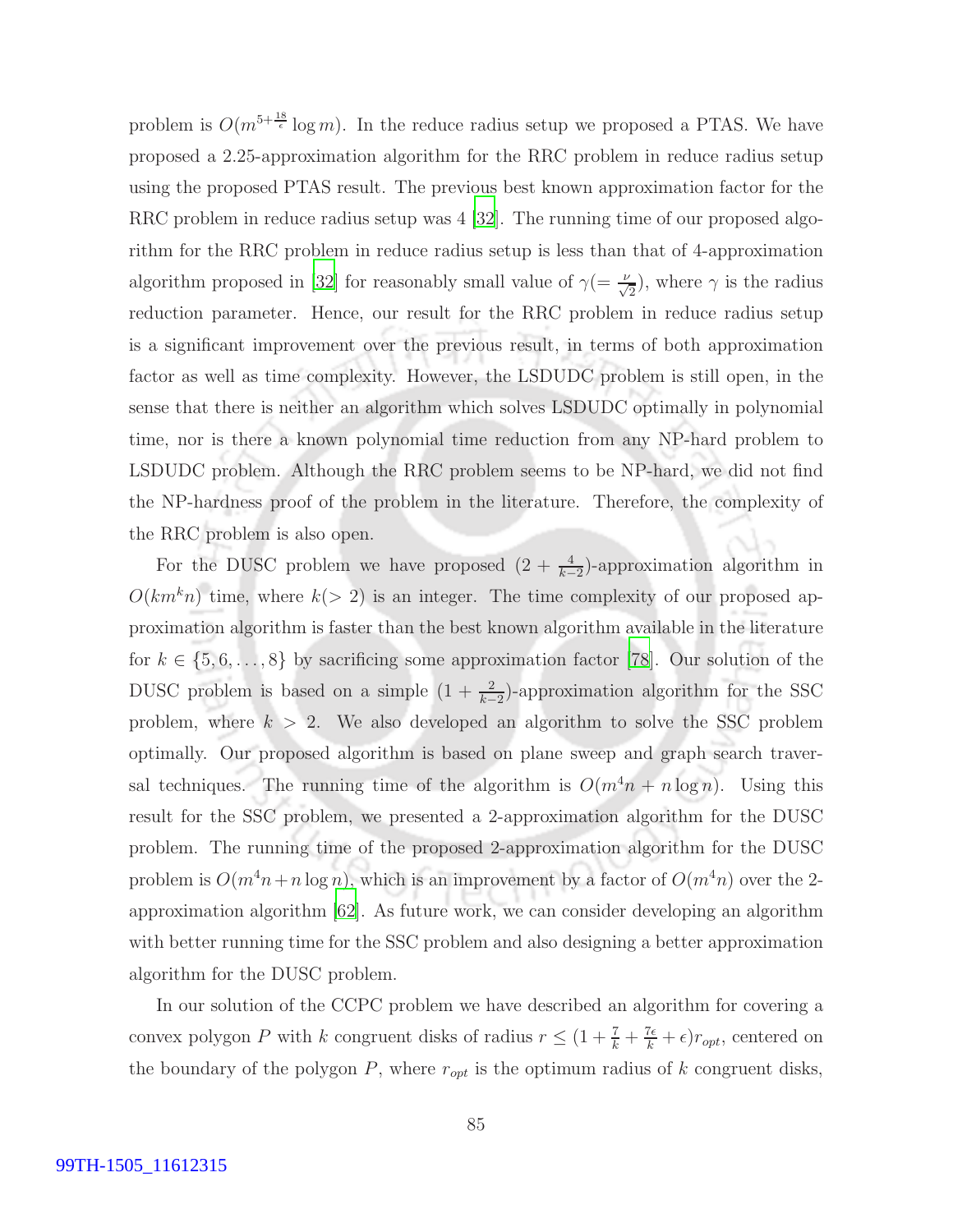$k \geq 7$  and an  $\epsilon > 0$ . Hence, the approximation factor of the proposed algorithm for the CCPC problem is  $(1 + \frac{7}{k} + \frac{7\epsilon}{k} + \epsilon)$ . The running time of the proposed approximation algorithm is  $O(n(n+k)(\log r_{opt}) + \log \lceil \frac{1}{\epsilon} \rceil)$  $\frac{1}{\epsilon}$ ]). The approximation factor of the previous best known algorithm for the CCPC problem is 1.8841 [\[25\]](#page-103-0). Thus, for sufficiently large values of  $k$ , our algorithm is much better than the previous one. The hardness result of this problem is unknown, so we can investigate the hardness of the problem as a future work. In future work, we can also consider designing a  $(1 + \epsilon)$ -approximation algorithm for the CCPC problem, where  $\epsilon > 0$ . Further, we can also consider the following problem as future work: given a convex polygon  $P$  and an integer  $k$ , the objective is to place  $k$ congruent disks centered on the boundary of  $P$  such that no two disks intersect, and the radius of disks is maximized.

For the k-supplier problem in  $\mathbb{R}^2$  we have proposed a fixed parameter tractable (FPT) algorithm. Our proposed FPT algorithm produces a 2-approximation result. The running time of the proposed FPT algorithm is  $O(6^k(n + m) \log(nm))$ , where  $k$  is the parameter. We have shown that the proposed FPT algorithm can be easily extended to  $\mathbb{R}^3$  easily, giving an  $(1 + \sqrt{2})$ -approximation result with running time  $O(12^k(n+m)\log(nm))$ . Further, we have also shown that the proposed FPT algorithm can be generalized to get an  $(1+\epsilon)$ -approximation algorithm for the k-supplier problem in d-dimensional Euclidean space, where  $\epsilon > 0$  is a constant. The running time of the proposed FPT  $(1 + \epsilon)$ -approximation algorithm is  $O(\epsilon^{-dk}(n+m) \log(nm))$ , where d is a positive integer. For the k-supplier problem in  $\mathbb{R}^2$  we have also proposed a heuristic algorithm based on the Voronoi diagram. An experimental study on our heuristic algorithm was compared with the best known result available in the literature for the k-supplier problem in  $\mathbb{R}^2$  [\[69\]](#page-107-0). Experimental results indicate that the proposed heuristic algorithm performs much better than the best known algorithm available in literature [\[69\]](#page-107-0) with a minor degradation in the running time. Feder and Greene [\[36\]](#page-104-0) showed that it is NP-hard to approximate the Euclidean k-supplier problem less than a factor of  $\sqrt{7} \approx 2.64$ . Nagarajan et al. [\[69\]](#page-107-0) gave a 2.74-approximation algorithm for the *Euclidean* k-supplier problem. Since there is a gap between the approximation factor  $(2.74)$  of the best known algorithm and the lower bound (2.64), there is still room for further research on the Euclidean k-supplier problem.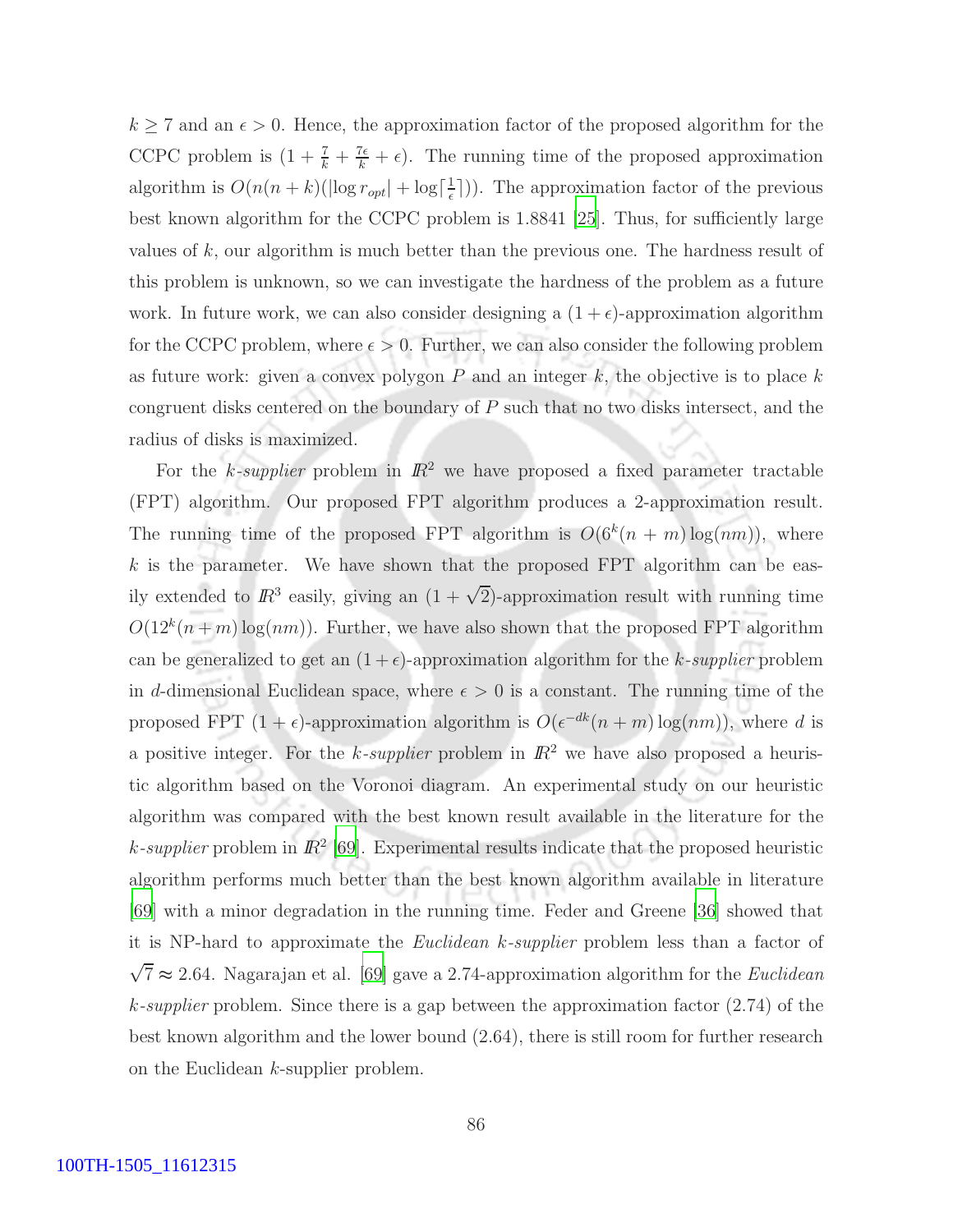# Bibliography

- [1] Manuel Abellanas, Sergey Bereg, Ferran Hurtado, Alfredo Garc´ıa Olaverri, David Rappaport and Javier Tejel. Moving coins. Computational Geometry, Vol. 34(1), pp. 35–48, 2006.
- [2] Manuel Abellanas, Natalia de Castro, Gregorio Hernández, Alberto Márquez and Moreno-Jiménez. Gear System Graphs. Manuscript, 2006.
- [3] Nieves Atienza, Natalia de Castro, Carmen Cortés, M. Angeles Garrido, Clara I. Grima, Gregorio Hernández, Alberto Márquez, Auxiliadora Moreno-Golzález, Martin Nöllenburg, José Ramón Portillo, Pedro Reyes, Jesús Valenzuela, Maria Trinidad Villar, Alexander Wolff. Cover contact graphs. Journal of Computational Geometry, Vol. 3(1), pp. 102–131, 2012.
- [4] Pankaj K. Agarwal and Cecilia M. Procopiuc. Exact and approximation algorithms for clustering. Algorithmica, Vol. 33(2), pp. 201–226, 2002.
- [5] Pankaj K. Agarwal and Micha Sharir. Efficient algorithm for geometric optimization. ACM Computing Surveys (CSUR), Vol. 30(4), pp. 412–458, 1998.
- [6] Christoph Ambühl, Thomas Erlebach, Matúš Mihalák and Marc Nunkesser. Constant-factor approximation for minimum-weight (connected) dominating sets in unit disk graphs. In Proceedings of 9th International Workshop on Approximation Algorithms for Combinatorial Optimization Problems (APPROX), and 10th International Workshop on Randomization and Computation (RANDOM), Barcelona, Spain, LNCS 4110, pp. 3–14, 2006.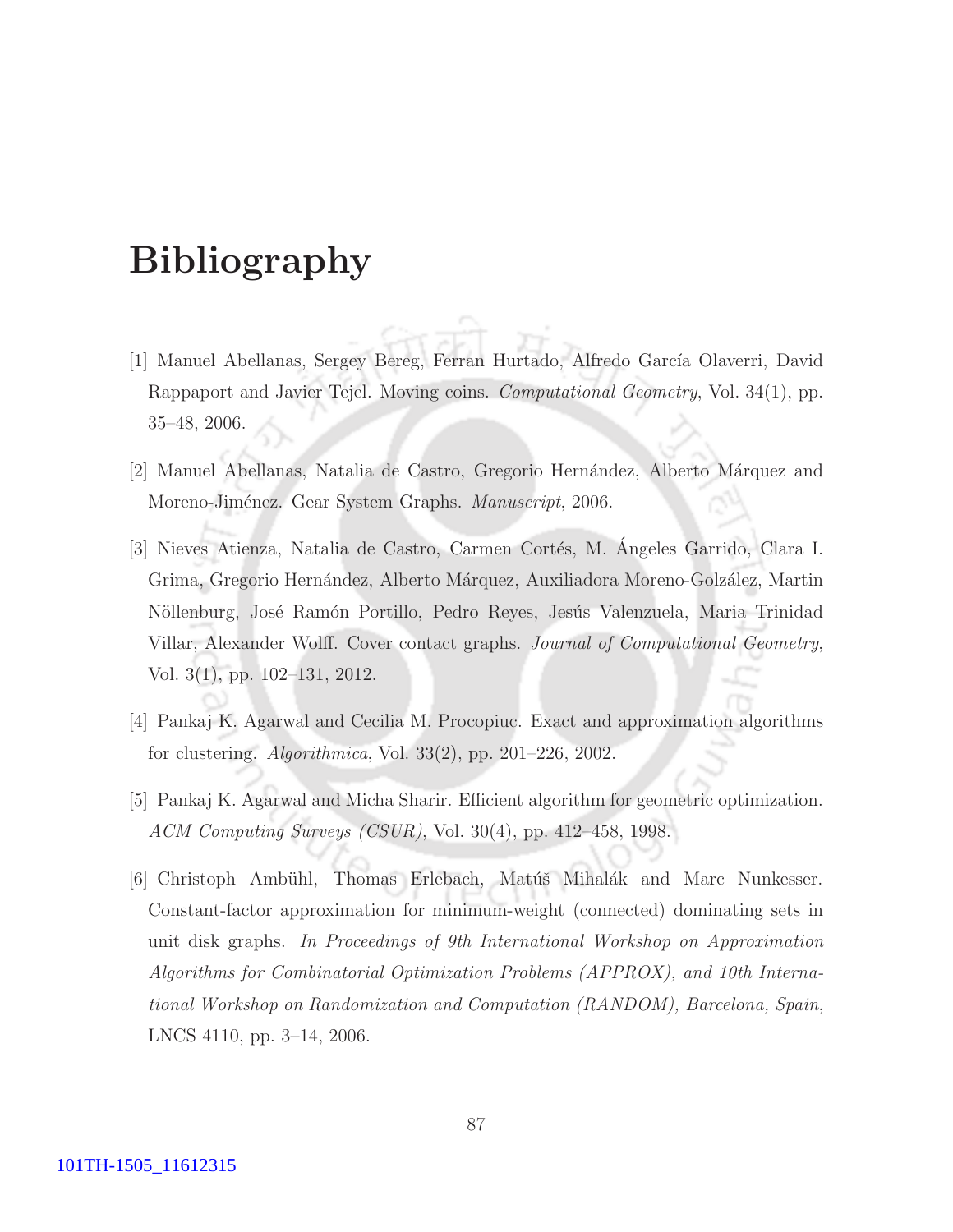- <span id="page-101-0"></span>[7] Mark de Berg, Otfried Cheong, Marc Van Kreveld and Mark Overmars. Computational Geometry: Algorithms and Applications. Springer, Berlin, 2008.
- [8] Hervé Brönnimann and Michael T. Goodrich. Almost optimal set covers in finite VC-dimension. Discrete and Computational Geometry, Vol. 14(1), pp. 463–479, 1995.
- [9] Ahmad Biniaz, Paul Liu, Anil Maheshwari and Michiel Smid. A faster 4 approximation algorithm for the unit disk cover problem. In Proceedings of 27th Canadian Conference on Computational Geometry (CCCG), Kingston, Ontario, Canada, 2015.
- [10] Prosenjit Bose, Anil Maheshwari, Pat Morin and Jason Morrison. The grid placement problem. In Proceedings of 7th International Workshop on Algorithms and Data Structures (WADS), Providence, Rhode Island, USA, LNCS 2125, pp. 180–191, 2001.
- [11] Peter Brass, Christian Knauer, Hyeon-Suk Na and Chan-Su Shin. Computing kcenters on a line. CoRR abs/0902.3282, 2009.
- [12] Prosenjit Bose and Godfried Toussaint. Computing the constrained Euclidean, geodesic and link centre of a simple polygon with applications. In Proceedings of Computer Graphics International (CGI), Pohang, Korea, pp. 102–112, 1996.
- [13] Adam H. Cannon and Lenore J. Cowen. Approximation algorithms for the class cover problem. Annals of Mathematics and Artificial Intelligence, Vol. 40(3-4), pp. 215-224, 2004.
- [14] Brent N. Clark, Charles J. Colbourn and David S. Johnson. Unit disk graphs. Discrete Mathematics, Vol. 86(1), pp. 165–177, 1990.
- [15] Francisco Claude, Gautam K. Das, Reza Dorrigiv, Stephane Durocher, Robert Fraser, Alejandro López-Ortiz, Bradford G. Nickerson and Alejandro Salinger. An improved line-separable algorithm for discrete unit disk cover. Discrete Mathematics, Algorithms and Applications, Vol. 2(1), pp. 77–87, 2010.
- [16] Paz Carmi, Gautam K. Das, Ramesh K. Jallu, Subhas C. Nandy, Prajwal R. Prasad and Yael Stein. Minimum dominating set problem for unit disks revisited. Interna-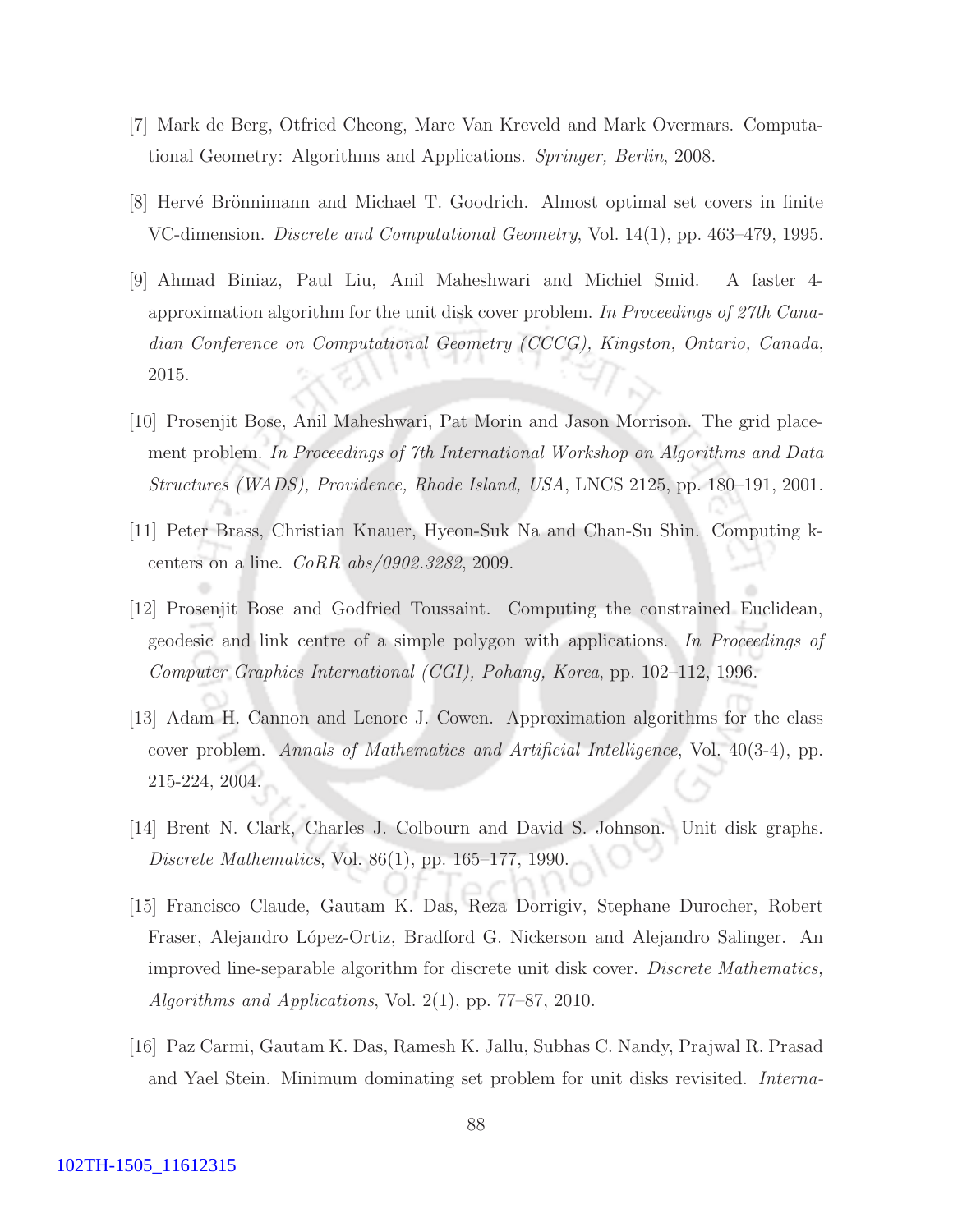tional Journal of Computational Geometry and Applications, Vol. 25(3), pp. 227–244, 2015.

- [17] Timothy M. Chan and Nan Hu. Geometric red-blue set cover for unit squares and related problems. Computational Geometry, Vol. 48(5), pp. 380–385, 2015.
- [18] Paz Carmi, Matthew J. Katz and Nissan Lev-Tov. Polynomial-time approximation schemes for piercing and covering with applications in wireless networks. Computational Geometry, Vol. 39(3), pp. 209–218, 2008.
- [19] Gruia Călinescu, Ion I. Măndoiu, Peng-Jun Wan, and Alexander Z. Zelikovsky. Selecting forwarding neighbors in wireless ad hoc networks. Mobile Networks and Applications, Vol. 9(2), pp. 101–111, 2004.
- [20] Paz Carmi, Matthew J. Katz, and Nissan Lev-Tov. Covering points by unit disks on fixed location. In Proceedings of 18th International Symposium on Algorithms and Computation (ISAAC), Sendai, Japan, LNCS 4835, pp. 644–655, 2007.
- [21] Minati De, Gautam K. Das, Paz Carmi and Subhas C. Nandy. Approximation algorithms for a variant of discrete piercing set problem for unit disks. International Journal of Computational Geometry and Applications, Vol. 23(6), pp. 461–477, 2013.
- [22] Gautam K. Das, Sandip Das and Subhas C. Nandy. Homogeneous 2-hop broadcast in 2D. Computational Geometry: Theory and Applications, Vol. 43(2), pp. 182–190, 2010.
- [23] Gautam K. Das, Robert Fraser, Alejandro L´opez-Ortiz and Bradford G. Nickerson. On the discrete unit disk cover problem. International Journal of Computational Geometry and Applications, Vol. 22(5), pp. 407–420, 2012.
- [24] Gautam K. Das, Sasanka Roy, Sandip Das and Subhas C. Nandy. Variations of base station placement problem on the boundary of a convex region. International Journal of Foundations of Computer Science, Vol. 19(2), pp. 405–427, 2008.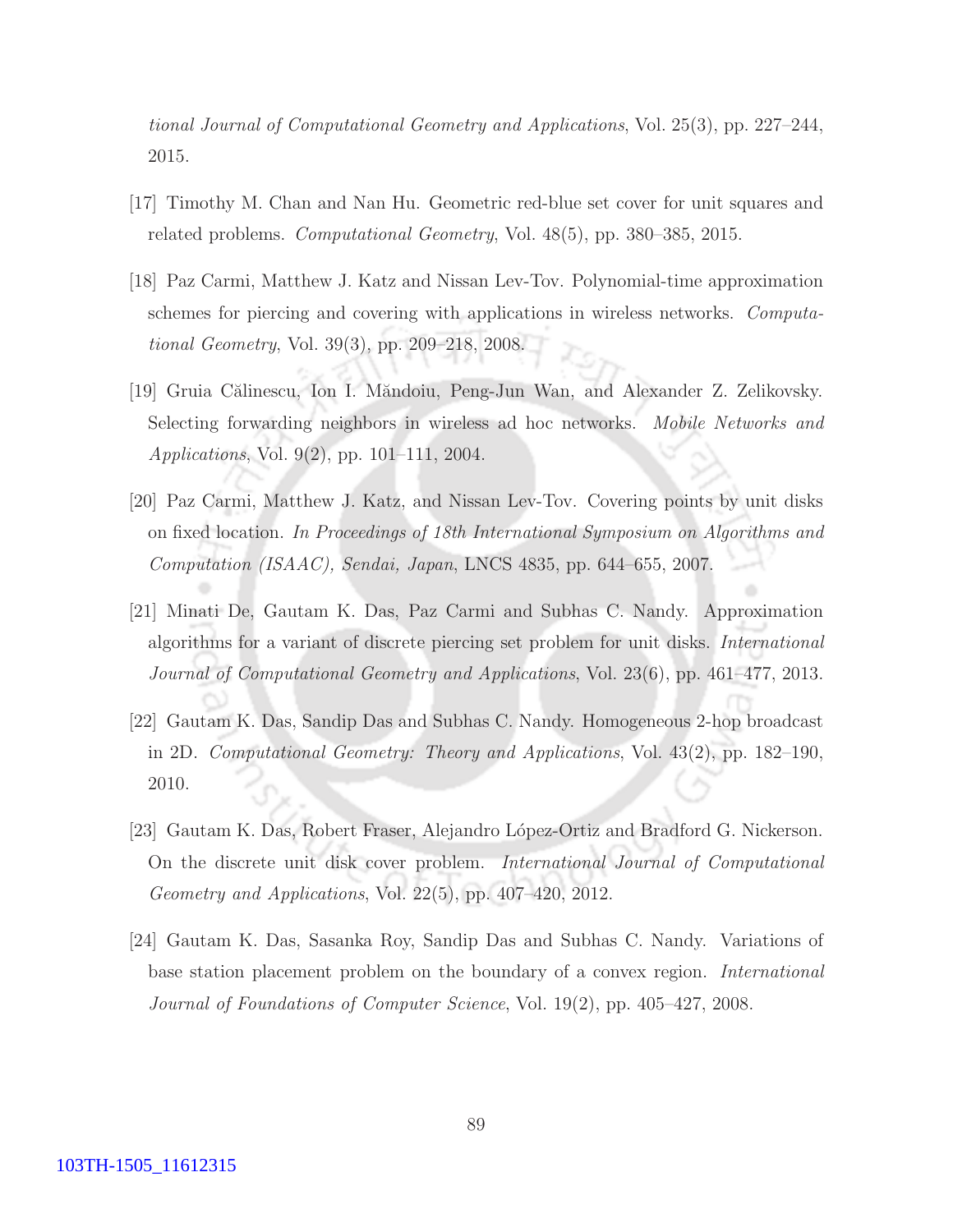- <span id="page-103-0"></span>[25] Hai Du and Yinfeng Xu. An approximation algorithm for k-center problem on a convex polygon. Journal of Combinatorial Optimization, Vol. 27(3), pp. 504–518, 2014.
- [26] Adrian Dumitrescu and Minghui Jiang. Constrained k-center and movement to independence. Discrete Applied Mathematics, Vol. 159(8), pp. 859–865, 2011.
- [27] Decheng Dai and Changyuan Yu. A  $(5 + \epsilon)$ -approximation algorithm for minimum weighted dominating set in unit disk graph. *Theoretical Computer Science*, Vol. 410(8), pp. 756–765, 2009.
- [28] Evangelia Pyrga and Saurabh Ray. New existence proofs  $\epsilon$ -nets. In Proceedings of the twenty-fourth annual symposium on Computational geometry (SOCG), College Park, MD, USA, ACM, pp. 199–207, 2008.
- [29] Bin Fu, Zhixiang Chen and Mahdi Abdelguerfi. An almost linear time 2.8334 approximation algorithm for the disc covering problem. In Proceedings of 3rd International Conference on Algorithmic Aspects in Information and Management (AAIM), Portland, Oregon, USA, LNCS 4508, pp. 317–326, 2007.
- [30] Massimo Franceschetti, Matthew Cook and Jehoshua Bruck. A geometric theorem for approximate disk covering algorithms. Technical Report, 2001.
- [31] Guilherme D. da Fonseca, Celina M. H. de Figueiredo, Vinicius G. P. de Sá and Raphael Machado. Linear-time sub-5 approximation for dominating sets in unit disk graphs, In Proceedings of 10th Workshop on Approximation and Online Algorithms (WAOA), Ljubljana, Slovenia, LNCS 7846, pp. 82–92, 2012.
- <span id="page-103-2"></span>[32] Stefan Funke, Alex Kesseelman, Fabian Kuhn, Zvi Lotker and Michael Segal. Improved approximation algorithms for connected sensor cover. Wireless networks, Vol. 13(2), pp. 153–164, 2007.
- <span id="page-103-1"></span>[33] Robert Fraser and Alejandro López-Ortiz. The within-strip discrete unit disk cover problem. In Proceedings of 24th Canadian Conference on Computational Geometry (CCCG), Charlottetown, Prince Edward Island, Canada, pp. 61–66, 2012.

#### 104TH-1505\_11612315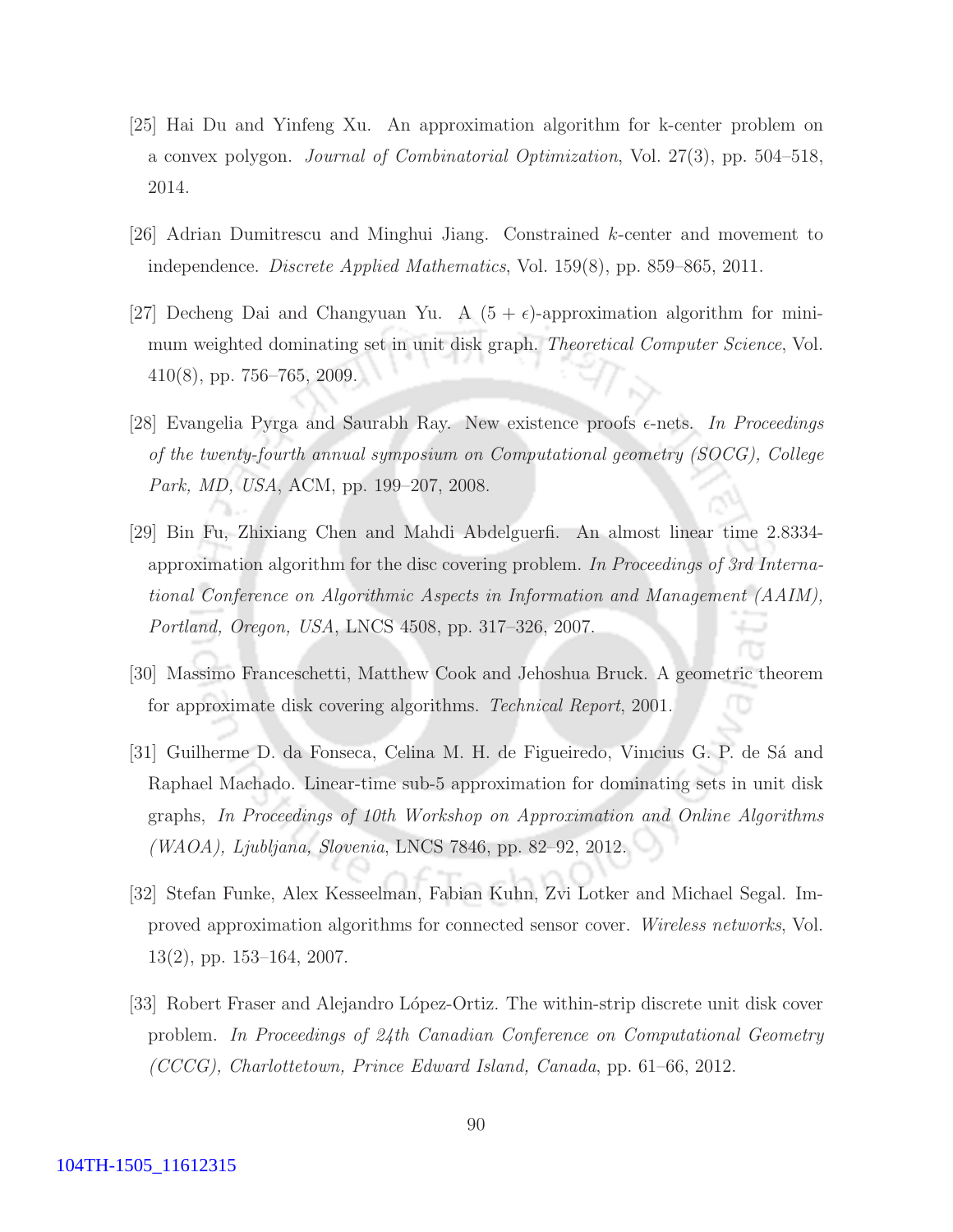- [34] Robert J. Fowler, Michael S. Paterson and Steven L. Tanimato. Optimal packing and covering in the plane are NP-complete. Information Processing Letters, Vol. 12(3), pp. 133–137, 1981.
- [35] Robert J. Fowler, Michael S. Paterson and Steven L. Tanimato. Optimal packing and covering in the plane are NP-complete. Information Processing Letters, Vol. 12(3), pp. 133–137, 1981.
- <span id="page-104-0"></span>[36] Tomás Feder and Daniel Greene. Optimal algorithms for approximate clustering. In Proceedings of the twentieth annual ACM symposium on Theory of computing (STOC), Chicago, Illinois, USA, pp. 434–444, 1988.
- [37] Rajiv Gandhi, Samir Khuller and Aravind Srinivasan. Approximation algorithms for partial covering problems. In Proceedings of the 28th International Colloquium on Automata, Languages and Programming (ICALP), LNCS 2076, pp. 225–236, 2001.
- [38] Michael R. Garey and David S. Johnson. Computers and Intractability: A Guide to the Theory of NP-Completeness. W.H. Freeman and Company, New York, 1979.
- [39] Hossein Ghasemalizadeh and Mohammadreza Razzazi. An improved approximation algorithm for the most points covering problem. Theory of Computing Systems, Vol. 50(3), pp. 545–558, 2012.
- [40] Teofilo F. Gonzalez. Covering a set of points in multidimensional space. Information Processing Letters, Vol. 40(4), pp. 181–188, 1991.
- [41] Matt Gibson and Imran A. Pirwani. Algorithms for dominating set in disk graphs: breaking the log n barrier. In Proceedings of the 18th Annual European Symposium on Algorithms (ESA), Liverpool, United Kingdom, LNCS 6347, pp. 243–254, 2010.
- [42] Teofilo F. Gonzalez. Clustering to minimize the maximum intercluster distance. Theoretical Computer Science, Vol. 38, pp. 293–306, 1985.
- [43] Alan Gibbons. Algorithmic Graph Theory. Cambridge University Press, Cambridge, 1985.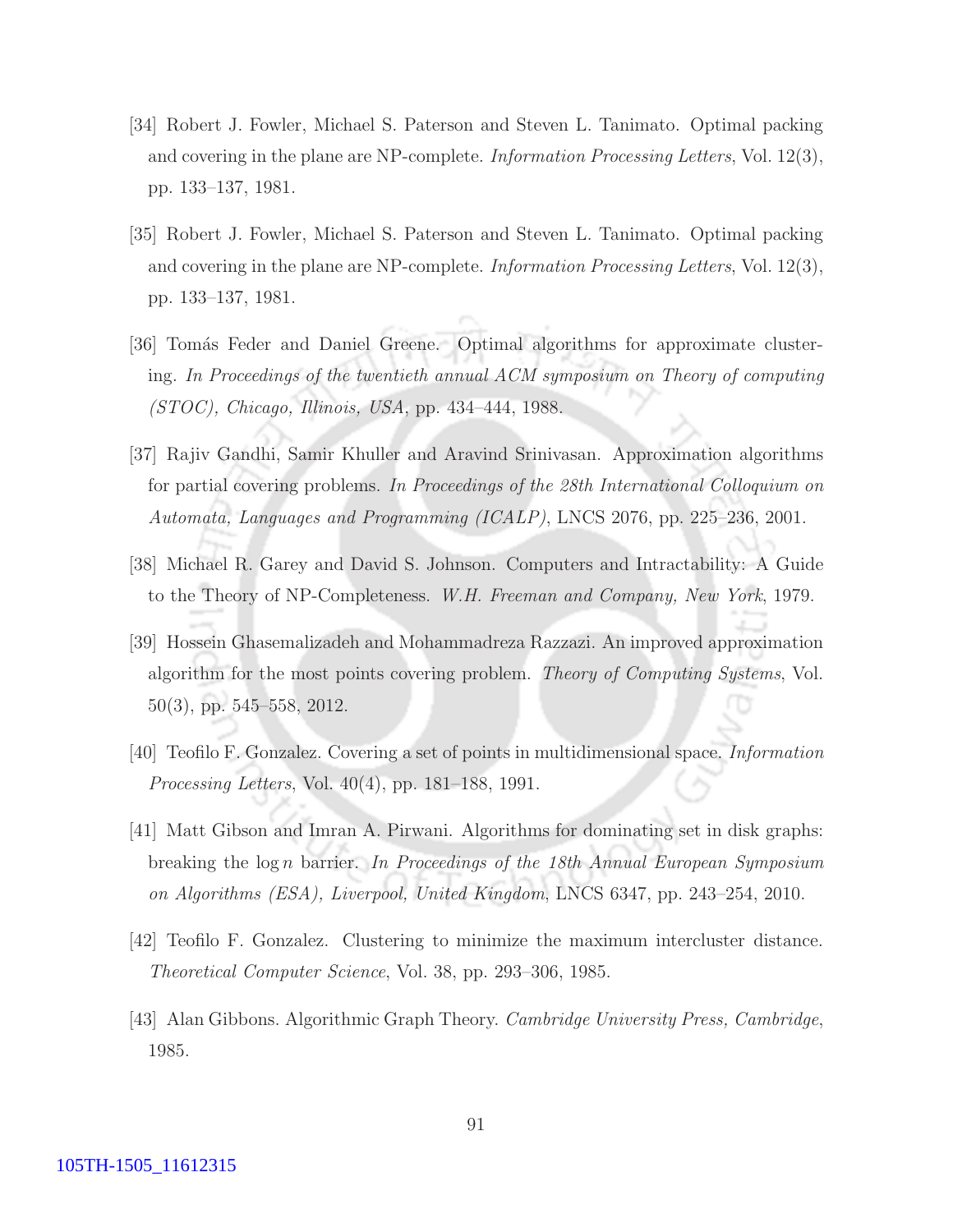- [44] Dorit S. Hochbaum and David B. Shmoys. A best possible heuristic for the k-center problem. Mathematics of Operations Research, Vol. 10(2), pp. 180–184, 1985.
- [45] Dorit S. Hochbaum and David B. Shmoys. A unified approach to approximation algorithms for bottleneck problems. Journal of the ACM (JACM), Vol. 33(3), pp. 533–550, 1986.
- [46] Dorit S. Hochbaum. Approximation Algorithms for NP-hard Problems. PWS Publishing Company, Boston, 1995.
- [47] Ferran Hurtado, Vera Sacristán and Godfried Toussaint. Facility location problems with constraints. Studies in Locational Analysis, Vol. 15, pp. 17–35, 2000.
- [48] Yaochun Huang, Xiaofeng Gao, Zhao Zhang and Weili Wu. A better constantfactor approximation for weighted dominating set in unit disk graph. Journal of Combinatorial Optimization, Vol. 18(2), pp. 179–194, 2008.
- [49] R. Z. Hwang, Ruei-Chuan Chang and Richard C. T. Lee. The generalized searching over separators strategy to solve some NP-hard problems in subexponential time. Algorithmica, Vol. 9(4), pp. 398–423, 1993.
- [50] Dorit S. Hochbaum and Wolfgang Maass. Approximation schemes for covering and packing problems in image processing and VLSI. Journal of the ACM (JACM), Vol. 32(1), pp. 130–136, 1985.
- [51] Dan Halperin, Micha Sharir and Ken Goldberg. The 2-center problem with obstacles. Journal of Algorithms, Vol. 42(1), pp. 109–134, 2002.
- [52] Md Iqbal Hossain, Shaheena Sultana, Nazmun Nessa Moon, Tahsina Hashem and Md Saidur Rahman. On Triangle Cover Contact Graphs. In Proceedings of 9th International Workshop on Algorithms and Computation (WALCOM), Dhaka, Bangladesh, LNCS 8973, pp. 323–328, 2015.
- [53] Takehiro Ito, Shin-Ichi Nakano, Yoshio Okamoto, Yota Otachi, Ryuhei Uehara, Takeaki Uno and Yushi Uno. A polynomial-time approximation scheme for the geo-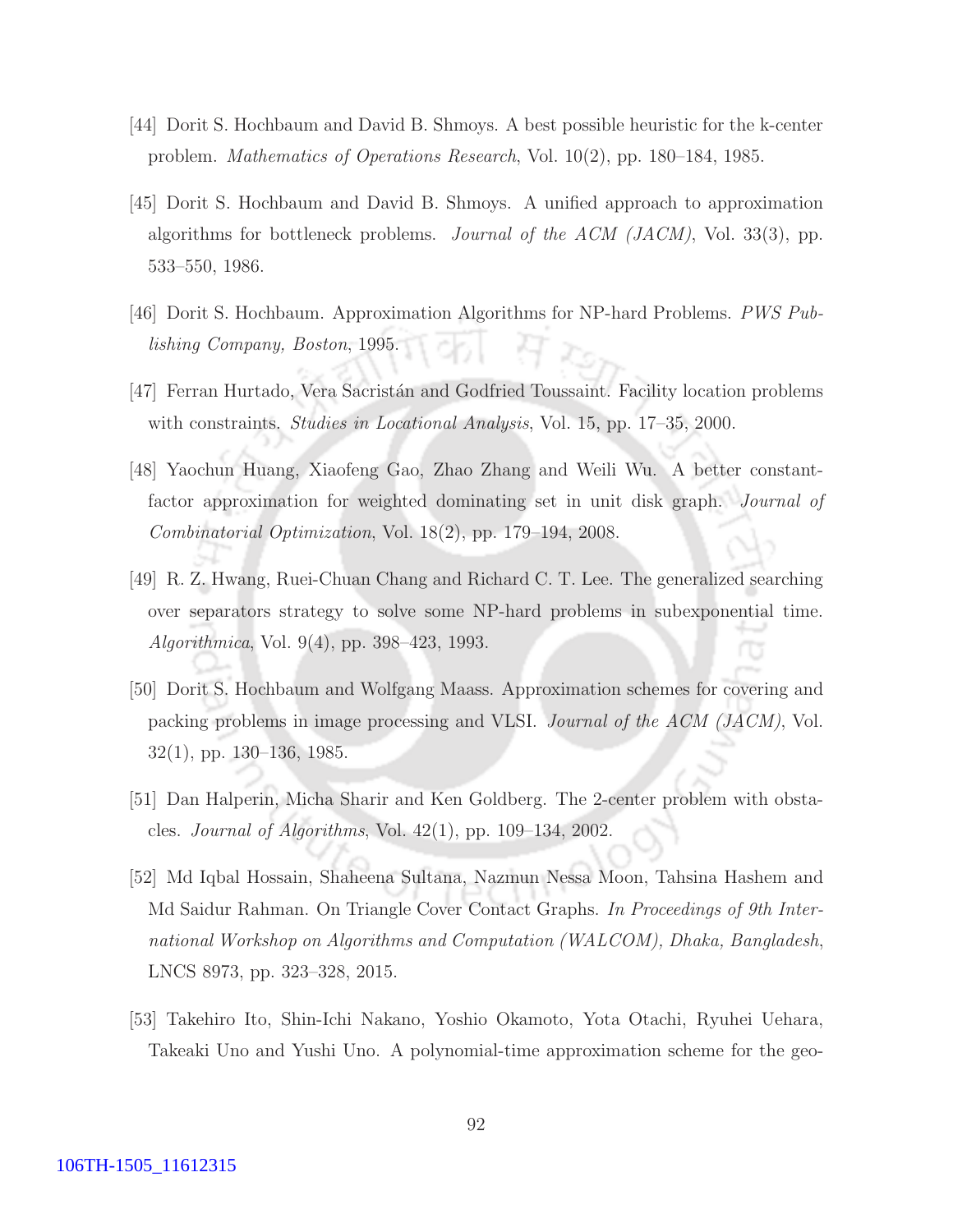metric unique coverage problem on unit squares. Computational Geometry, Vol. 51, pp. 25–39, 2016.

- [54] János Pach and Pankaj K. Agarwal. Combinatorial geometry. John Wiley and Sons, New York, NY, Vol. 37, 1995.
- [55] Jiří Matoušek, Raimund Seidel and Emo Welzl. How to net a lot with little: small  $\epsilon$ -nets for disks and halfspaces. In Proceedings of the sixth annual symposium on Computational geometry (SOCG), Berkley, CA, USA, ACM, pp. 16–22, 1990.
- [56] Jiří Matoušek. Lectures in Discrete Geometry. Springer-Verlag, New York, NY, Vol. 108, 2002.
- [57] Haim Kaplan, Matthew J. Katz, Gila Morgenstern and Micha Sharir. Optimal cover of points by disks in a simple polygon. SIAM Journal on Computing, Vol. 40(6), pp. 1647–1661, 2011.
- [58] Matthew J. Katz and Gila Morgenstern. A scheme for computing minimum covers within simple regions.  $Algorithmica$ , Vol. 62(1-2), pp. 349–360, 2012.
- [59] Arindam Karmakar, Sandip Das, Subhas C. Nandy and Binay K. Bhattacharya. Some variations on constrained minimum enclosing circle problem. Journal of Combinatorial Optimization, Vol. 25(2), pp. 176–190, 2013.
- [60] Kenneth L. Clarkson and Kasturi Varadarajan. Improved approximation algorithms for geometric set cover. *Discrete and Computational Geometry*, Vol. 37(1), pp. 43–58, 2007.
- [61] Sung Kwon Kim and Chan-Su Shin. Efficient algorithm for two-center problems for a convex polygon. In Proceedings of 6th Annual International Computing and Combinatorics Conference (COCOON), Sydney, Australia, LNCS 1858, pp. 299–309, 2000.
- <span id="page-106-0"></span>[62] Erik Jan van Leeuwen. Optimization and approximation on systems of geometric objects. Ph.D. Thesis, University of Amsterdam, 2009.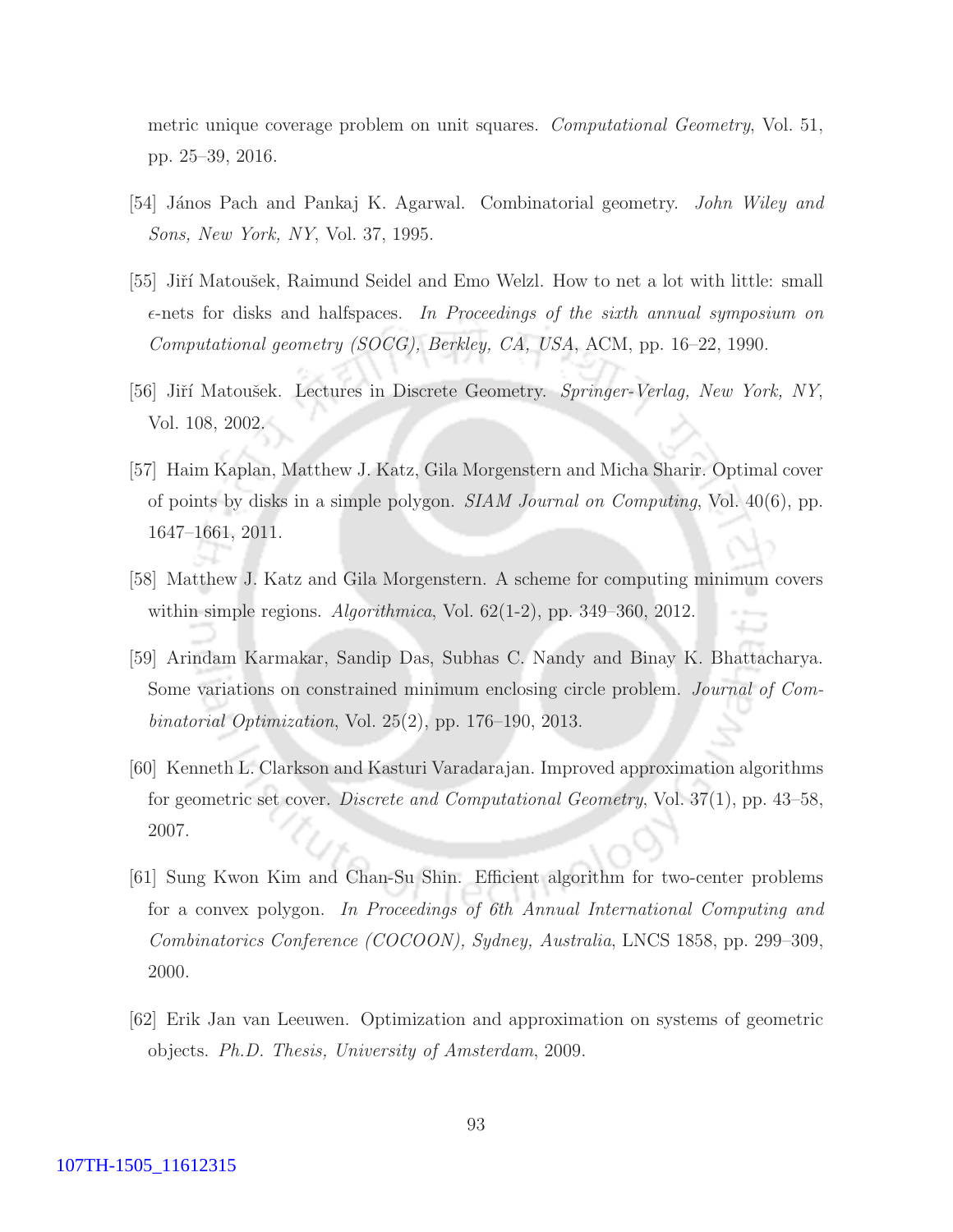- [63] Paul Liu and Daniel Lu. A fast  $\frac{25}{6}$ -approximation algorithm for the minimum unit disk cover problem. CoRR abs/1406.3838, 2014.
- [64] Madhav V. Marathe, Heinz Breu, Harry B. Hunt, Shankar S. Ravi and Daniel J. Rosenkrantz. Simple heuristics for unit disk graphs. Networks, Vol. 25(2), pp. 59–68, 1995.
- [65] Priya Ranjan Sinha Mahapatra, Partha P. Goswami and Sandip Das. Covering points by isothetic unit squares. In Proceedings of 19th Canadian Conference on Computational Geometry (CCCG), Ottawa, Canada, pp. 169–172, 2007.
- [66] Nabil H. Mustafa and Saurabh Ray. Improved results on geometric hitting set problems. Discrete and Computational Geometry, Vol. 44(4), pp. 883–895, 2010.
- [67] Tim Nieberg and Johann Hurink. A PTAS for the minimum dominating set problem in unit disk graphs. In Proceedings of 3rd Workshop on Approximation and Online Algorithms (WAOA), Palma de Mallorca, Spain, LNCS 3879, pp. 296–306, 2005.
- [68] Nabil Hassan Mustafa and Saurabh Ray. PTAS for geometric hitting set problems via local search. In Proceedings of the twenty-fifth annual symposium on Computational geometry (SOCG), arhus, Denmark. ACM, pp. 17-22, 2009.
- <span id="page-107-0"></span>[69] Viswanath Nagarajan, Baruch Schieber and Hadas Shachnai. The Euclidean k-Supplier Problem. In Proceedings of the 16th International Conference on Integer Programming and Combinatorial Optimization (IPCO), Valparaso, Chile, LNCS 7801, pp. 290–301, 2013.
- [70] Sada Narayanappa and Petr Vojtechovsk`y. An improved approximation factor for the unit disk covering problem. In Proceedings of 18th Canadian Conference on Computational Geometry (CCCG), Kingston, Ontario, Canada, pp. 15–18, 2006.
- [71] Sasanka Roy, Debabrata Bardhan, Sandip Das. Base station placement on boundary of a convex polygon. Journal of Parallel and Distributed Computing, Vol. 68(2), pp. 265–273, 2008.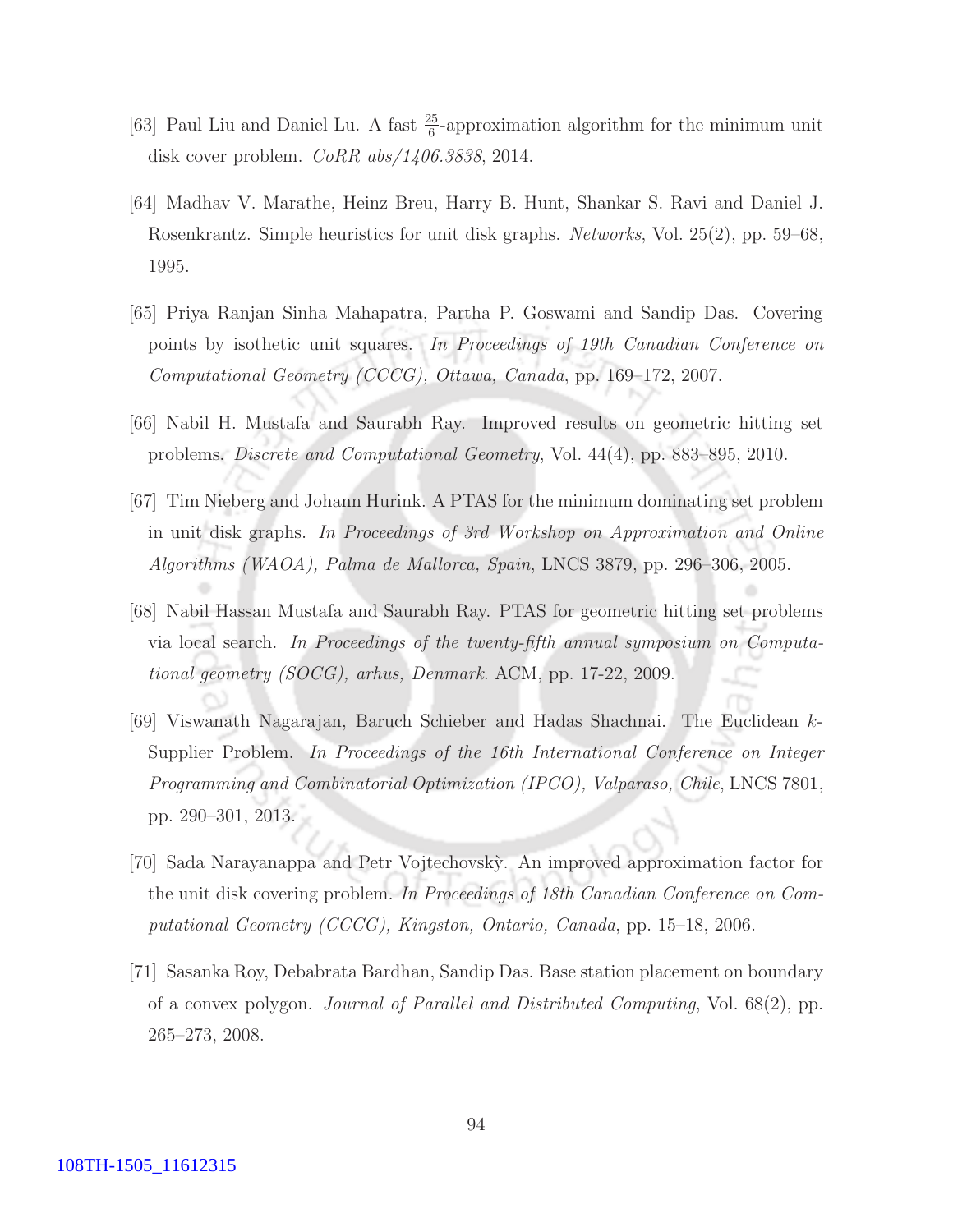- [72] Ran Raz and Shmuel Safra. A sub-constant error-probability low-degree test, and a sub-constant error-probability PCP characterization of NP. In Proceedings of the twenty-ninth annual ACM symposium on Theory of computing (STOC), El Paso, Texas, USA, pp. 475–484, 1997.
- [73] Atsuo Suzuki and Zvi Drezner. The p-center location problem in area. Location Science, Vol. 4(1), pp. 69–82, 1996.
- [74] Chandan Saha and Sandip Das. Covering a set of points in a plane using two parallel rectangles. Information Processing Letters, Vol. 109(16), pp. 907–912, 2009.
- [75] Min-Te Sun and Ten-Hwang Lai. Computing optimal local cover set for broadcast in ad hoc networks. In Proceedings of the IEEE International Conference on communication (ICC), New York, NY, USA, Vol. 5, pp. 3291–3295, 2002.
- [76] Min-Te Sun, Xiaoli Ma, Chih-Wei Yi, Chuan-Kai Yang and Ten H. Lai. Minimum disc cover set construction in mobile ad hoc networks. In Proceedings of the 3rd International Conference on Computer Network and Mobile Computing (ICCNMC), Zhangjiajie, China, LNCS 3619, pp. 712–721, 2005.
- [77] Min-Te Sun, Chih-Wei Yi, Chuan-Kai Yang and Ten-Hwang Lai. An optimal algorithm for the minimum disc cover problem. Algorithmica, Vol.  $50(1)$ , pp.  $58-71$ , 2008.
- [78] Thomas Erlebach and Erik Jan Leeuwen. PTAS for weighted set cover on unit squares. In Proceedings of 13th International Workshop on Approximation Algorithms for Combinatorial Optimization Problems (APPROX), and 14th International Workshop on Randomization and Computation (RANDOM), Barcelona, Spain, LNCS 6302, pp. 166–177, 2010.
- [79] Steven L. Tanimoto and Robert J. Fowler. Covering image subsets with patches. In Proceedings of the 5th International Conference on Pattern Recognition, Miami Beach, Florida, USA, Vol. 2, pp. 835–839, 1980.
- [80] Dejun Yang, Satyajayant Misra, Xi Fang, Guoliang Xue and Junshan Zhang. Twotiered constrained relay node placement in wireless sensor networks: computational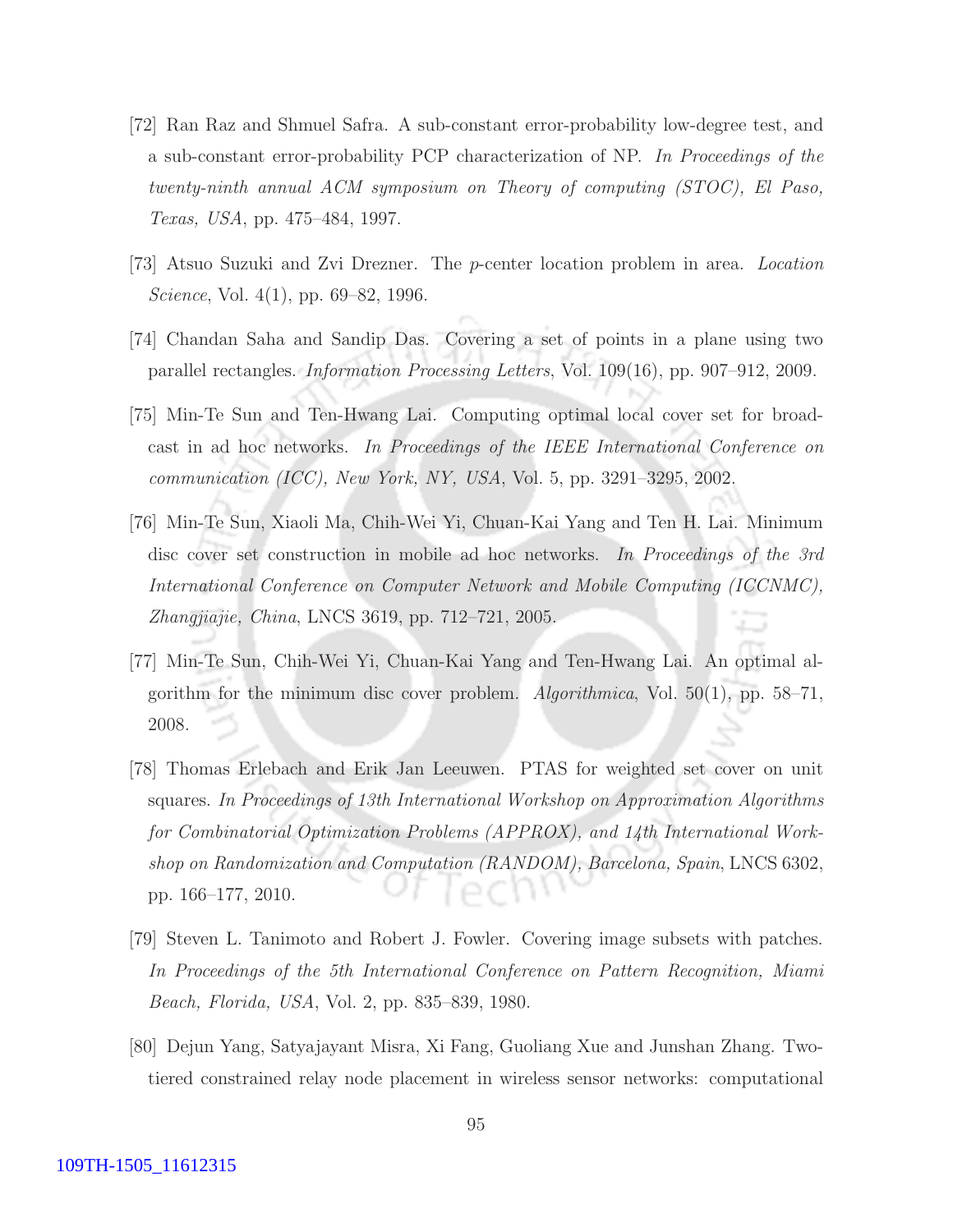complexity and efficient approximations. IEEE Transactions on Mobile Computing, Vol. 11(8), pp. 1399–1411, 2012.

[81] Feng Zou, Yuexuan Wang, Xiao-Hua Xu, Xianyue Li, Hongwei Du, Pengjun Wan and Weili Wu. New approximations for minimum-weighted dominating sets and minimum-weighted connected dominating sets on unit disk graphs. Theoretical Computer Science, Vol. 412(3), pp. 198–208, 2011.